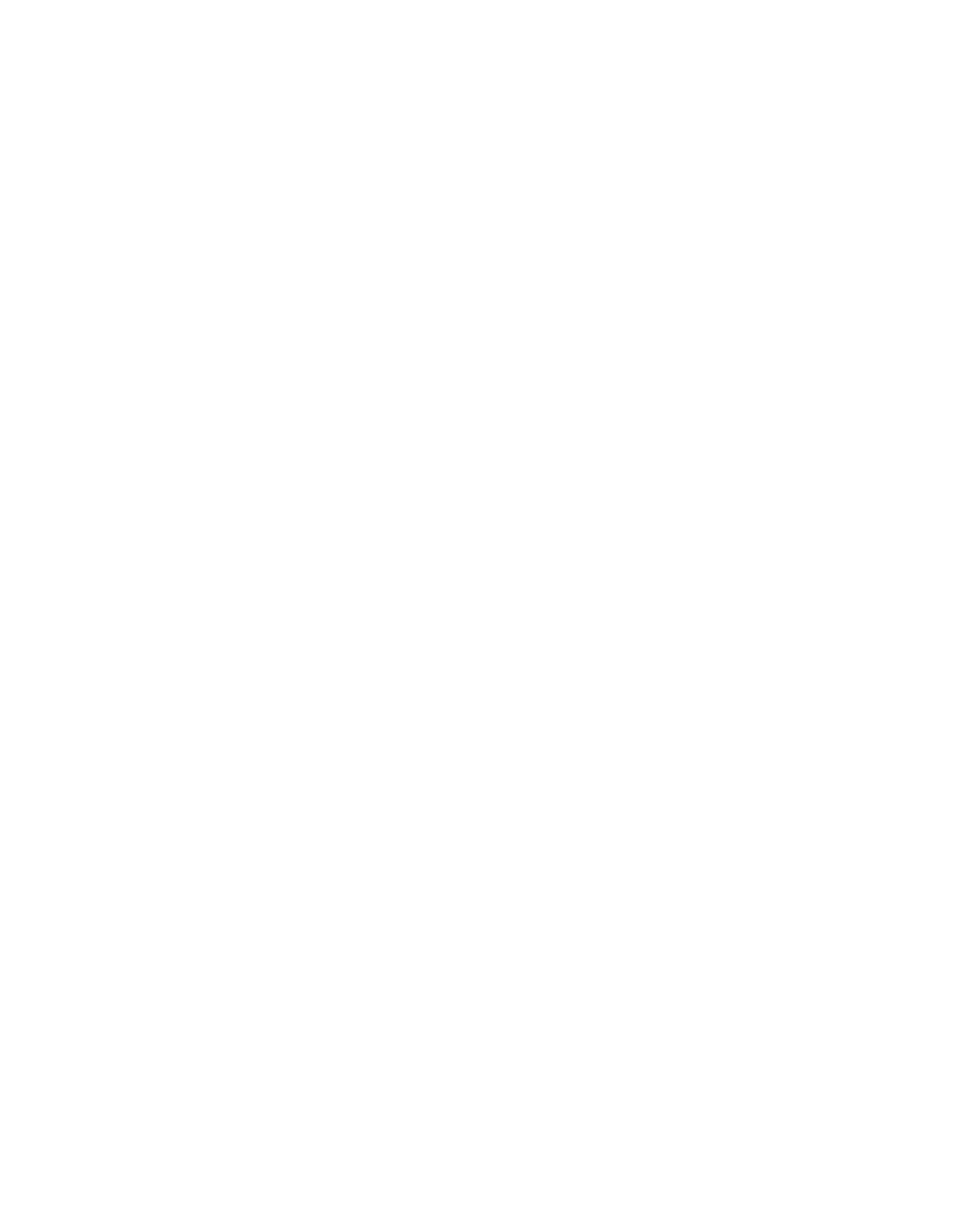#### Notice: WARNING CONCERNING COPYRIGHT RESTRICTIONS

 The copyright law of the United States (Title 17, United States Code) governs the making of photocopies or other reproductions of copyrighted material.

 Under certain conditions specified in the law, libraries and archives are authorized to furnish a photocopy or other reproduction. One of these specified conditions is that the photocopy or reproduction is not to be used for any purpose other than private study, scholarship, or research. If a user makes a request for, or later uses, a photocopy or reproduction for purposes in excess of "fair use," that user may be liable for copyright infringement.

 This institution reserves the right to refuse to accept a copying order if, in its judgment, fulfillment of the order would involve violation of copyright law.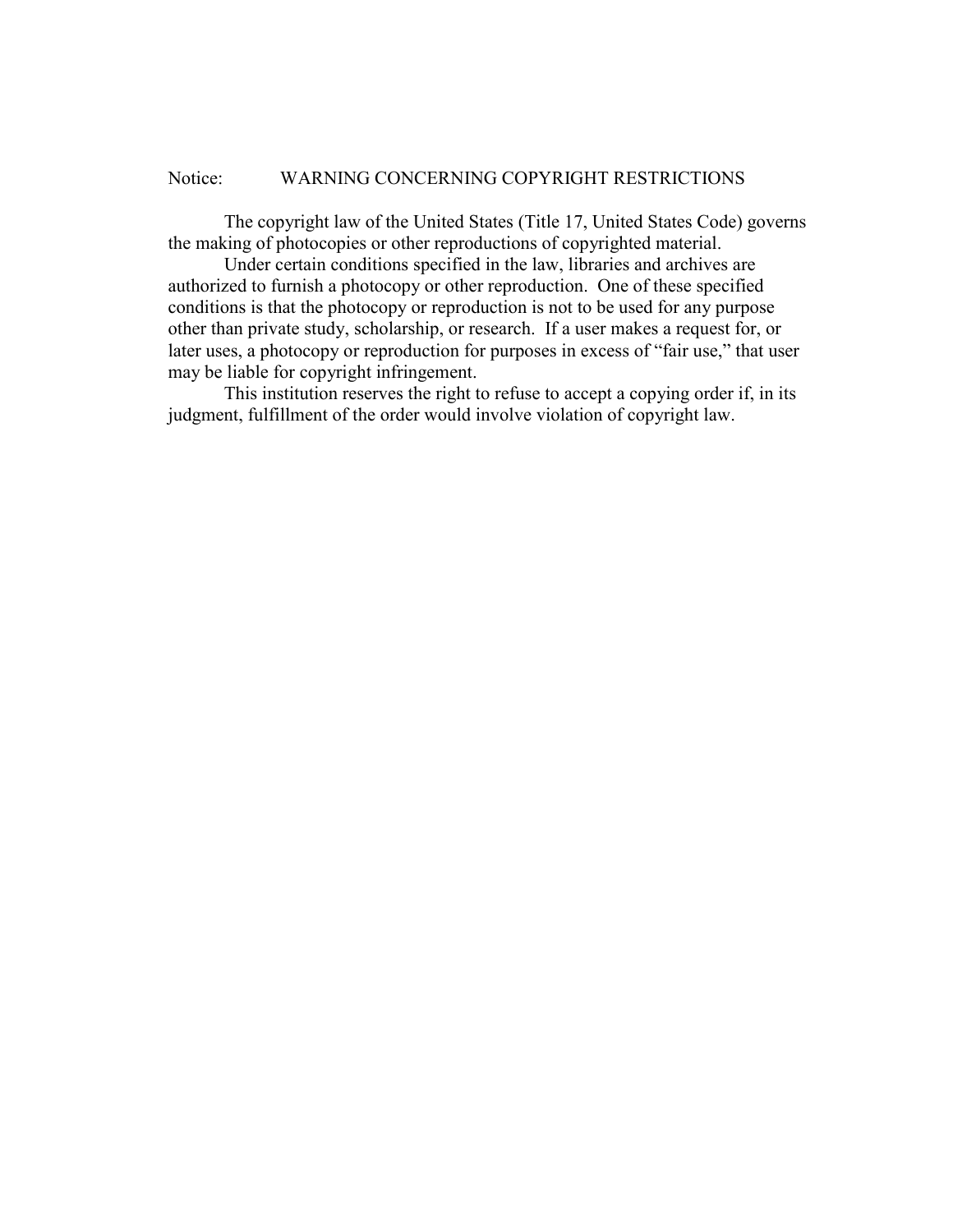## BRITE DIVINITY SCHOOL

## Fort Worth, Texas

December 4, 2007

To the Dean of the Brite Divinity School:

I am submitting herewith a thesis written by James Nathan Hodge entitled "Multisensory Worship in Traditional Settings." I have examined the final copy of this paper for form and content and recommended that it be accepted in partial fulfillment of the requirements for the degree

Doctor of Ministry.

 Dr. Joseph Jeter\_\_\_\_\_\_\_\_\_\_\_\_\_\_\_ Major Professor

We have read this professional paper and recommend its acceptance:

Dr. Bryan Feille\_\_\_\_\_\_\_\_\_\_\_\_\_\_\_\_ Reader

Dr. Edward McMahon \_\_\_\_\_\_\_\_\_\_ Assistant Dean for Advanced Programs

Accepted

Dr. Nancy J. Ramsay Dean, Brite Divinity School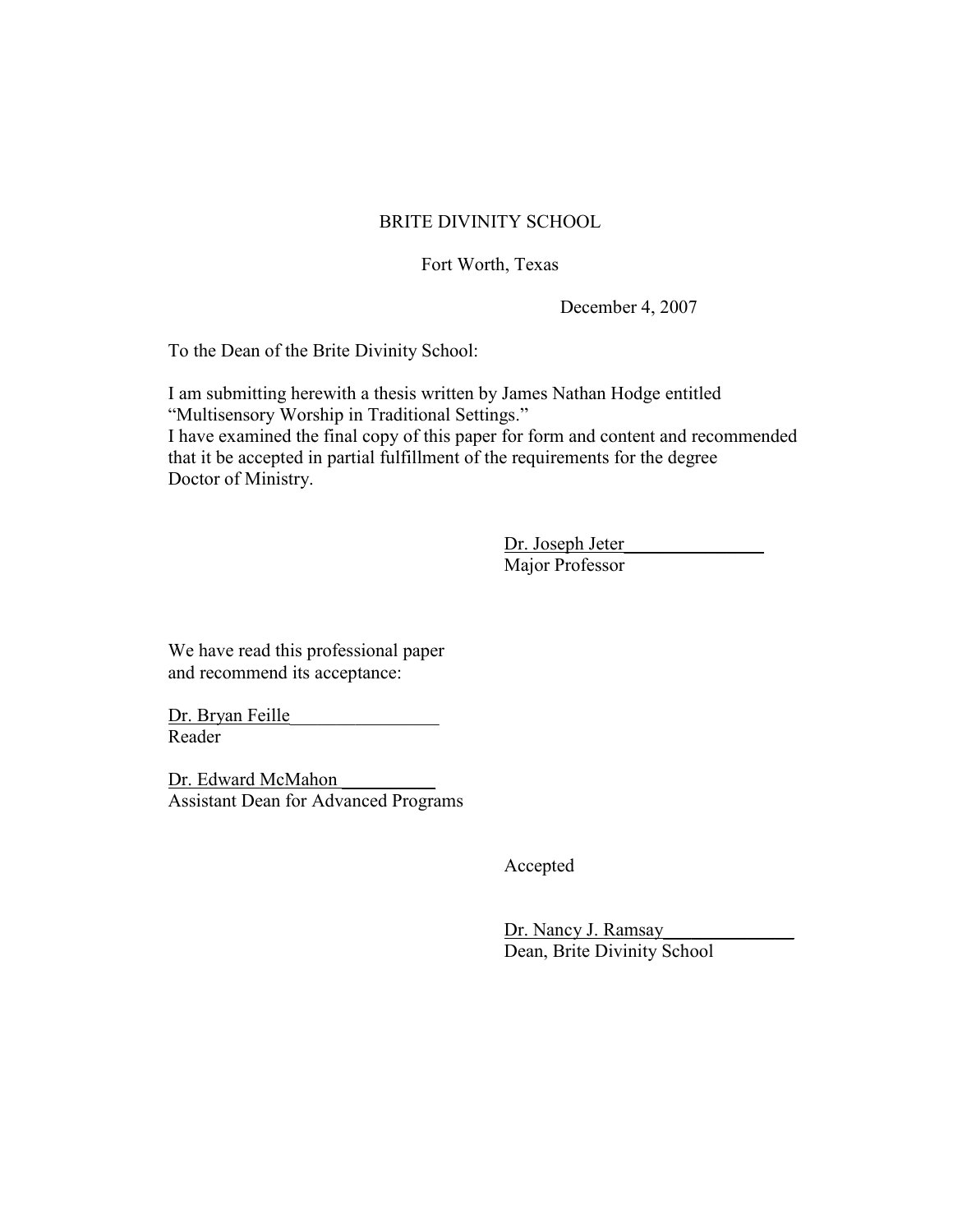# **CONTENTS**

| ACKNOWLEDGMENTS<br>and the contract of the contract of the contract of the contract of the contract of the contract of the contract of the contract of the contract of the contract of the contract of the contract of the contract of the contra<br>V1 |  |
|---------------------------------------------------------------------------------------------------------------------------------------------------------------------------------------------------------------------------------------------------------|--|
| <b>ABSTRACT</b><br><u>na kama sa sa sa sa sa sa sa sa sa sa sa</u><br>vii                                                                                                                                                                               |  |
| Chapter                                                                                                                                                                                                                                                 |  |
| INTRODUCTION<br>$\mathbf{1}$                                                                                                                                                                                                                            |  |
| 1. MULTISENSORY WORSHIP IN TRADITIONAL SETTINGS.<br>3                                                                                                                                                                                                   |  |
| THE DANGER AND REALITY OF CONSUMERISM<br>$2^{\circ}$<br>19<br><b>IN WORSHIP</b>                                                                                                                                                                         |  |
| THE WORSHIP CORPUS AS THE WORD OF GOD<br>32<br>$\mathcal{E}$                                                                                                                                                                                            |  |
| ELEMENTS OF MULTISENSORY WORSHIP IN TRADITIONAL<br>$\overline{4}$<br><b>SETTINGS</b><br>42                                                                                                                                                              |  |
| MULTISENSORY WORSHIP PREPARATION<br>5 <sub>1</sub><br>60                                                                                                                                                                                                |  |
| CONCLUSION<br>83                                                                                                                                                                                                                                        |  |
| Appendix                                                                                                                                                                                                                                                |  |
| SAMPLE OF WEEKLY WORSHIP WORKSHEET<br>84<br>$\mathsf{A}$                                                                                                                                                                                                |  |
| SAMPLE OF FOUR-MONTH PLAN<br>85<br><b>B</b> .                                                                                                                                                                                                           |  |
| <u> 1990 - Johann Stoff, martin sa</u><br><b>BIBLIOGRAPHY</b><br>87                                                                                                                                                                                     |  |
| <b>VITA</b>                                                                                                                                                                                                                                             |  |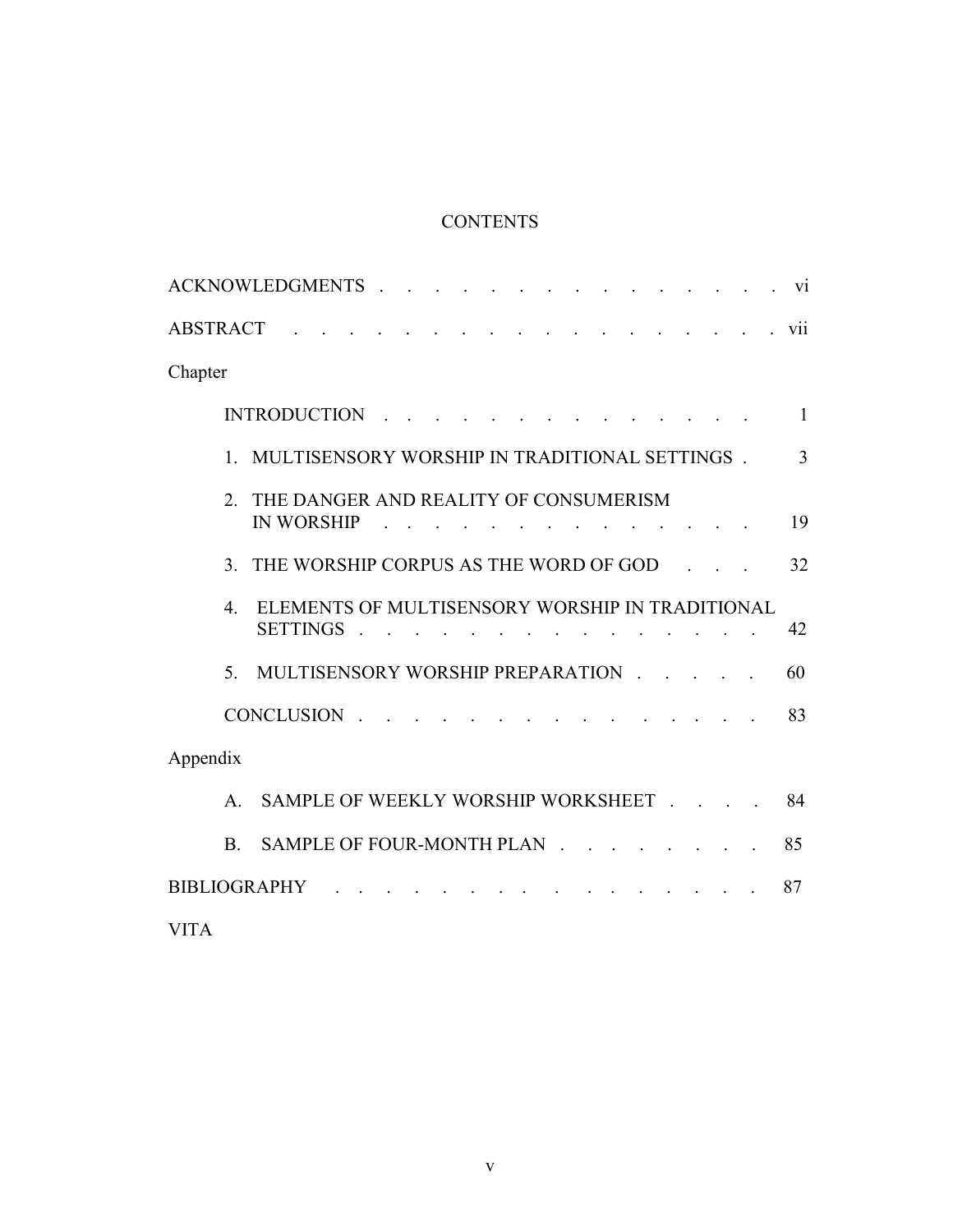#### ACKNOWLEDGMENTS

 I would like to thank the members and leaders of First United Methodist Church, Canton, Texas, for the opportunity to share in the work of worship. The church's commitment to worship has allowed the opportunity to find new ways in which to share and celebrate God's great love and grace.

 I would also like to thank my spouse, Amy Hodge. Without her support, this endeavor would not have been possible.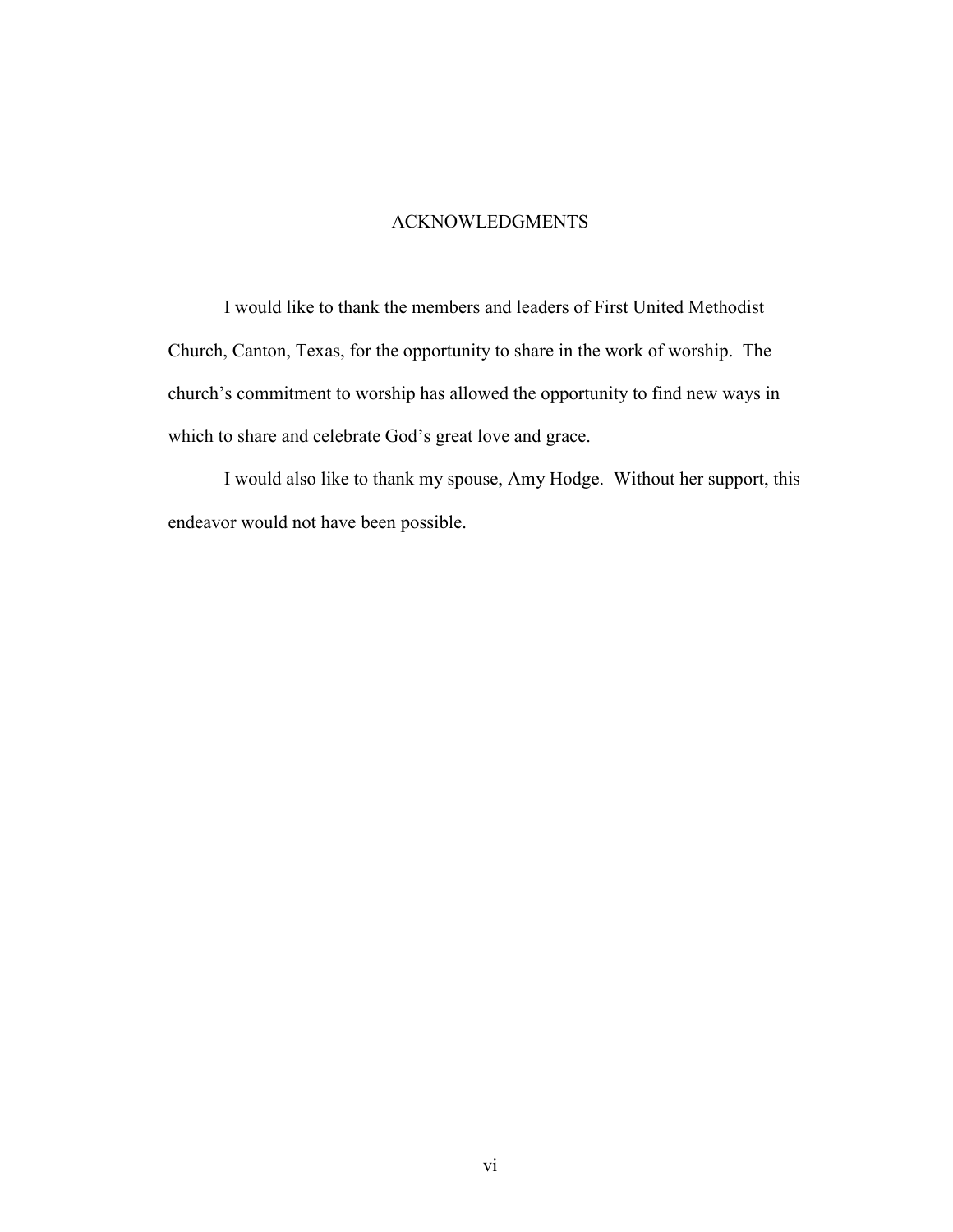#### ABSTRACT

Project Director: Dr. Joseph Jeter. This paper shares how multisensory worship is vital in reaching people today and how multisensory worship can be implemented in "traditional" settings – small and medium-sized churches where worship has primarily been an exercise of print culture. This paper shares information gathered from the implementation of multisensory worship and preaching at First United Methodist Church, Canton, Texas, from January 2004 until the present as well as information gathered from workshops and research of trends in worship.

 In the first chapter entitled "Multisensory Worship in Traditional Settings," definitions are formed to frame the discussion, a history of communication changes are given, multiple intelligence theory is introduced, the "contemporary-traditional" worship discussion matrix is critiqued and the current situation of worship of churches in traditional settings is described.

 The second chapter, entitled "The Danger and Reality of Consumerism in Worship," helps answer the criticism of many who feel that new styles and modes of worship are a capitulation to the consumer-dominant society that we live in today.

 The third chapter, entitled "The Worship Corpus as the Word of God," shares a theological construct by which the entire worship celebration of a church can embody the Word of God.

vii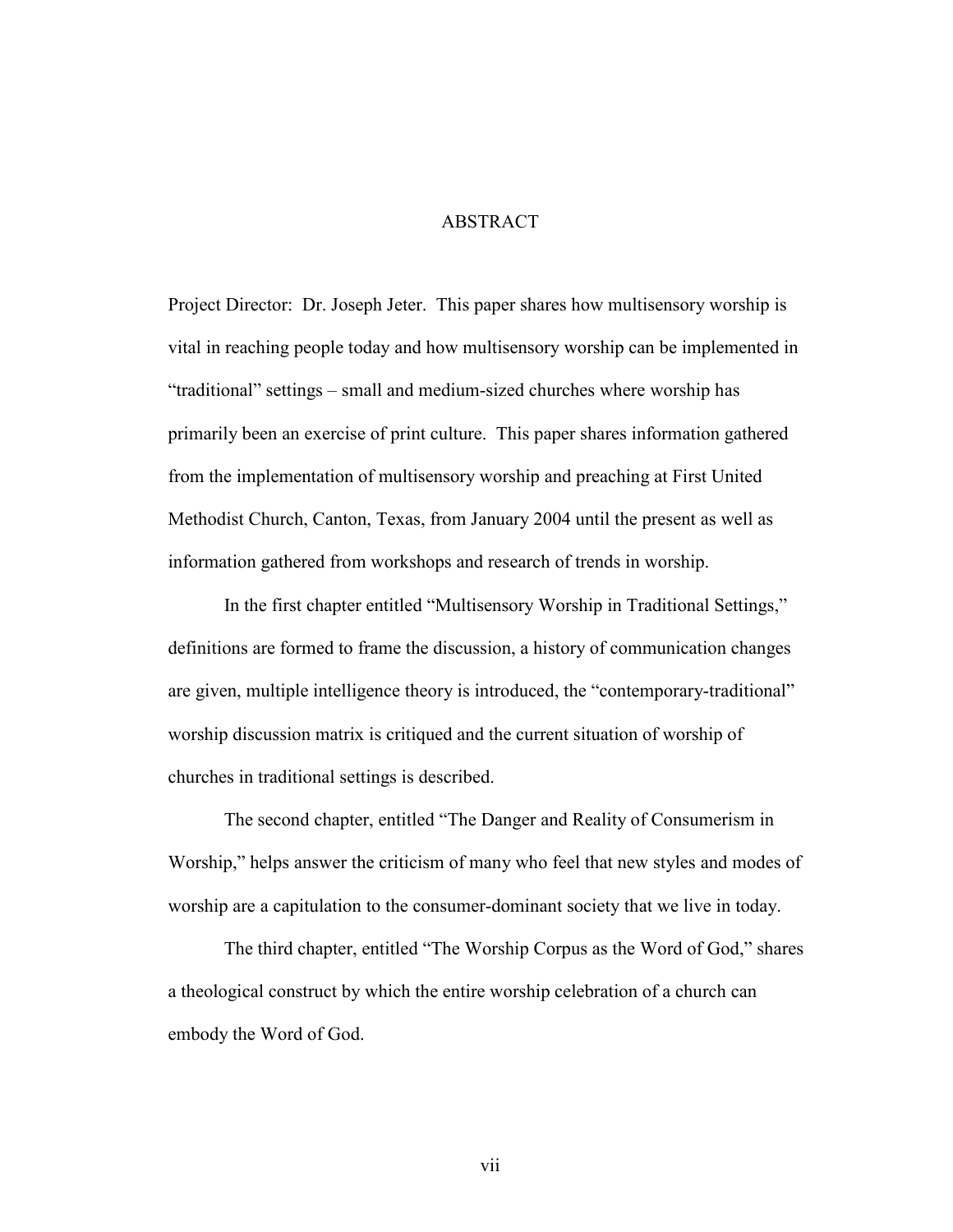The fourth and fifth chapters, entitled "Elements of Multisensory Worship in Traditional Settings" and "Multisensory Worship Preparation," give the practical aspects of implementing multisensory worship in churches in traditional settings, including a new way in which churches can use advanced planning to facilitate the production of many time-consuming elements.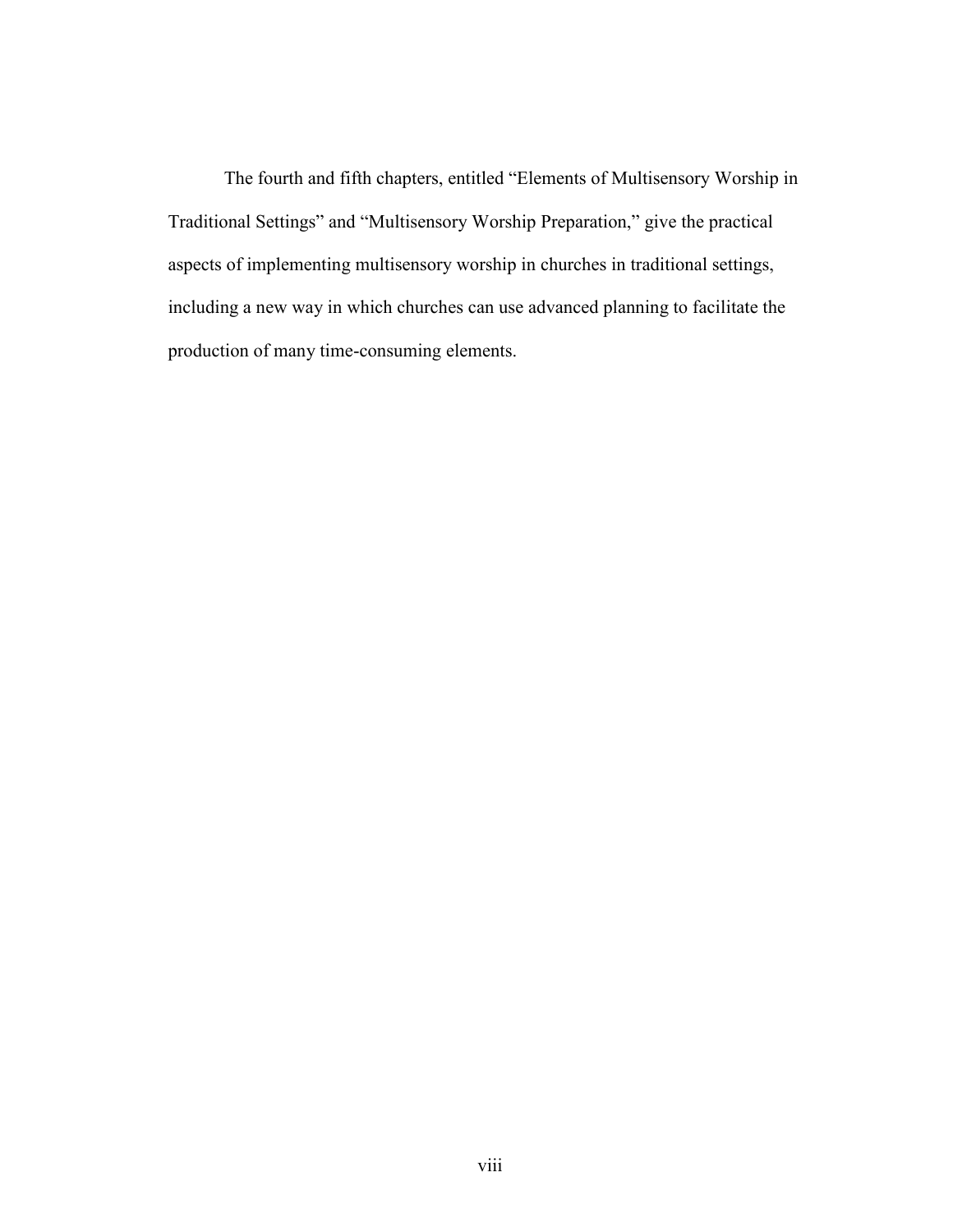#### INTRODUCTION

 This paper shares how multisensory worship is vital in reaching people today and how multisensory worship can be implemented in "traditional settings" – small and medium-sized churches where worship has primarily been an exercise of print culture. Information is presented about multisensory worship, gathered from the implementation of multisensory worship at First United Methodist Church, Canton, Texas, from January, 2004, until the present, and gathered from workshops and research from trends in worship.

 This paper continues the conversation of many who are sharing the new frontier of worship today. This paper contributes to this discussion by sharing how small and medium-sized churches can worship using multi-sensory elements by implementing a creative planning and implementation matrix.

 In the first chapter entitled "Multisensory Worship in Traditional Settings," definitions are formed to frame the discussion, a history of communication changes are given, multiple intelligence theory is introduced, the "contemporary-traditional" worship discussion matrix is critiqued and the current situation of worship of churches in traditional settings is described. These are discussed to give a preliminary foundation by which the subject matter can be expanded.

 The following chapter, entitled "The Danger and Reality of Consumerism in Worship," helps answer the criticism of many who feel that new styles and modes of worship are a capitulation to the consumer-dominant society that we live in today.

1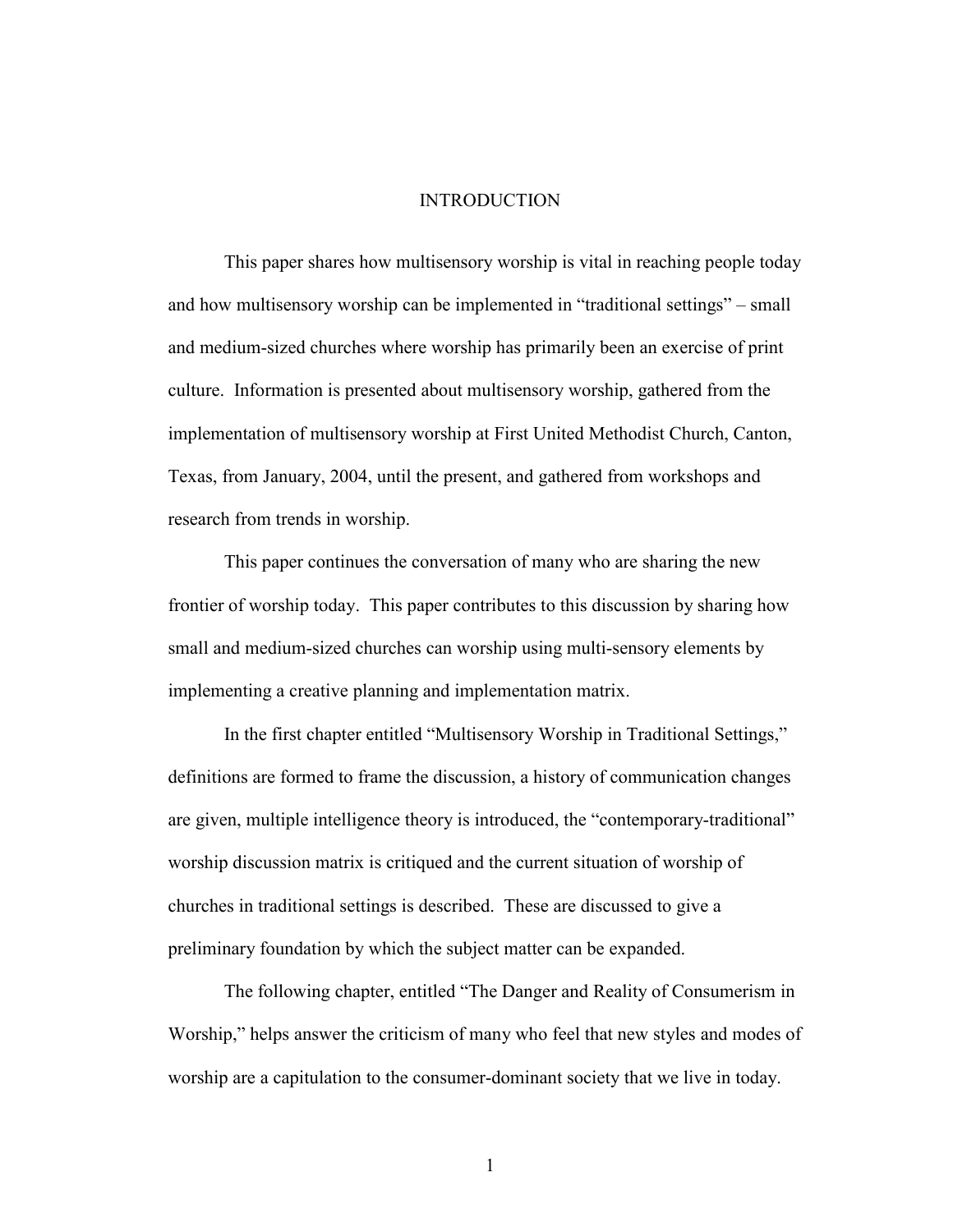Through a discussion and critique of H. Richard Niebuhr's typology given in Christ and Culture, the chapter shares a vision of how the digital culture of today could actually be the means by which consumerism is countered by churches in traditional settings.

 "The Worship Corpus as the Word of God," shares a theological construct by which the entire worship celebration of a church can embody the Word of God. Using Karl Barth's idea of the three-fold Word of God, the chapter shares how different means of worship, including multisensory elements, can share the good news of God's grace and love to the congregation gathered.

 The final two chapters, entitled "Elements of Multisensory Worship in Traditional Settings" and "Multisensory Worship Preparation," give the practical aspects of implementing multisensory worship in churches in traditional settings, including a new way in which churches can use advanced planning to facilitate the production of many time-consuming elements. At the end of each chapter, the story of First United Methodist Church, in Canton, Texas, demonstrates how one church has implemented these elements in their worship celebrations.

 As churches in traditional settings continue to navigate the enormous changes that are inherent in today's worship and culture, these ideas and practices are offered as a way for these churches to not only survive but also thrive. These churches, many in number and present in every area of society, have much to share with a world that needs to hear the story of Jesus Christ.

2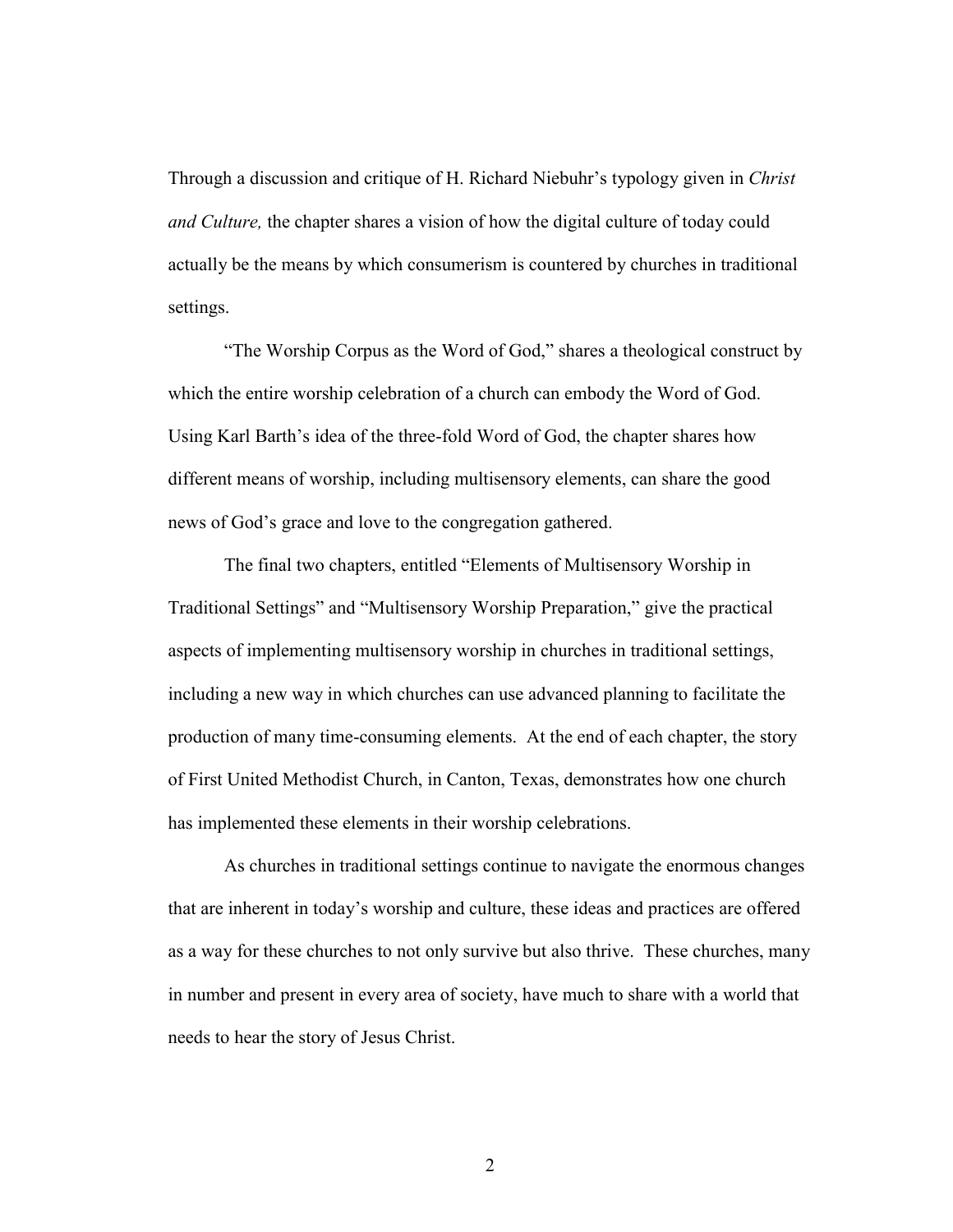#### CHAPTER 1

#### MULTISENSORY WORSHIP IN TRADITIONAL SETTINGS

#### DEFINITIONS

 To begin to talk about multisensory worship in traditional settings, one must first define two things: multisensory worship and traditional settings. These definitions not only identify the parameters of our discussion, but also create a place where dialogue can begin. Moreover, these definitions help clear some inherent baggage that comes with any discussion about worship by making the discussion more focused. (What does traditional, contemporary, praise, liturgical, emergent and ancient-future worship actually mean, and do these terms make the murky water of worship any clearer?)

 First, there is the definition of worship. Many definitions abound concerning worship, but for the discussion at hand, worship is defined as the praise, prayer, proclamation and sacramental celebration in the gathered church. Although worship can be done privately as well as corporately, among groups and among the scattered, this definition provides a starting point for this discussion. Multisensory worship, as derived from this definition, is the intentional use of stimuli that engages the senses in the implementation of praise, prayer, proclamation and sacramental celebration in the gathered church. This includes using elements such as music, drama, art, aesthetics, and video to facilitate this celebration.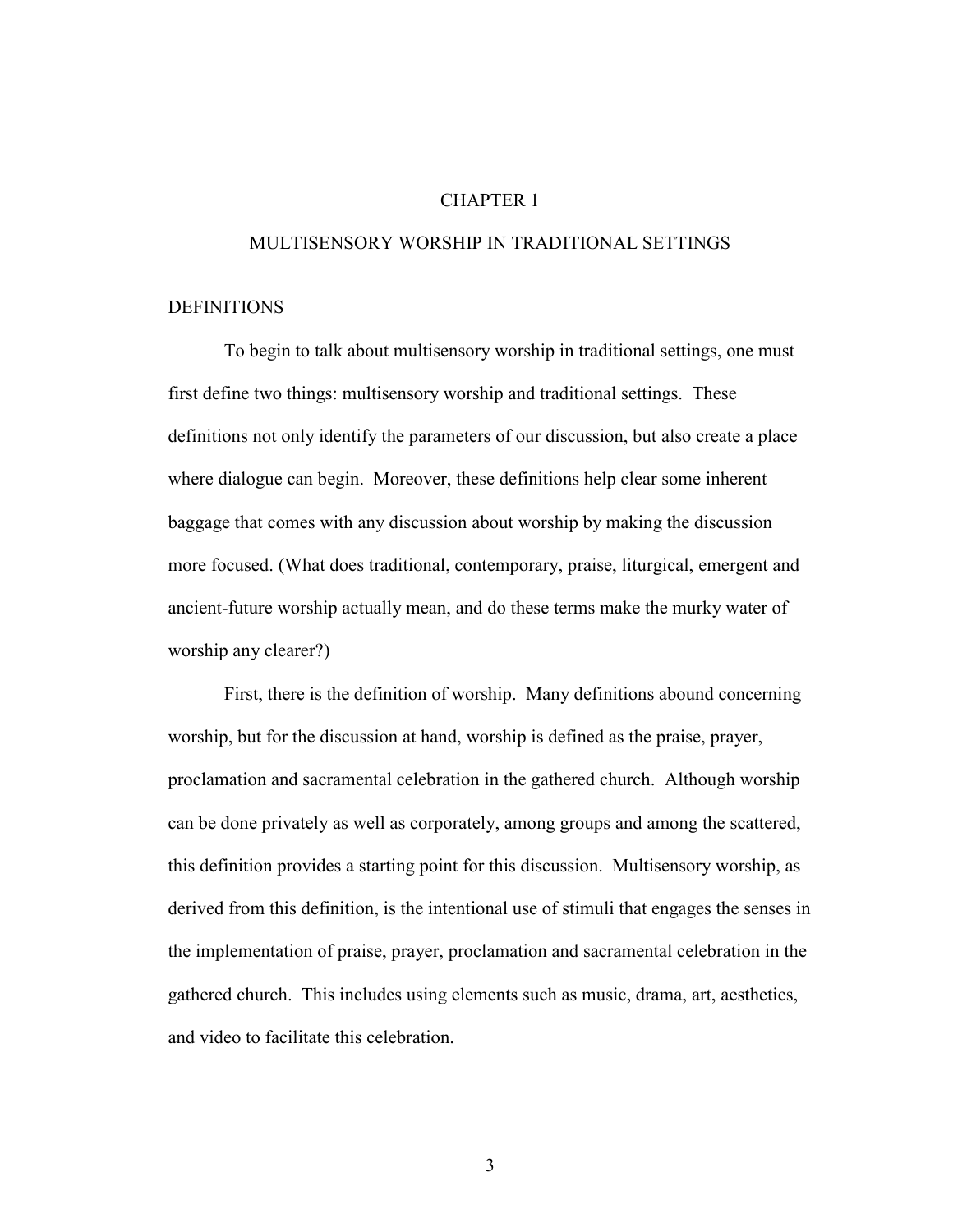Second, there is the definition of traditional settings. Any definition is certainly arbitrary and open for much discussion, but for this discussion these criteria will be used.

 First, a church in a traditional setting is more than twenty years old. Churches formed in the 1990s and 2000s have, for the most part, different mindsets and challenges. They are peculiar when compared to older churches, more apt to start worship services that are strikingly different and that are indigenous to the community around them. They do not have years of history to preserve or overcome, and many already implement some elements of multisensory worship.

 Second, a church in a traditional setting is not a mega-church, or a very large church. However, it is dangerous to give a worship attendance criterion because it has much more to do with the mindset of a congregation than the size of the congregation. Some churches that have 400 people in worship are still churches in traditional settings, while some are not. Most churches that are significantly over this mark, however, are not churches in a traditional setting.

 Finally, a church in a traditional setting is a church that rarely implements rapid change, and implements rapid change only when extreme stimuli force change onto a congregation. This is a major reason why some churches of 400 in worship are in traditional settings and some are not, for changes in worship especially can usually be measured not in weeks or months, but in years or decades. The service of worship may look better on today's digital printed bulletin, and there might be an addition or two in the liturgy, but the basic form and function of worship for most churches in

4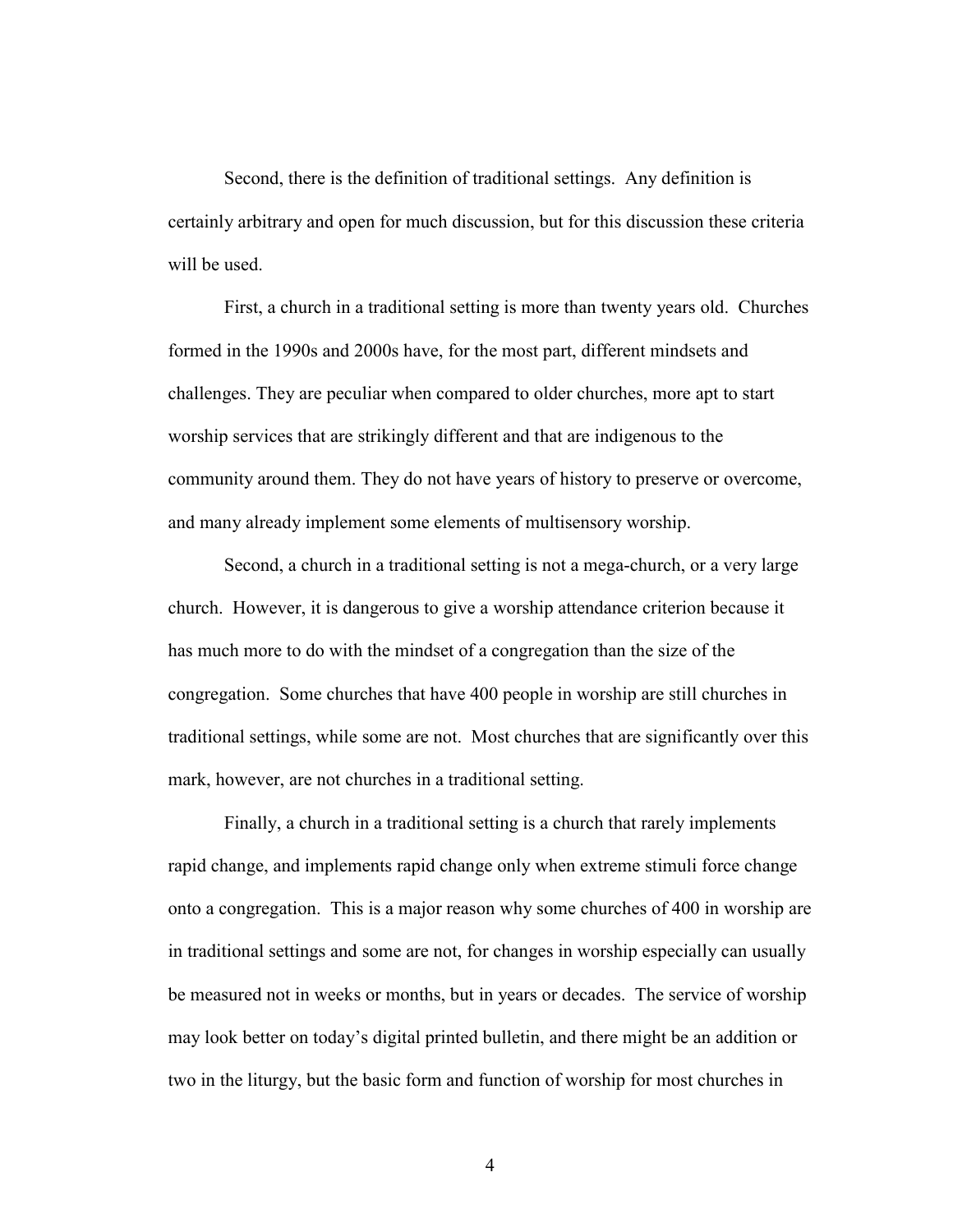traditional settings has not changed in many years or has very slowly evolved over time.

 Churches in traditional settings are in the middle of town, out by the countryside, or in the middle of our largest cities. Most are small and medium sized congregations, but some are rather impressive congregations. There is some variety in the worship in these congregations, and it becomes problematic to narrow the scope to only those churches with "traditional" worship services, because many nontraditional churches that are growing, moving and changing are using "traditional" worship to implement such change. The focus of this definition, traditional settings, is not on style of worship, or size of congregation, but rather on the nature of the congregation itself.

## COMMUNICATION CHANGES AND THE DIGITAL AGE

Inherent in these definitions and criteria are the many challenges faced by these congregations in today's world, because the world is currently experiencing a new age of communication that is forcing rapid change on all things, including schools, businesses, professions, entertainment and families. Our age is commonly known as the digital age, and this change is affecting the way society and culture interacts, experiences and communicates.

Yet, when one looks back in history, one can see other paradigm shifts in communication and culture that mirror what the churches in traditional settings are experiencing today. Mike Slaughter in his book, Out on the Edge, shares these shifts

5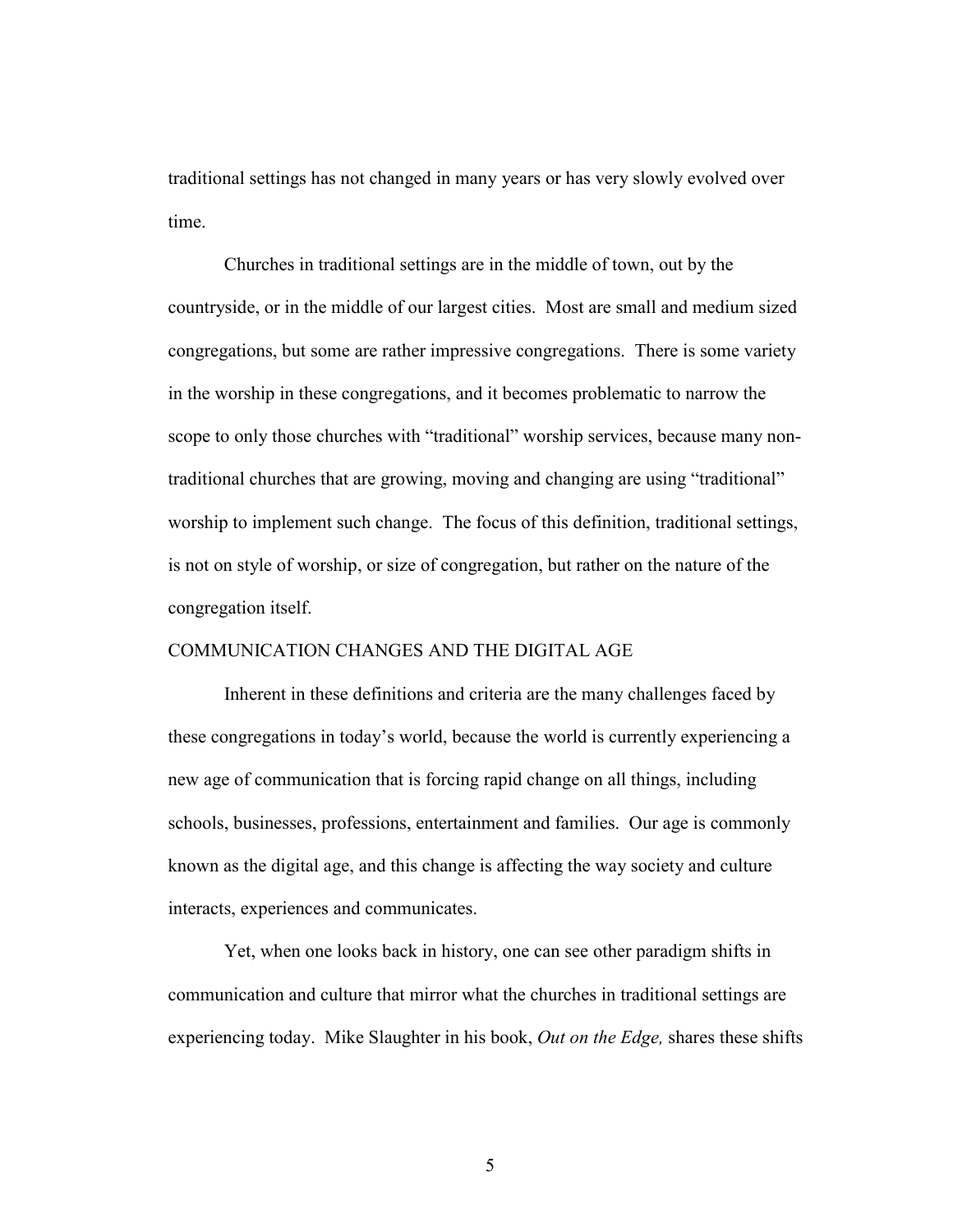in communication and links them with technological changes.<sup>1</sup> The first shift in communication was from oral storytelling to manuscript. This shift took place during the formation of the Bible, where oral storytelling gave way to manuscript writing, first in scrolls and eventually in codex. The oral tradition of Jesus that gave credence to the use of parables and proverbs gave way to the written tradition that was characterized by the theological letters of the Apostle Paul. Although paper was still expensive at this time, and writing done by hand, the manuscript gave culture a way of remembering information apart from the dependence on oral story memorization.

The second shift in communication took place about 1500 years later, with the move from manuscript to print. The catalysts for this shift was Gutenberg's printing press and the Protestant Reformation started by Martin Luther.<sup>2</sup> The change in society was enormous, and the church shattered over the crisis of authority that took place because of this change. Slaughter points out that this new age of literacy brought a shift from visual imagery, feeling and experience to more complex and abstract thought and logic that fueled the Enlightenment and Modern eras.<sup>3</sup>

Today we are in the middle of another shift, from a print-dominated culture to the digital age. Although the gas that fuels this change is the computer, the change is much more encompassing than just the move from reading books to watching a screen. Tex Sample makes the assertion that, in many ways, this new age is kin to the oral culture, with a renewed emphasis on experience and story over abstract thought

<sup>&</sup>lt;sup>1</sup> Slaughter, Michael. Out on the Edge. Nashville: Abingdon, 1998. 58-63.

 $<sup>2</sup>$  Ibid. 61.</sup>

 $3$  Ibid.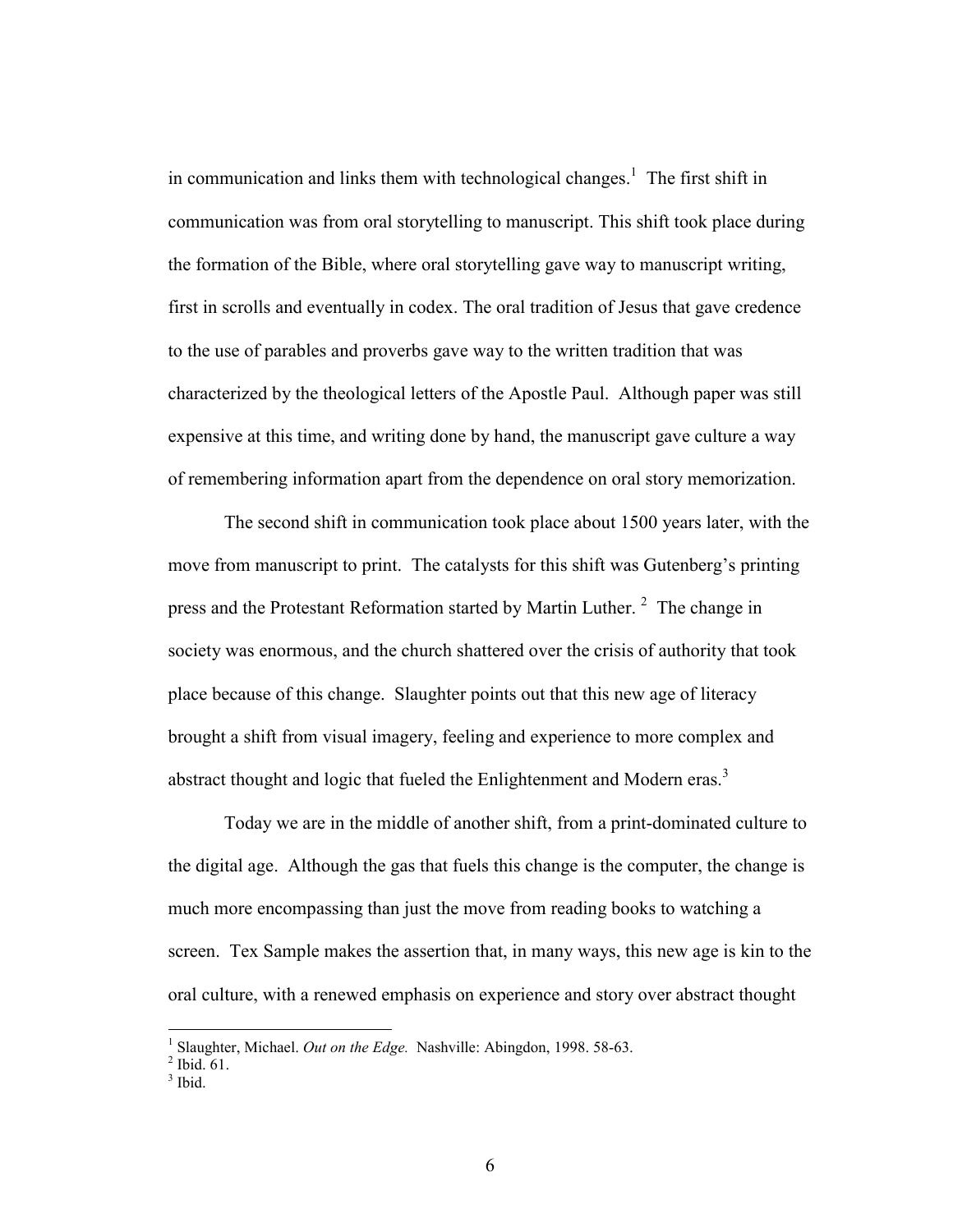and linear logic.<sup>4</sup> Slaughter agrees, sharing "Experience is back! From remote control, to surround sound, to home entertainment systems, we are a visual, multisensory, emotive culture."<sup>5</sup>

Whereas, just a few years ago, society and church placed value on lecture and the written word, today both society and church are in a different place. Walter Cronkite and the reading of the news from notes has been replaced by complex presentations, crawls on the bottom of the screen, video reports and web addresses where one can further investigate what is being presented on the evening news. What was once just a linear bullet of information has now become a shotgun blast of experiential media.

#### MULTIPLE INTELLIGENCE THEORY

 Another way of looking at these changes in culture is by looking at how people today learn and absorb information. In the area of education, one theory that coincides with the ideas of the digital age and multisensory experiences is Multiple Intelligence theory. Howard Gardner developed Multiple Intelligence theory as an answer to the substandard IQ tests that only measure verbal, mathematical and logical cognitive ability. Multiple Intelligence theory is based on more experiential ways of learning and retention. Gardner identified seven intelligences by which the human

<sup>&</sup>lt;sup>4</sup> Sample, Tex. "The Future Is Here but We Can't See It From There" at Lumicon Digital Culture Seminar, Dallas, TX, September 18, 2003.

<sup>&</sup>lt;sup>5</sup> Slaughter, 62.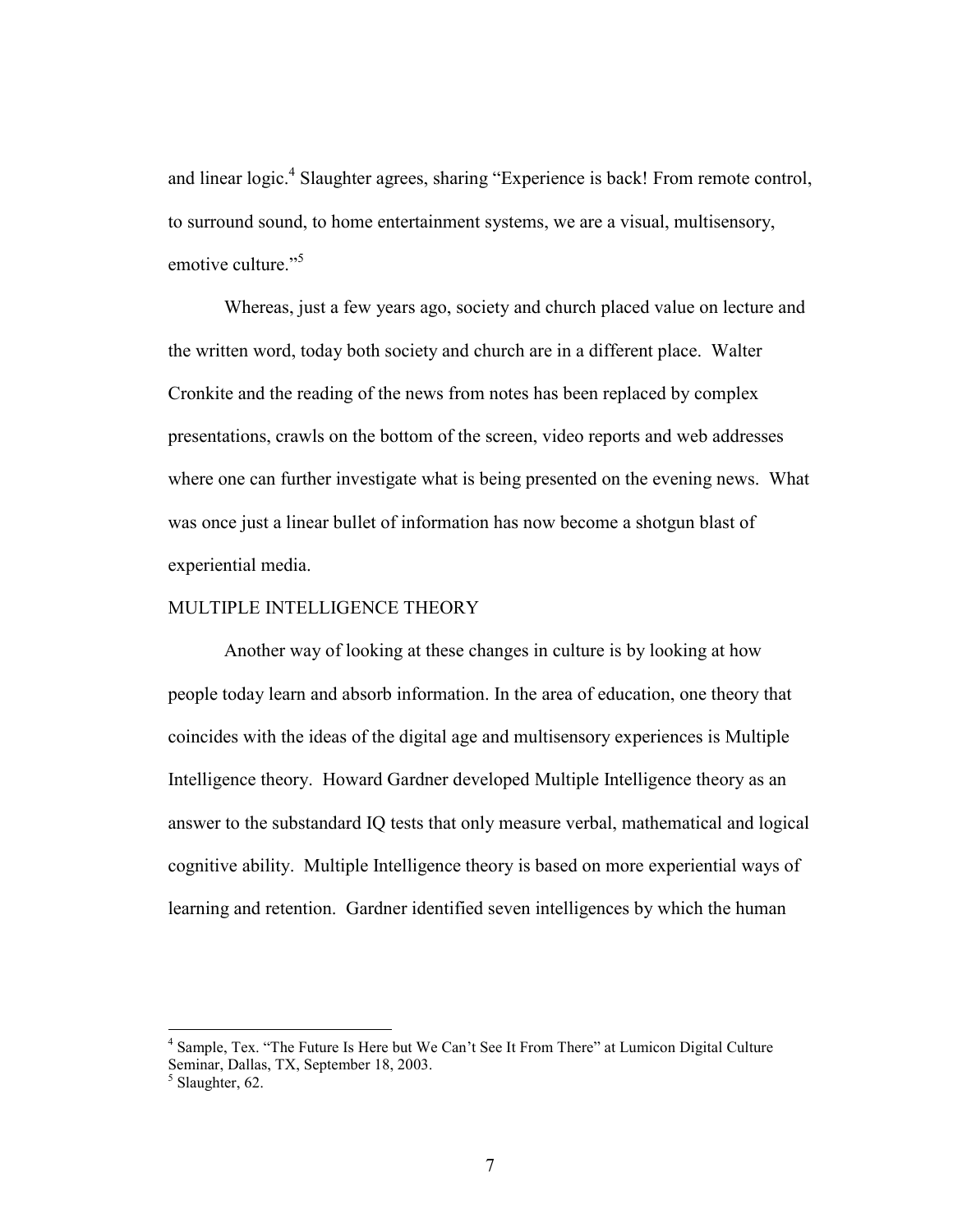brain retains knowledge. <sup>6</sup> What follows is a short description of these intelligences and examples of how these are made manifest in worship.

 The first of the seven intelligences that Gardner identified is verbal/linguistic intelligence. This intelligence is the most widely used intelligence in learning, mainly because our culture up to the present has presented most information through this intelligence. This includes anything with words, including reading, writing, speaking, and listening. Our worship in the church has been verbal/linguistic dominant since the print culture began. $<sup>7</sup>$ </sup>

 The second type of intelligence identified is logical/mathematical intelligence. This intelligence deals with cognitive skills that include problem solving, mathematical formulas, order and linear thinking. People who possess this intelligence are very good at finding patterns in stories, are interested in categorizing, interpreting and using metaphor, and finding order out of chaos. These people find acrostics and bullet points in worship and sermons stimulating. <sup>8</sup>

 The third type of intelligence identified is visual/spatial. This involves things that are taken in by the eyes and through the surrounded space. In order for learning to be completed, people who are visual/spatial dominant must "see it to believe it." Other clichés that describe this intelligence include "a picture is worth a thousand words," and "using your mind's eye."<sup>9</sup> Two-dimensional blueprints, for instance, are

 $6$  Gardner, Howard, ed. Multiple Intelligences: New Horizons. New York: Perseus, 2006. 3-5.

<sup>&</sup>lt;sup>7</sup> Bruce, Barbara. 7 *Ways of Teaching the Bible to Adults*. Nashville: Abingdon, 2000. 21.

 $<sup>8</sup>$  Ibid., 35, 46-47.</sup>

 $9^9$  Ibid., 49-50.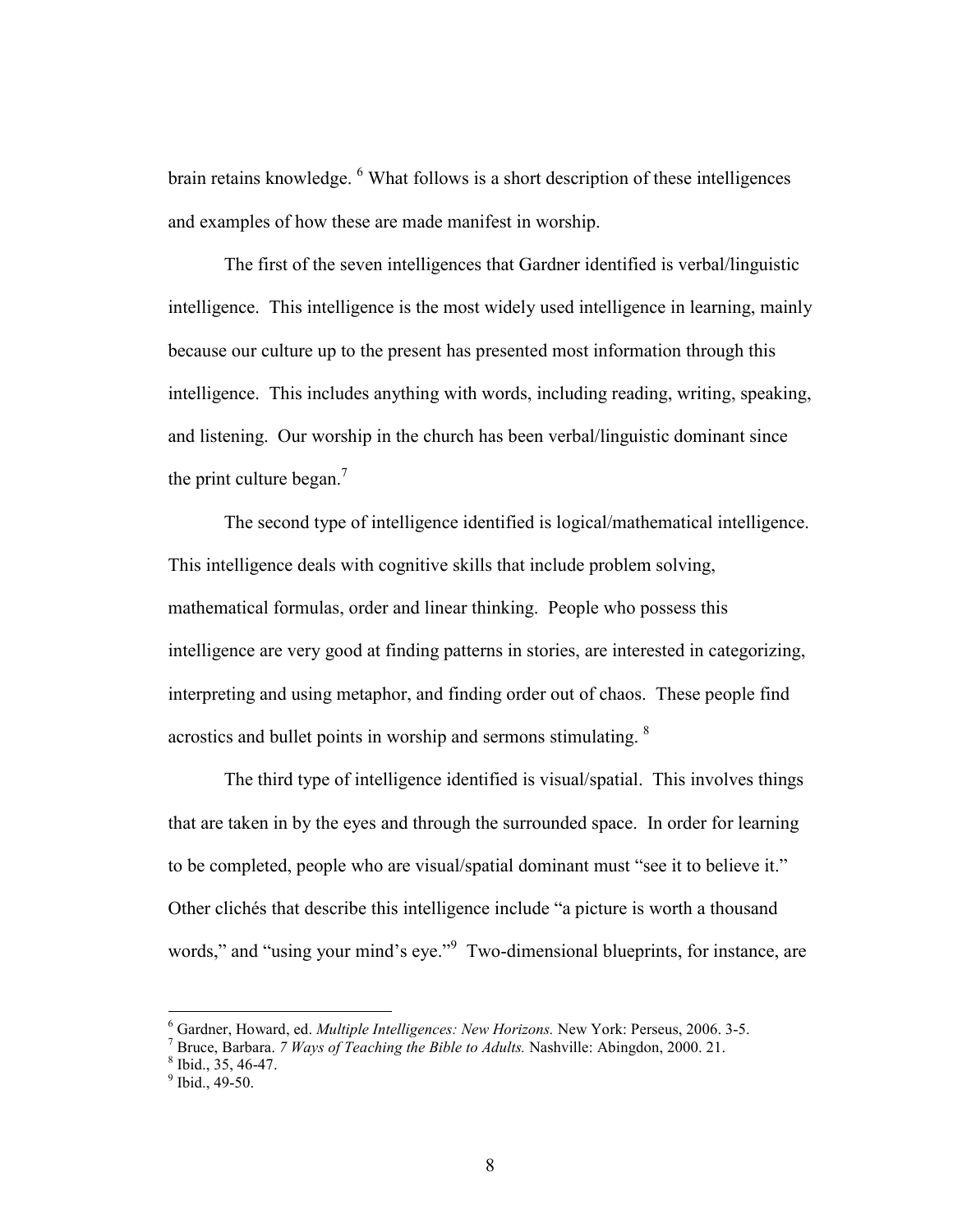more difficult to translate into sight until a person with this intelligence sees them translated into three-dimensional objects. In worship, visual/spatial dominant people are affected by what they see, like the esthetics of the altar and the image portrayed on the screens. The blueprint of worship in a bulletin means little, but the acted out worship during the liturgy means everything.

 The fourth type of intelligence identified is body/kinesthetic. This type of learning and retention is accomplished through physical movement. In worship, this intelligence is made evident through actions such as movements to music, kneeling in prayer, and raising of hands in praise. Such practices as dance and dramas that are incorporated in worship help involve the body/kinesthetic learner to experience God in profound ways.  $10$ 

 The fifth type of intelligence identified is music/rhythmic. Music is used in the classroom early in grade school to learn the "ABC's" and the months of the year. Music also helps the brain identify past experiences and form present feelings.  $^{11}$  In worship, music has long been known to have a profound effect on the worshipper, from the Psalter chants of the monks, through the theological treatises set to music during the time of Charles Wesley, to now, when repetition of familiar indigenous choruses invokes a sense of holy experience. In nursing homes, where mental ability in many has greatly diminished, a verse of *Amazing Grace* can be more powerful than dopamine.

 $10$  Ibid, 61-63.

 $11$  Ibid, 73.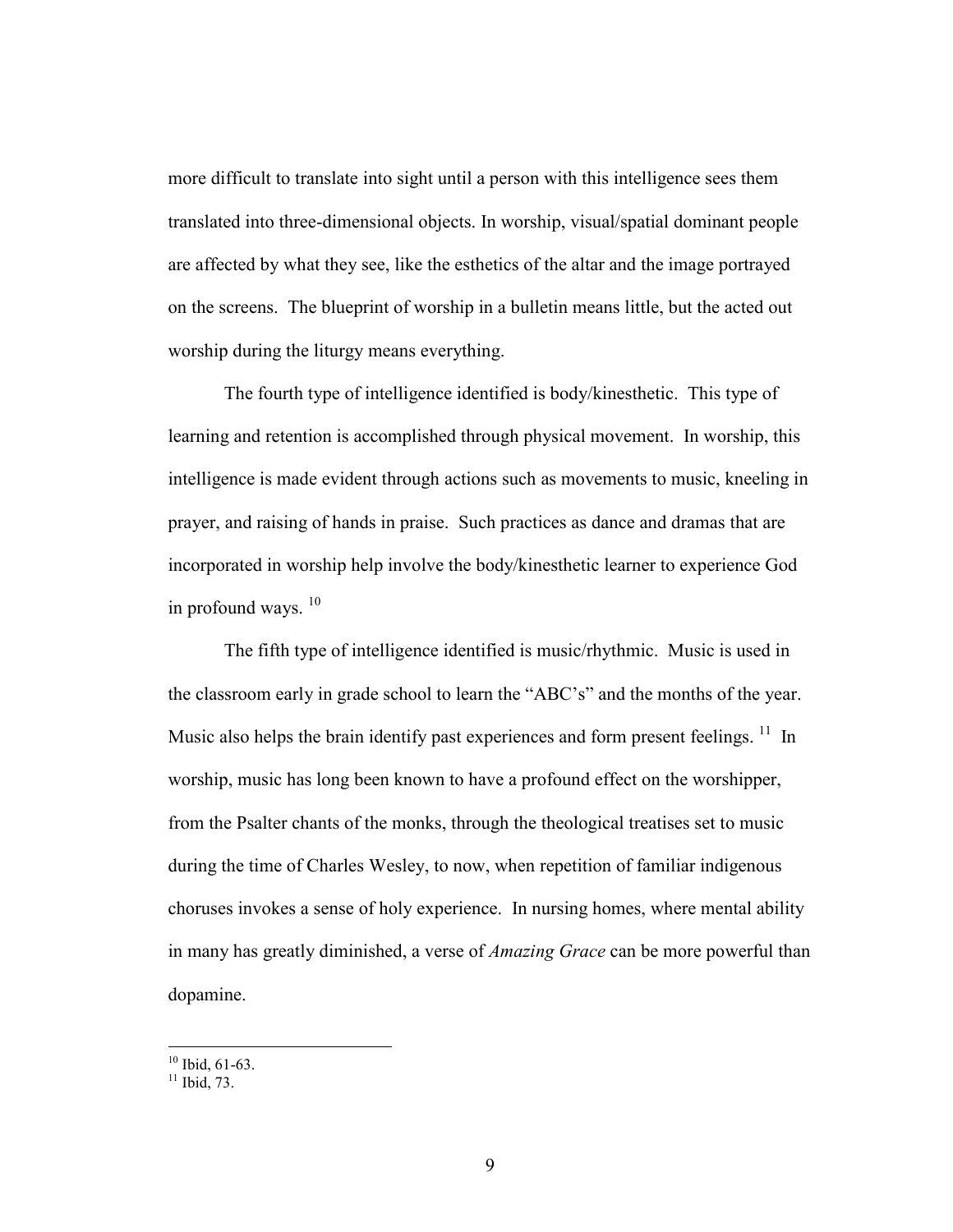The sixth type of intelligence identified is interpersonal. Interpersonal intelligence revolves around a synergistic process of community in which the "whole is greater than the sum of its parts." This intelligence uses interactions among people to learn and comprehend. This intelligence recognizes the reality that learning can be done through group discussion and debate.<sup>12</sup> Worship, in much the same way, is corporate by nature. Ways in worship to incorporate more interaction with those around us include such things as unison readings, testimonials, and praying for the persons to our right and left during prayer time.

 The seventh type of intelligence identified is intrapersonal. Intrapersonal intelligence deals essentially with the person's ability to "gaze inward."<sup>13</sup> In worship, there are many avenues by which this intelligence can be used, including the incorporation of time for silent prayer and journaling. Unfortunately, worship today provides little time for transition, silence, and introspection, leaving out many people whose main intelligence is intrapersonal.

### "CONTEMPORARY" VERSES "TRADITIONAL" WORSHIP

 Until more recently, "the" debate about worship was whether worship should be "traditional" or "contemporary." A generation ago, the great "Worship Wars" took place, yet the battleground was mostly on the type of music used in worship, either music that was indigenous to the culture or music that was from the tradition of the church. Yet, the dichotomy of "contemporary" and "traditional" has not helped

 $12$  Ibid. 81-82.

 $^{13}$  Ibid. 91.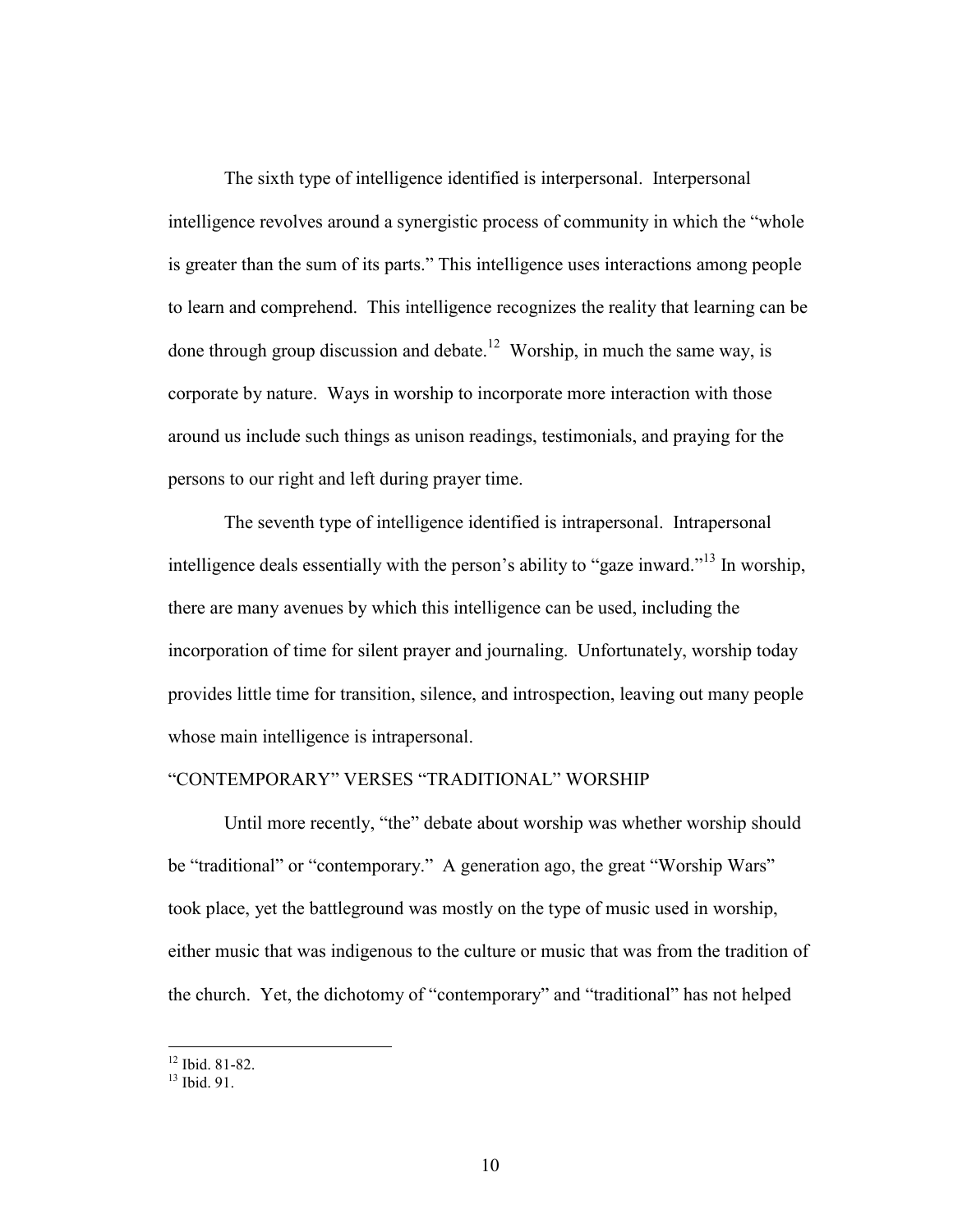answer some of the more primal and problematic questions that come from worship in churches today. As Marva Dawn suggests:

Worship style isn't really the primary issue that it has become. Instead of getting caught up in the traditional-contemporary debate, we must always ask whether a style is really conveying the presence, the selfgiving of God.  $14$ 

 Of course, music is very important to the life of worship, yet as the culture changed around us in a myriad of ways churches remained myopic, singularly focused on style of music. The result was a multi-system failure that has changed the church in profound ways. The great unity that was sought by the modern Church through such movements as the World Council of Churches and other ecumenical movements has been deemed impotent. A more scattered and postmodern Church has emerged, with the diaspora caused more by differences in worship music styles than theological debate. Much of this dis-unity has resulted in more "nondenominational" churches and a sharp decline in membership in churches in traditional settings.

 James White, in writing about the future of the Church, writes that this diaspora is actually necessary for reaching more people for Christ. Finding fault with the ecumenical document, Baptism, Eucharist, and Ministry, he states:

Perhaps we should do more to encourage diversity rather than to seek consensus. We do not yet have enough varieties of Christian worship. What can be done to help liturgically disenfranchised groups to express their worship of the Christian God in forms that are natural to

l

 $14$  Dawn, Marva J. Reaching Out Without Dumbing Down: A Theology of Worship for This Urgent Time. Grand Rapids: Eerdmans, 1995. 94.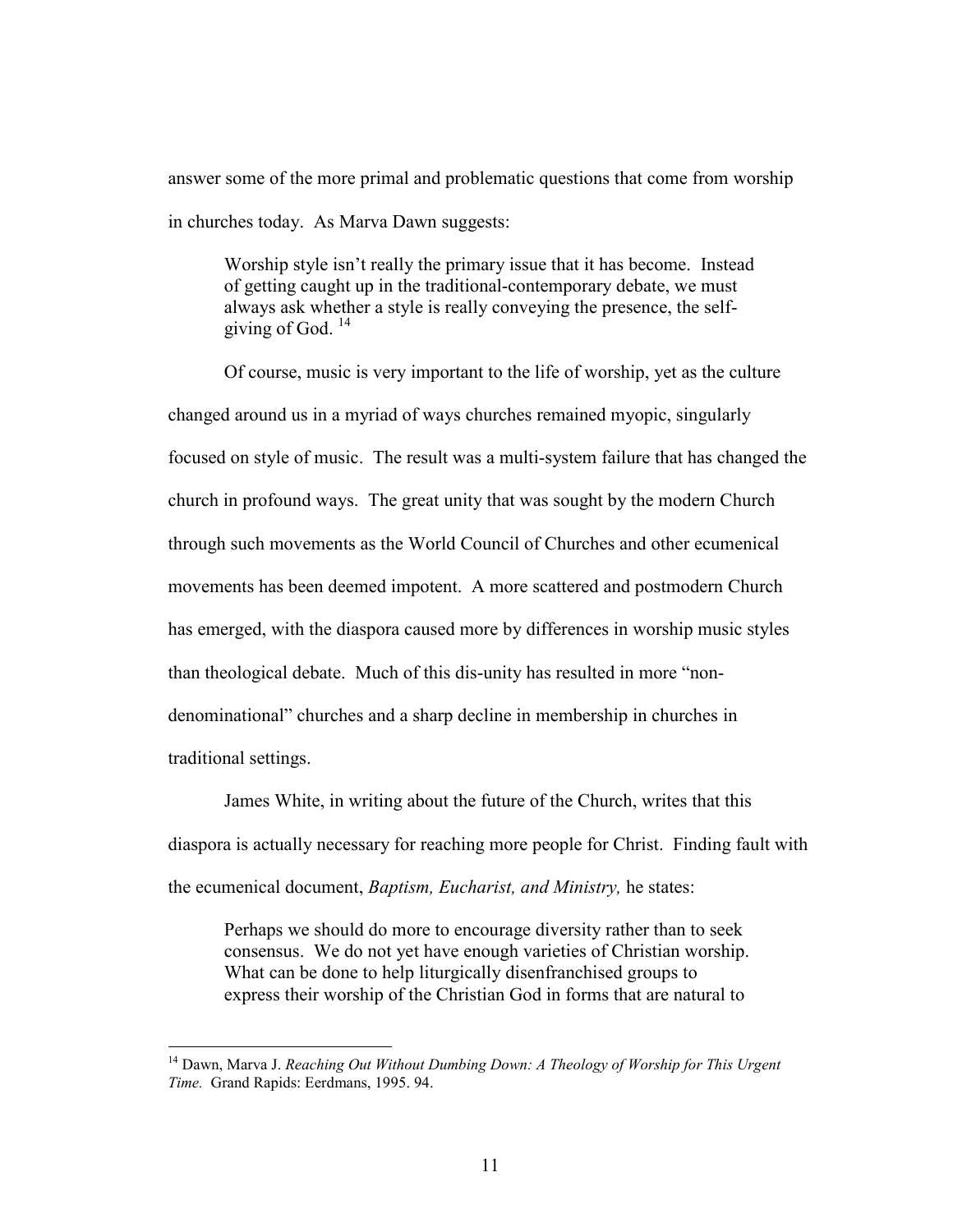them? How do such groups learn to be themselves in their worship of Iesus Christ $2^{15}$ 

 The "contemporary" and "traditional" debate has had other effects as well. First, many churches that looked for a "fix-all solution" in contemporary worship found that just changing the music and ditching the liturgy did not cure all ills. Just as there was sub-standard "traditional" worship, there is also substandard "contemporary" worship. Second, with the emphasis placed on music for many years, there was a de-emphasis on preaching. Sermons became shorter and blander, and singing became longer and shallower. Third, the dichotomy brought forth a middle-ground called blended worship to match the bland sermons. Blended worship, instead of providing everyone with something they like ended up giving everybody something to dislike. Fourth, the audience-performer gulf in worship became much more prevalent, with less focus on congregational praise and more focus on group performance. Finally, what came forth from all of this was not a church speaking to the culture around it, but rather another church culture, with all the trappings of the same exclusivity of the previous church culture. As the culture around the church started to embrace a more experiential, multisensory, and authentic world around them, the church moved farther away into an enclave of passivity, unknown rhetoric, and inauthenticity. Leonard Sweet has termed the church's current situation in this

<sup>&</sup>lt;sup>15</sup> White, James F. A Brief History of Christian Worship. Nashville: Abingdon, 1993. 179.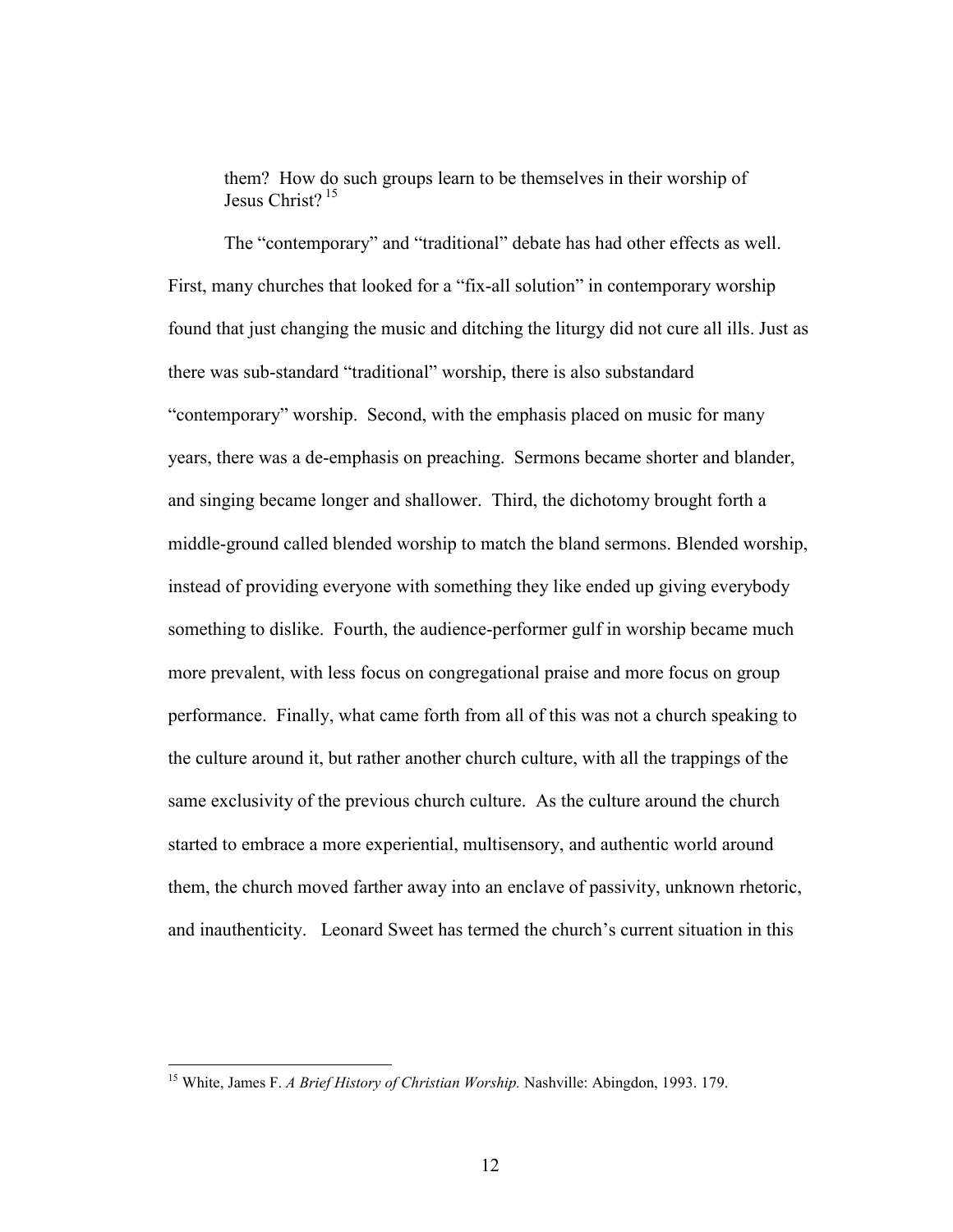way: "To say that the church's worship has become as dull and lifeless as a museum would be an insult to museums  $\ldots$ <sup>" 16</sup>

#### THE CURRENT SITUATION OF WORSHIP IN TRADITIONAL SETTINGS

 The current situation of worship in traditional settings, in light of all things previously mentioned, is a moment of crisis. Just fifteen years ago, one could make a strong case that traditional churches were the backbone of mainline Protestantism. If that is still the case, then the diagnosis might be osteoporosis. Churches in traditional settings must come to terms with an aging constituency and a changing world around them.

 Furthermore, the idea of invincibility that many churches have is short-sided. Many parishioners of churches in traditional settings believe that no matter how the culture changes, "their church" will always be around. Churches in traditional settings that were strong even until this last decade are now facing a perfect storm. First, a generation of faithful, sacrificial parishioners is dying away. Second, an aging clergy has become disconnected from the many changes that are taking place in the culture today, creating worship that is stuck in the 1970s that does not speak to younger generations. (The church says, "We play some of the contemporary songs out of the hymnal!" yet fail to realize that those songs are now 30 years old or more.) Third, many churches have a "program" mentality that de-emphasizes events, experiences, small groups and spiritual formation. Finally, the leadership structures

<sup>&</sup>lt;sup>16</sup> Sweet, Lenoard. Faithquakes. Nashville: Abingdon, 1994. 45.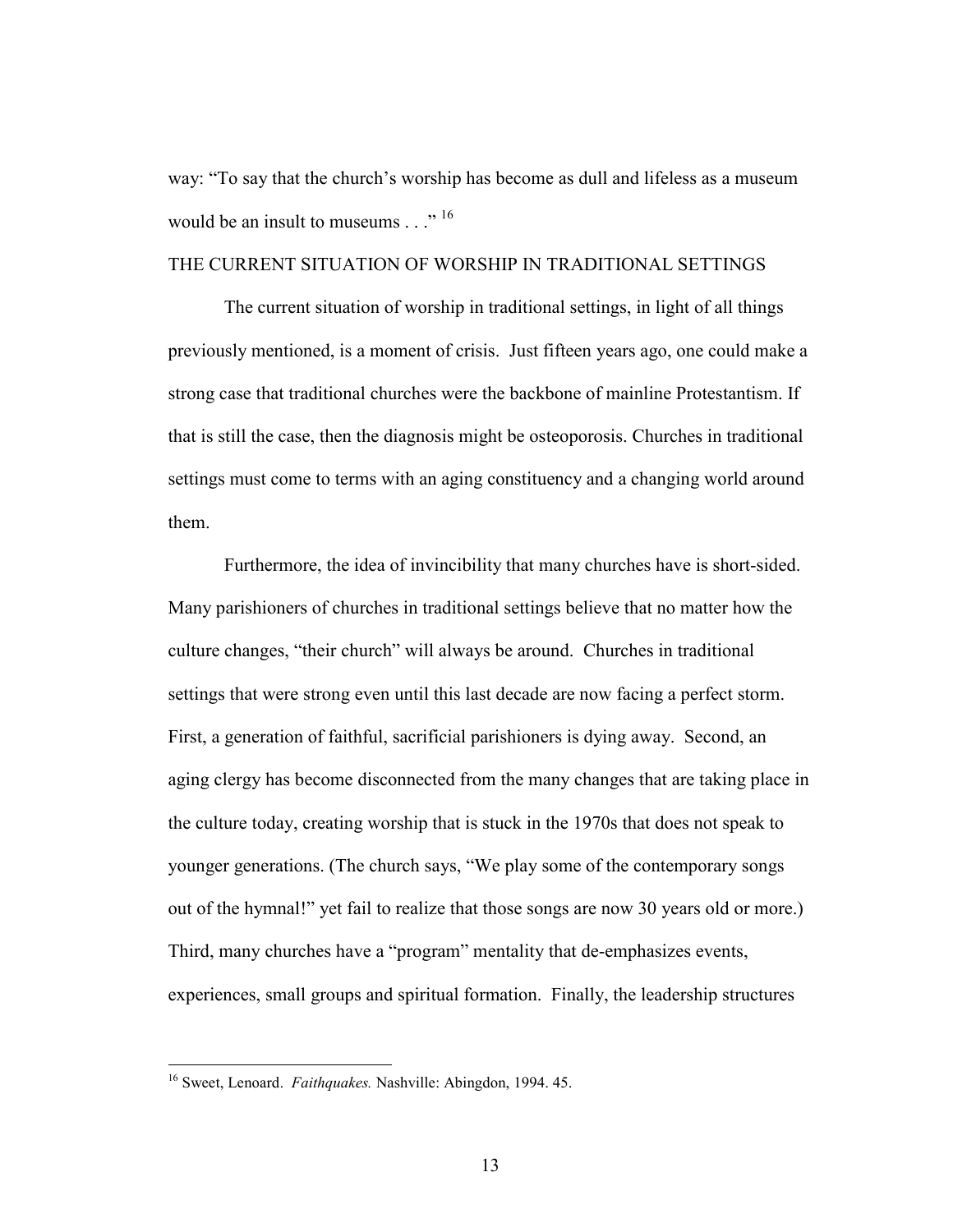of churches in traditional settings are too cumbersome and slow to navigate the fast changes that are necessary for transformation.

 How can multisensory worship help? It can help by creating an atmosphere for a movement and experience of God. It can help by connecting people's hearts to God instead of connecting people's heads to abstract ideas about God. By using elements in worship such as drama, art, music, sound, light, silence, guided prayer, video, and visuals, churches in traditional settings can reach more people. By using teams to prepare worship, churches in traditional settings can begin to recapture the idea of liturgy, the idea that worship should be a work of the people, not just an audience for a speaker. By placing a renewed emphasis on experiencing God, churches in traditional settings will have congregations that will be more willing and able to give of themselves in mission and ministry, and that will birth renewal groups interested in spiritual formation. The church will shift in focus from being an organization motivated by self-preservation to a movement of people working for the Kingdom of God. Multisensory worship can help move churches in traditional settings into this new direction.

 Barbara Brown Taylor beleives that this multisensory involvement should be the norm for worship: She describes the true worshipper in this way:

We bring all of who we are to worship. It is a bodily experience and not one for our spirits alone. There are faces to be looked at, voices to be heard, hands to be touched, bread to be tasted, and wine to be smelled. We sing things we could just as easily say and bow when we say other things, some of us touching ourselves gently on forehead, chest, and shoulders as if we were tracing a cross. Sometimes we kneel, assuming a posture that is all but gone from our world – like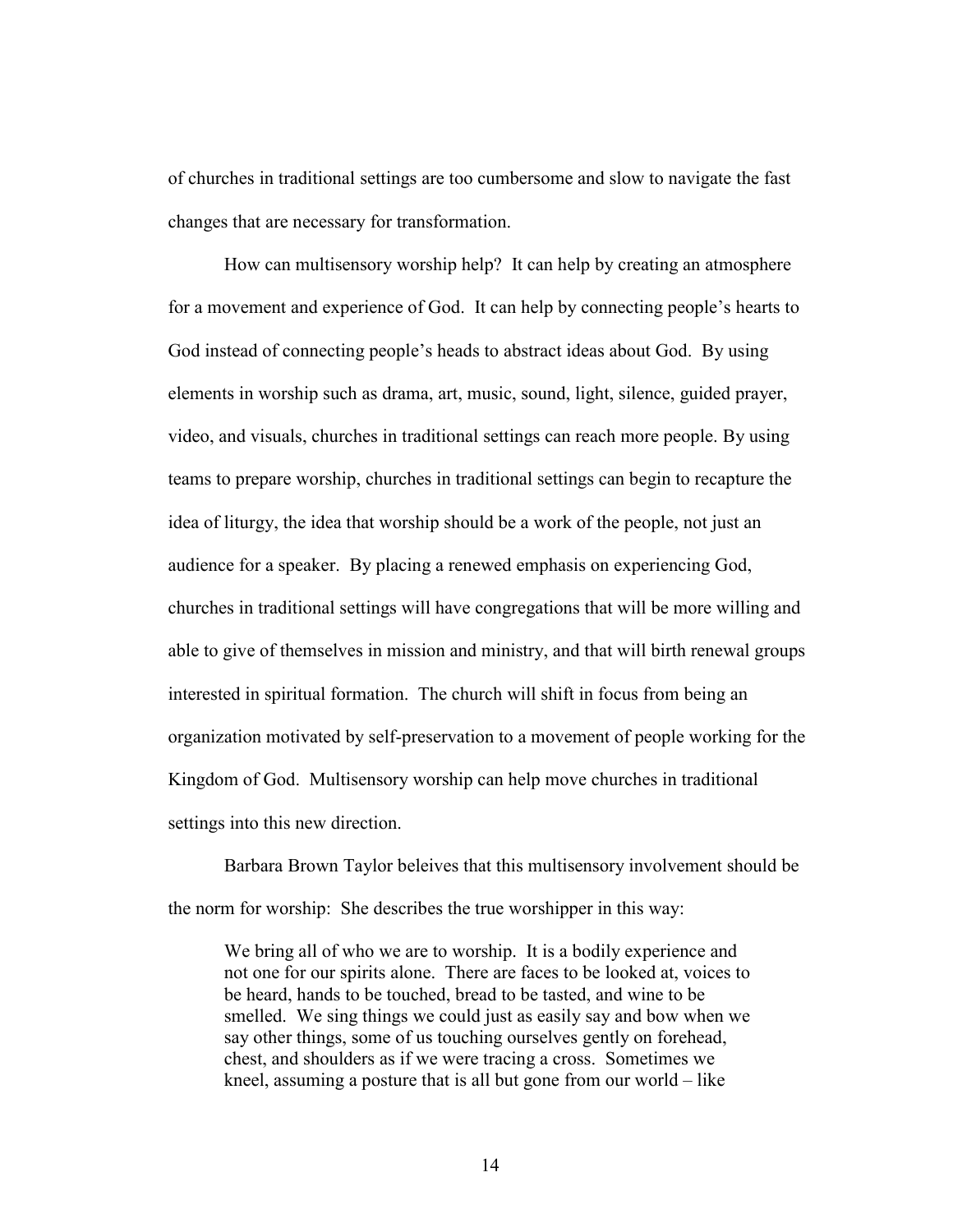troubadours, like lovers, like servants, we kneel before the Lord our maker and our hearts follow suit. Then we stand to sing and sit to listen, dancing the peculiar ballet of the people of God.  $17$ 

Does this mean that preachers should think about trading in the pulpit robe for a sequin suit? No. The elements of multisensory worship implemented by churches in traditional settings can complement any style of worship with just some fundamental changes in worship preparation and changes in thought by worship leaders and preachers. For churches in traditional settings to connect and communicate with today's world, however, there must be change, not because what churches are presently doing is inherently bad (fifty years ago in a world dominated by print culture, churches in traditional settings were right on target), but because the world has fundamentally changed. The days of newspapers, evening newscasts and vinyl has been replaced by a new age of the internet, CNN, and the iPod, and, even if the church does not change, the world is not going to go back to the former things.

 Churches in traditional settings today are in a similar situation as the Church was during the throes of the Reformation in the 1500s. As fundamental change took place, churches that changed with the new age and adapted to a world of print found revival. Those who did not change found stagnation. The mass, instead of being offered in the common vernacular, was still given in Latin. The Bible, instead of being offered to everyone in a known language for widespread use, was kept for the clergy to control. The churches that moved to a worship celebration and a Bible that spoke the common vernacular quickly filled the void left by those who did not. In

<sup>&</sup>lt;sup>17</sup> Taylor, Barbara Brown. The Preaching Life. Boston: Cowley, 1993. 64-65.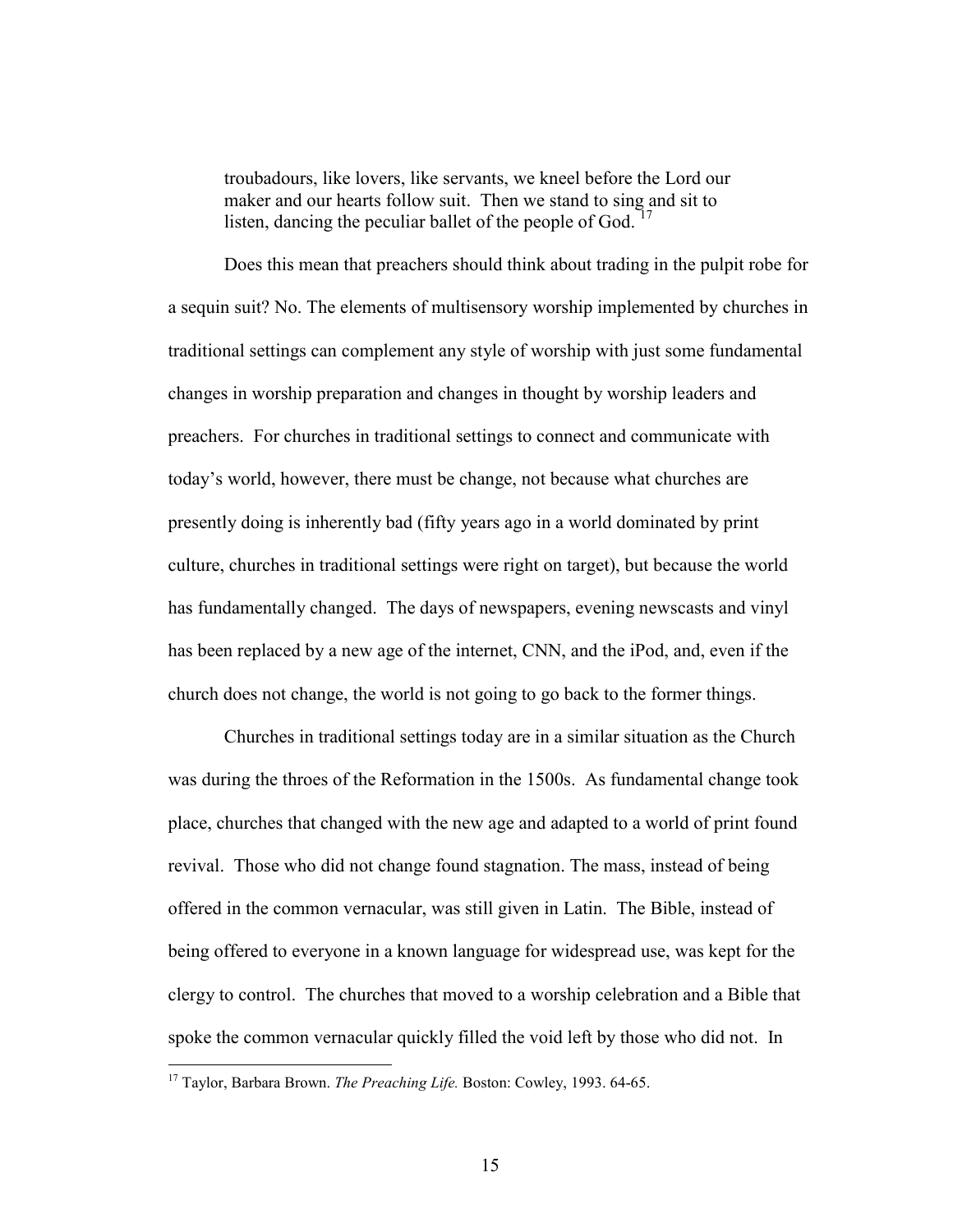much the same way, churches in traditional settings need to move into the new "language" of the digital age. Yet, the church still clings to the old "language" of print. The Bible, instead of being presented in a new medium, is kept bound in thin pages and formal language.

 What is at stake? The Church will survive, no matter what may come. Yet, there are challenges that are coming in this new digital age, challenges such as consumerism that could propel the Church forward into another great awakening or backward into another dark age. The challenge for churches in traditional settings to accept is to be a place for revival, such as the one that began Methodism in England with John Wesley. Wesley in many ways used the culture of its time; the language of field preaching, small groups and tract printing. However, Wesley also was a critic of the culture, rallying against the social problems of poor working conditions, alcoholism, child abuse, and illiteracy. The church of today, in the same way as the early Methodist movement, must also be cultural and counter-cultural, for it is not enough to become a church with big screens and finely scripted preaching. In our worship, we must speak the language of today and be a prophetic witness against society's ills and shortcomings.

 What is lacking in many of the churches today that have completely capitulated to the culture is a foundation for thinking theologically about what is happening to the Church in the present time. As Sally Morgenthaler puts it:

[Worship has become] a market-driven activity, shaped and defined exclusively by the perceived desires of the progressive church-going consumer. In these churches, worship in the 90s equals whatever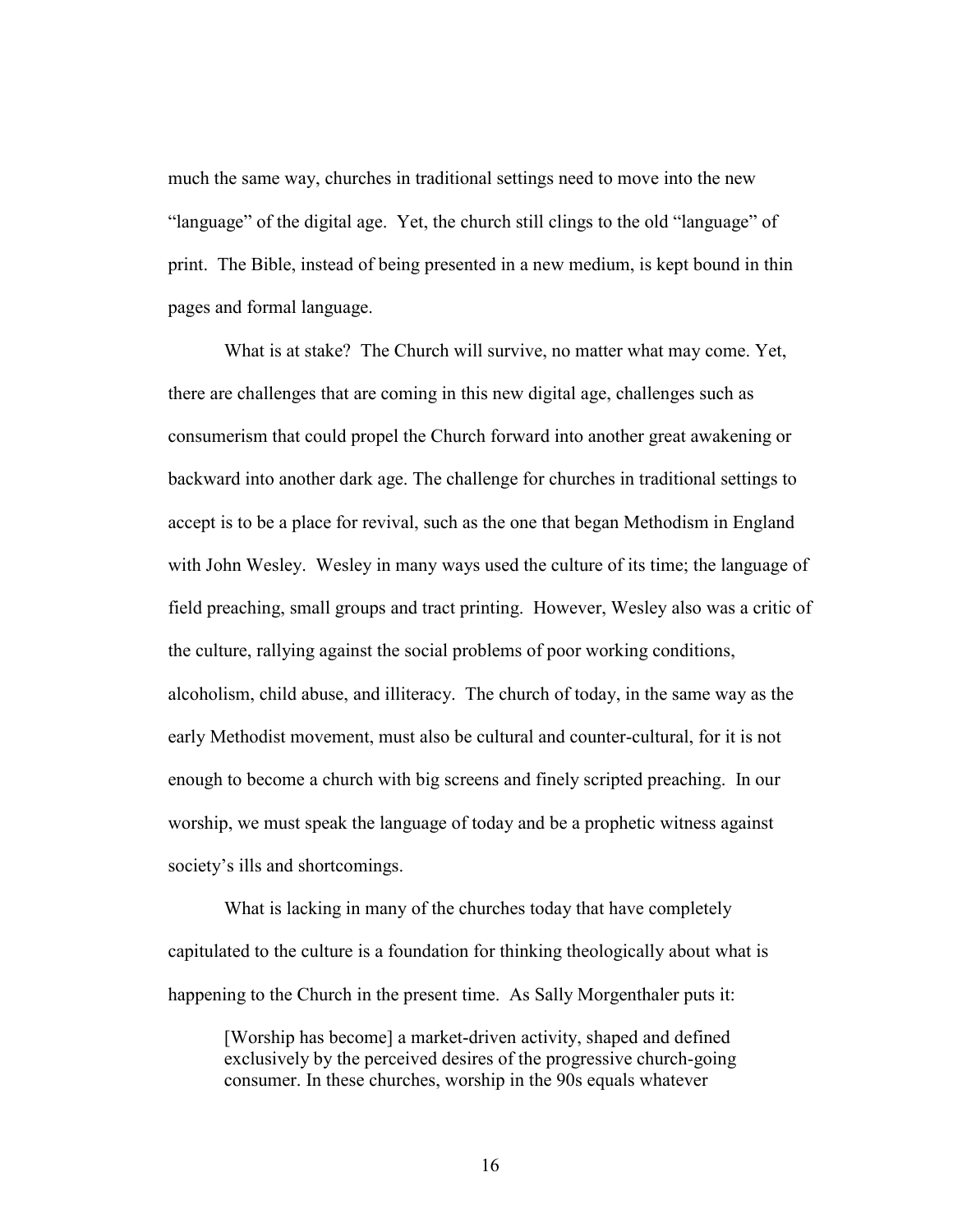works, and what works on Sunday and Wednesday night is what fills the pews.<sup>18</sup>

It takes theological thinking to distinguish between the wheat and chaff of our world today. This discernment is necessary and vital for the Church today. The Church must understand the necessity of speaking in the common language of today even as the Church rejects much of the societal changes that have placed individual liberty and convenience over the kingdom of God.

#### CASE STUDY

l

 First United Methodist Church in Canton, Texas fits the criteria for being a church in a traditional setting. Early settlers to Texas and Van Zandt County founded First Church in 1856 in the county seat town, and First Church has slowly grown over 150 years to around 600 in membership and 190 in worship. For the past 50 years, until 2004, the worship at First Church had been "traditional," with read liturgy and traditional hymns. In 2004, under the direction of a new pastor and the long-time music director, the Sunday early worship service changed to a more "contemporary" format. Moreover, in both worship celebrations, the church implemented multisensory elements. The church installed multi-media screens and projectors, upgraded the lighting in the sanctuary, and introduced dramas and videos to the congregation. The church also began to incorporate modern altar design, and sermons began to implement Gardner's multiple intelligence theory to share God's word with more than one type of learner.

 $18$  Morgenthaler, Sally. *Worship Evangelism: Inviting Unbelievers into the Presence of God.* Grand Rapids: Zondervan, 1999. 18.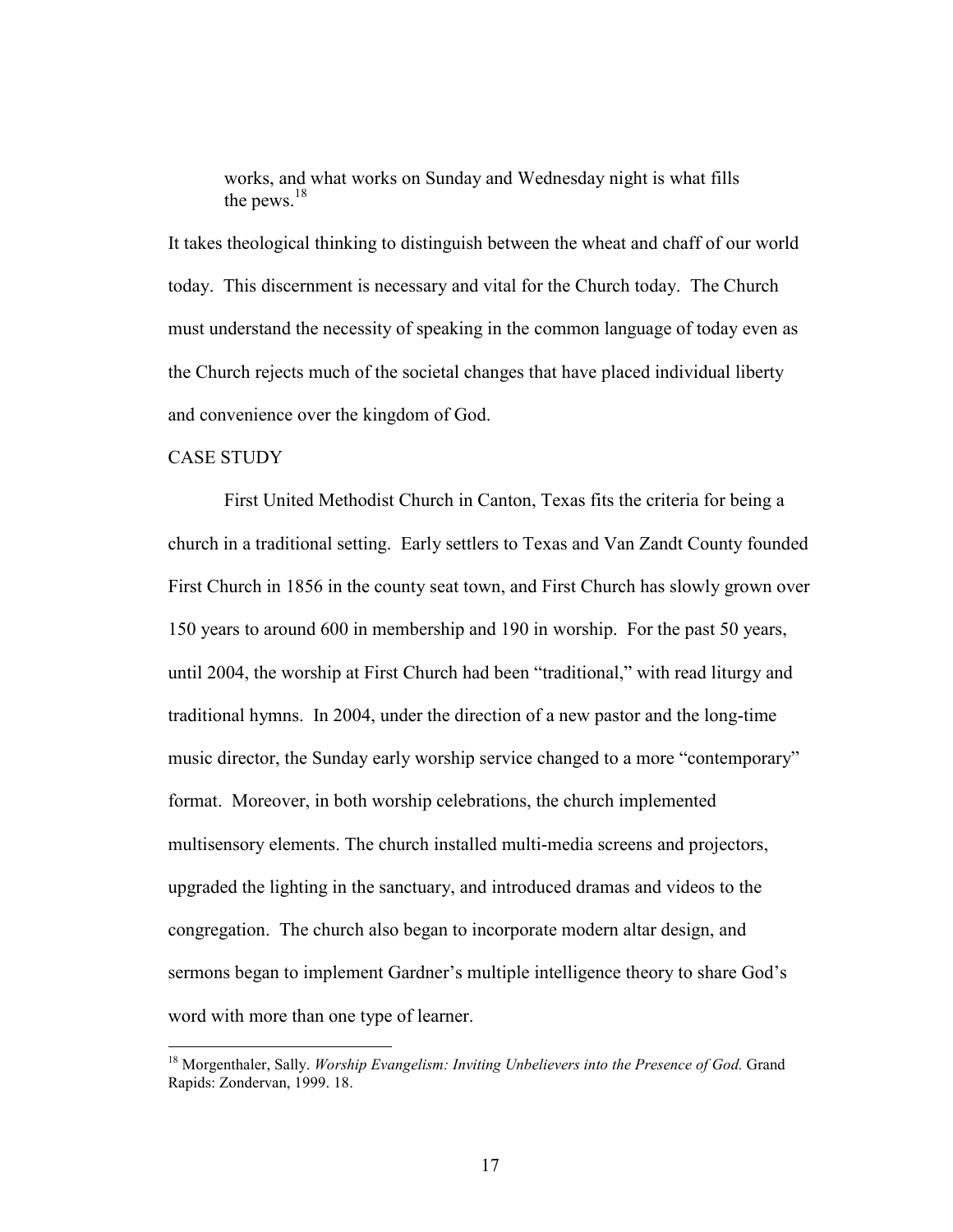In two years, First Church implemented rapid and intentional change to counter an eight-year dive in worship attendance. In 1995, the church had an average of 229 in worship each week. In 2003, the church had an average of 150 in worship each week. By 2005, through intentional work, the church rebounded to an average of 191 in worship each week. In 2007, the church built a new multipurpose facility to host the early worship celebration to help further implement multisensory elements in worship. Included in this new space was a new seating arrangement that used halftables for the back of the room for people to enjoy coffee and refreshments during worship, creating a more casual, living room type atmosphere for worship. In 2006, before this change in worship space, the early worship averaged 42 each week. In 2007, the average is 85, and could be moving past 100 in worship each week by the first of 2008.

 First Church, although moving in a new direction, still faces great challenges. The faithful generation that has provided the church with leadership and financial stability is dying away. The church, to attract a new generation, has had to embrace a new vision that incorporates new ways of reaching the lost with the gospel, experiences that allow for a connection with people to God, and a new way of being "the church" that promotes not programs but small groups. This new vision allows First Church to grow not only larger, but smaller and more intimate as well. These primary changes in worship have allowed the church to become bolder in all areas of the life of the church, a boldness that is necessary for First Church to be viable and effective in the future.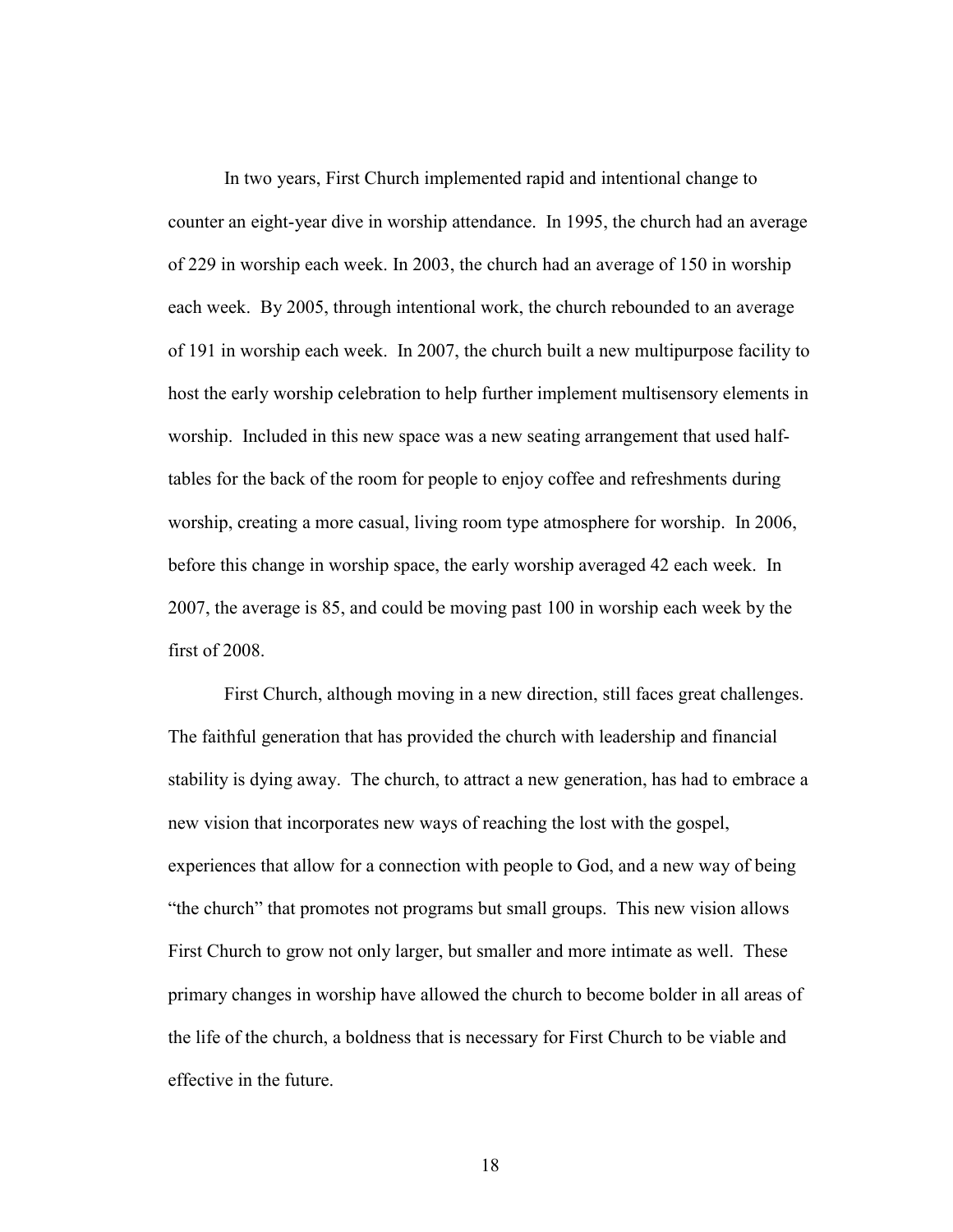#### CHAPTER 2

#### THE DANGER AND REALITY OF CONSUMERISM IN WORSHIP

 It does not take long to realize how pervasive consumerism is in our culture today, especially when one turns on the Saturday morning cartoons and witness the commercials presented. Madison Avenue does not wait for our children's brains to develop reasoning and astute judgment before bombarding even our youngest with images of stuff – stuff that comes in plastic and cardboard packaging that might cost more to produce than the actual toy inside. One is amazed at what a young child can accumulate, including piles of G.I. Joes and Barbie dolls, Thomas trains, and Legos. The stuff is endless. One becomes especially angry about this violation of our youth when one walks around the house at night and steps on the rogue Hot Wheels car.

 Adults in our society who have grown up with Saturday morning cartoons are now infected with the stealth sickness of consumerism. "Keeping up with the Joneses" is now considered a fundamental right and a part of the "pursuit of happiness." Consumerism is touted not as a stewardship obstacle, but rather the sociological engine that "makes the world go 'round." Computers are antiquated upon their arrival at our homes and offices from the factory, facilitating a desire to get a new one every two years. Many are patiently waiting for their tube televisions to die so that they can go to Best Buy and get one of those nice new high-definition

19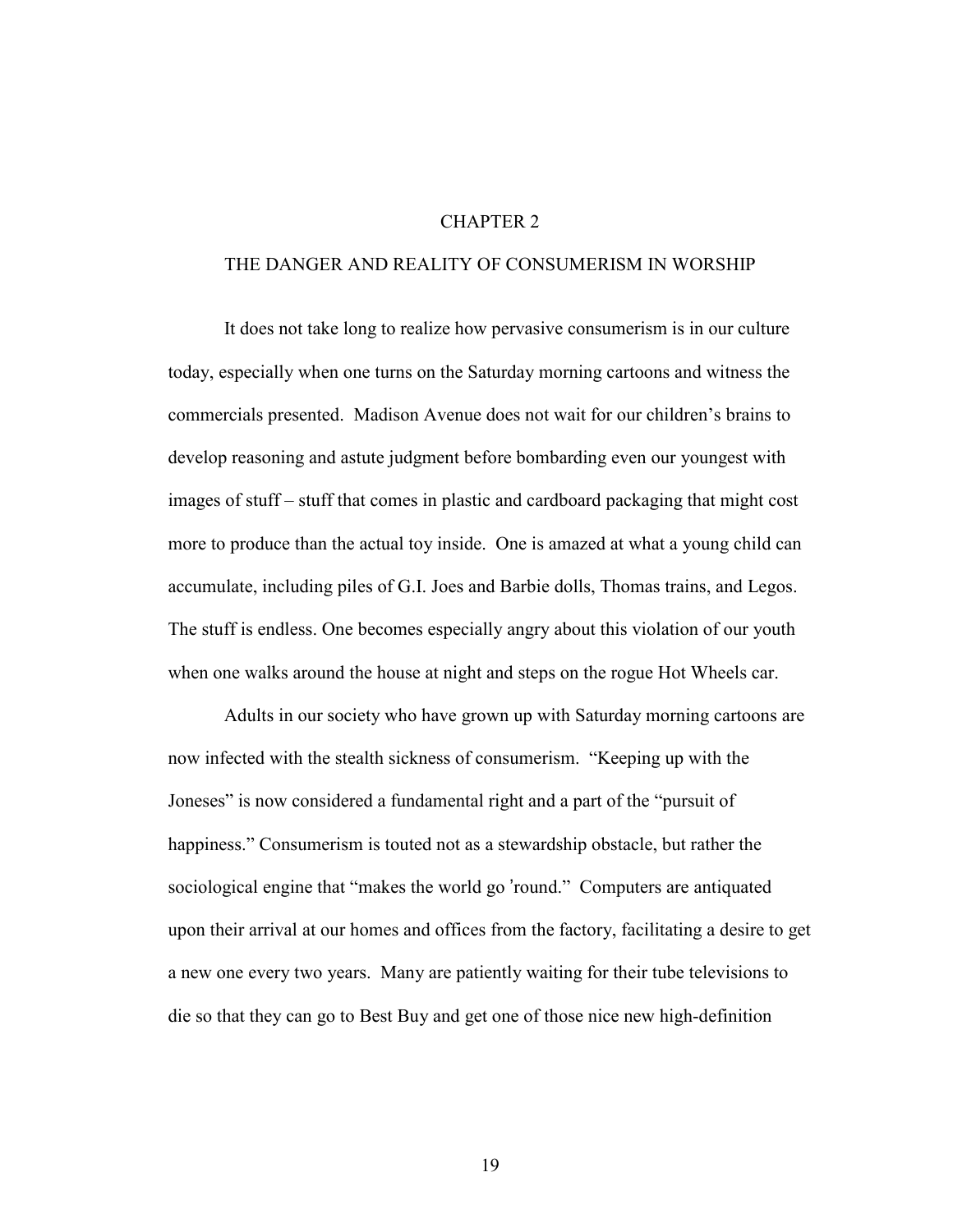televisions. (Many more, in fear of being behind the curve come the fall football season actually put perfectly good televisions on the curb in the name of progress.)

 Now consumerism has moved from the "acquiring" of stuff to other aspects of life. "What's in it for me?" has become the new "golden rule." Society feels that schools should provide the best of facilities, instruction, and activities for children, yet like Wal-Mart, should be able to do it on the cheap. Government should be able to provide not only the best roads, but also the finest military and short lines at the vehicle registration office. Singers are accompanied by pyrotechnics, and actors are augmented by special effects. In the middle of this enormous change is the traditional church on Main Street. The church in the traditional setting was at one time the very center of town. Now it has been bypassed by the new road of postmodern society. WHAT DOES CONSUMERISM MEAN FOR CHURCHES?

 The pressure for churches to capitulate to consumerism is enormous. Whereas a generation ago, people would never dare to call worship a "product" and worshippers "consumers," today this has become commonplace. Pastors are sent to workshop after workshop calling for churches to better their "product," to make the packaging more colorful, and to make the advertising more visible. Theological underpinnings of proclamation of the gospel are set aside for the "practical" matter of bringing people into the church as customers, all so they might "buy" their church.

 In 1996, Rick Warren published his book The Purpose Driven Church. Although there might have been many other "watershed" books that brought on the era of consumer-church, Warren's book brought into light the marriage of marketing

20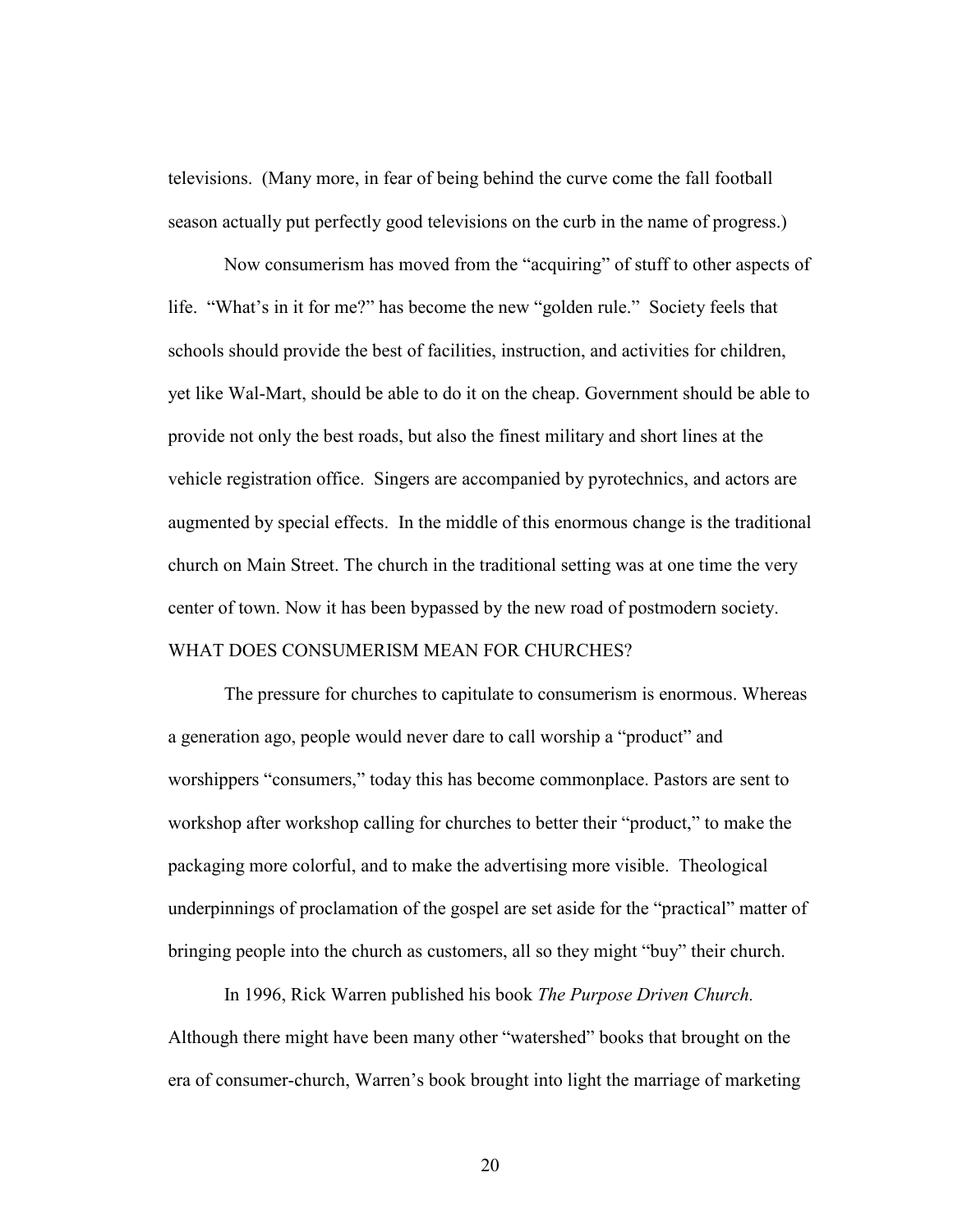and mission in a way never seen before. In the book, Warren shared his story of how he started Saddleback Church in California in the 1980s using an identified target audience for his church start and an imaginary consumer named "Saddleback Sam" that reflected the target audience.<sup>19</sup> Warren designed Saddleback Church to cater to the target consumer much like a radio station would program content according to their "P-1" demographic. Saddleback Church today is one of the largest churches in the country, and many churches, upon seeing the success of Saddleback, now are following Warren's lead and unashamedly identifying their target audiences as well. Unfortunately, when people, even church people, choose their constituency, rarely are the "least, last and the lost" identified as target audiences.

 Consumerism has also promoted larger churches. Larger churches are better suited to satisfy the consumer congregant than smaller churches, because larger churches have more resources to meet the appetites of today's churchgoer. Thirty years ago, no one would ever image a single place where one could buy groceries, books, gourmet coffee, and have their tires rotated. This was a four-stop trip not too long ago; first to the local grocery store, then to the book store, then to the coffee shop and then to the trusted town mechanic. Now one just goes into a Wal-Mart Supercenter, and they can drink their Starbucks, read a book and grab some milk, all while their car is being serviced. What was once was an all day affair in town to do all those things might now only last one hour. Sunday morning in many larger churches is looking more like a Supercenter all the time. Many churches now have

<sup>&</sup>lt;sup>19</sup> Warren, Rick. The Purpose Driven Church. Grand Rapids: Zondervan, 1995. 169-172.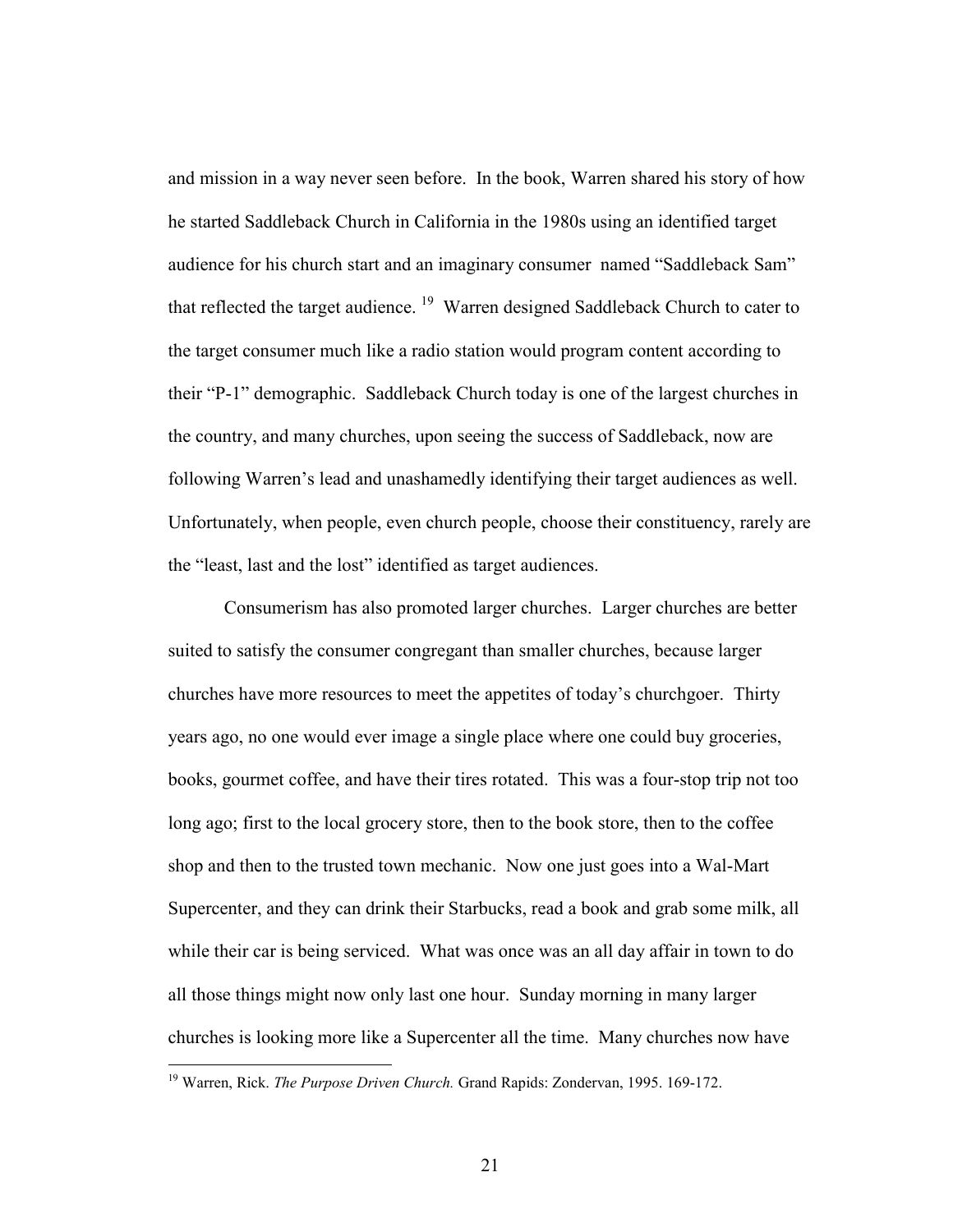Starbucks, bookstores, indoor play areas for children, professional-quality music and produced "religious experiences" that can be received in 55 minutes or less.

 What does this mean for churches in traditional settings? Like many "mom and pop" downtown department stores that have closed their doors, the inability of churches to answer and counter the challenge of the consumerism that pervades our culture has resulted in the decline of churches in traditional settings. Many people today "shop" for churches like one "shops" for clothes, choosing the fit of the church with the "more alive worship" and the "dynamic youth program" over the denominational dinosaurs of our parent's generation. The inability of churches in traditional settings to engage, challenge and transform our consumer culture has left a great void. Unfortunately, this void has been filled by churches that have conformed and capitulated completely to the culture, making more consumers instead of more disciples.

#### CALLED TO BE DISCIPLES, NOT CONSUMERS

 What does the bible say about consumers and disciples? In the gospel of Matthew, in the passage commonly known as the "Sermon on the Mount," Jesus is preaching to the congregation about certain life issues, including the issue of possessions. The warning found in the apex of the sermon is brief and profound:

No one can serve two masters; for a slave will either hate the one or love the other, or be devoted to the one and despise the other. You cannot serve God and wealth. (Matthew 6:24, NRSV)

Of anything that could have been placed as the main rival of God, the most alarming and most dangerous according to Jesus was wealth. Some translations use the word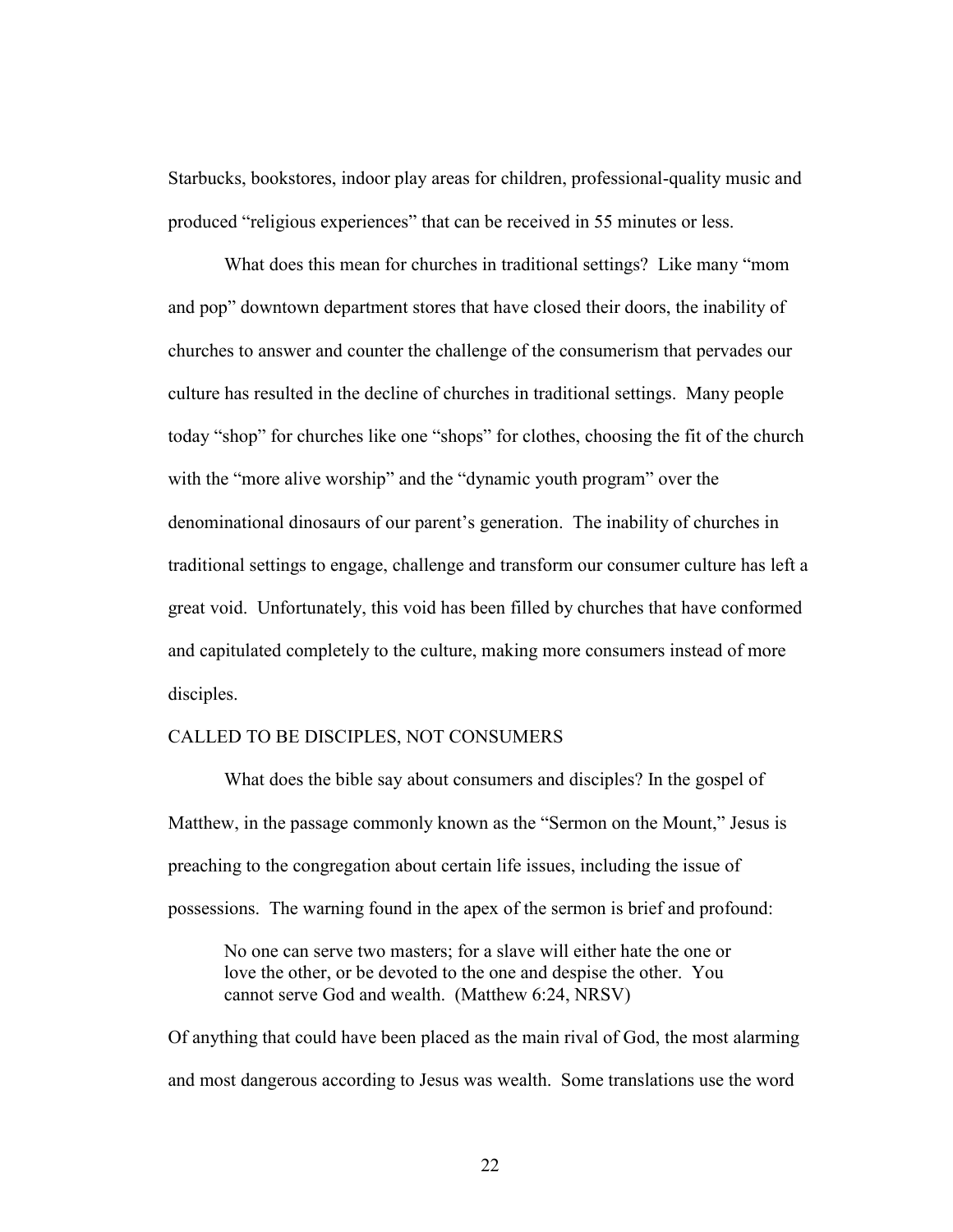"mammon." Others use the word "money." For consumers, it is the acquiring of "stuff," man-made creations. Instead of serving the one, true Creator, consumers lift themselves up to the role of creator by acquiring things that tell them what they have accomplished. The gospel writer Luke also shares a picture of Jesus that shows Jesus being very critical of those who worship "stuff." We find this parable of Jesus found in Luke 12:

The land of a rich man produced abundantly. And he thought to himself, "What should I do, for I have no place to store my crops?" Then he said, "I will do this: I will pull down my barns and build larger ones, and there I will store all my grain and my goods. I will say to my soul, 'Soul, you have ample goods laid up for many years; relax, eat, drink, be merry.'" But God said to him, "You fool! This very night your life is being demanded of you. And the things you have prepared, whose will they be?" (Luke 12:16b-20, NRSV)

Many adult children are faced with the task of dealing with the estates of parents who die, and are overwhelmed by the sheer amount of "stuff" that has to be gone through. Very few families downsize their homes and possessions after their children leave, and many of the things found in their parents homes have not been used in thirty years. The love of "stuff" keeps the consumer bringing more and more into the barn, and society has lifted up the acquiring of things as a way of false deification of themselves. In this culture, we have taken consumerism even farther by attempting to acquire and own everything else, including worship and church. The result has been a worship of us and not God.

 In juxtaposition to this, the Apostle Paul in Romans 12 shares another view of worship: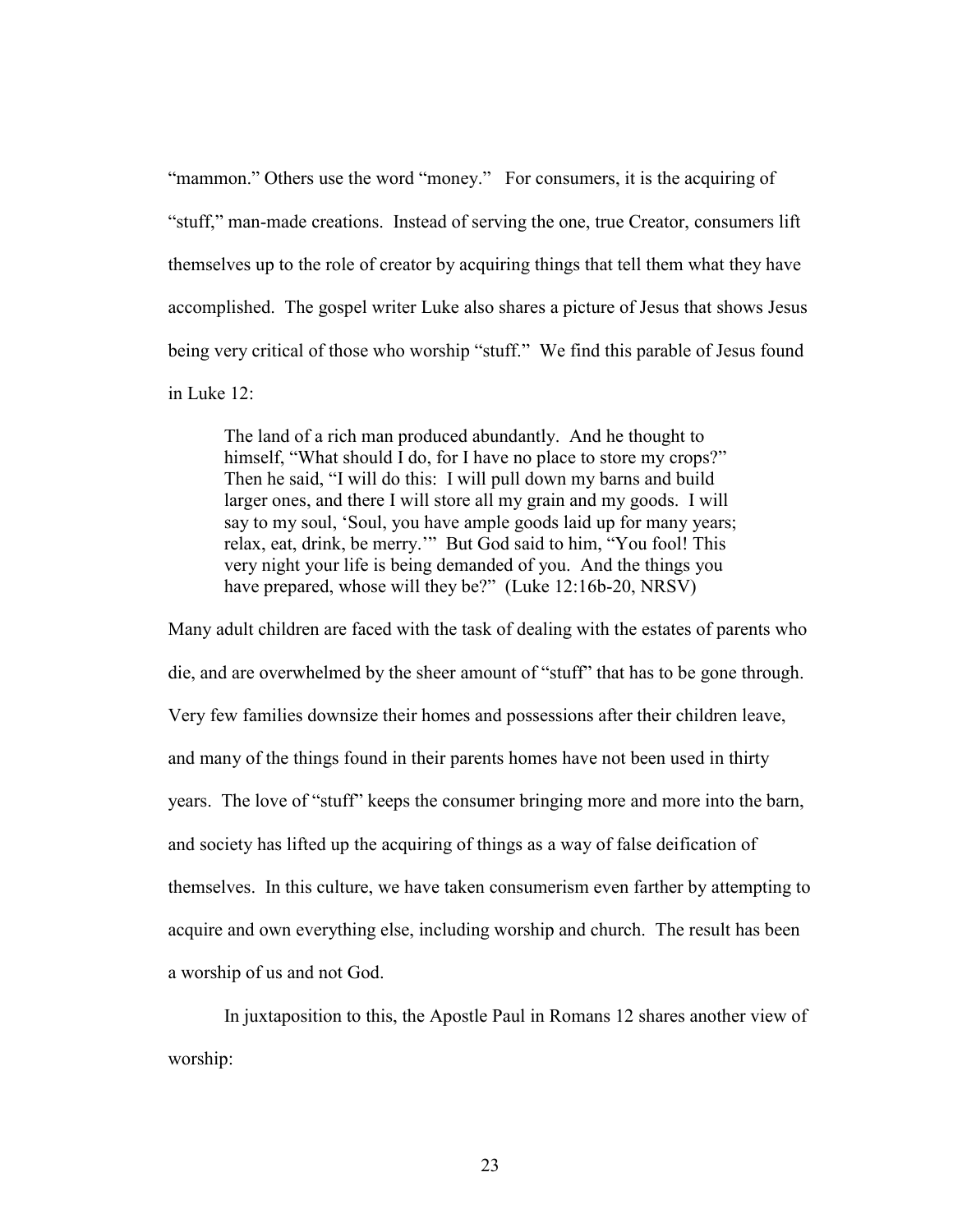I appeal to you therefore, brothers and sisters, by the mercies of God, to present your bodies as a living sacrifice, holy and acceptable to God, which is your spiritual worship. Do not be conformed to this world, but be transformed by the renewing of your minds, so that you may discern what is the will of God—what is good and acceptable and perfect. (Romans 12:1-2, NRSV)

The oxymoron in the passage (living sacrifices) explains that discipleship and consequentially worship is not based on what one "gets," but on what one gives. This echo of Jesus that one finds in Paul's epistle reminds us that only by losing our lives can we ever find them.

## NIEBUHR AND THE CULTURE OF CONSUMERISM

 When discussing issues of church and culture, and when outlining the dangers and reality of consumerism in our culture today, one way is through a typology proposed by H. Richard Niebuhr in *Christ and Culture*. This typology shares five Christian responses to culture. At one end of the spectrum is "Christ against culture," the position that affirms that Christ alone has authority over Christians; it rejects the supposed authority of culture and thus recognizes no tension, but a chasm, between them. At the other end of the spectrum is "Christ of culture," the position that affirms that Christ is the best of culture, thus relaxing any possible tension between their demands.

 Inside these bookends are three other responses described by Neibuhr. First is "Christ above culture," the position that views Christ as standing above culture, not coming from culture, yet completing it. Second is "Christ and culture in paradox," the view that Christ and culture both have claims and are in conflict, thus we live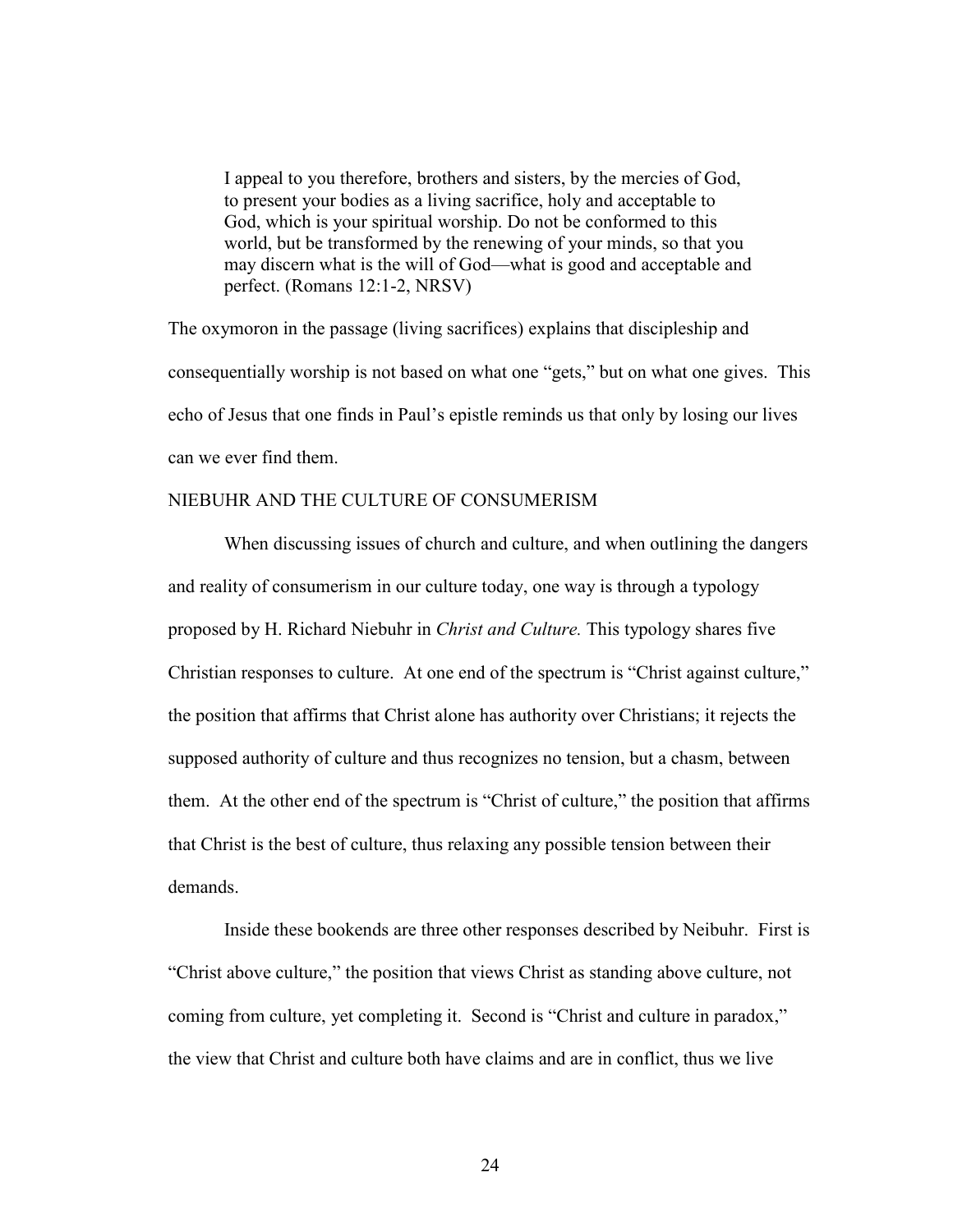lives of unavoidable paradox, if not contradiction. Finally, there is "Christ transforming culture," the view that the conflict between the two authorities results from a pervasive human fallenness, and that Christians are to respond by seeking to transform culture to conform to Christ.<sup>20</sup>

 In these typologies, we find a number of ways to respond to the culture of consumerism, from a separatist view to a full embrace of culture. Yet before we try to simply pick a typology and apply it to our current situation, we must recognize the inherent problem with such simplistic typologies. William Willimon and Stanley Hauerwas, in a harsh critique of *Christ and Culture*, suggested that the direction of the movement between Christ and culture proposed by Niebuhr is inherently wrong, that the church should be an alternate *polis* that demands culture to align with Christ, rather than Christ "fixing" culture.<sup>21</sup>

Willimon, therefore, is critical on those who want to substitute the "Christian" language with other language, as the way Robert Schuller substitutes "salvation" with "positive thinking" or the way Rick Warren substitutes "gospel" with "purposeful living." <sup>22</sup> Willimon contends that it is important for the people of faith to be formed into a peculiar way of taking about faith; that theology has a specific language, much like physics has a specific language, and this language that cannot be easily substituted by another language.

 $^{20}$  Niebuhr, H. Richard. Christ and Culture. New York, Harper, 1951, 39-44.

<sup>&</sup>lt;sup>21</sup> Willimon, Will and Stanley Hauerwas. Resident Aliens. Nashville: Abingdon, 1989. 39-47.

<sup>22</sup> Willimon, Will. "PowerPoint Preaching" at Festival of Homiletics, Atlanta, GA. May 18, 2006.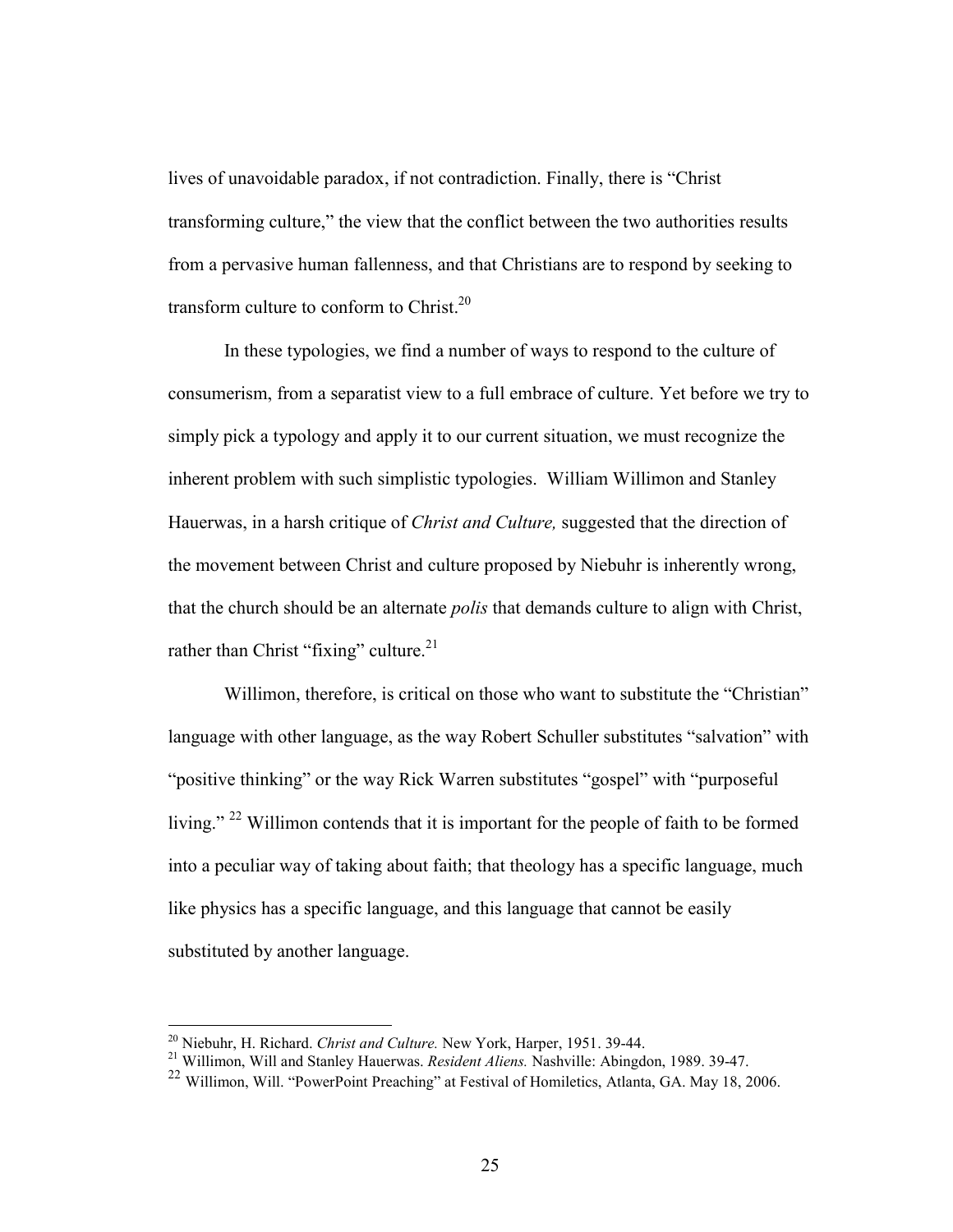Willimon also is especially critical of what he calls "PowerPoint preaching," preaching where the preacher takes a biblical text and tries to boil it down to three principles and a joke and a poem, because the culture demands that the gospel be reduced to something that is easier "to chew." Willimon contends that this approach feeds into the dominant cultural story of consumerism that we experience today. Instead of challenging consumers to be disciples, the church capitulates to the culture by taking the mystery out of the gospel story, turning the gospel into a set of rules and lists, making the questions of faith into answers for "dummies," and answering the question of the consumer, "What is in it for me?" Willimon shared that by capitulating to consumers, rules for living are lifted up above a relationship with a living God, and all who believe in the consumer gospel are put in the bondage of the world order. It is a reductionism that, Willimon contends, thins Christianity down to just a set of ideas that flatters the consumer ego—that instead of people being challenged by the counter-cultural movement of the gospel message, the gospel becomes just another product to be consumed and privatized.<sup>23</sup>

 Willimon understands the inherent danger of culture and consumerism that faces the church today. However, the question remains: "How are we to share the gospel of Christ to this consumer culture today?" It is easy to agree with Willimon that "positive thinking" and "purposeful living" are not the same as "salvation" and "ministry," yet in a world where these words are unknown but sorely needed, what is

 $\overline{a}$  $^{23}$  Ibid.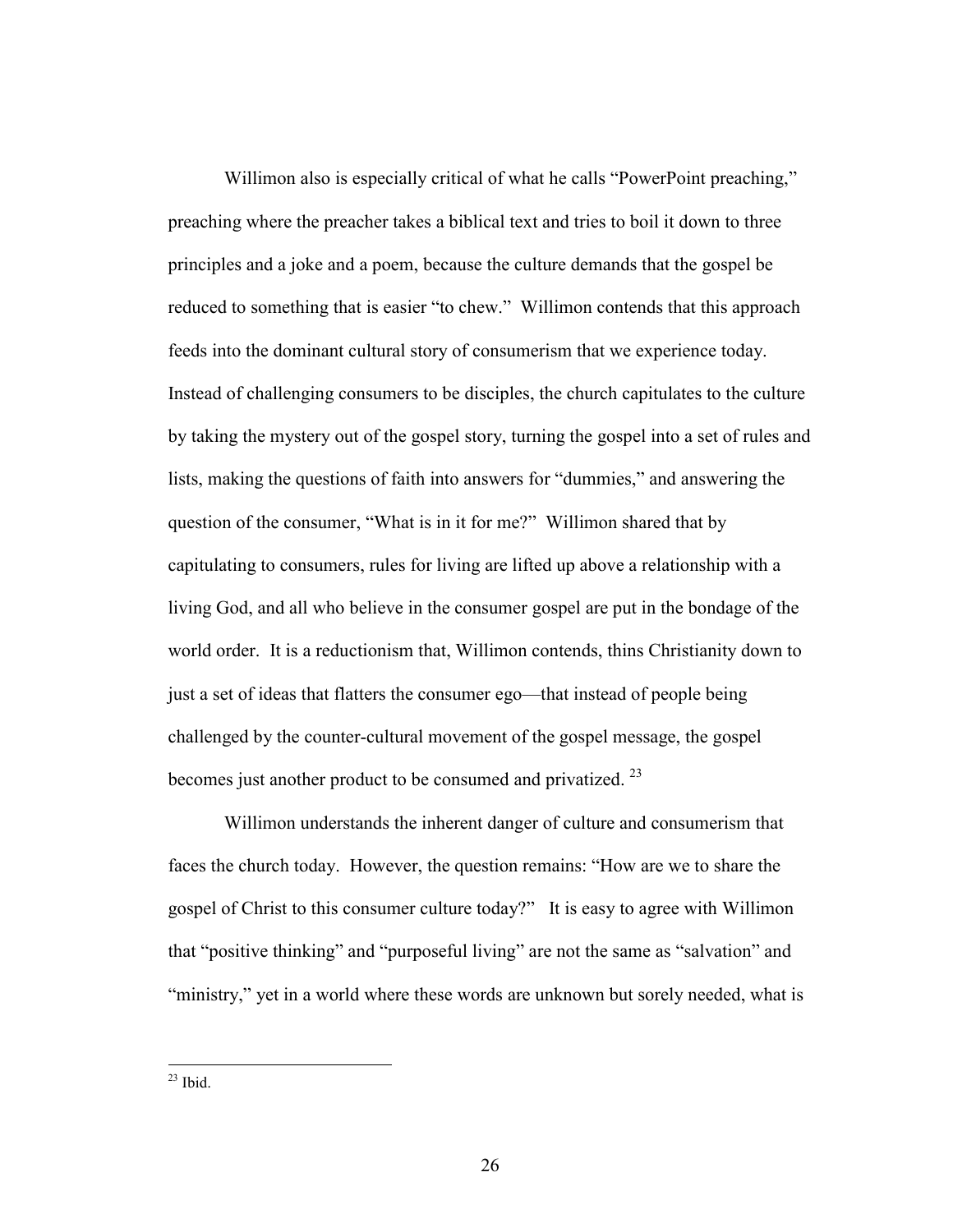the media by which we can teach these things? Paul Tillich in The Irrelevance and

Relevance of the Christian Message gives light to this perplexing problem:

But what is relevance? . . . "relevant" means that the Christian message answers the existential questions of humanity today. . . . Regarding [these questions], one can immediately see that the repetition of biblical, creedal, or liturgical language has no significance for those who ask them. The original power of the great Christian symbols is lost. Originally they answered questions. Now they are stumbling blocks  $\ldots$ <sup>24</sup>

The Church, using its current language, has lost the ability to communicate the gospel

to a culture that no longer knows the language of the Church.

Both Niebuhr and Willimon in their approaches to the culture commit a

fallacy that is inherent in using typologies, the fallacy of reductionism. Although

consumerism is a great danger in church and world, and although digital media is the

avenue by which consumerism is promoted in today's world, it is highly problematic

to lump both consumerism and digital media together as one "culture" to either

absorb, reject, or transform. Dan Andriacco puts it this way:

 $\overline{a}$ 

. . . the church should be at different places on the continuum at different times, in response to the times and the circumstances. The challenge is to discern where she is supposed to be at any particular moment. And the standard for determining that isn't success, but faithfulness.<sup>25</sup>

Could the media by which consumerism is promoted also be the media by which the gospel is promoted? Can the Church embrace the new language of digital culture and critique the culture of consumerism? Tex Sample recognizes the fallacy

<sup>&</sup>lt;sup>24</sup> Tillich, Paul. *The Irrelevance and Relevance of the Christian Message*. Eugene, OR: Wipf and Stock Publishers, 1996. 13-15.

<sup>25</sup> Andriacco, Dan. Screen Saved: Peril and Promise of Media in Ministry. Cincinnati: St. Anthony Messenger Press, 2000. 38.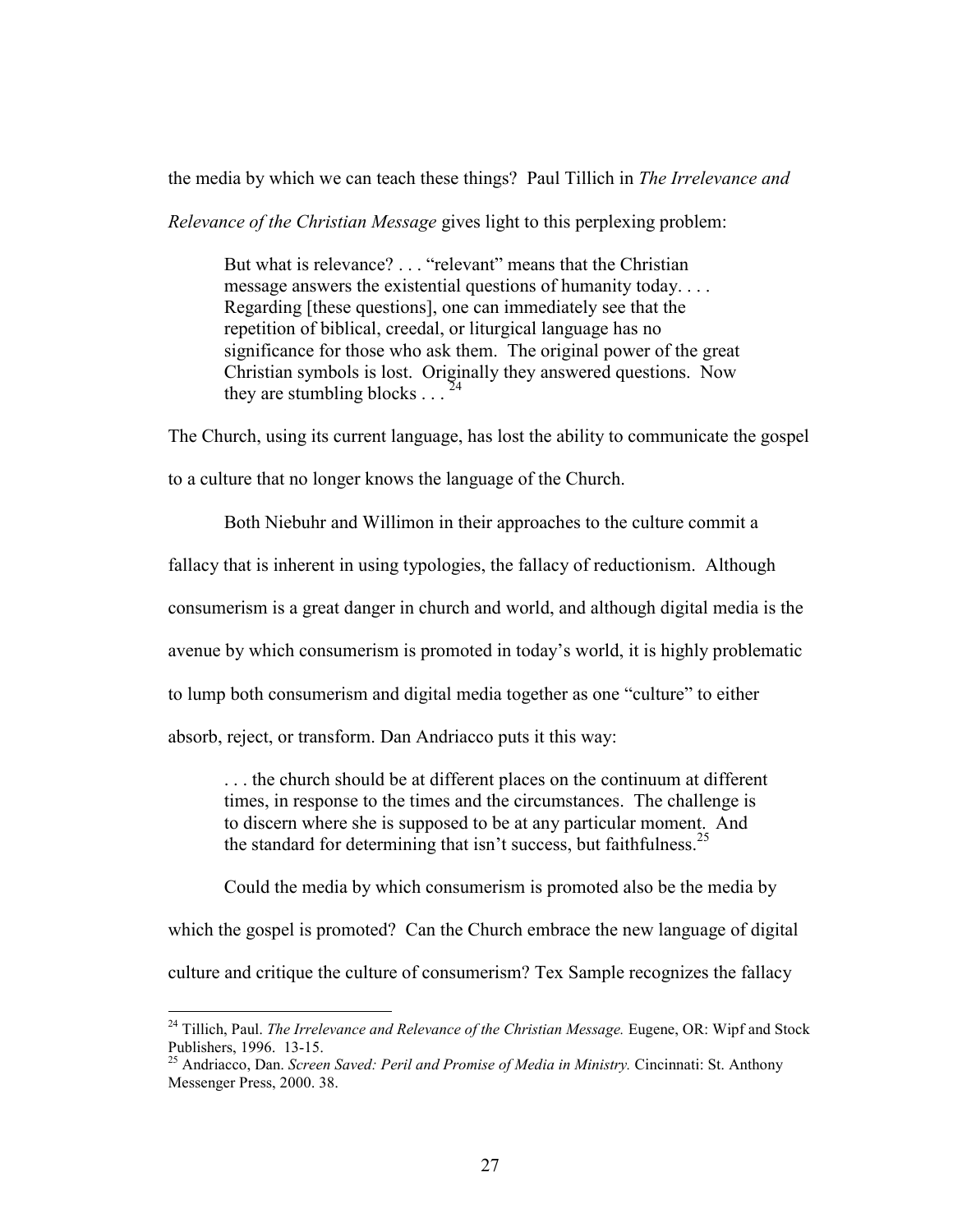inherent in the Niebuhr typology and shares another view of society and consumerism today. Instead of simply assuming that Christ is a transformer of culture, Sample reminds us that Christ is also in the culture around us. The incarnation, he suggests, is a reminder that Christ's transformation of our world is an inside-out process. Sample contends:

Even so, it is not a Christ separated from the world but enfleshed in it. It is not a Christ who stands outside the culture of his time, but who is deeply involved in it. . . . Jesus identifies with the common and the lowliest people of his time . . . Our task is to see Christ in the faces of those where we do not expect to do so  $\ldots$ . <sup>26</sup>

Using the idea of incarnation, Sample shows that the transformation of our culture must be done through the vessel of our culture. God, in order to reach people, became a person. Paul, in order to reach those in Rome, became immersed in the logic and culture of Rome. Today, to reach our society, to share the transformative power of the gospel of Christ, to preach against the consumerism that is rampant in our culture today, the message must be shared in the common vernacular of today's media. Christ and culture cannot be separated through a magical theological centrifuge because Christ, thorough the incarnation, through coming into the world and walking with us, does not allow it.

#### EXEGESIS, EISEGESIS AND THE DANGER OF CONSUMERISM

 In worship, the danger of consumerism becomes most evident in the processes of the developing of themes and sermons. The starting point for the developing of sermons and worship in many churches today is found in this question, "What

<sup>&</sup>lt;sup>26</sup> Sample, Tex. U.S. Lifestyes and Mainline Churches. Nashville, Abingdon, 1990. 153-154.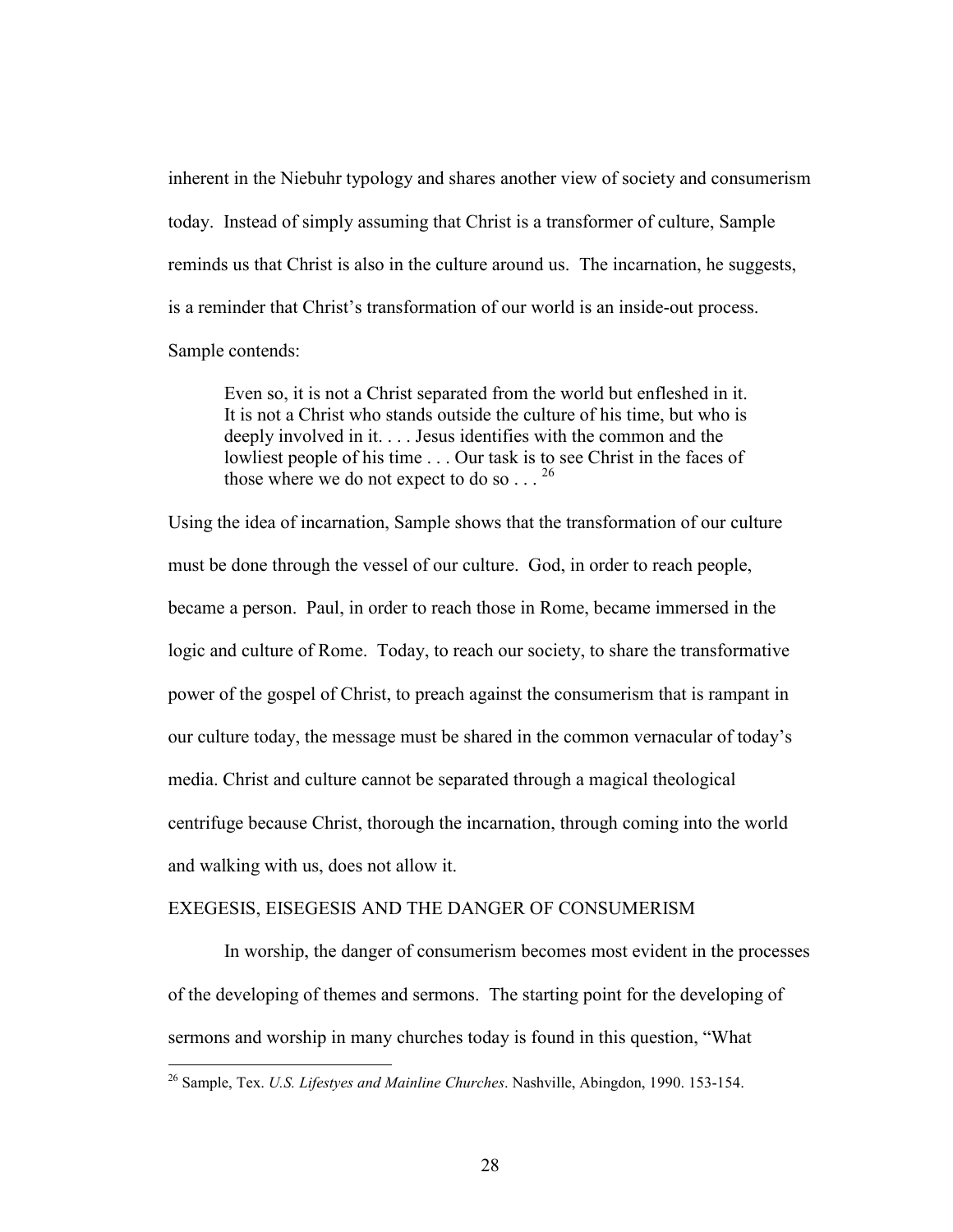product (worship and sermon) will the congregation buy (respond to) this Sunday?" Whether it is identified as the "felt need," as Mike Slaughter at Ginghamsburg Church calls it, or whether it is identified as "exegeting the congregation," as Adam Hamilton from the Church of the Resurrection calls it, it is what it is, a starting point that resides not in God's ideal as found in scripture but in humanity's brokenness found on MSNBC.<sup>27</sup> It is very difficult to begin at that starting point and not succumb to the consumerism inherent in the congregation.

 Does this mean that the preacher should never begin at this point? No. There are times when these starting points are necessary, such as moments of congregational crisis or occasions for congregational celebrations. Hamilton himself does not recommend that this should ever be a steady diet for churches because of its inherent dangers. Eisegetical preaching should be done at times when it is appropriate. The problem, however, with many churches is that preachers move not from Biblical pericope to pericope, but from topic to topic, using proof-texts to make their points, and in the process lose the gospel in a series of talking points and to do lists. Success or failure of this preaching is determined not by its faithfulness to the gospel but rather if people respond by their presence and giving. Difficult topics and texts that might bring challenge and true growth are put aside for fare that is more palatable.

 $\overline{a}$ 

<sup>&</sup>lt;sup>27</sup> Slaughter, Mike. "Getting Ready for the Worship Celebration." at Designing Worship Conference, Tipp City, OH, January 28, 2005 and Hamilton, Adam. "Keynote Address" at Cokesbury Worship Connection Conference, Leawood, KS, April 7, 2005.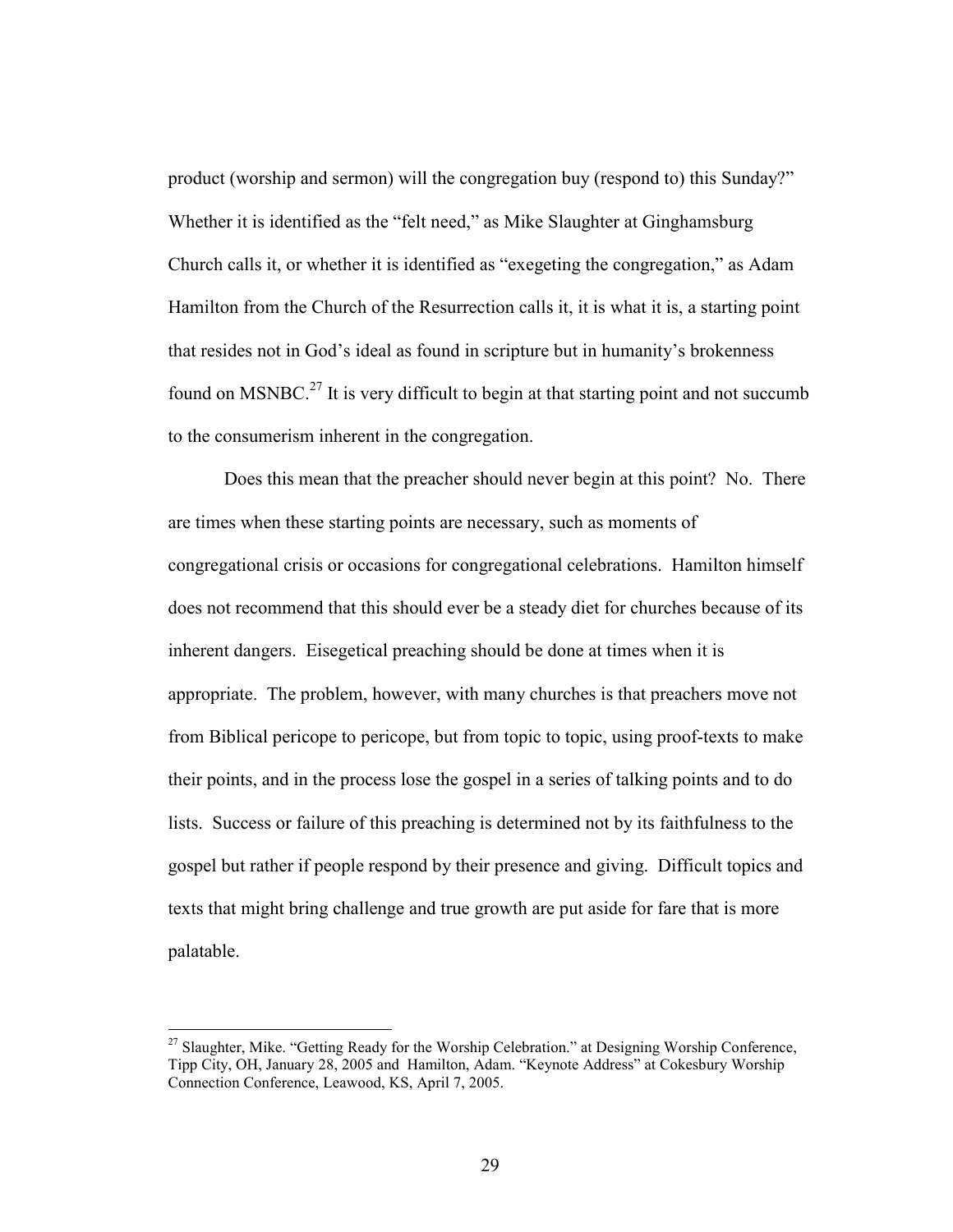The sure way for a preacher to defend one's self against consumeristic tendencies in preaching and worship is to begin in scripture. This starting place challenges the church to be credible to the scripture rather than scripture credible to the church. Using some form of lectionary or pattern of study helps worship leaders and preachers begin in scripture. After some exegesis, the question then can be raised, "How might this speak to us today?" The answers to this question that come from an exegetical approach to scripture then can form the elements of multisensory worship that lets the message of the gospel found in scripture speak to our churches today.

# CASE STUDY

 Consumerism is alive and well even in East Texas. In Van Zandt County, where First United Methodist Church of Canton is located, because of the vast amounts of country roads and secondary highways, a vehicle like a Chevrolet Corvette certainly is not practical. Yet, one of the largest Corvette dealers in Texas is in Van Zandt County. People buy them not because of their usefulness, but for the message that they give to the consumer: that they have achieved a status, even as they are taking the car into the shop to get the front end realigned every other week.

 For many years during the decline of First Church, one of the main reasons given for the decline was the lack of ability to compete with other churches in the area, especially in the areas of children and youth ministries. First Church, in many ways, is in the same situation as the local hardware store trying to compete with Lowe's and Home Depot. One idea given in a brainstorming session to counteract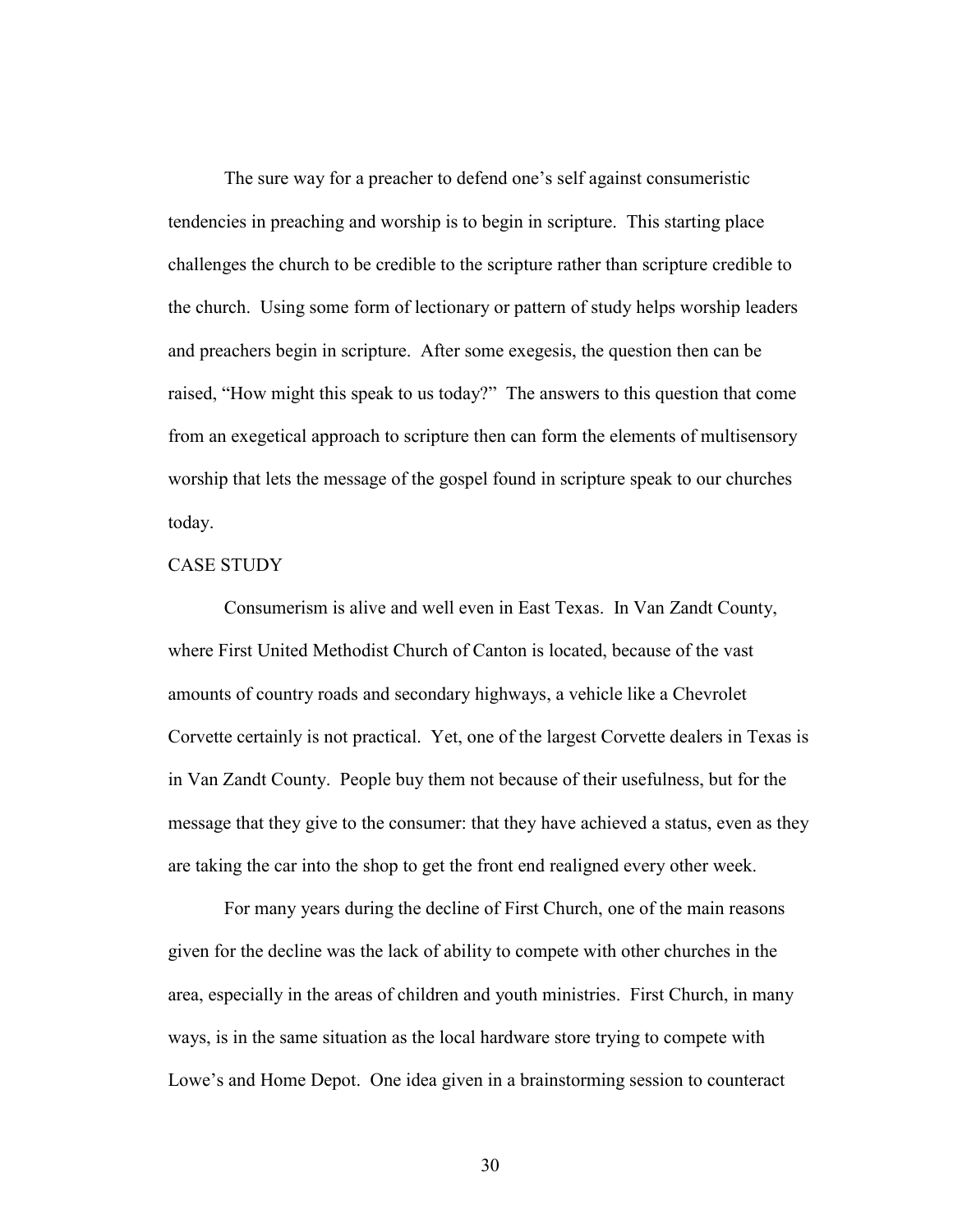this trend was for the church to "specialize," to develop a church that appealed to senior adults. The leadership rejected this idea. Instead, the church developed a multilateral approach that included a rejuvenated worship using multisensory elements, an aggressive capital funds and building campaign to provide the facility by which multigenerational ministries could take place, and a reorganization of leadership that allowed more people to be in actual ministry rather than on committees.

 First Church responded by acknowledging that, in many ways, the church had become inadequate in worship. The reality was that unless First Church focused on facilitating quality worship and experiences, then no one would be around to hear the sermons calling for a counter-cultural movement against consumerism. Whereas, many leaders of churches, upon hearing about any modern implementation of new worship or formation levels the charge of capitulating to consumerism, the actual reality is twofold. First, many of these leaders use the consumerism charge to justify their own substandard ministry and personal prejudices. Second, they ignore that the people who are lost and in need of Christ are consumers, and must be reached where they are. Just as Jesus ate with tax collectors and sinners, so should the church be in the middle of culture to give witness to the gospel message, not to justify whatever cultural ills are present, but to give to all access to the kingdom of God.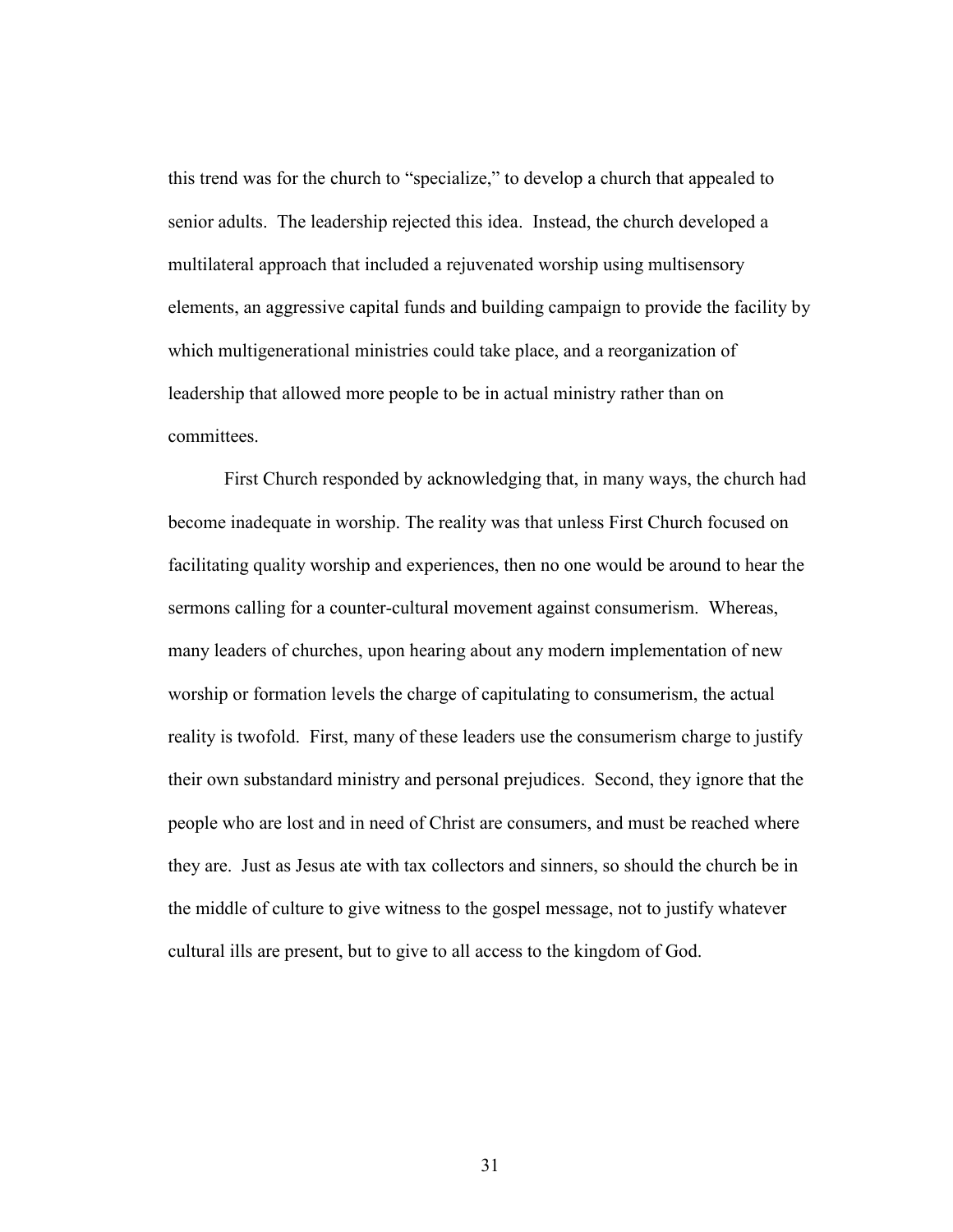### CHAPTER 3

# THE WORSHIP CORPUS AS THE WORD OF GOD

A definition of preaching is this: Preaching is the proclamation of the Word of God in the context of corporate worship. This definition is a very simple one compared to the many others that have been given over time, but the simplicity of it helps shape the idea that God's communication proclaimed in the context of worship can be given in many media, not only just through oratory. In a real way, the entire worship context can be a sermon if the worship shares in the message. This chapter will propose that one can see the entire worship corpus as the Word of God by understanding how proclamation can be broadened to include other areas of worship besides the sermon.

Of course, if the desire is for the entire worship corpus to proclaim the Word of God, then we must understand three things. First, what is the Word of God? Second, what constitutes a proclamation of it? Third, why is it necessary for the proclamation to be in corporate worship? Notice that the three questions address three areas in communication: message, media and audience.

 First, what is the Word of God? Churches use the phrase "Word of God" all the time, yet almost never consider its meaning. Karl Barth, when describing his idea of the "Word of God," suggested that the Word of God comes to us in three distinct ways. The first and primary way is in the person of Jesus Christ. The second is in the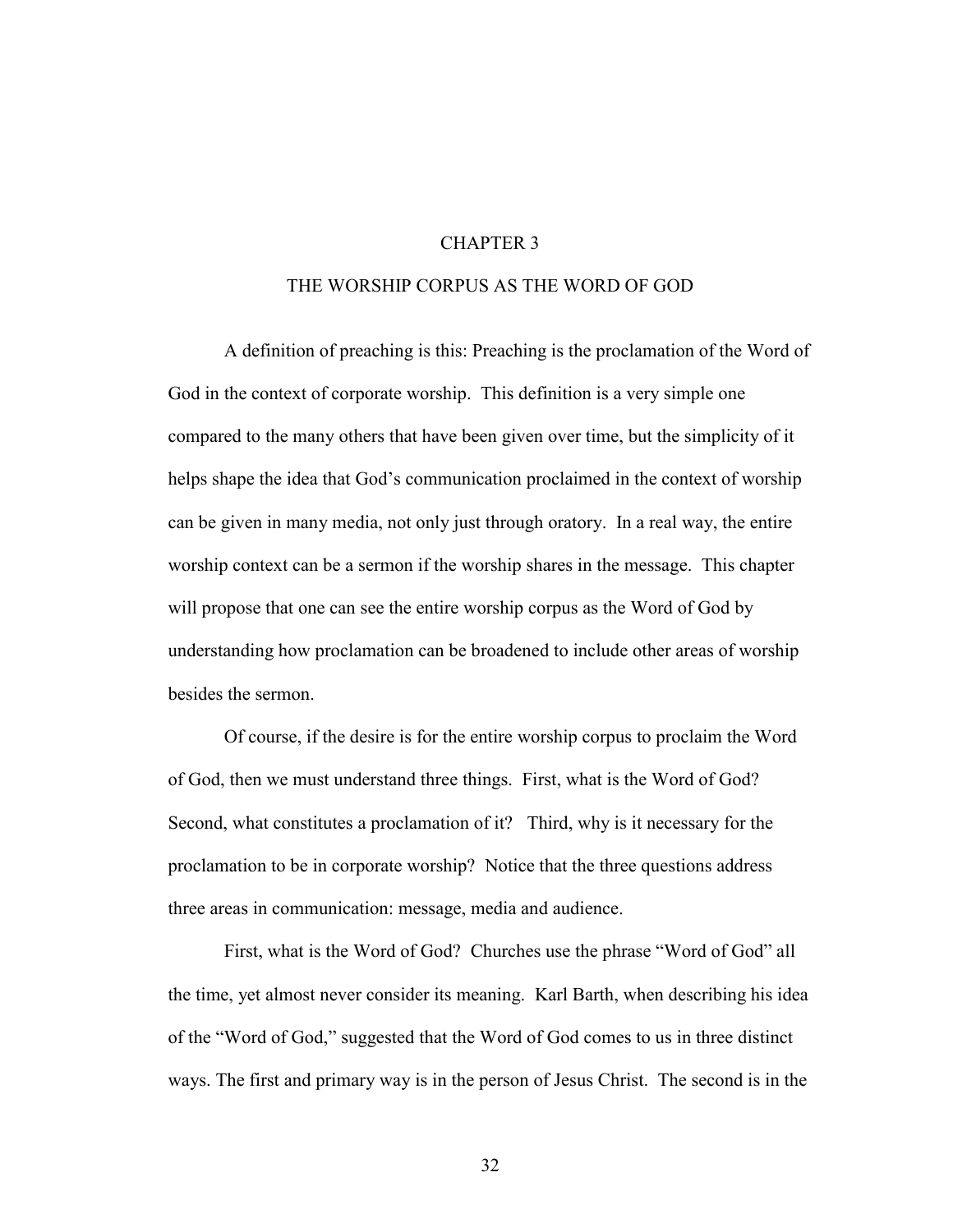Bible. Finally, the Word of God is the proclamation of the Word through preaching. However, Barth had a very narrow definition for what constituted a proclamation of the Word. For Barth, preaching is only the Word of God when it simply repeats what Jesus and the Bible have to say. Barth never would consider non-Biblical analogies or personal stories as part of the Word of God. Barth would contend that preaching is best done when the preacher "disappears" and the gospel and the scripture are left.<sup>28</sup>

 One could critique Barth in his analysis of preaching as the "Word of God." If the preacher disappeared altogether in preaching, as Barth suggests, and all that is left is Jesus and Bible, why then would not be necessary to claim that the sermon is the Word as well? One could argue that the sermon is not a third way in which the Word comes to us, but simply a conduit of the first two ways.

However, unlike Barth's rejection of the humanity of the messenger, one could make an argument for preaching being the Word of God even when it includes the messenger as part of the message, since our analogies, stories, even our flaws, could be used to communicate God's Word to the church. While a sermon as the Word of God certainly would not be equal to Jesus or the Bible, it would be limiting God to suggest that God could not use one's own witness to share God's message of love and grace.

### THE WORD OF GOD AND THE DOCTRINE OF INCARNATION

 $\overline{a}$ 

The one strand that ties Jesus, the Bible, and our proclamation of the gospel together is the doctrine of incarnation. Christians who affirm this traditional doctrine

 $^{28}$  Lischer, Richard. A Theology for Preaching. Eugene, OR: Wipf and Stock Publishers, 2001. 55-62.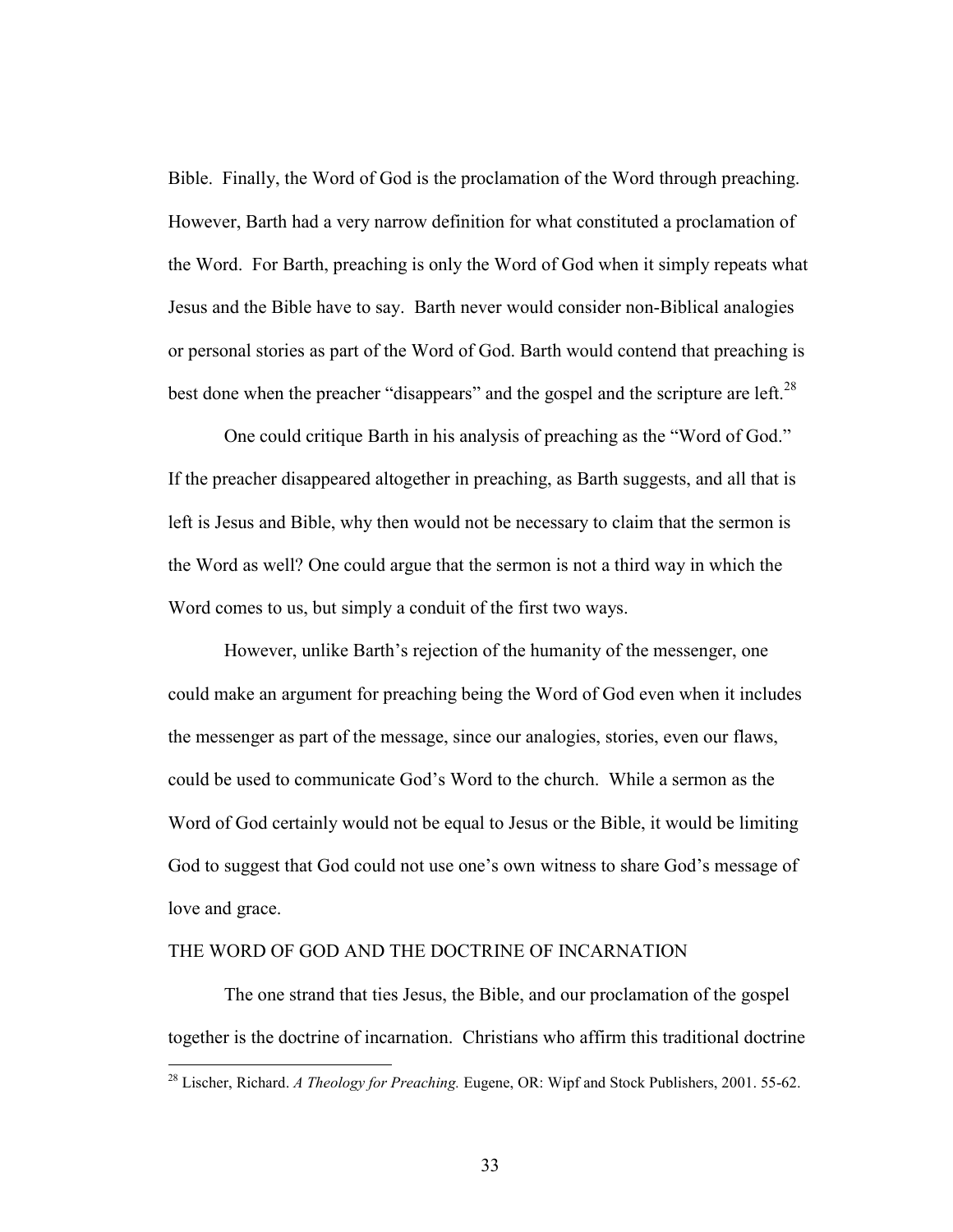hold that Jesus was truly God incarnate, God's revelation to us in human form. The Bible, however, is also an incarnate form of God's word. The New Testament is the written down witnesses of the first and second-generation humans who called themselves followers of Jesus. Finally, we who dare go forward and give witness to God's message in the pulpit are certainly human as well. For God's Word to come through the preacher, it somehow must incarnate as well.

Even though one might affirm that the Word of God comes in these ways, there is an order of superiority of these revelations. Jesus, who was God on earth, gave us the perfect human translation of God. The New Testament because it was written by imperfect humans, is not a perfect translation of the Word, but because of the proximity of the writers of the New Testament to the life of Jesus, it has proven reliable when placed in the context of the place and time it was written. Finally, there is the witness of proclaimers of Christ today. These proclamations certainly are not a perfect translation of the Word, and are far removed in history from the life of Jesus. Yet through the work of the Holy Spirit, these witnesses can be redeemed and can also give testimony to God's message of grace and love. We find, in Acts 2, the story of Pentecost, where Peter gives his first sermon. The gift of "ears" was given by the Spirit to the people gathered, and the Spirit translated Peter's sermon into the Word of God for the people gathered and because of this, many were "added to their number."

 Even Jesus, as he preached, used analogies and stories. Thus, it is difficult to argue that analogies and stories in preaching should be deemed worthless after Jesus' time here on earth. Unlike Barth, one can contend that instead of trying to keep one's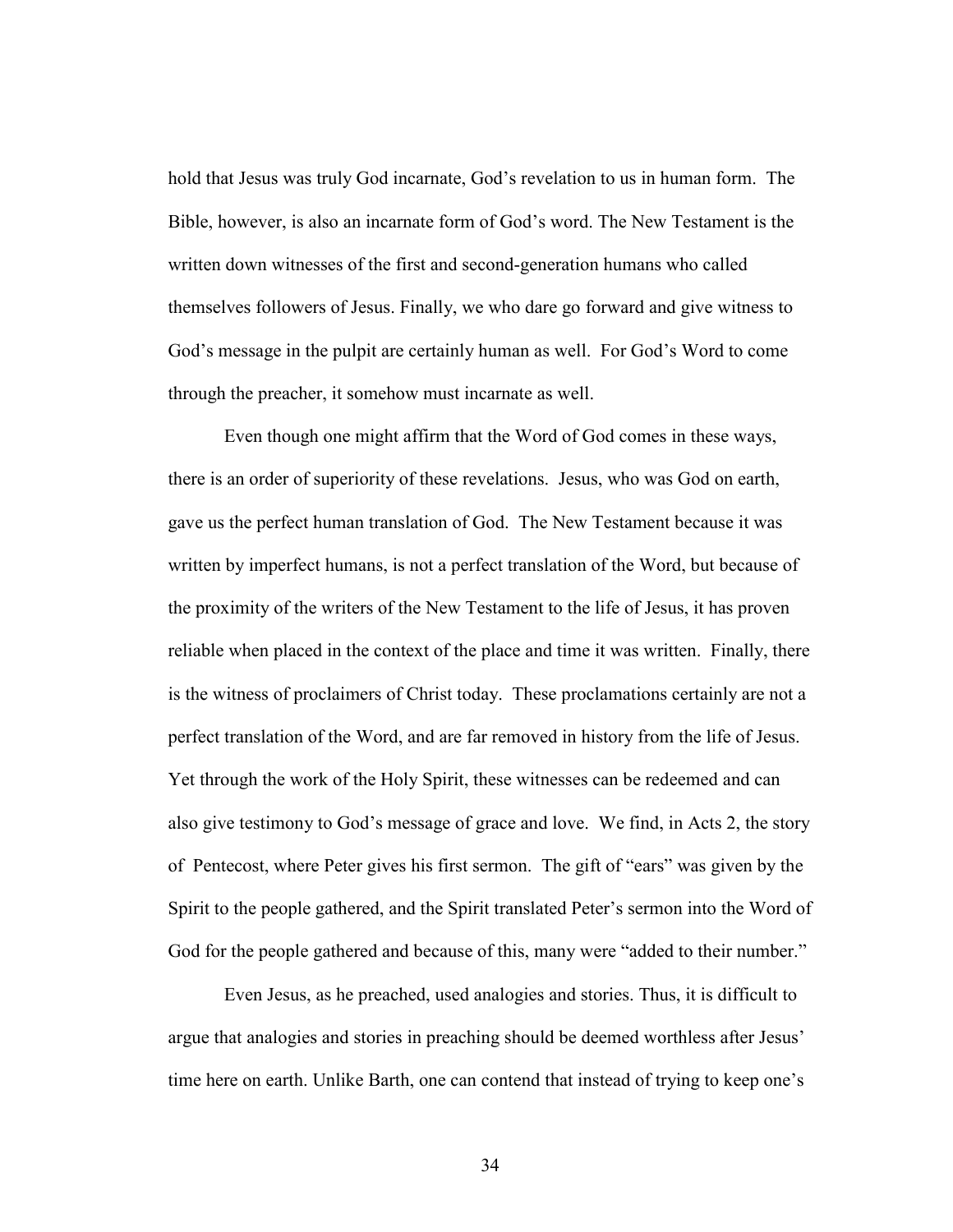self out of sermons, one should rather be putting themselves into their sermons. Certainly one should not be carried away to the point where the sermon becomes just about them. However, the preacher should not be afraid of allowing who they are to come into their preaching. A personal story can be a powerful testimony to God's work, and when used carefully, can allow people to know the preacher's context as well. In liberation preaching, for instance, the personal story and perspective of minorities gives a powerful lens by which God's message can be heard in new and powerful ways. Justo and Catherine Gonzàlez, when they interpret the Pentecost story, suggests that one cannot know the identity of those who scoffed at the disciples unless one has been in a place of oppression. $29$ 

However, preachers must always be careful of their own biases and prejudices. They must test their words as a preacher by making sure that it aligns with the witnesses of Jesus and the Bible. If a preacher claims to give the Word of God and tells the church gathered to do something that is in contradiction to what Jesus taught and different from what the Bible says, one can safely say that the sermon given is not the Word of God. The sermon should always be aligned to the primary witness God's message of grace and love shown to us through Jesus and should also align with the whole witness of the Bible.

This is why it is so important to have the scripture of the day as the starting point for sermon writing. The preacher can begin with the scripture, and look to the scripture to determine what God is doing to bring God's message of grace and love in

 $\overline{a}$ 

<sup>&</sup>lt;sup>29</sup> Gonzàlez, Justo L. & Catherine G. Gonzàlez. The Liberating Pulpit. Nashville: Abingdon, 1994. 77.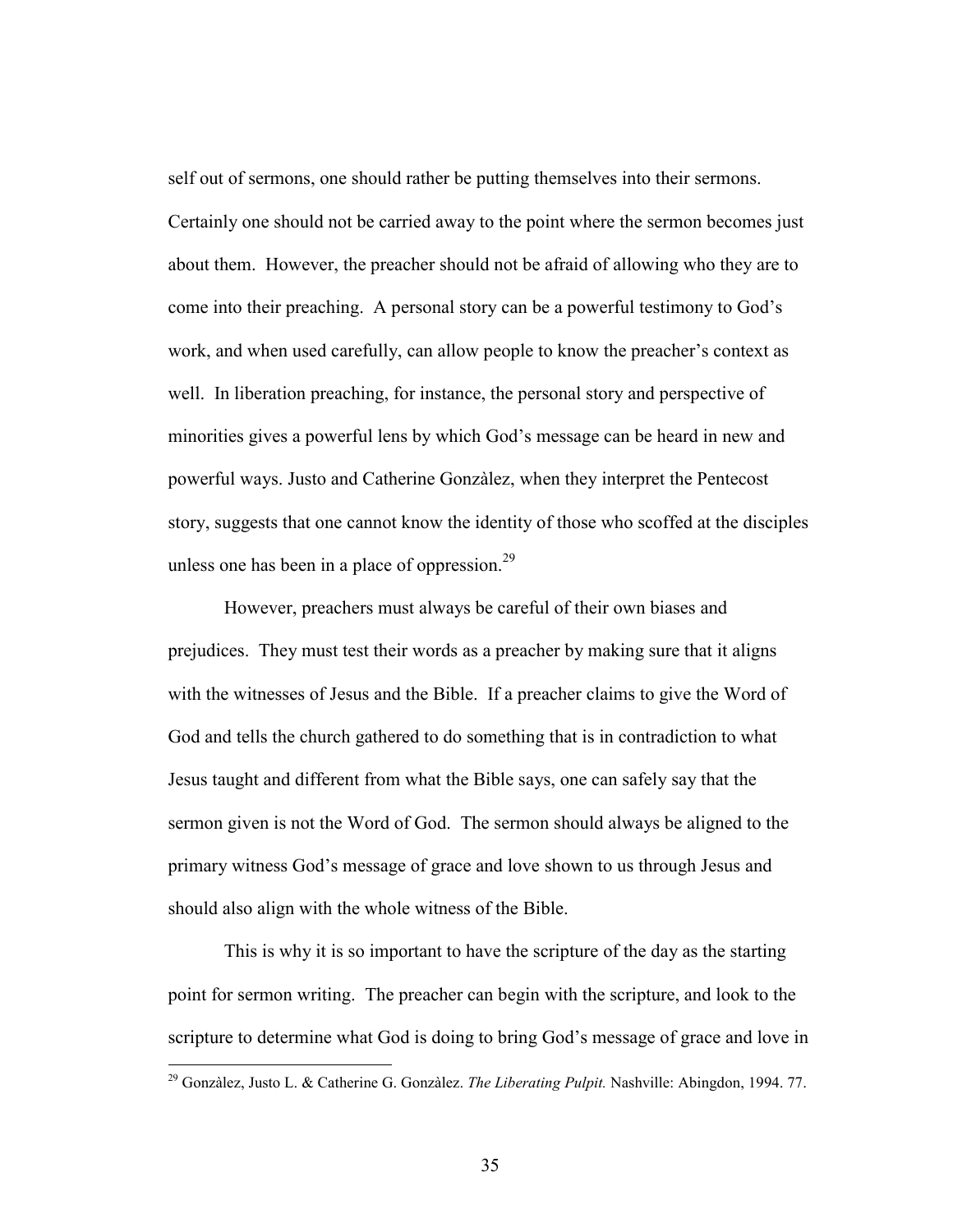that scripture, and then take the message and share it with the congregation. If preachers simply look to themselves or to the world around them first, then try to fit the scripture and the gospel into what they want to say, then they are in danger of the sermon not being the Word of God for the people gathered in worship.

### THE WORD OF GOD IN ALL OF WORSHIP

 Now that we know what the Word of God constitutes, what does it mean to proclaim it? For many years, the sermon was simply oratory. In fact, many still consider sermons as only oratories, that the exercise is auditory and the building blocks for sermons must only be spoken words. Christians mistakenly think that the sermon has existed since the time of Jesus in basically this same format. Yet we fail to remember that the sermon has evolved and been molded into every culture, from Peter's first sermon at Pentecost, which was an oral event told within an oral culture, to the manuscript dominated time of Paul, where his letters were read to the churches in Asia Minor and Rome, to the print culture of the modern era, where in mainline Protestantism, sermons were carefully mastered and written out, to the frontier of the Americas, where oral culture again demanded that preaching be "spontaneous," to today, where digital culture is again challenging the church to define what is and is not the proper media for proclaiming the Word of God. Where traditionally, the sermon has always been considered a "speech," we now see the sermon changing again to reflect the communication style of the culture of today.

 Protestant churches had always in the past considered proclamation of the Word of God only as the sermon part of the worship corpus. The parts of the worship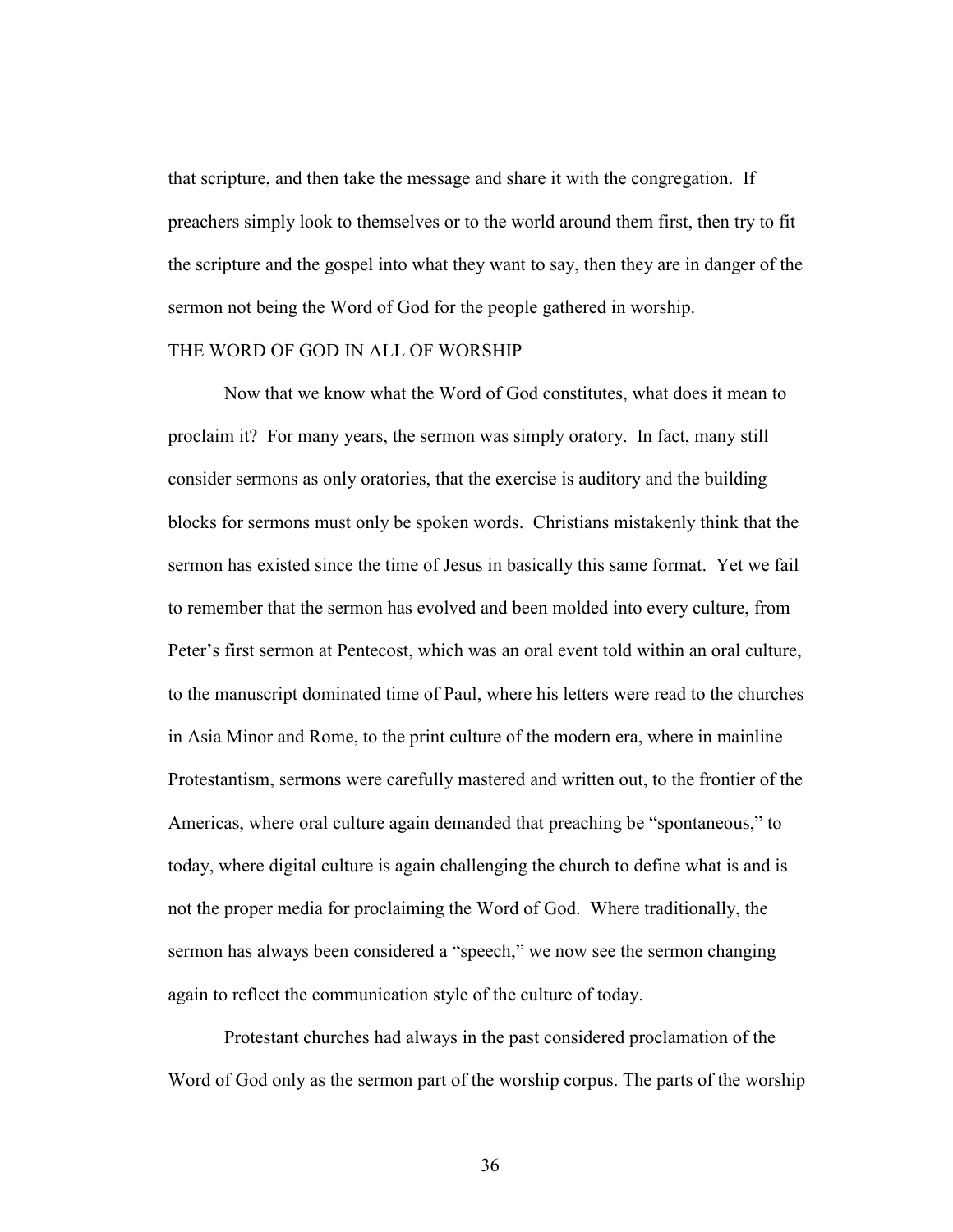before the sermon were considered simply as the "warm up" before the sermon, and the communion after the sermon was treated as an afterthought. Neither the worship before or after had anything to do with the message of the sermon. Yet, if human oratory can be considered the Word of God, then why not hymns, spiritual songs, art, dramas, and décor be considered as well the Word of God? Although not preaching, these things are sermons set in another vernacular, either music or visuals, and God's communication can take place through these things. In thematic worship, the entire worship experience is called upon to give witness to the Word of God, not just the sermon. Music, video, drama, art, digital art, décor, as well as the spoken word could be media by which the message is conveyed. $30$ 

What is the role of the sermon, then, in light of the many other media that could be employed by worship leaders today? Certainly, the sermon is still vital. For instance, we cannot replace the sermon with a drama, because a drama is much better at raising questions than providing answers. A drama might do well as a sermon starter, but a drama cannot be expected to replace the sermon and still be good drama. Yet, in the world today where people are constantly being communicated with by a multitude of media *(multi-media is actually redundant, since media is already plural)* that relate to multiple senses, the auditory only sermon is not the most effective communication to a culture that relates in mostly visual and interactive ways.

l

 $30$  Miller, Craig Kennet. NextChurch.Now: Creating New Faith Communities. Nashville: Discipleship Resources. 2000. 152.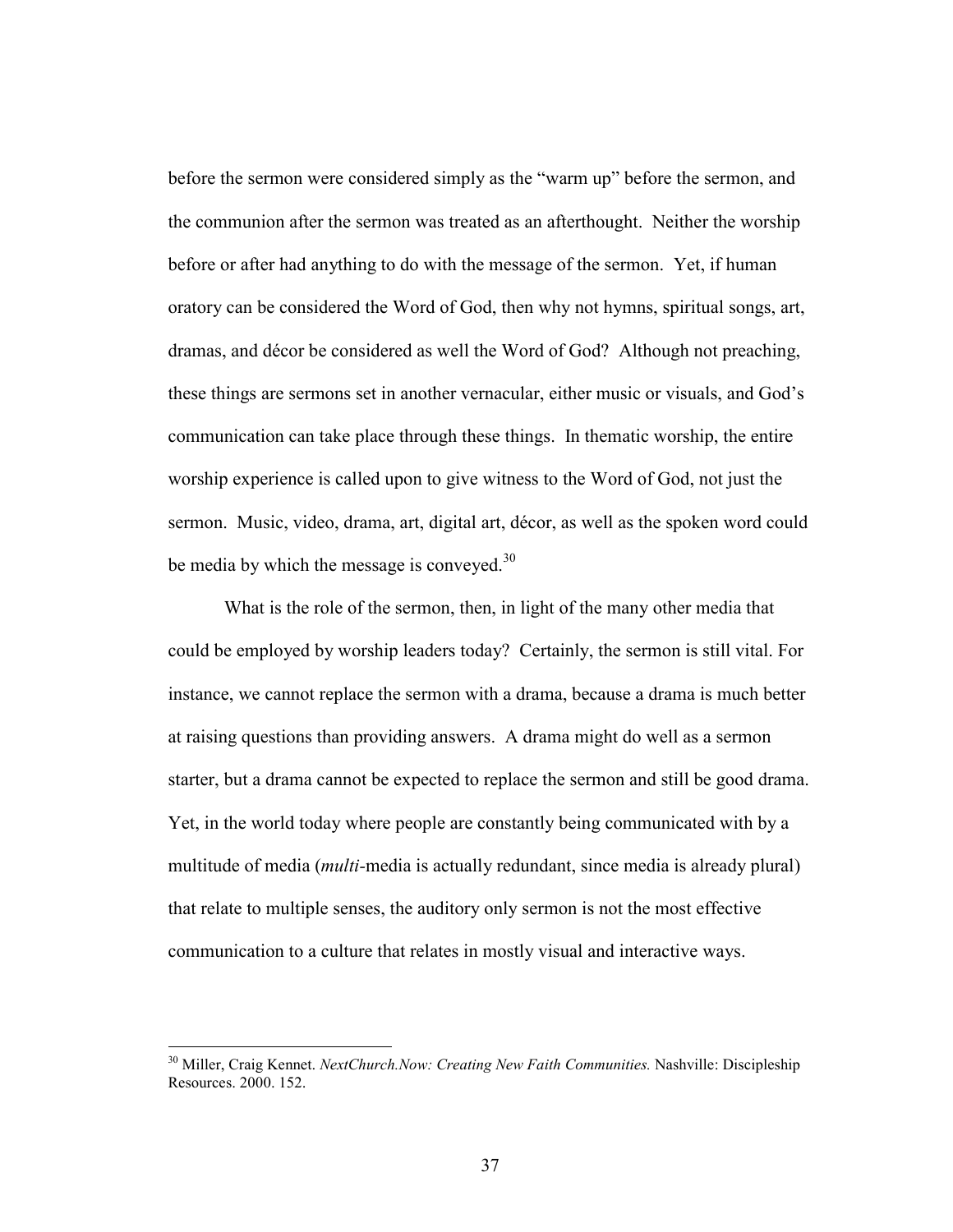Many fail to remember that the Word talked about in John 1 is not the same as "words." When John the evangelist used the word *logos*, the connotation was not on the media, but the message. Still, many look down on newer forms of communication, deeming other media as not "proper" for worship. Again, the more important part of the sermon is the message, not the media. If the medium used for proclamation is augmented by an image, a smell, or a kinesthetic activity that communicates better than just the spoken word, then the logos is more apt to be passed from giver to receiver, and proclamation is more apt to be achieved. THE WORD OF GOD IN THE CONGREGATION GATHERED

Now that we have an understanding of what the Word of God means, and how this Word is proclaimed, one can finally turn to the last part of the definition given, that is, that preaching is done in the context of not only in a particular community, but also in a community in worship. If the Word is the message, and the proclamation is the media, then the community is the audience. Who is the audience of worship? A simple and true answer would be that the audience in worship is God. But, if this answer is accepted as the only answer to the question, the sermon then, as an act of worship, would be defined as the proclamation of the Word of God to God. If the only audience in worship is God, why would God need the Word of God proclaimed to God?

A fuller understanding of the audience in worship would be that the primary audience in worship is, of course, God, but the secondary audience in worship is the congregation gathered. Proclamation of God's Word in worship pleases both the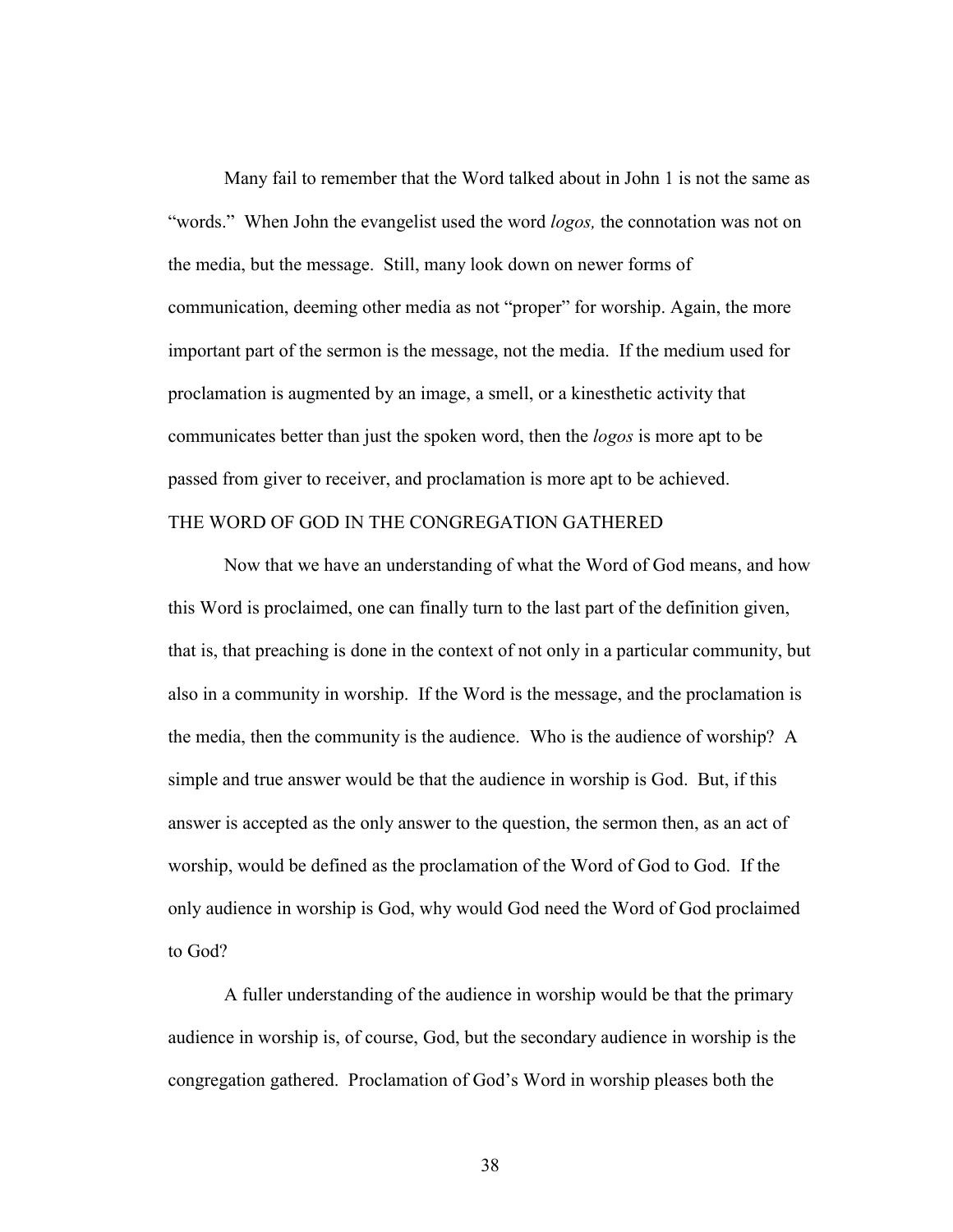primary and secondary audiences, because it proclaims God's grace and love to the people gathered. Although Barth would contend that the secondary audience does not matter because the sermon is an act of worship "to God," there is a different idea presented in Scripture. The witness in the Bible shows that the secondary audience and the communication of God's Word matters. For instance, why would Paul consider it necessary in the Corinthian church that someone translate the sermon from an unknown tongue if the audience was solely God, who could understand all tongues? Yet, it must have been necessary, because one finds in the epistle specific instructions given to the congregation to make sure that if someone in the congregation does use an unknown tongue that it is translated so that the congregation can understand what was being said. One sees, through scripture, that even though one acknowledges God as the primary audience in worship, the understanding of the Word by the congregation is required as well.

The definition of preaching given above limited preaching to the act of corporate worship, where the church gathers to give praise to God. One finds in the gospel of Matthew where Jesus tells his followers that "where two or three are gathered," Jesus, the Word, in their midst. Two things make it necessary for the proclamation to be given in the church gathered: first, it is difficult to proclaim a message if there is no recipient of the message. One has heard the saying, "If a tree falls to the ground and no one is around, does it make a sound?" Much the same could be said with proclamation, that if it is given and no one is around, the act of proclamation is not achieved.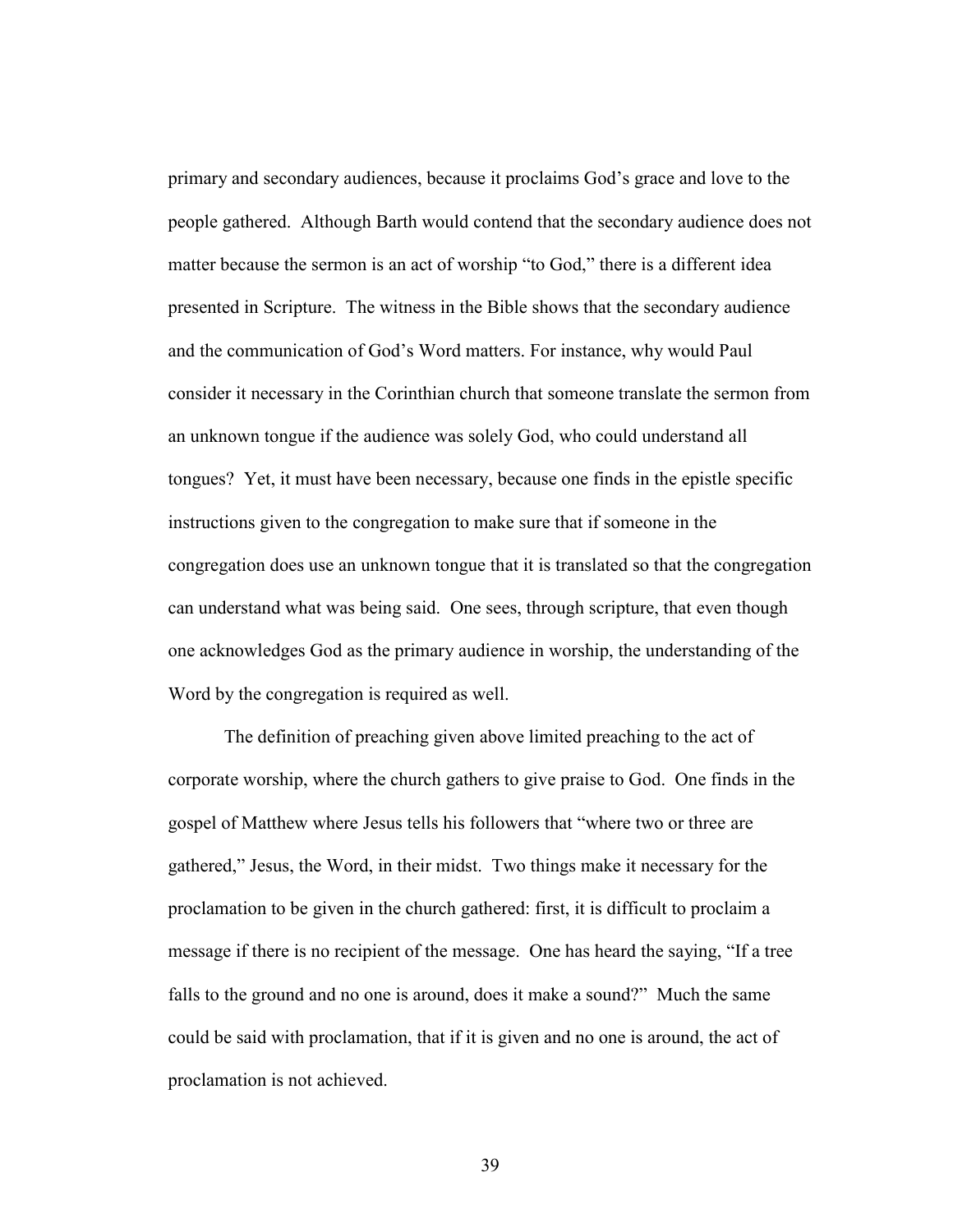Second, the congregation must affirm or reject the proclamation; they are the one that calls the preacher forward from their own community, and are responsible for that calling. For instance, if in a sermon a preacher proclaimed something false, without a church calling the preacher to accountability, then the preacher could continue to misrepresent the Word. A perfect example of this is the many preachers who are on television sharing false Christian doctrine. It is hard for a people to come together to hold a preacher accountable if not in a gathered community, especially if one is alone in front of a television with no way of asking anyone else if the message is true or not. In the United Methodist Church, for instance, where the denomination calls out the ordained to give the Word, the Church is called to be responsible for that word that is proclaimed. The congregation can be a witness to the preacher that a particular experience sheds a new light on the Word of God. For example, it is important for a male preacher to have the perspective of women in the community to make sure that their experiences are represented.

It is not only important that the proclamation be delivered in a community, but a community in worship, a community where the Holy Spirit has been called upon to enter into the hearts and minds of the people gathered. The work of the Holy Spirit in worship is the work of translator. Just as Jesus is a translation of God into "human," the Spirit of God takes our incomplete, flawed, and imperfect presentation and translates it into a message for those who want to hear the Word of God in their lives. Without that work of the Holy Spirit, the words of the preacher are simply that, words. In a world today where anyone can have a pulpit and anyone can say anything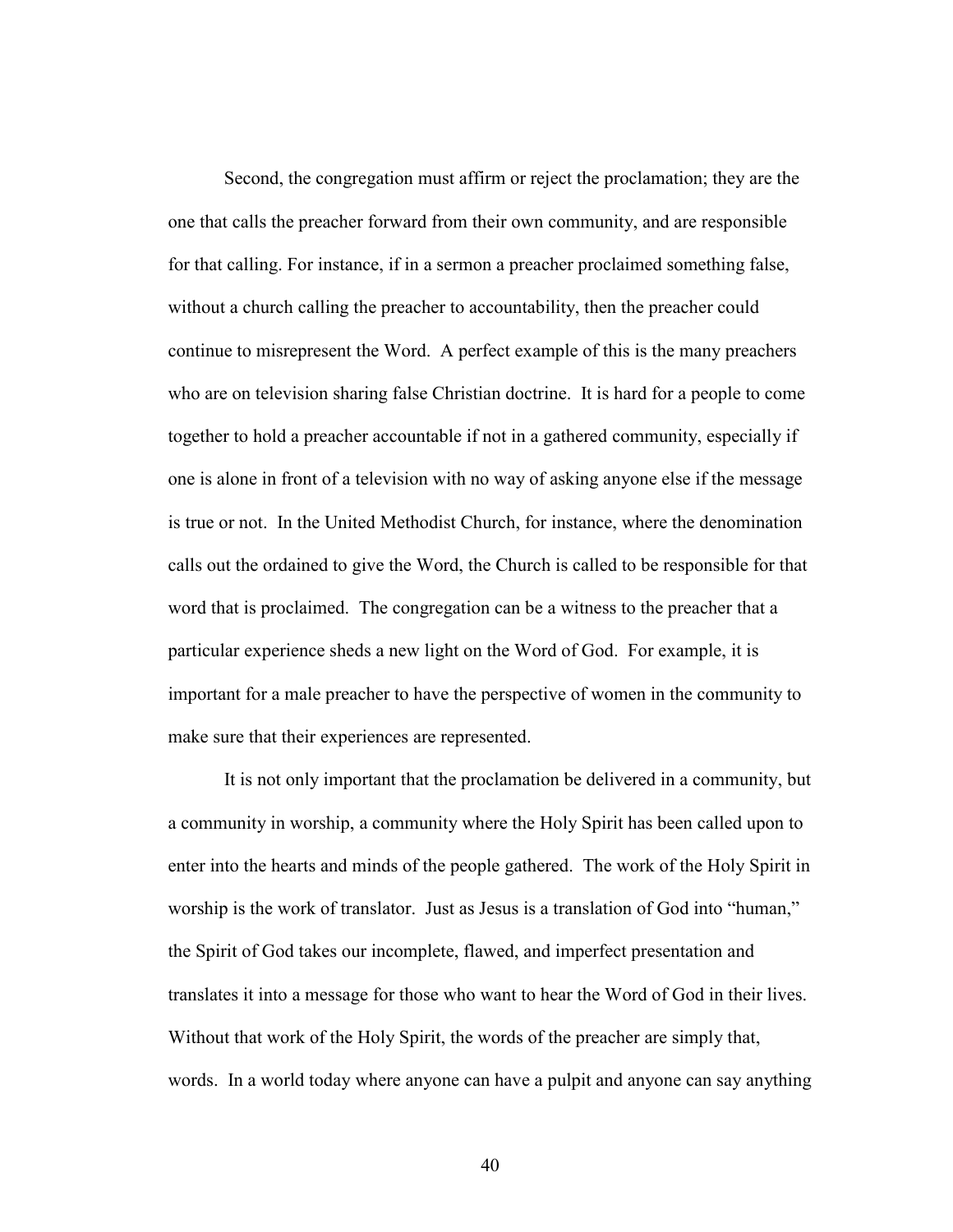they would like to say, only when the words of worship are given life through the Spirit and are heard and seen in the context of the Church can we ever affirm that the word given is God's Word.

# CASE STUDY

 At First United Methodist Church in Canton, Texas, though the use of many different multisensory worship elements, the church shares the Word of God not only through the sermon, but also throughout the entire worship corpus. The worship team chooses elements that reflect the scripture of the day. After carefully studying the scripture, the team develops a theme and from that music, drama, art, video and décor are chosen to reflect the scripture and theme. After about four months into this new worship matrix at First Church, one person comes up to the pastor after the worship and reflects to him that it seemed that every portion of the worship spoke to her that morning. She was surprised to hear that it was intentional, commenting that the church had never thought about worship in that way before. Then she said, "I wonder why not?"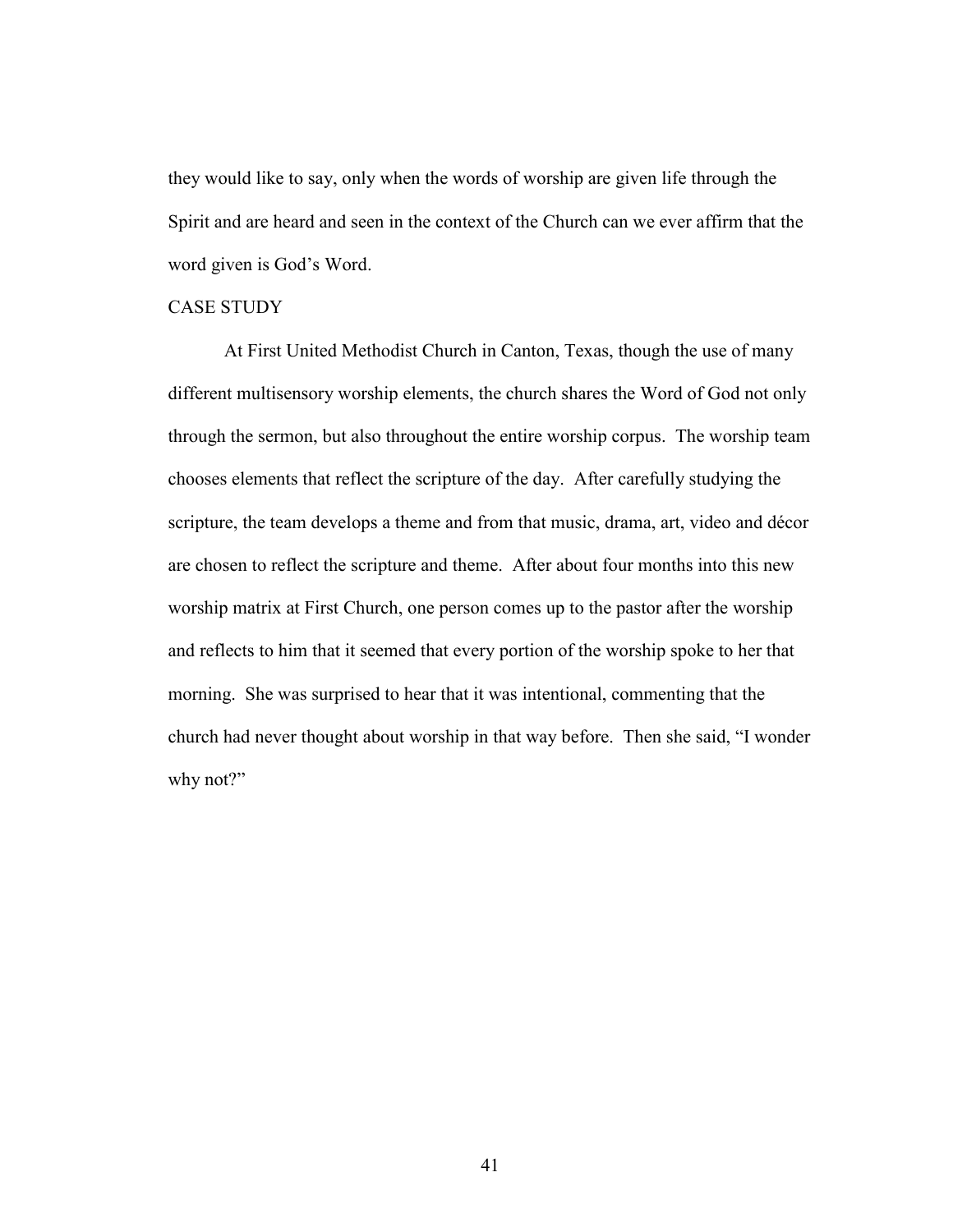### CHAPTER 4

### ELEMENTS OF MULTISENSORY WORSHIP IN TRADITIONAL SETTINGS

 The elements of multisensory worship work when each element speaks to a common theme for a worship service and/or a series of worship services, a theme that has been carefully chosen based in the exegesis of the scripture for the day and through team preparation. John Jewell, in Wired for Ministry, shares, through the lens of a smaller congregation in Wisconsin, how thematic worship is important:

In many Protestant churches, it is as though the worship is put together with Scotch tape and Post-it notes. An award is presented, the Sunday school class sings a song, someone who is visiting worship with friends happens to have a great voice and a quick solo is arranged, or the choir has worked hard on a particular anthem and wants to sing it at all the morning services. The team at Waupun spends a good deal of time working through every aspect of the service. From time to time, someone will come up with an idea, a song, or a desire to add something to the worship experience, but the criteria is that the service be woven together with thematic integrity. Nothing is added that does not fit with the theme. The resulting experience is a single coherent theme that connects with the worshipers.<sup>31</sup>

What elements make up multisensory worship? Some elements in

multisensory worship are the same as in other worship expressions. Sermons and music play a vital role in multisensory worship, as in all worship. However, in multisensory worship, the various elements of worship, such as the gathering, celebration, proclamation, communion and the sending forth are all embodied through various media; through drama, video, digital art, and décor. All of these elements are

 $\overline{a}$ 

<sup>&</sup>lt;sup>31</sup> Jewell, John P. Wired for Ministry. Grand Rapids: Brazos Press, 2004. 142-143.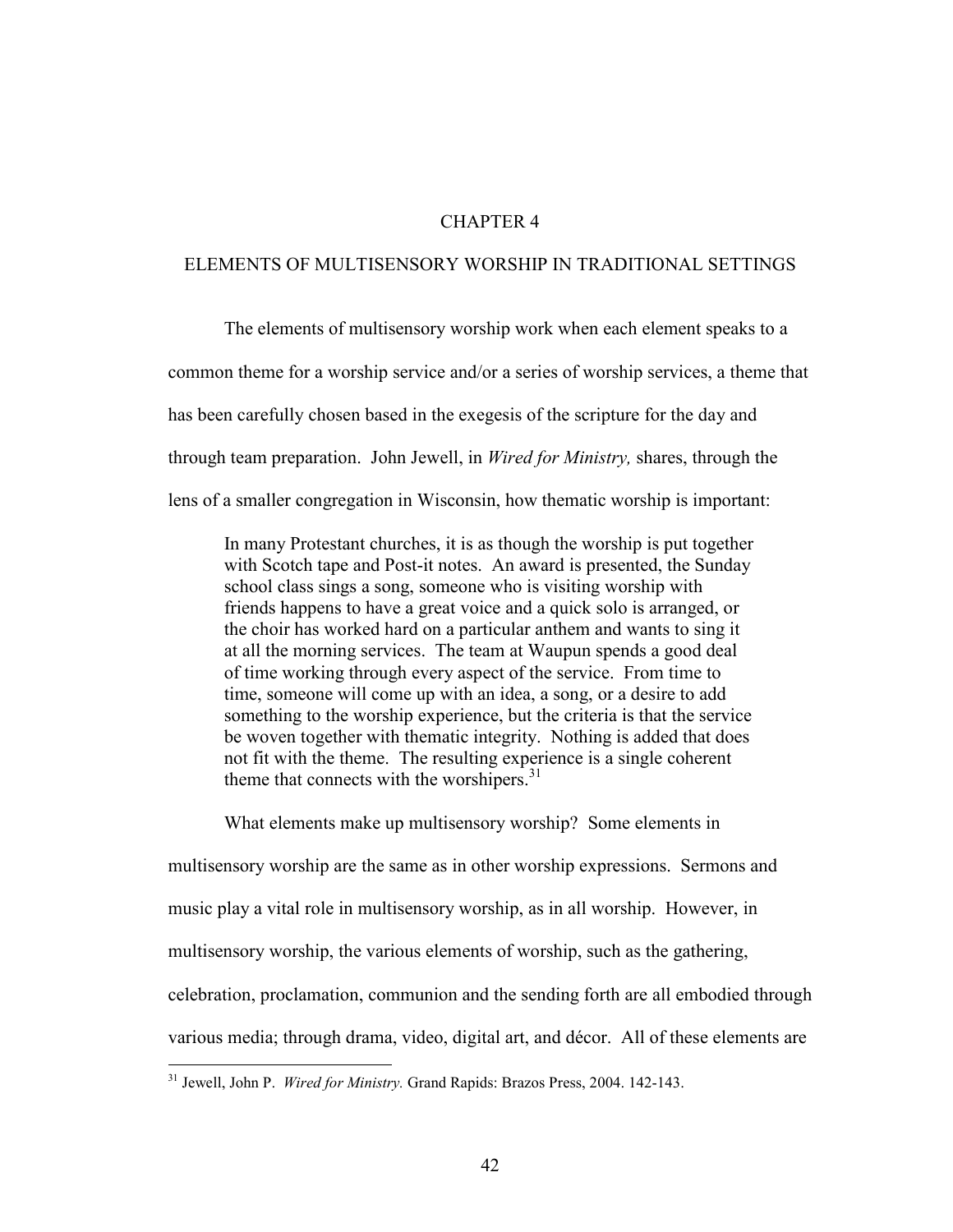brought forward and intentionally pieced together to create the worship for the day, in much the same way as a stonemason takes various stones and builds a wall.

### WHEN DID IT ALL BECOME ABOUT MUSIC?

 Certainly when the focus in the 1980s and 1990s was on "contemporary" verses "traditional" worship, the conversation centered on the music used for worship. Yet, there is certainly more to worship than just music, and any discussion on worship that solely focuses on music is short-sided. However, to avoid the discussion about music in worship altogether is to ignore a huge part of what is considered worship. In many congregations, the idea lifted up is that the music time is "the worship," and the preaching is "the preaching." To determine that music is not important is to ignore what many people wrongly believe to be the "end all and be all" of worship.

 Music is, by nature, multisensory in nature. Gardner, in his divisions of intelligence in his Multiple Intelligence Theory, has music as a separate intelligence. Whereas many in churches cannot quote more than five or six verses out of the bible, many can sing all of Amazing Grace and many other hymns as well. Yet, even in the most versed of singing congregations, there tends to be a disconnect between the voice and brain; in many worship celebrations, people sing but do not think about the message behind the song. <sup>32</sup>

 Adam Hamilton shared one example of how to overcome this disconnect. One Sunday, the church where he serves began the worship by singing "A Mighty Fortress

 $\overline{a}$ 

<sup>&</sup>lt;sup>32</sup> Hamilton, Cokesbury Worship Connection Conference.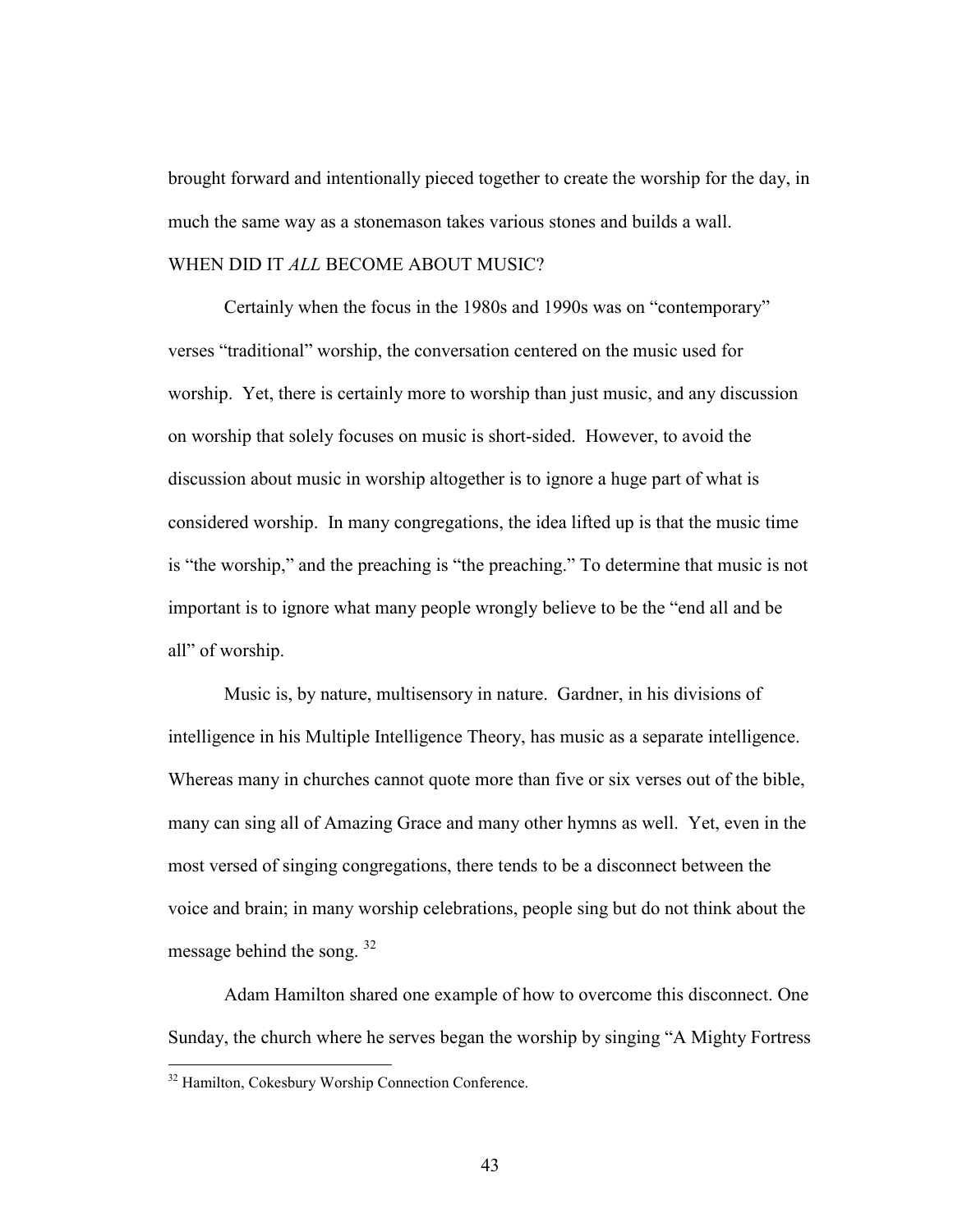is our God," the great Luther hymn that also has a word of two that people today might not understand. One of those words is "bulwark," which is a wall built for defense. Hamilton shared with the congregation the meaning of the word, and shared the theme of the day: that God is our protector in times of trouble. Through his introduction to the hymn, not only did the congregation learn something more about the song, but also how the meaning of the word tied with the message. He gave the congregation something to think about when they hummed the song in their head the following week. $33$ 

 Simply put, worship is not all about the music. Music is one of several elements in worship, and the music in worship functions better when it is focused on the scripture and theme of the worship celebration. Otherwise, it becomes simply a filler of time before the sermon begins. Music is too powerful a medium to be wasted like that.

### DRAMA IN WORSHIP: OPPORTUNITY AND DANGER

 In many ways, the corpus of the worship liturgy can be considered drama. From the call to worship, to the offering, to the celebration of the Lord's Table, worship is the "acting out" of the gospel story of God's love for humanity. In this light, it seems like a natural extension of the proclamatory nature of worship to have drama take place. Yet, drama that is not well planned, well rehearsed, and well performed can end up being a huge distraction in worship. One should consider these things before deciding to implement live drama in worship.

 $\overline{a}$  $33$  Ibid.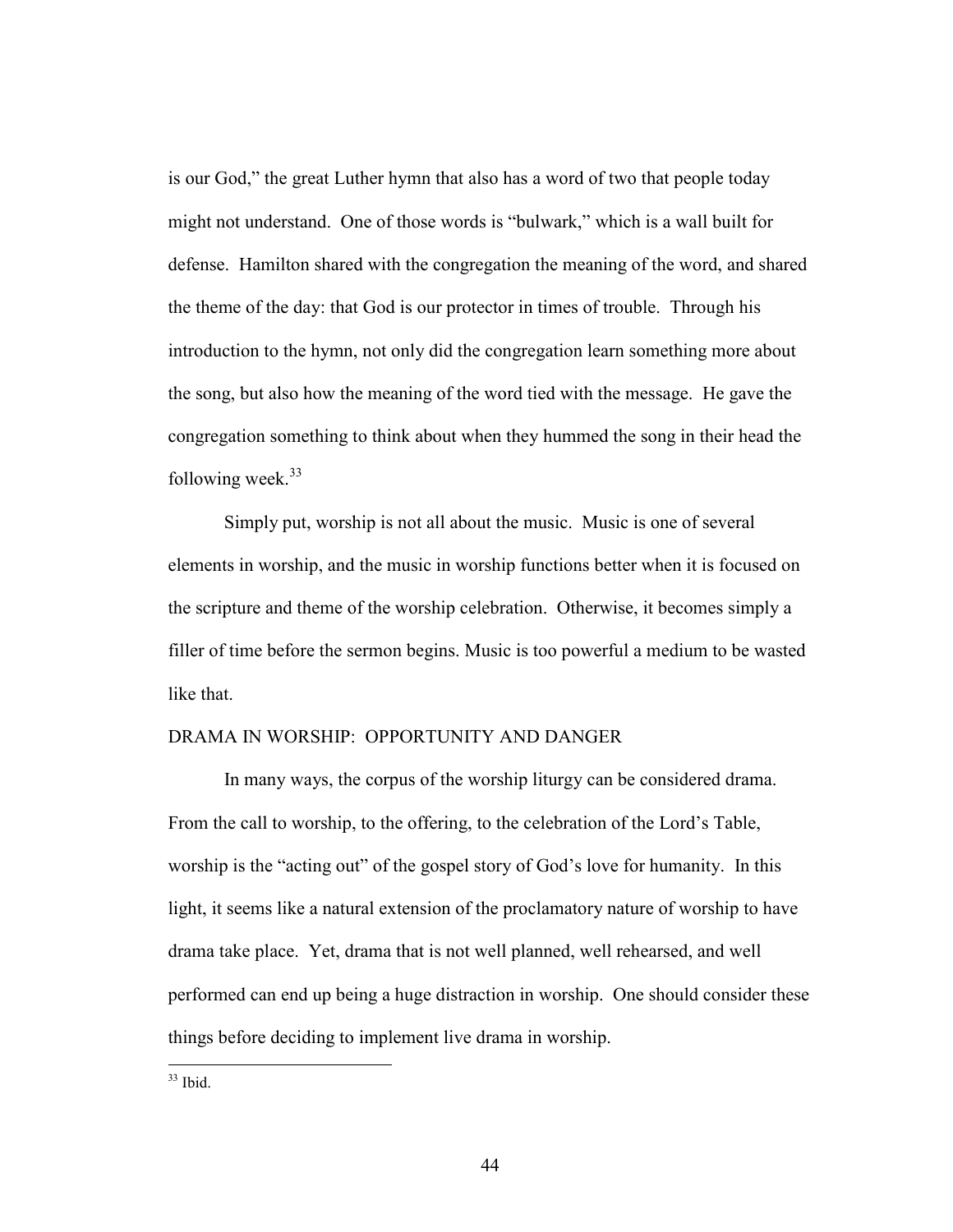First, the worship team should understand what drama is good at doing in worship. Dramas are best suited for a call to worship, scripture retelling, an introduction to a sermon, or as part of the communion liturgy. Dramas are ill suited as sermon replacements because dramas are better at raising questions than answering them and better at invoking experiences to draw upon rather than manufacturing arguments to settle debates.<sup>34</sup> Skits and monologues should strive to be a part of a larger worship picture. Dramas that try to do too much usually are poorly written and not conducive for worship.

 Second, attention should be paid to how worship flows into the drama and how it flows out. Without this understanding, transitions in and out of the drama can be abrupt and disruptive. Rehearsals of dramas should include the elements of worship that will be taking place before and after a drama so that timing and flow can be established.

 Third, bad drama can be very bad. There will be mistakes made, and fumbling of lines happens as well. More detrimental than these, though, are dramas that are poorly cast and actors that do not understand the feel of the drama or the worship setting that it resides in. Even more than entrances and exits and the lines of dialogue or monologue, the feel of the work is more noticeable in worship than even on stage. In other words, drama with a lack of "true drama," is no better than a monotone scripture reading or a lifeless communion liturgy, and is probably worse,

l

<sup>&</sup>lt;sup>34</sup> Gaffney, Sean. "Use of Drama in Worship" at Lillenas Music and Drama Conference, Olathe, KS, February 3, 2005.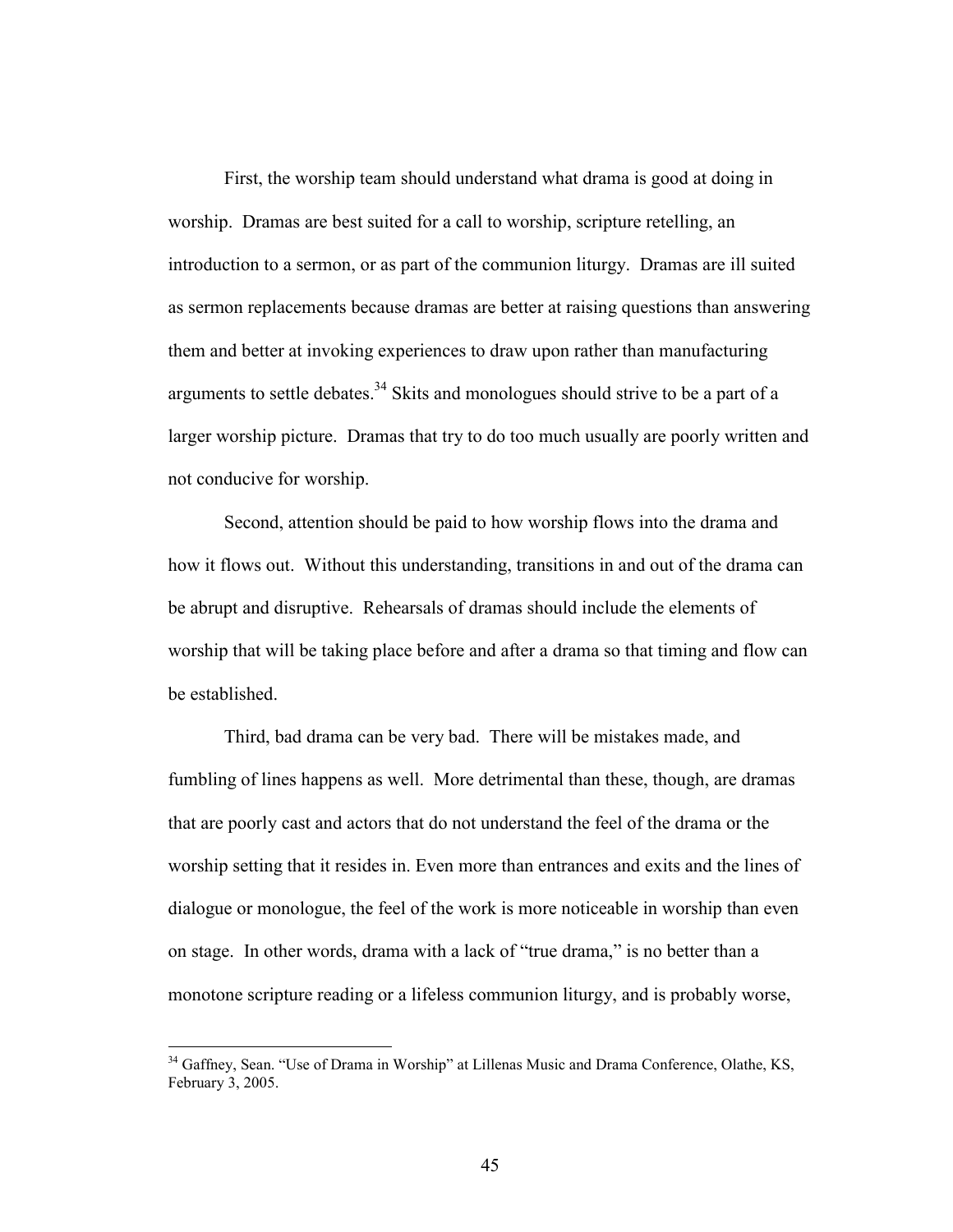since the unfamiliarity of drama in worship will lend it to being a distraction rather than an addition to the worship corpus.

 Fourth, drama that does not fit neatly and nicely into the theme of the day can be counterproductive to the overall communication of worship. The persons involved in planning the drama need to know more than just the scripture reading to know if a drama is going to work in worship. Ideally, the preacher should be intimately involved in the choosing and timing of the drama to help determine the compatibility of the drama with worship. It is very difficult for dramas to be effective in worship unless the preacher is on board with the theme and direction of the sermon and knows well enough in advance as to give time for the drama to be chosen, rehearsed and planned.

 All of this being said, however, good drama can do things that simple oratory cannot do. For instance, a tough question such as theodicy can be raised though drama in such a way that the congregation can begin before a sermon to wrestle with the complexities of good and evil, and can be brought to a place of empathy for those who have experienced the unfairness of life. Good drama can bring a congregation to a place of common experience so that the congregation can be unified in response to a sermon. Good drama can bring forth a rhythm and style to worship that can give worship true depth, breadth and authenticity. Drama, when used effectively in worship, can be eye opening, life changing and soul bending. When done poorly, it can be a total waste of five minutes, or worse, a bomb that blows up all of worship for the day.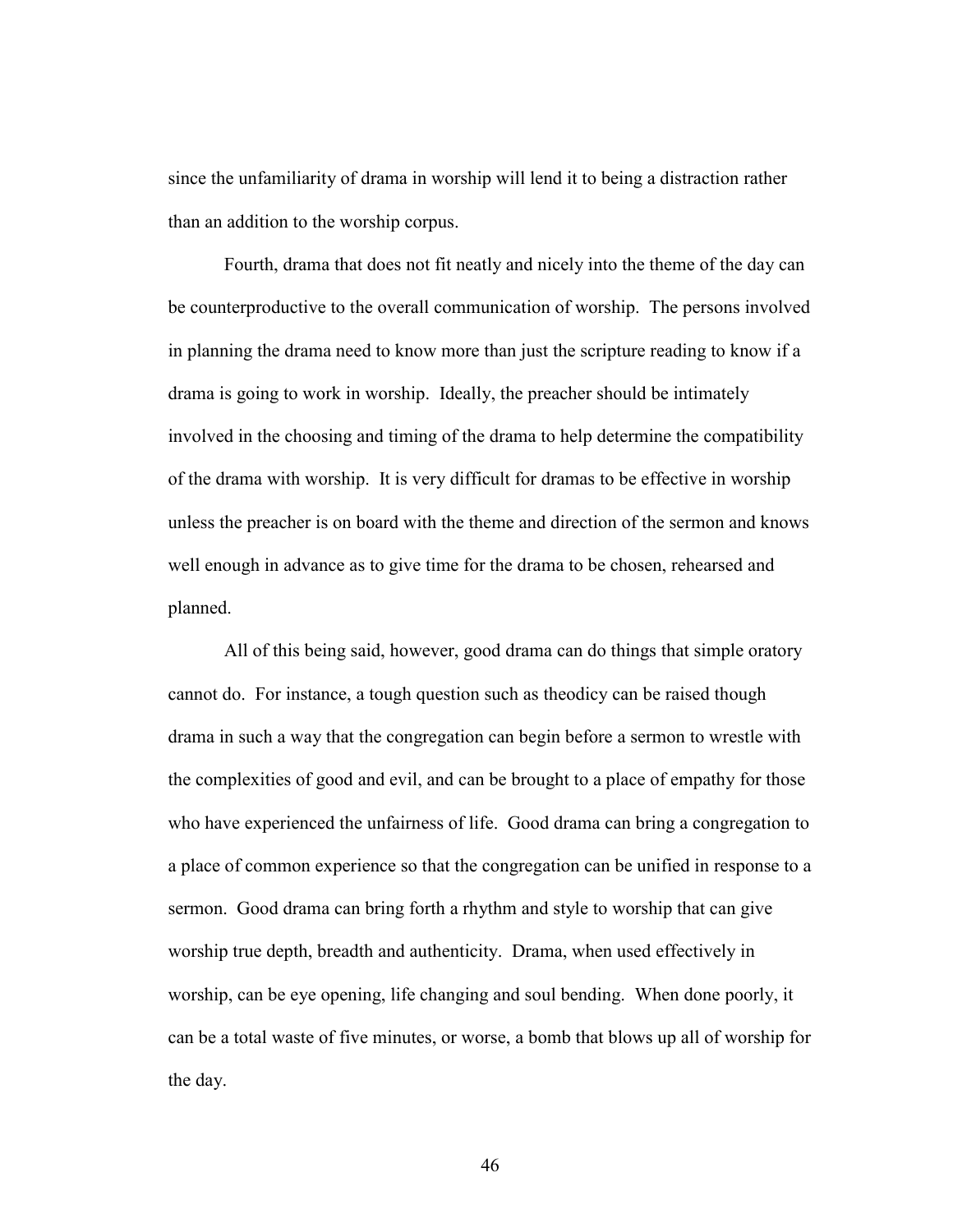The best thing that a worship team can do to implement drama in worship is to find someone who knows what they are doing to "direct" the drama in worship, someone who understands what it means to act and act well. If a church wants to implement drama yet has no one with this experience, one of the best things to do is to attend a worship drama workshop to learn about the medium before attempting any dramas in worship.

#### ALTAR GUILD MEETS HGTV

 Whether it is a Starbucks coffee shop, a hotel lobby or even our own homes, people and companies take great care to decorate spaces to invoke particular experiences. Decorating has become important in today's society. There are numerous shows on HGTV today like Divine Design, Design on a Dime, and Trading Spaces that appeal to the desire for spaces to have meaning and ambiance. Yet, churches in traditional settings are content to decorate with the same faded paraments from twenty years ago. Spaces for worship in traditional settings tend to be cold and sterile, with the obligatory red carpet and hard pews. It becomes difficult for a congregant to come close to an immanent God when the "living room" that we come to meet God is impersonal and institutional.

 Moreover, the faded color cloth paraments and the arbitrary arrangement of fresh cut flowers on the altar table speak nothing of the theme of the day, except that it is the twenty-something Sunday after Pentecost. As the central focus on the sanctuary, the table should share more of the story, tying in the main metaphors and images for the theme. The color palate of the church should be expanded to more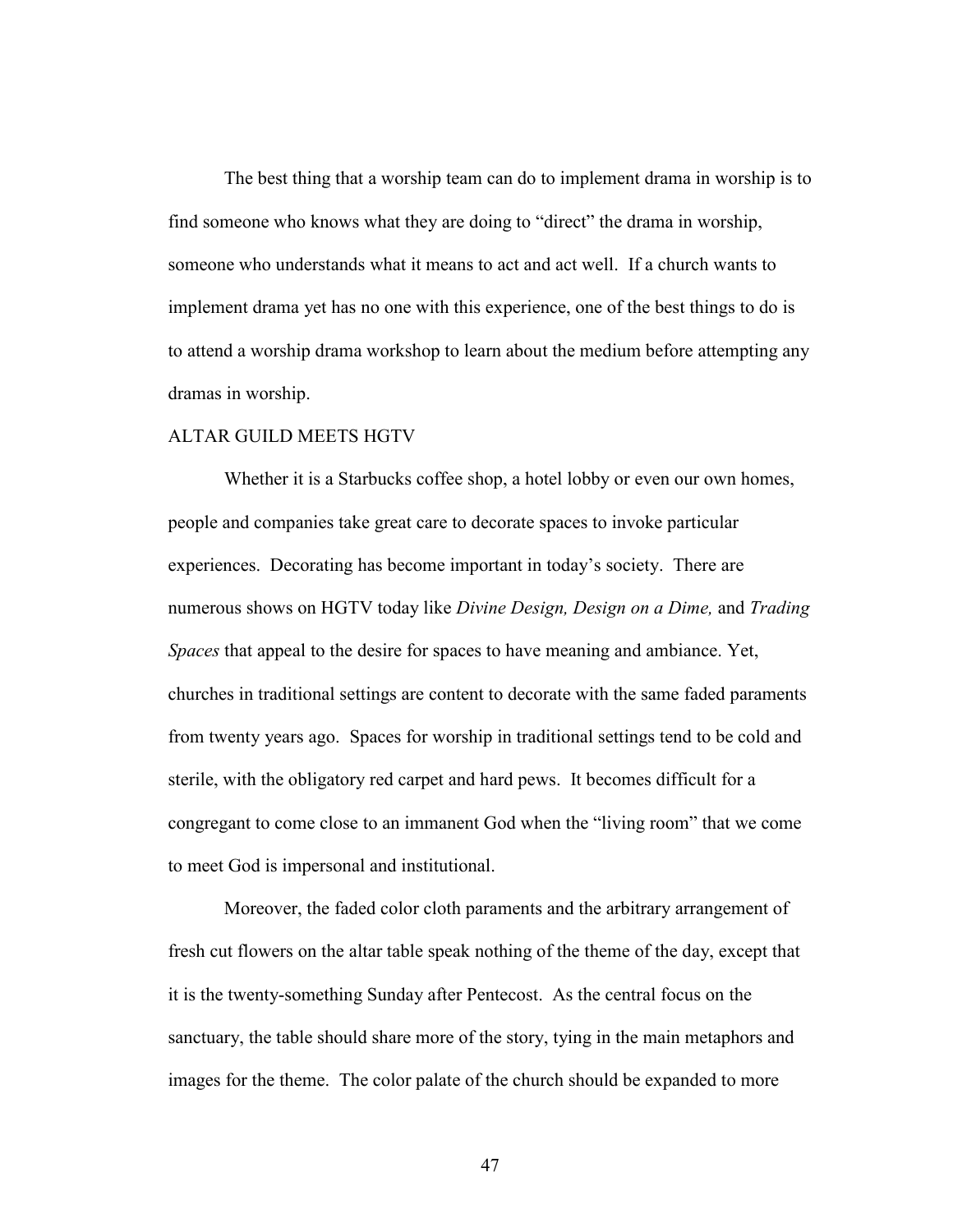than four colors. If the liturgical color of green symbolizes growth, it does not hurt to use some other colors of nature, such as browns and tans. There could be placed on the altar a simple large clock set at midnight to symbolize the coming of the kingdom, or even a rustic wooden cross to remind the congregation of the victory of the cross in our lives each Sunday. For churches that are emancipated from pews, the room arrangement for worship is limited only by the congregation's imagination.

 Finally, when talking about the aesthetics of a worship space, lighting is key. In traditional spaces built in the last century, the goal was to have as much light as possible to allow reading of hymnals, bibles and programs. This sea of lighting, however, also washes out the worship space and fails to create an experience. With the use of screens, dramas, and dramatic readings of scripture, lights can now be used to convey a number of experiences, from meditative to celebrative. Lighting is especially useful when using spaces that might not have been designed for worship, such as gyms and cafeterias.

 If possible, it is best to have at least house lights that are adjustable, coupled with another set of lights that can be adjusted for the chancel of the worship space. For most churches, this can be implemented with a simple replacement to adjustable switches on the house lights and the installation of two sets of lights with four cans in each set in front of the chancel. Coupled with a simple lighting board, this can allow simple presets to be developed for each element of worship. One person then can make the adjustments necessary during worship for a seamless experience. These lighting changes need not be startling to be effective. For instance, a simple softening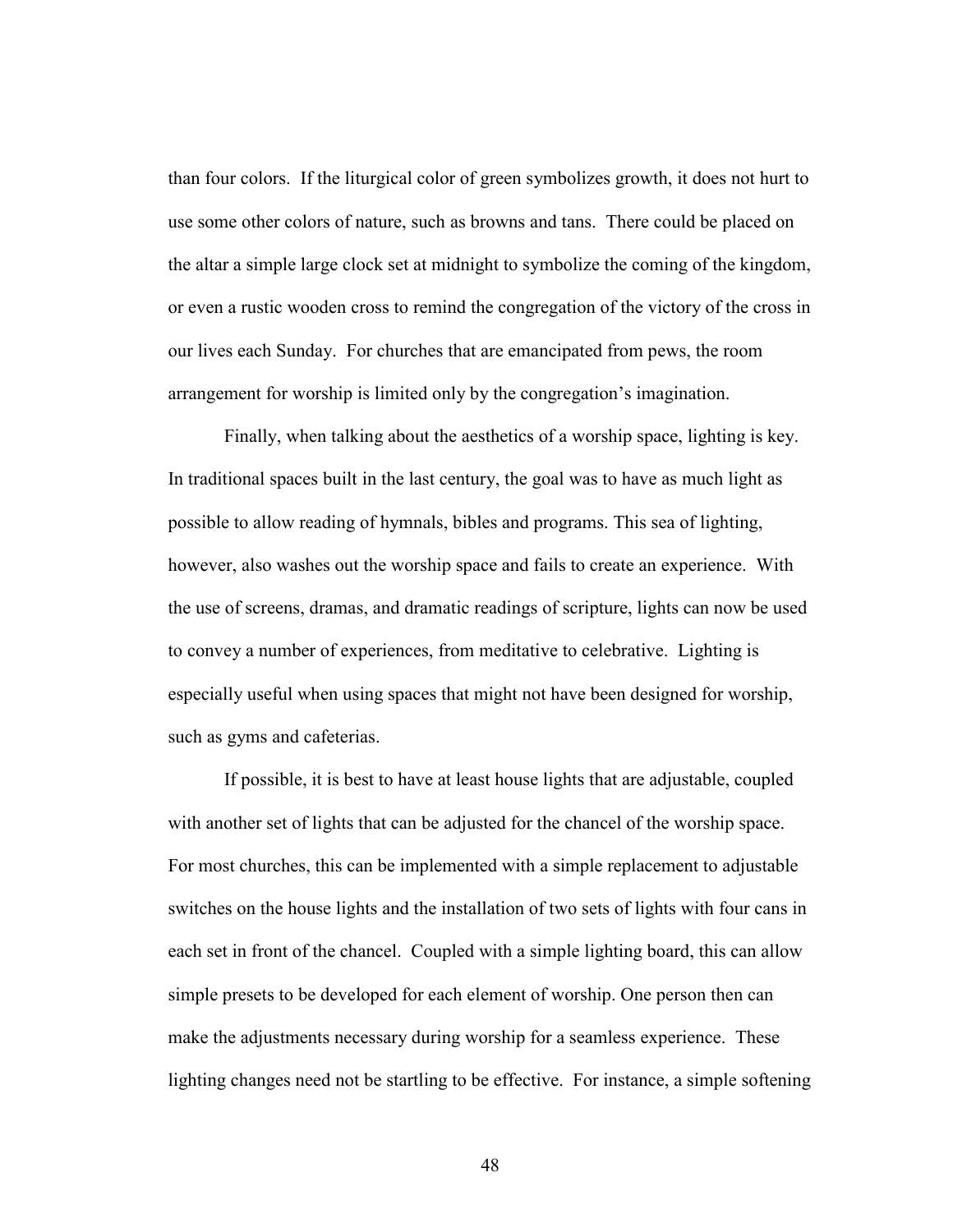of the house lights for prayer, lights highlighting the altar table for communion, or even lights focused for a short worship drama can make a huge difference. For smaller churches in traditional settings, these additions can be rather inexpensive and they allow greater flexibility to worship areas, especially worship areas that might need some help with ambiance.

#### DIGITAL ART: TO SCREEN OR NOT TO SCREEN

 The decision to use a screen in worship was decided at one time by a very pragmatic thing: price. Even ten years ago, only large churches were able to afford the high price of screens for worship. Most churches, even after spending a lot of money on screens, did not really use them in a multisensory type way; rather, they were used as replacements of bulletins and hymnals. Today, the price and technology is in reach of every church to consider using projection technology. Yet, the majority of churches who use screens never use the screen to its potential; many still use screens simply as a way of conveying information during worship, replacing one reading task for another.

 It is not surprising, then, that many in churches do not see a need or benefit to having screens in worship, especially when the discussion turns to esthetics. Churches, in an effort to save time, throw up a generic picture on the screen and project words on top of it, with little attention to the readability of the words next to the picture, or if the picture even fits the room or the theme or anything at all. Even worse are the moving backgrounds. (One service used a moving waterfall for the entire service. The white words were hard to make out, and the motion of water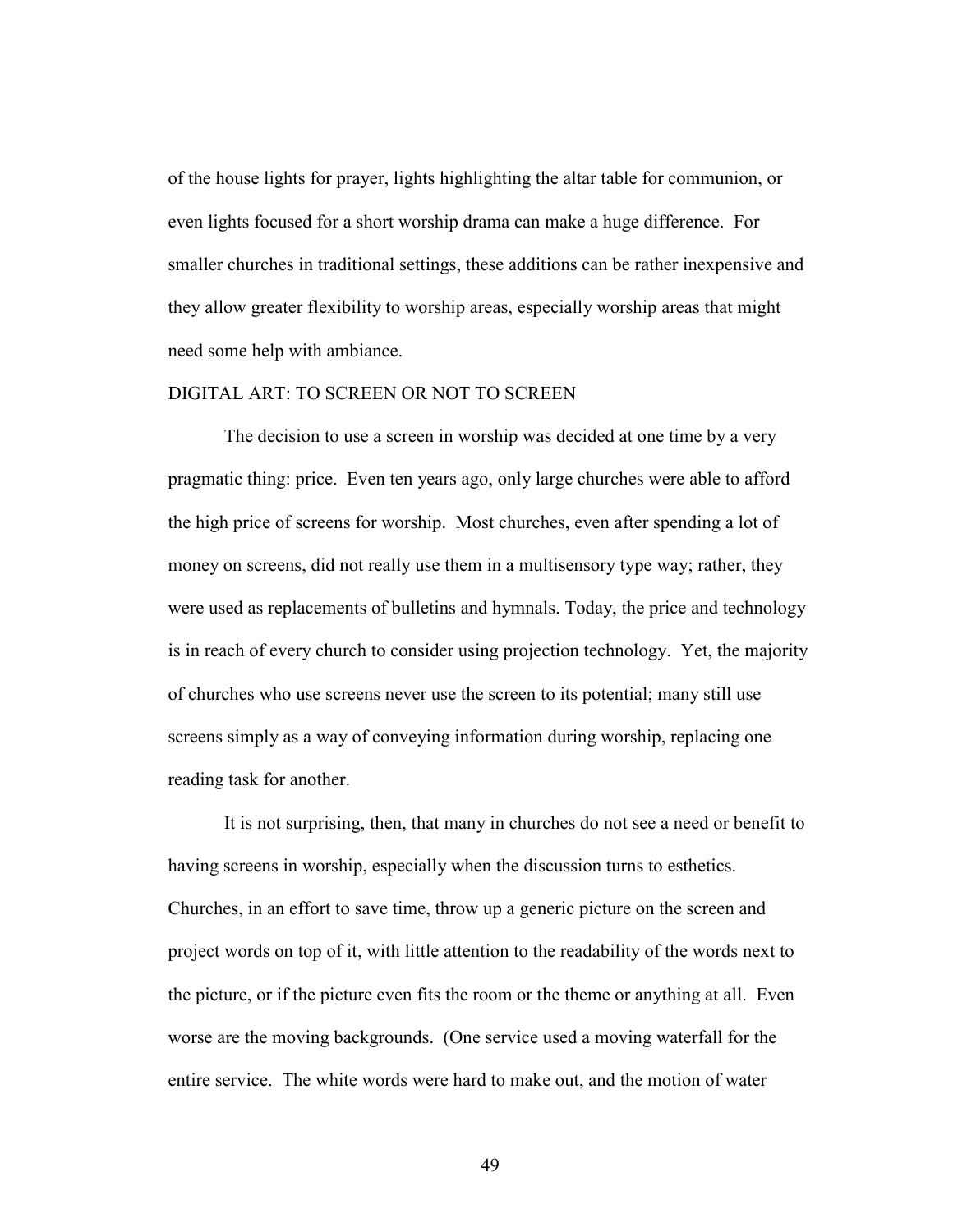actually was nauseating, almost as nauseating as the fact that there was not one thing in the worship that pertained to water.) The great misuse of screens in worship leaves many people believing that they are much more of a distraction than useful used as a communication device. Yet, when used in the right way, the screen can add a completely new dimension to worship.

 What is the right way to use screens? First, the worship should concentrate on a single image. Too many images become a major distraction, and in the end, are ineffective for communication. It is much better to use one image. This central image should focus the congregation on the theme of the entire worship celebration. The image can be manipulated in different ways for various portions of the worship. For instance, when words are portrayed on the screen, the image can be reduced, or blurred, or darkened. This allows for adjustment of the image to allow words to be seen better on the screen. The image is vitally important, because the image likely will be the most remembered thing from worship, and if it reinforces the sermon, there is a better chance that the sermon itself will be remembered.

Second, avoid using business-like Powerpoint templates and bullet points for worship. The idea is for the congregation to have an experience of the holy, not to have an experience of a board meeting, dictated to with facts and talking points. There should be something different about worship. The presentation should avoid using cheesy transitions and animated web graphics. A slow fade works best as a transition between elements. It is a very polished transition that works well when using a single image in different forms. For words in the middle of songs, however,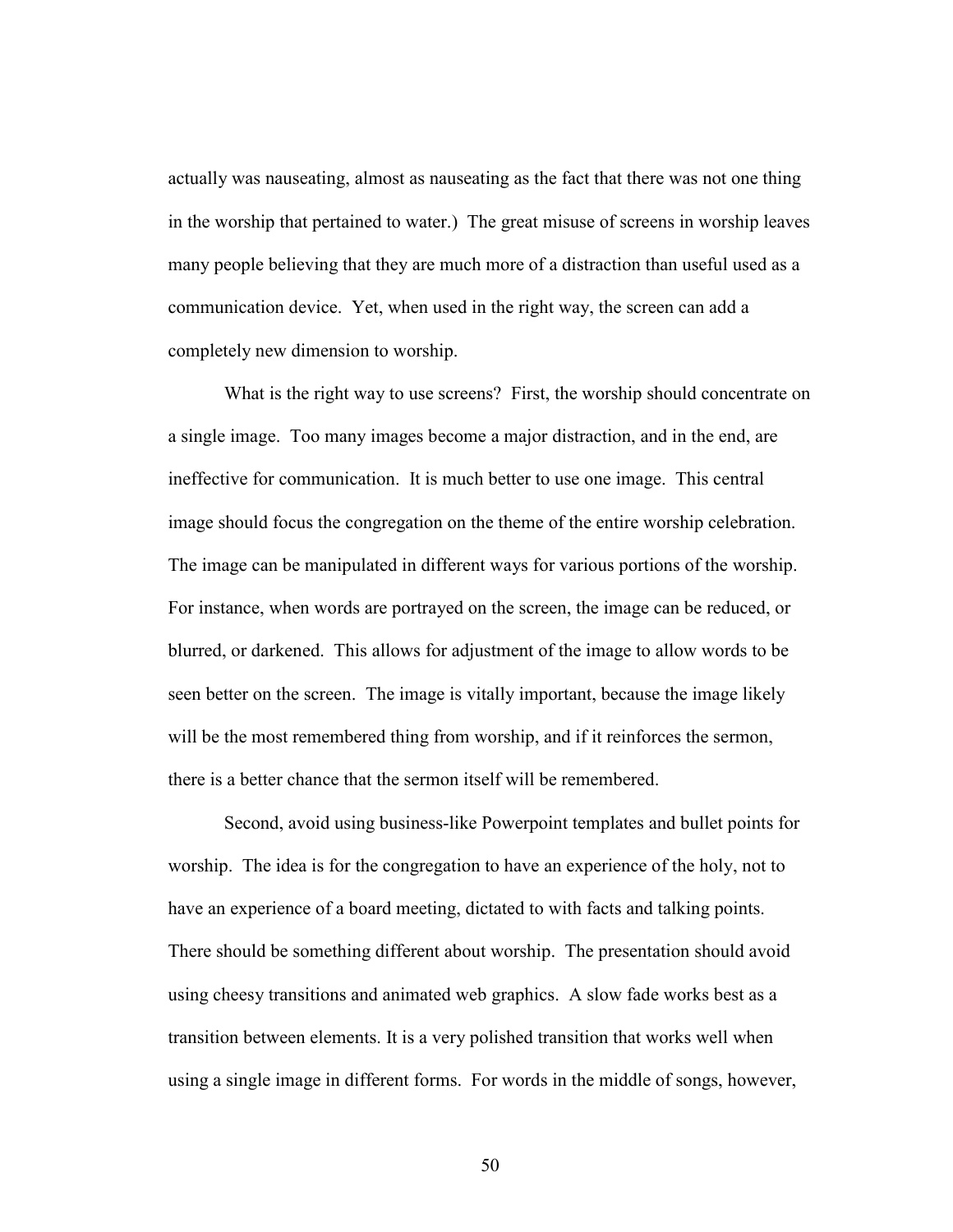no transition should be used, since the transition takes too long for the words to change before the congregation sings the next phrase of the song. In all things that deal with the screen, it is better to think "production" than "presentation."

Third, words should be able to be read clearly. The font size should be adequately large for the room and screen, and the color of the words should contrast the background image. Most stock photos and digital camera shots have too many colors for words to simply be overlaid on top. There needs to be some adjustment to the picture for words to show up clearly. For words that are white, the adjustment needs to be a darker blur or contrast and for words that are black, the adjustment needs to be a much lighter blur or contrast. White is most commonly used for words, with black used less often, mostly for pictures that have an enormous amount of white in them. Other colors are much harder to work with and should be generally avoided.

Finally, the team should choose images carefully, especially when using a single image for worship. Any negative images should be used very carefully as they tend to overpower a worship service. Advanced notice and viewing should be given to people in the congregation who are depicted in pictures. Remember, a picture is worth a thousand words. One good image that depicts the central theme and that supports the message of the day can burn in the retinas for weeks. Bad images and poor presentations can give heartburn for years.

### THE USE AND MISUSE OF VIDEO IN WORSHIP

 One of the most exciting uses of multimedia technology is the ability to use video in worship. Video can come in many forms, from digital video clips shot and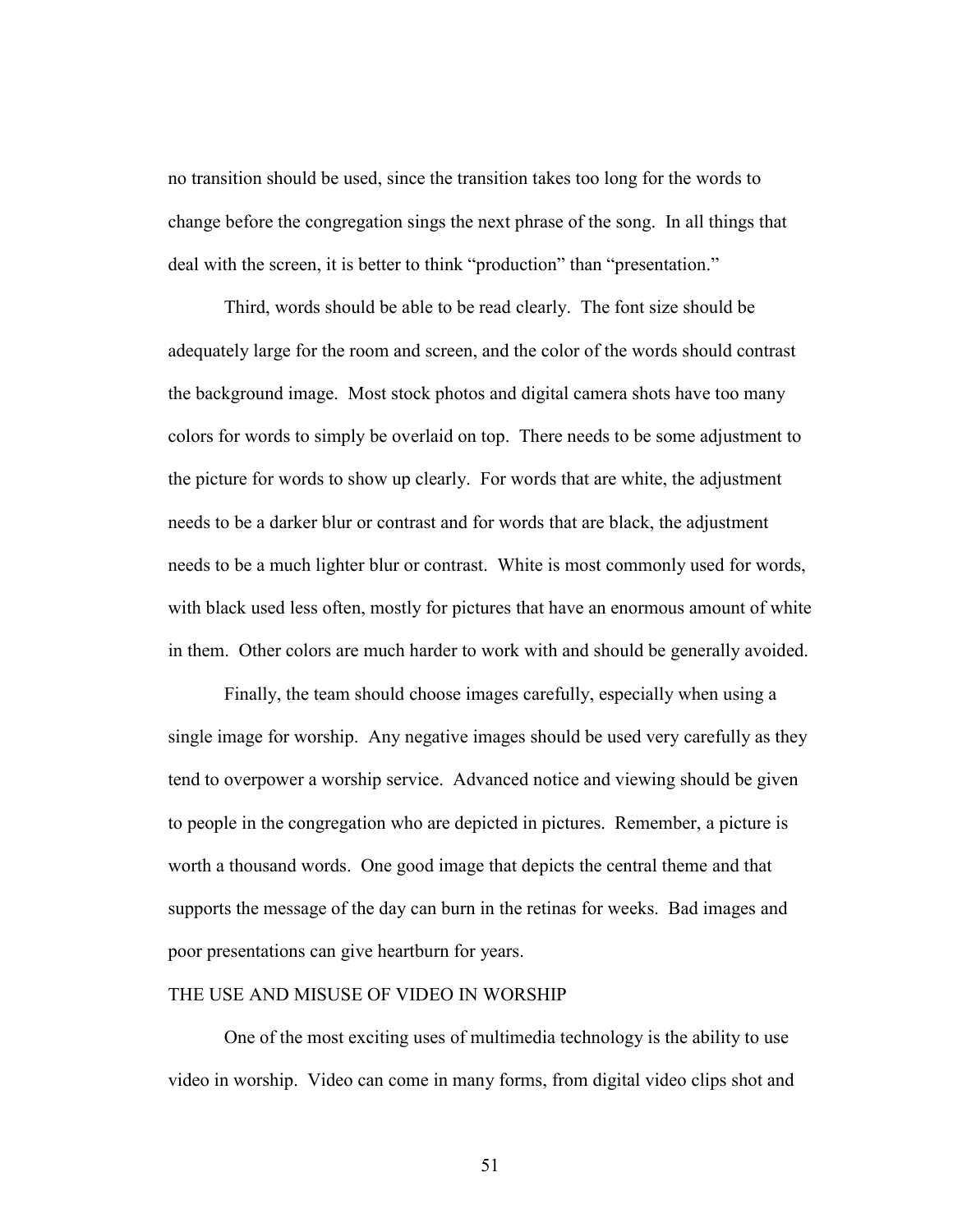edited by various people on the worship team or the church, to pre-packaged video clips, to clips from movies or television shows. Video can be a powerful way to create emotions and can convey a lot of information in a short period of time. Yet, as with drama and digital art, there is always a danger of overextending the use of video, or trying with video to do too much. Russell Dalton in Video, Kids, and Christian Education concurs:

Brief video clips cannot say it all. . . . Video clips are better at raising questions, evoking feelings, or making connections than they are at presenting core content. The "live and in-person" teacher is usually best able to bring the learnings home to learners.<sup>35</sup>

Moreover, video that does not fit nice and neatly into the theme for the worship can be distracting and confusing.

 With the proliferation of technology today, it is now much easier to make a digital video that can truly enhance worship. One exciting way of using digital video is by sharing congregational testimonials through video. Whether it is for a stewardship campaign or for a revival series, testimonials on video can be quite powerful. Video testimonials, moreover, can be edited so that the maximum impact can be made in minimal time. (We all have heard live testimonials that have gone five minutes too long.) Another way of using digital video is by shooting the church in action in mission and activities, and sharing these during worship as moments of offering and response. It is easy with today's technology to combine video footage

 $\overline{a}$ 

<sup>&</sup>lt;sup>35</sup> Dalton, Russel W. Video, Kids, and Christian Education. Minneapolis: Ausburg Fortress. 2001. 42.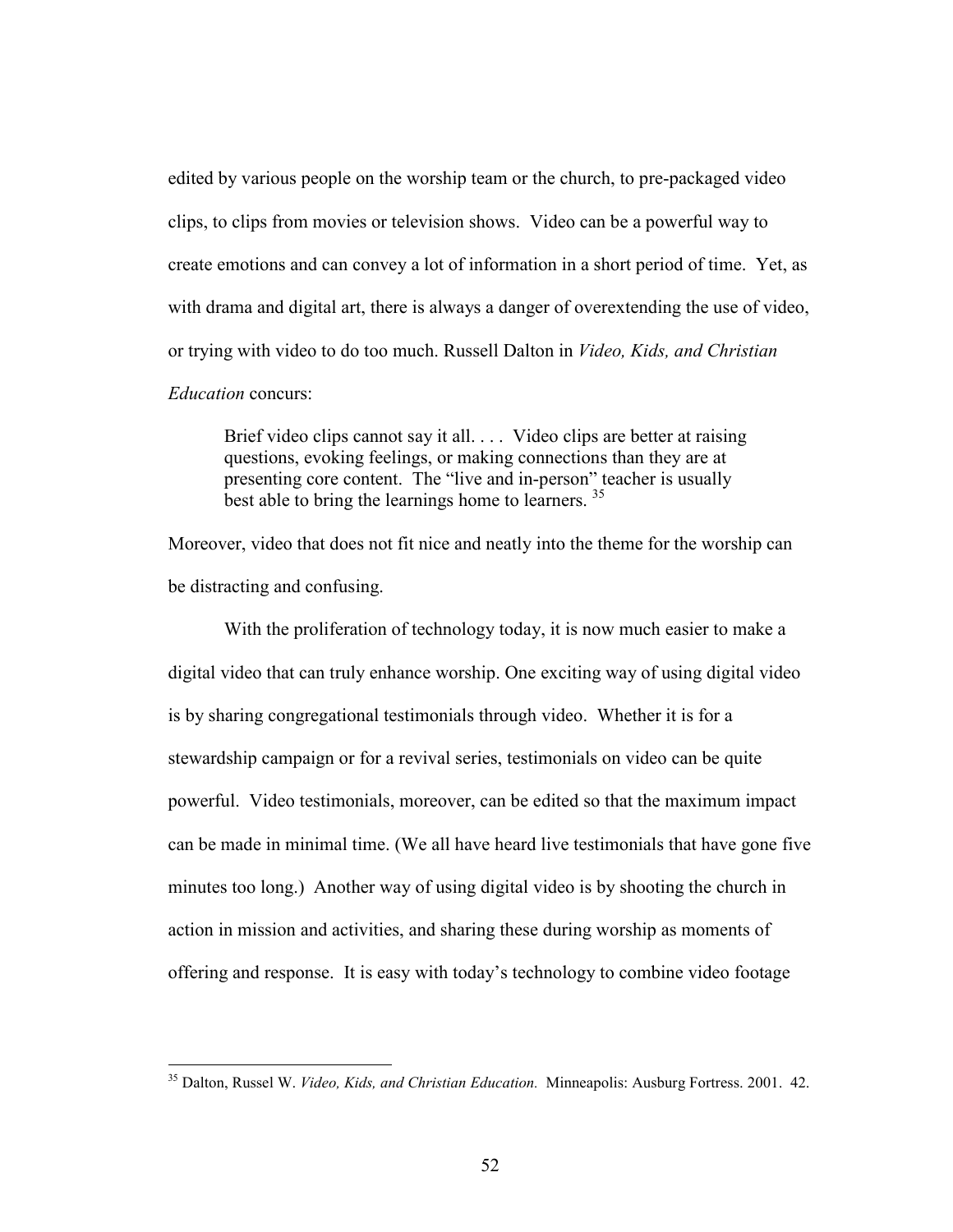with digital photography and music to make a complete presentation that can move the congregation in a way that no other media can.

 Another use of video is to use "stock" video footage, pre-edited by a company for use in worship. Many web-based companies offer worship-ready videos. The good thing about these videos is that the quality is usually professional grade and they take minimal time to set up for worship. The down side is that it is harder to customize these videos for a particular worship theme, and the copyright on the videos might not allow for any editing at all. In the end, whether to use a stock video or one's own footage depends on the situation. For instance, it is much more powerful to have a less quality video showing the congregation at work in missions than to have a stock video footage showing strangers in missions. However, it might be better to have a stock video of a short skit with professional actors than a skit performed by amateurs and shot on video with less quality.

 Many churches use clips from movies in worship. A great clip from a movie can be a powerful moment in worship. It can also be a complete flop. Here are some things to consider when using a movie clip in worship. First, since the congregation cannot see the whole movie in worship, the clip must serve as a viable communication on its own. It should never be assumed that everyone has seen a particular movie, for very few movies have been seen by even a majority of a congregation. Moreover, many movies are generational; that is, many people under 35 have never seen *Casablanca*, and many over 35 have never seen *High School* Musical. To assume that an entire congregation has seen a movie is unrealistic.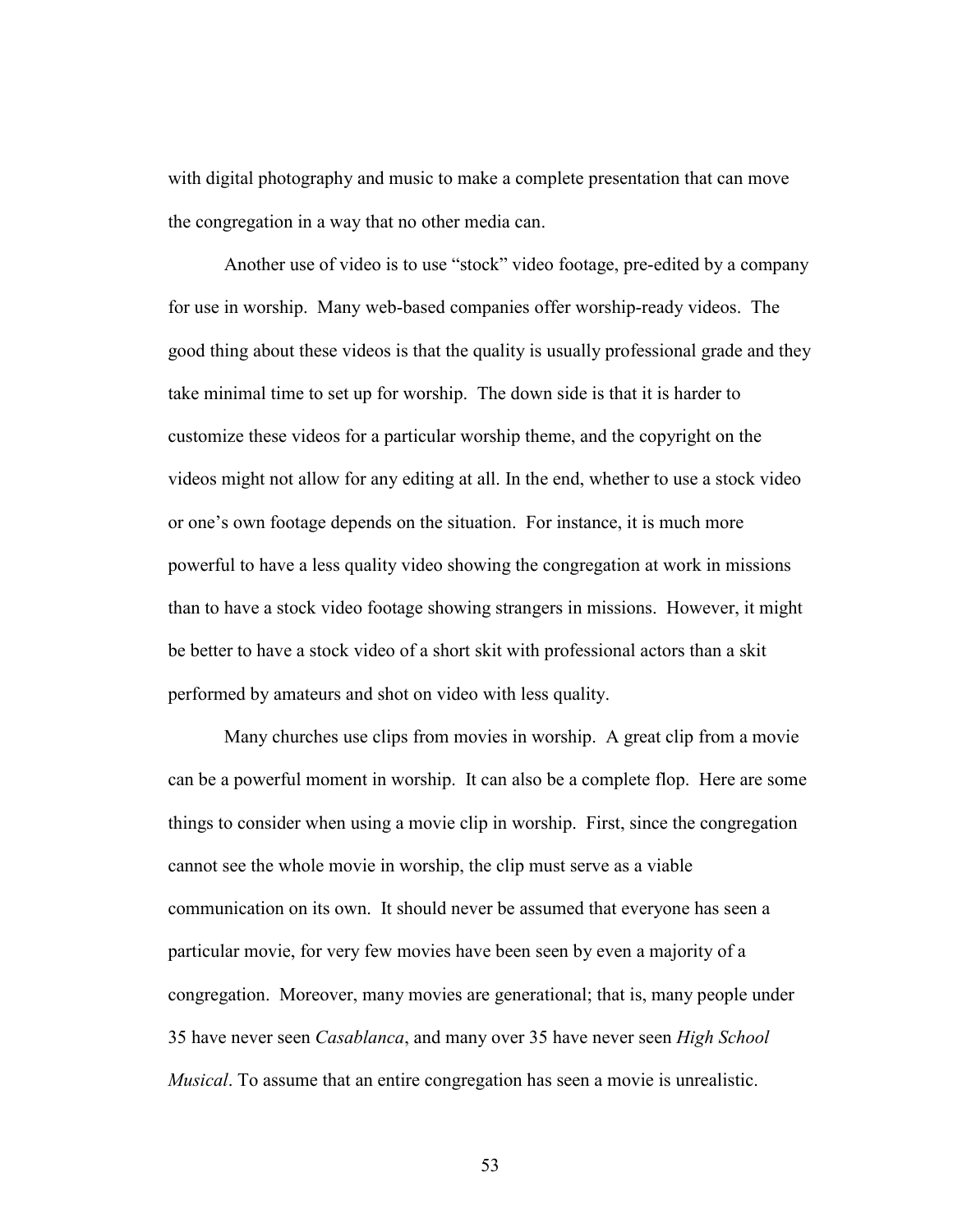Almost all movie clips need a well-written lead into the clip and a well-written transition after the clip to help overcome this shortfall, but one should avoid trying to summarize the entire movie since this gets too wordy.

 Second, consider the general scope and nature of the movie. Someone in the congregation will see a clip from a movie and decide to rent the movie to see "the rest of the story." According to the congregation's tolerance for content, a movie that has an uplifting and memorable clip for worship might also be a movie that offends someone in the congregation at a later viewing. If there is any doubt, a disclaimer should be given about the content of a movie, or it might be better not to use the clip at all. Consider also the general taste of the congregation. A clip that the worship team finds moving might be considered "sappy" to everyone else. A clip that the worship team considers funny might be considered by the congregation to be in poor taste for worship.

 Finally, all movies are copyrighted. For a church legally to view a movie clip in worship, the church must have permission to show the clip. A church can purchase a yearly license from CVLI that grants permission to show unedited portions of most movies in general release. This license, however, does not cover a church's audio or video broadcast on the web, television or radio.

### SERMONS THAT HAVE "LEGS"

 On the golf course, among the many things that a spectator will hear being said by a golfer is a little phrase used when a shot seems to be falling short of the specified target: "Come on, get legs!" This phrase is used hoping that the golf ball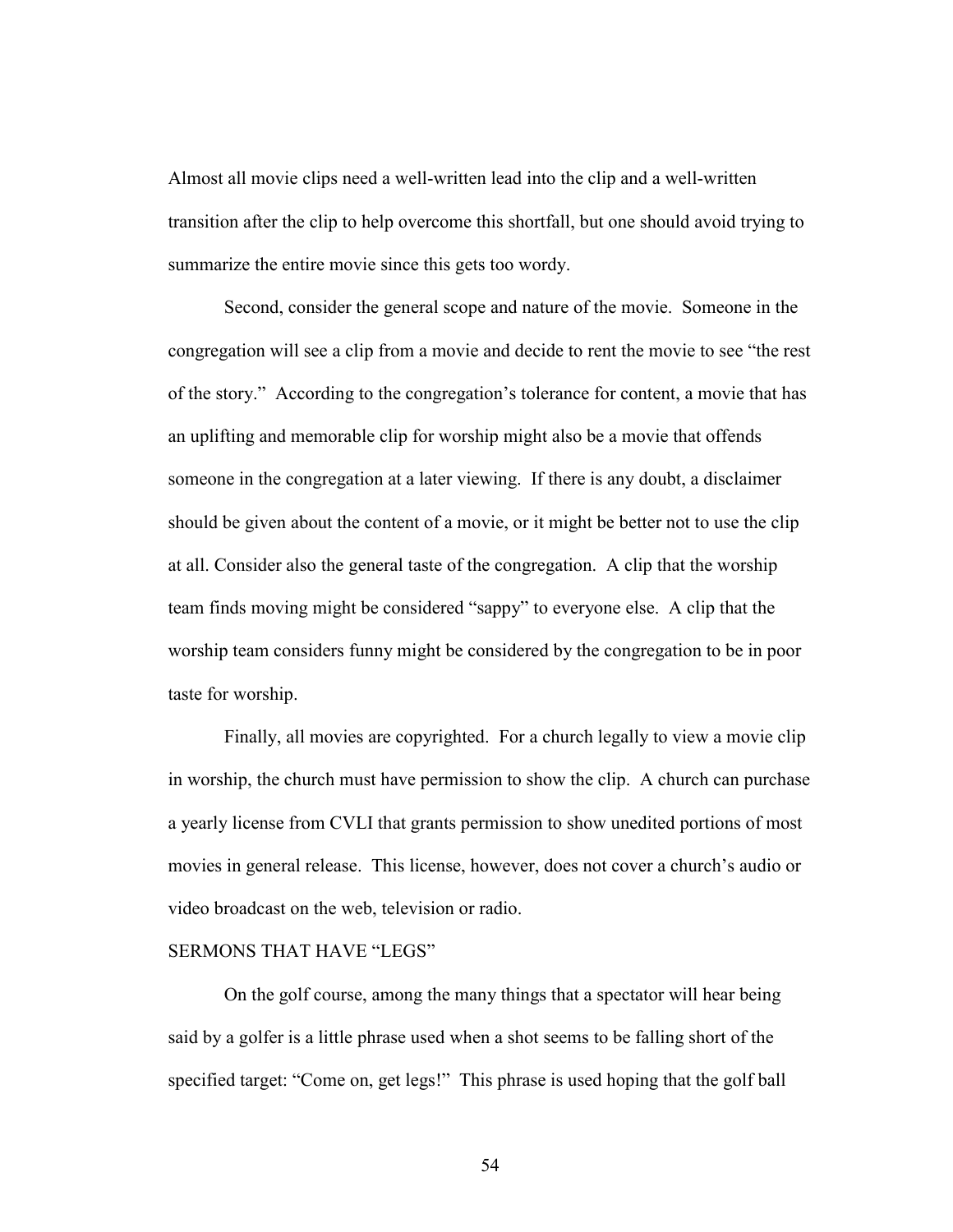will somehow finish what was left undone by the golfer; the ball will hit a hard patch and bounce toward the hole, or find a hill and roll. Most of the time, however, talking to the golf ball is futile, and the ball dies short of the specified target.

 Preachers also hope that their sermons will "get legs," that sermons will be formative to the congregation for the week ahead and for years to come. There is no better feeling for a preacher than for someone in the congregation to come back to them a week later or a year later and share something that was profound to them from a sermon. However, for a sermon to "get legs," it has to make it past the door of the church through the hearts and minds of the congregation.

 There are certain tools that a pastor can use to help sermons "get legs." One great tool is for the preacher to facilitate interaction with the congregation during the sermon. Even something as simple as having the congregation repeat a key phrase two or three times during a sermon helps the congregation remember an important point during the following week. In the African-American tradition, responses are used often and are very effective in transferring the hearing of the Word from the ear to the brain. Henry Mitchell in Black Preaching states:

In truly Black preaching, repetition occurs not only in the call and response, but also in the normal course of the sermon. Texts, aphorisms, and other significant statements are restated for emphasis, memory, impact and effect. The Black audience takes the gospel seriously and does not feel "talked down to" when words or sentences are repeated. Not uncommonly, the repetition is so vivid that it may be heard again in later conversation, days after it was given life in the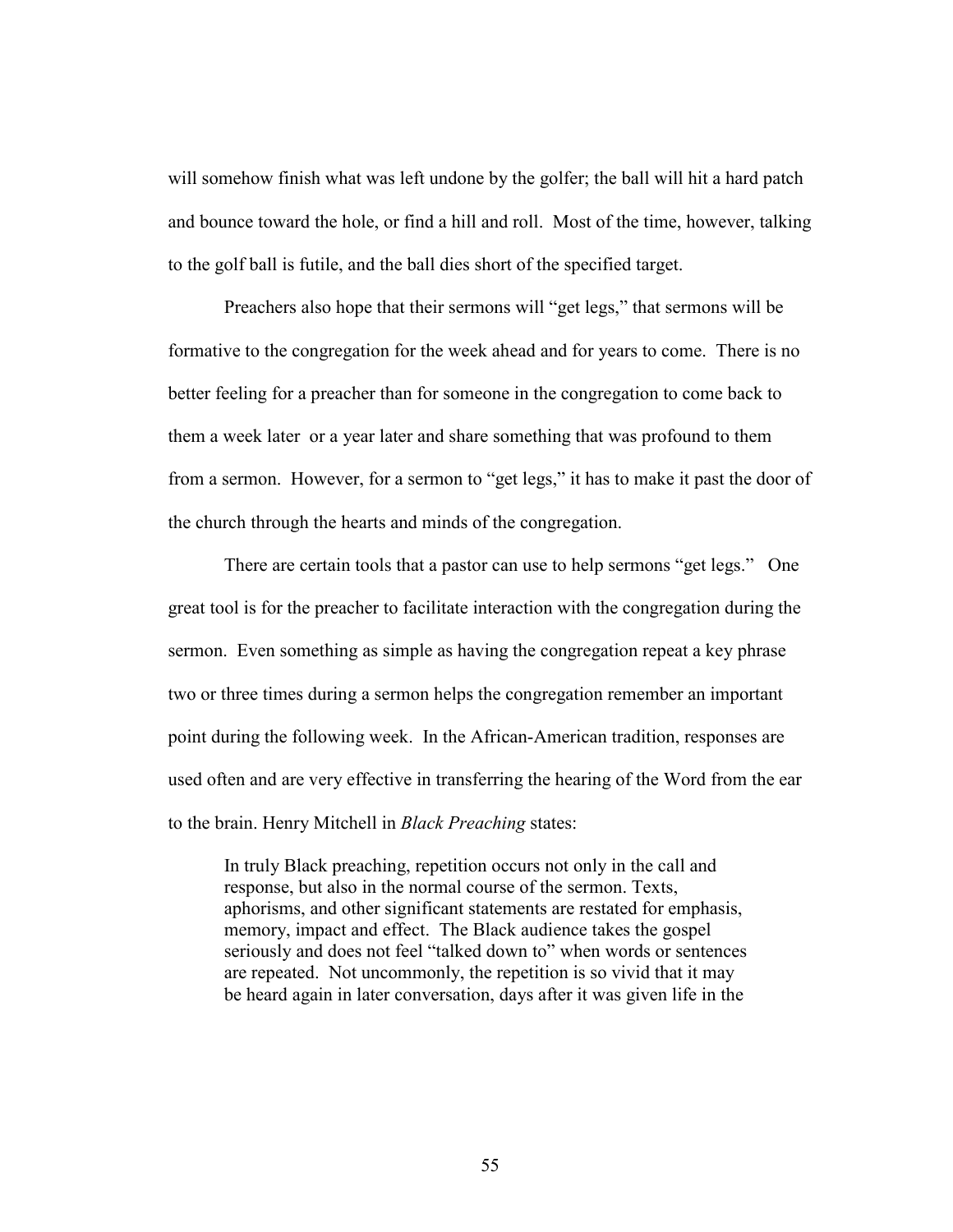pulpit. If the gospel is indeed the word of life, then ought it not include nuggets worth repeating the next day or the next year?<sup>36</sup>

All churches would benefit by having congregational interaction in sermons.

 Another helpful tool is using "tactiles," things that are handed out to the congregation to carry with them in the following weeks to help remember the message for the day. For instance, after a sermon using the story about the woman at the well, the congregation could be given a re-labeled bottle of water with the scripture on the bottle, sharing the message that Jesus is the water that gives eternal life. Using tactiles takes some time and forethought, but they can help make the point of a sermon memorable for weeks, even years to come.

#### COMMUNION AND BAPTISM: "OLD SCHOOL" MULTISENSORY WORSHIP

 One of the greatest joys that a pastor has in a church is administering the sacraments. Communion and baptism are the foundation for the church community and are the primal acts of worship instituted by the example of Jesus Christ. They are also primal examples of what it means to do multisensory worship. In baptism, there is the touching and hearing of the water, the visual of seeing dry hair becoming wet, the analogy of change and newness. In communion, there is the smell and taste of the bread and wine, the feel of the altar rail against one's chest, the metaphor of sacrifice, of fellowship, and of family.

 During the dark ages, these were the acts that kept the Church alive. When the masses gathered in worship, the words were foreign, but the imagery was rich and

l

<sup>&</sup>lt;sup>36</sup> Mitchell, Henry H. Black Preaching: The Recovery of a Powerful Art. Nashville: Abingdon, 1990. 93.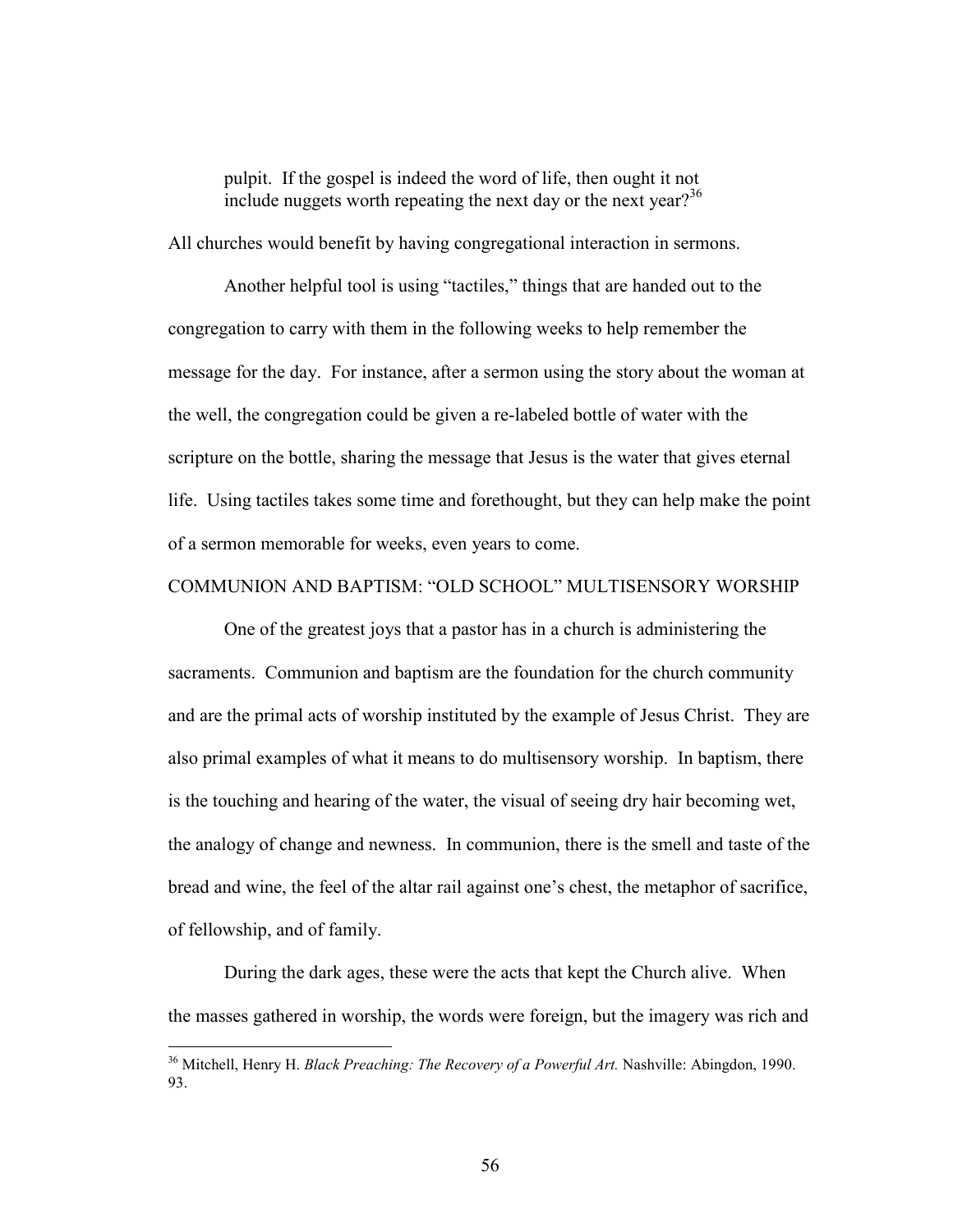alive. The host was lifted up and people could see the act of sacrifice being played out again. In baptism, the people gathered to "re-clothe" and "rename" the newest church member. As the water poured, those who heard the water knew that the water was the connecting bond between them, a symbol of the Spirit that moved even in the broken and disconnected Church.

 Today, in much the same way, the sacraments still speak even when words fail us. Churches in traditional settings should truly celebrate these gifts from God and emphasize the way in which the sacraments use all the senses to experience God's grace. Serious questions should be asked concerning the celebration of the sacraments, questions such as: Why is the communion liturgy read in a monotone? Why are the wafers so bland? Why is baptism rushed through at the beginning of worship so that the "real" worship can begin? For years, the Church has seemed to be too ashamed of the experiential nature of the acts, even to the point of killing them with paragraphs of words. It is much better to let the water pour, and the piece of bread to be a good chunk that people can actually taste. If these are the outward and visible signs of inward and spiritual graces, then they should be gracious, celebratory and multisensory, events that people not only want to participate in, but experience as well.

# CASE STUDY

 First United Methodist Church in Canton, Texas uses all of the aforementioned multisensory elements in worship; not all each Sunday, but at various times when these elements help speak to the theme of the day. The cornerstone of the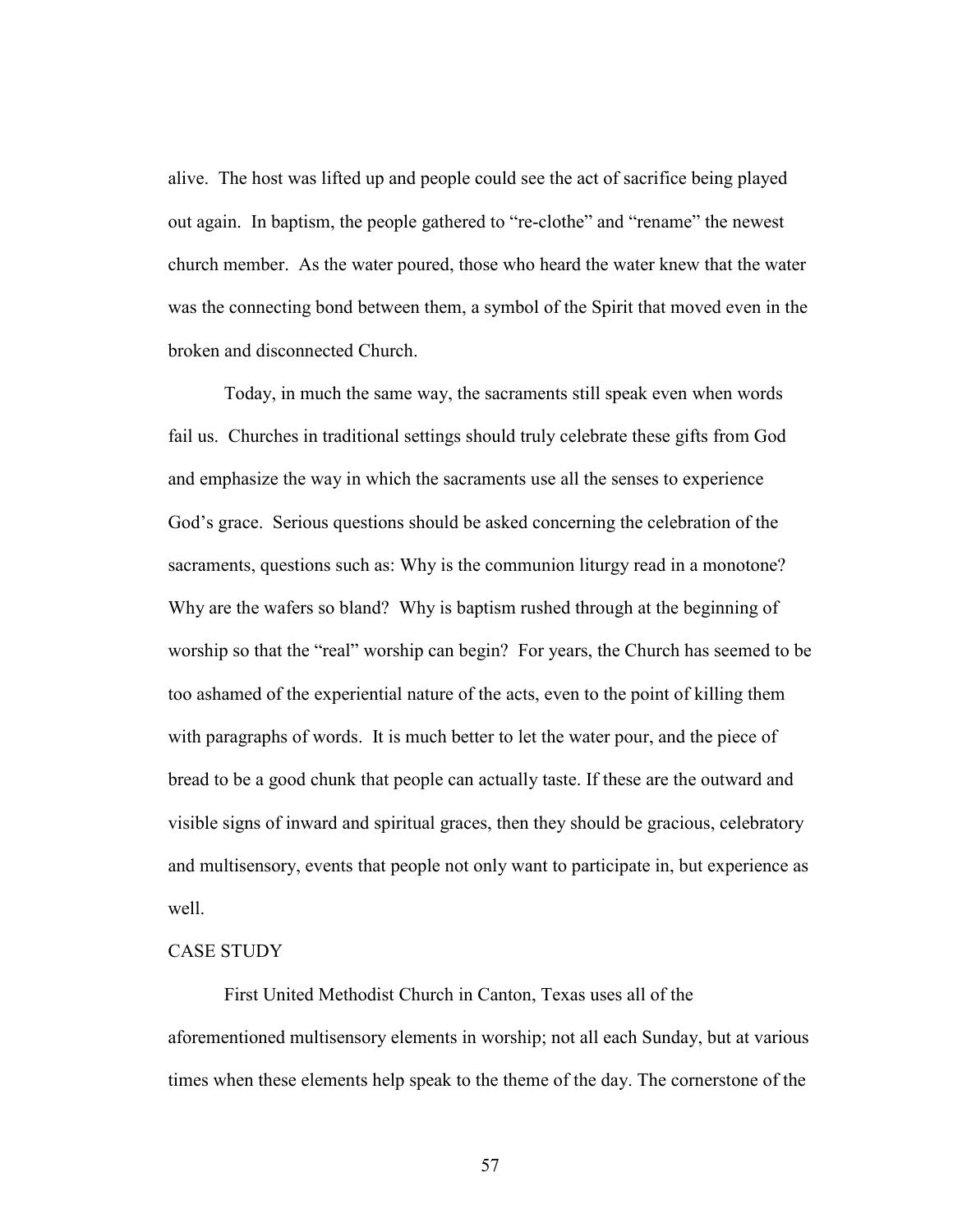life of First Church is the music ministry, and music plays a vital role in the worship of the church. The current music director has been at First Church for over 25 years and helps shape the musical context of worship using the shared vision of the worship team.

 Drama has been implemented in worship at First Church for the last three years, usually once a month to once every six weeks. Dramas are kept short, usually three to four minutes, and are usually before the sermon to highlight the theme for the worship. Dramas are carefully chosen and read by the team and preacher, and are usually rehearsed three weeks prior to the worship celebration. To help facilitate dramas in worship, the team uses monologues and reader's theatre often.

 First Church uses digital art every Sunday. Each week an image is created to match the theme of worship, and this image is carried through the entire worship. The use of other images is limited to help center the entire worship onto the central theme. The words to congregational music and responses are given on the screen as well.

 Video is used often in worship. Many people from the church have been featured giving testimonials, and many others in mission and service. The use of "stock" videos is minimal, since the church responds better to the authenticity of videos that have people from the church featured. Movie clips are used often, once every three to four weeks, mainly because of the availability of the media. The presentation software used by the church facilitates the uploading of clips directly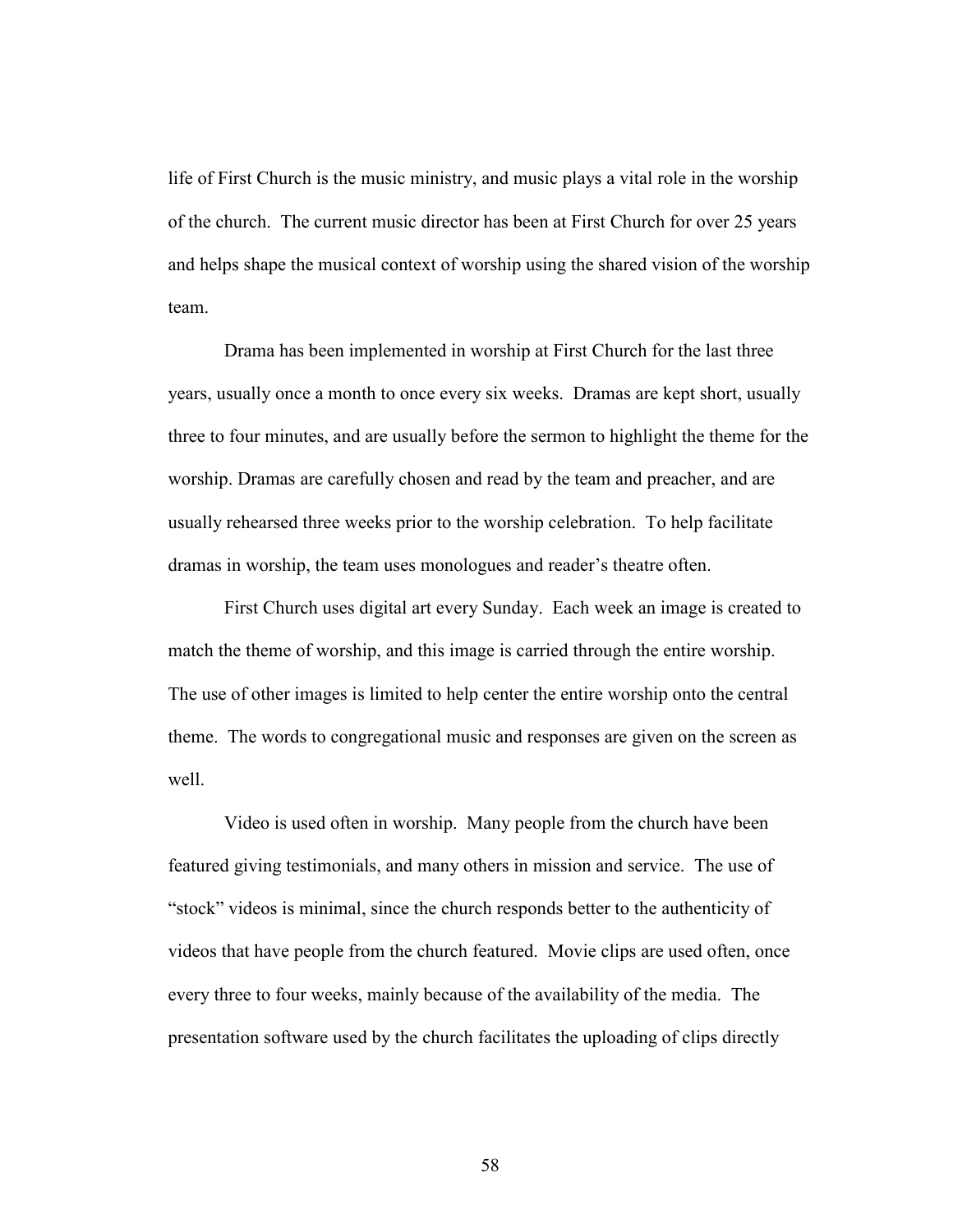onto the computer so that the transition from presentation to video is seamless and instantaneous.

 Interaction is encouraged in sermons at First Church, as the pastor asks for congregants to repeat key phrases and words that are important, as well as at times ask people to help repeat familiar lines to phrases and sayings aloud and to each other, all to help encourage an active participation in the sermon. The church has also given "tactiles" during and after worship, including rocks, seeds, buttons, keys, peppermints, and cards, all to help the sermon move from the sanctuary out to the lives of the congregants during the week.

 The sacraments are celebrated in various ways at First Church. In communion, the church uses the liturgy at one of the worship services, and at both services incorporates various table settings, bread choices, and musical settings during the receiving of communion. Baptism, as well, has been celebrated in many ways in various portions of worship. On the  $150<sup>th</sup>$  anniversary worship celebration, the church celebrated several youth immersions using a portable swimming pool. In the Methodist tradition, all forms of baptism are valid, and celebrating all forms allows for many different symbols of baptism to come forth.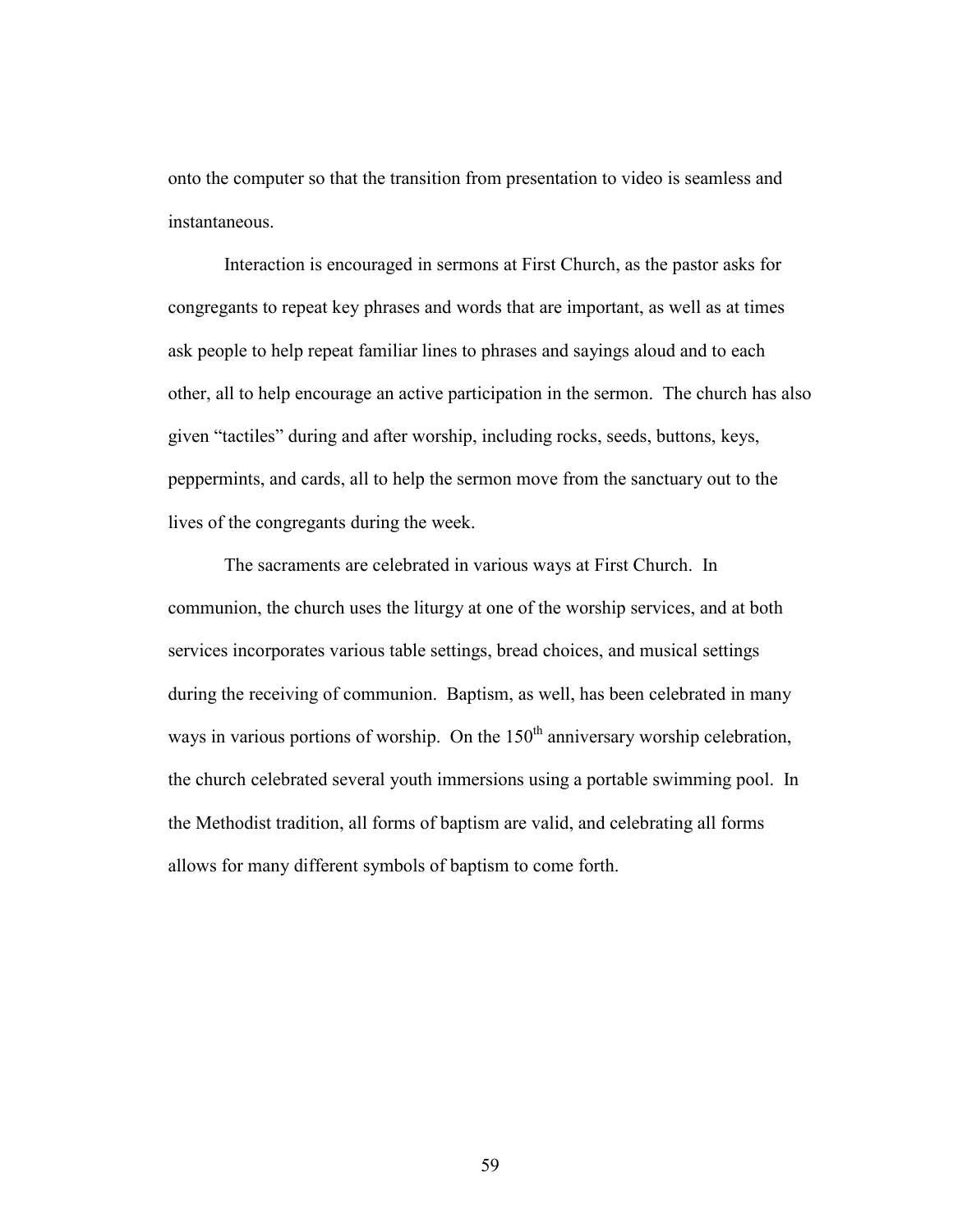# CHAPTER 5

# MULTISENSORY WORSHIP PREPARATION

### WHY TRADITIONAL WORSHIP PREPARATION DOESN'T WORK

 In seminary, preachers are taught a certain way to prepare for the week of worship. First, on Monday morning, the preacher sits down with a cup of coffee and looks at the lectionary passages for the week, a glance over which (or any) of the passages might "preach" for the next Sunday. When one jumps out over the others, then the preacher is to look at the passage more carefully, reading in two or three translations, finding differences and nuances in the translations. If the preacher is skilled in the Biblical languages, then the preacher might spend some time in the original language with the passage. After this, the preacher is to carefully exegete the passage, understanding the historical, textual and theological fabric of the passage.

 Sometime later in the week, the preacher is to form an idea of what the passage is saying to the congregation, and formulate the sermon based on this idea. If the preacher is especially free from other matters (which never happens), then the preacher might be able to find two or three good illustrations to help the congregation understand the passage. In some congregations, with the cooperation of the director of music, the hymns and anthem are chosen to correlate with the scripture. The title is selected before the sermon is started, because the order of worship has to be printed by Thursday.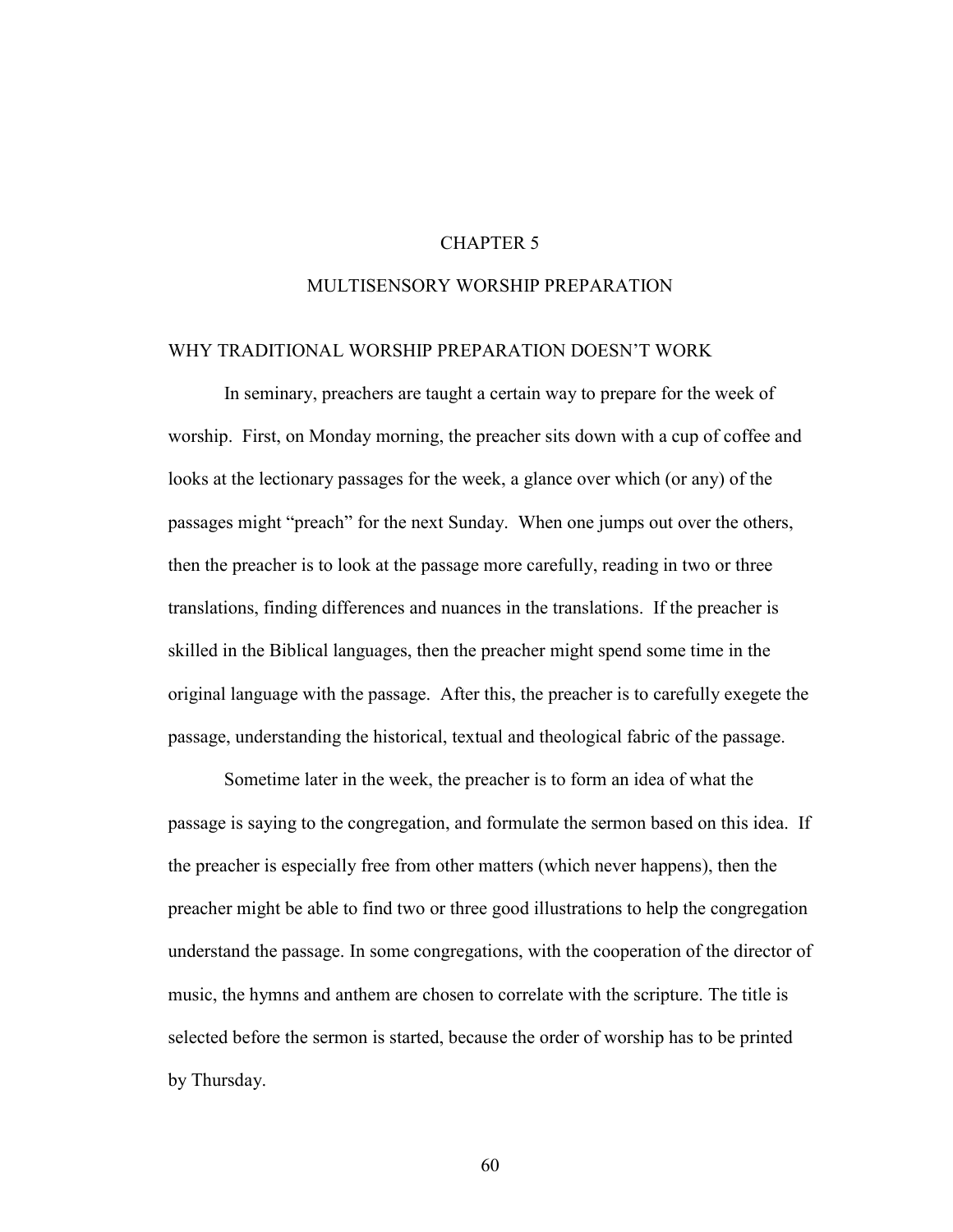Then on Friday, the preacher sits down and carefully forms the manuscript of the sermon, bringing in all that the preacher has understood and found in the week. If everything goes right, the hymns and sermon title actually fit what the manuscript turns out to be, and after two to four hours of writing, a manuscript is finished and typed for the pulpit for Sunday. At this point, the sermon is rehearsed two or three times before Sunday morning and any corrections and additions are made at this point. When Sunday morning comes around, the sermon is a well crafted masterpiece and the preacher is comfortable with the manuscript and the message.

This approach was fine when the sermon was basically a print-manuscript (or even oral) communication between preacher and congregation. However, this approach to sermon preparation does not translate well to doing multisensory and digital culture worship. In one seminary class at Brite Divinity School on electronic culture, the facilitator gave an assignment to plan a Sunday morning worship service using multisensory elements. Each person who completed the assignment had one complaint: the time it took to complete the elements for one worship service. Most admitted that it took anywhere from 10 to 25 hours to complete the assignment, and some made the assumption that only large churches with a team of people could ever implement this type of worship. Quite simply, the new "wine" of multisensory worship tore the old "wineskin" of current worship and sermon preparation practices. THE TEAM APPROACH AND A NEW WAY TO PLAN FOR WORSHIP

 The people in the class were right. For the most part, only large churches are doing multisensory worship because large churches have the extensive staff necessary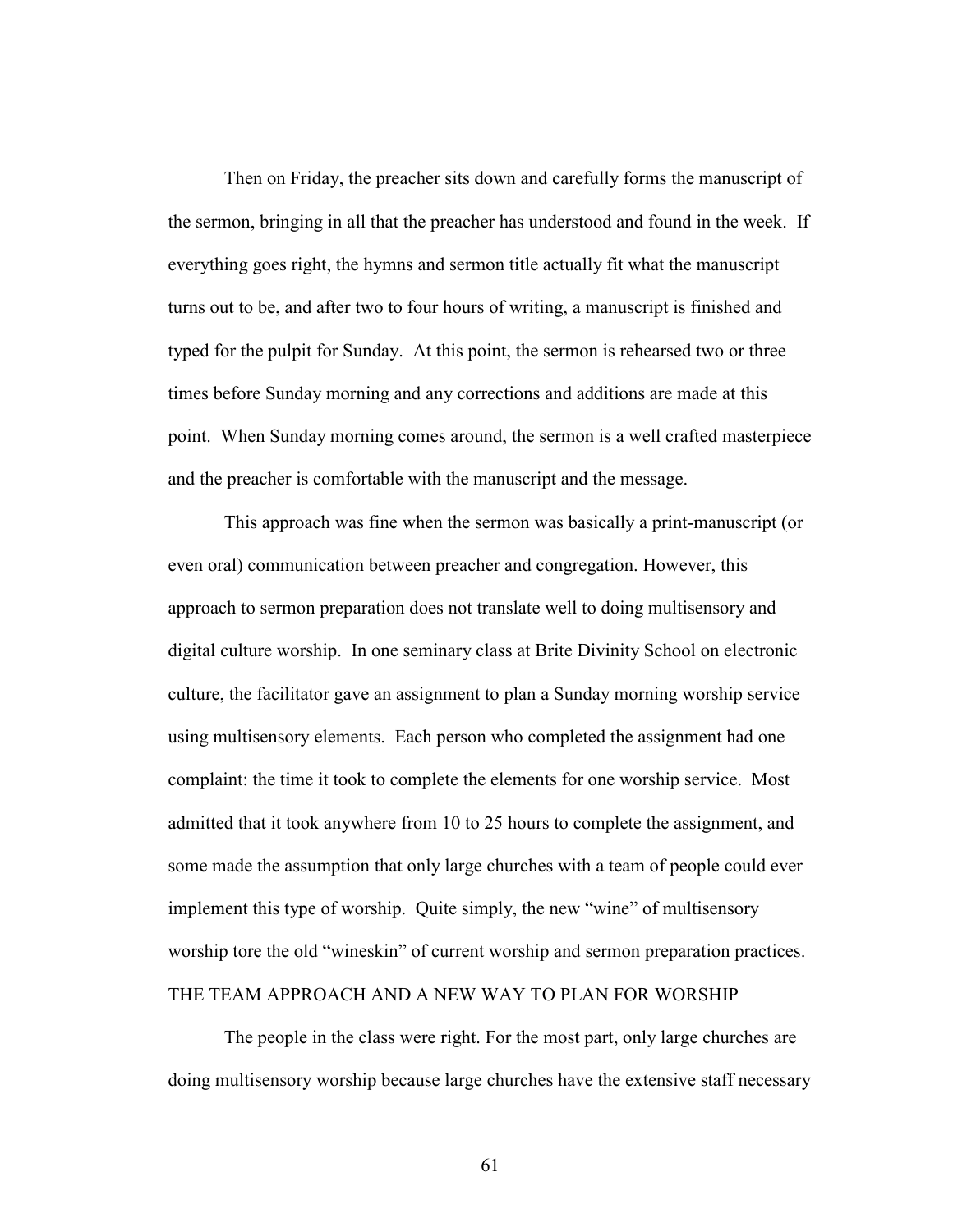to plan and implement the many elements for multisensory worship. Ginghamsburg Church, a pioneer of using multisensory elements in worship, has used a team approach for years. On Wednesday, the staff at Ginghamsburg gathers to plan worship for the following Saturday and Sunday worship gatherings. First, the team hears from the preacher for the week the general idea and focus of the sermon. Then the team plans the music, room decoration, video, art, drama and prayer focus for worship. The team also shares with the preacher any ideas they have to include in the sermon and worship focus. Then the team of six to eight people work full-time until Sunday afternoon "making worship happen" for the people of the church.  $37$ 

 Unfortunately, in small and mid size congregations in traditional settings, there is no team of staff available for planning and implementing worship. At best, there is a full-time preacher who is also the primary pastoral care provider and chief administrator of the church. There are certainly people in the congregation who wish to help with worship, people who could do video, drama, and digital art, yet are not simply free to be available to fit into the old matrix of weekly worship preparation. A video or drama could be prepared in a couple of weeks by volunteers. However, if the crux of the sermon is not known until a few days before worship, these extensive and time-consuming aspects of multisensory worship cannot be accomplished by volunteers in churches in traditional settings.

 $\overline{a}$ 

<sup>&</sup>lt;sup>37</sup> Slaughter, Designing Worship Conference.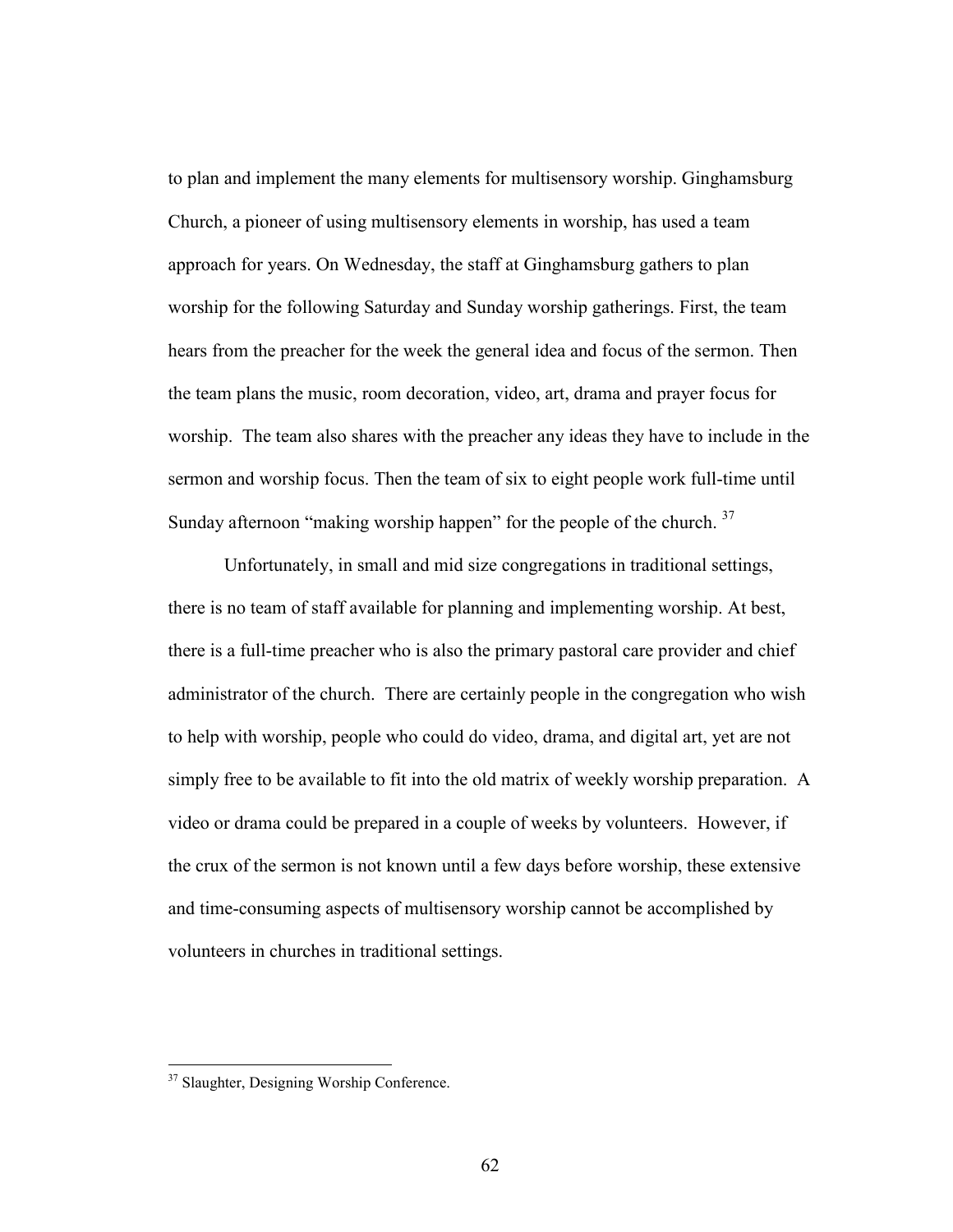How, then, can churches in traditional settings accomplish multisensory worship. It does take a team approach.<sup>38</sup> One person cannot do it all, and honestly, if it is a true liturgy, a work of the people, then it should not be one person doing it all. As Len Wilson and Jason Moore, former member of the Ginghamsburg team, state "Planning worship with the intent of reaching [the digital] culture is much too hard to do alone."<sup>39</sup> Moreover, in traditional settings when working with people who are doing aspects of worship on a part-time or volunteer basis, the vision of the team has to be larger than one week. It is very helpful to those who are working on music, drama and video to have more than one week to prepare and work on items, since the extra time allows for more flexibility.

#### THE WORSHIP PLANNING TEAM

Who should be on a worship planning team? It does not need to be too small, because the major purpose of the team is for a variety of opinions to come forward. Yet, it does not need to be too big, because there is such a thing as "too many cooks in the kitchen." The final number may not be as important as who is involved. Each church must develop a group dynamic and comfort level. For some, seven people are too many, for others, seven might be too few, depending on the people and personalities that are a part of the worship team.

 Essentially, the group must include the preacher and the music leader for the worship service. In churches in traditional settings, the preacher is the majority of the

 $\overline{a}$ 

 $38$  Sample, The Spectacle of Worship in a Wired World. 120.

 $39$  Wilson, Len  $\&$  Jason Moore. Digital Storytellers: The Art of Communicating the Gospel in Worship. Nashville: Abingdon, 2002. 47.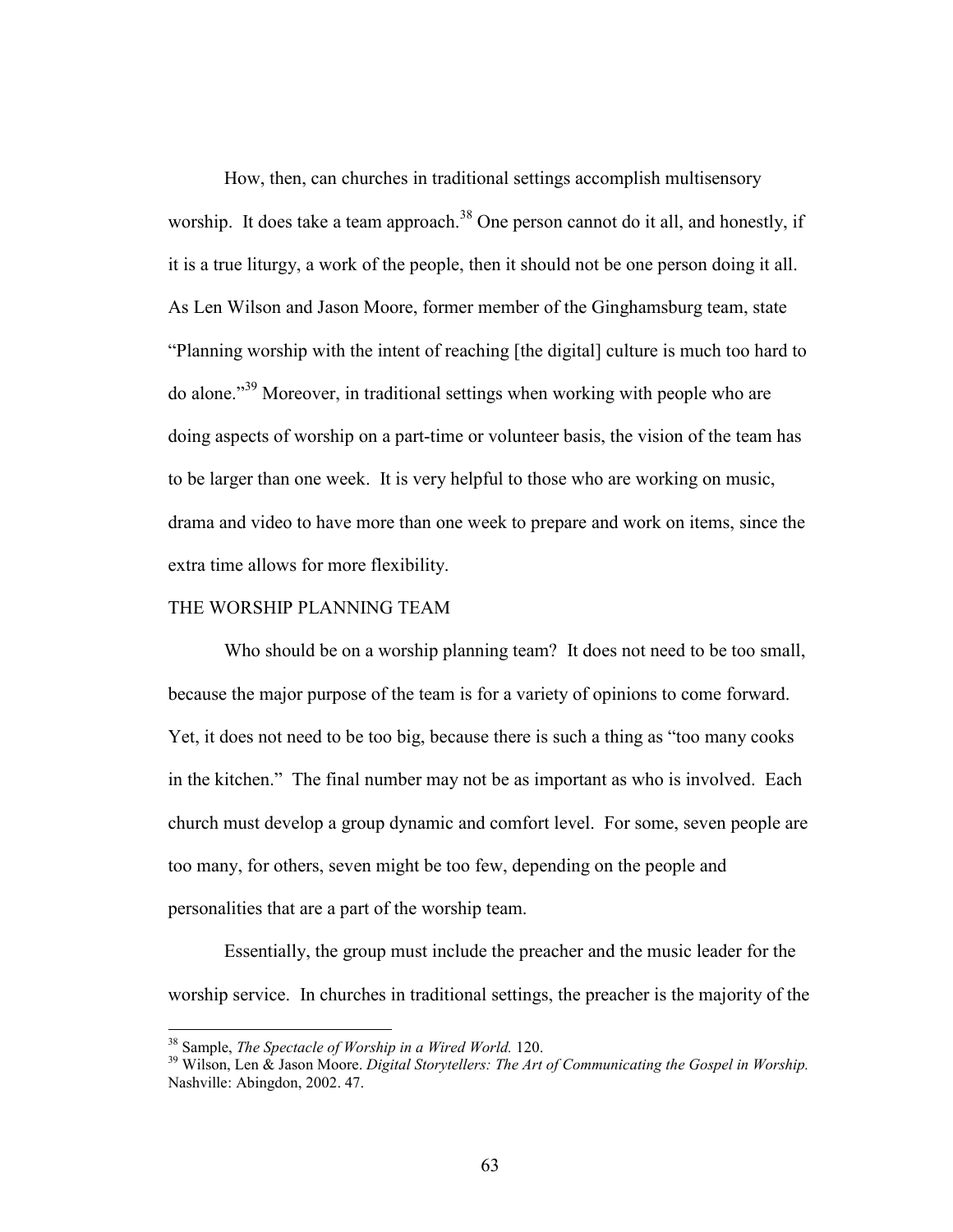time the pastor of the church, and the music director for the worship service is the majority of the time the music director of the entire church. However, this is not always the case, especially in today's churches that are running concurrent worship services at the same time, using two preachers and two music leaders. Still, the preacher and music leader are the principal pieces of the worship experience, and both are necessary for worship planning.

 The problem comes when there is a pastor (more common) or a music leader (less common) that does not want to be involved in the planning process. Many music leaders at worship conferences stand and ask the same question, stating "All of these new things and ways of planning are wonderful, but how can we get our pastor on board with worship planning?" Hearing this plea repeatedly in workshop after workshop confirms the old "lone wolf" way that preachers have dealt with worship, thinking that as long as there is a sermon title by Friday for the order of worship then everyone else can rally to make something happen around that.

 This might sound harsh, but for all the reasons given for the downturn of churches in traditional settings, the absence of pastors in worship planning and implementation might be the number one reason for this downturn. The question heard at many worship conferences: "How can we get our pastor on board with worship planning?" is alarming. Churches in traditional settings have lost the idea that the pastor is the worship leader and chief worshipper of the congregation. When the question is raised, "How can we get our pastor on board with worship planning?" the church that raises that question is already defeated. The answers given to this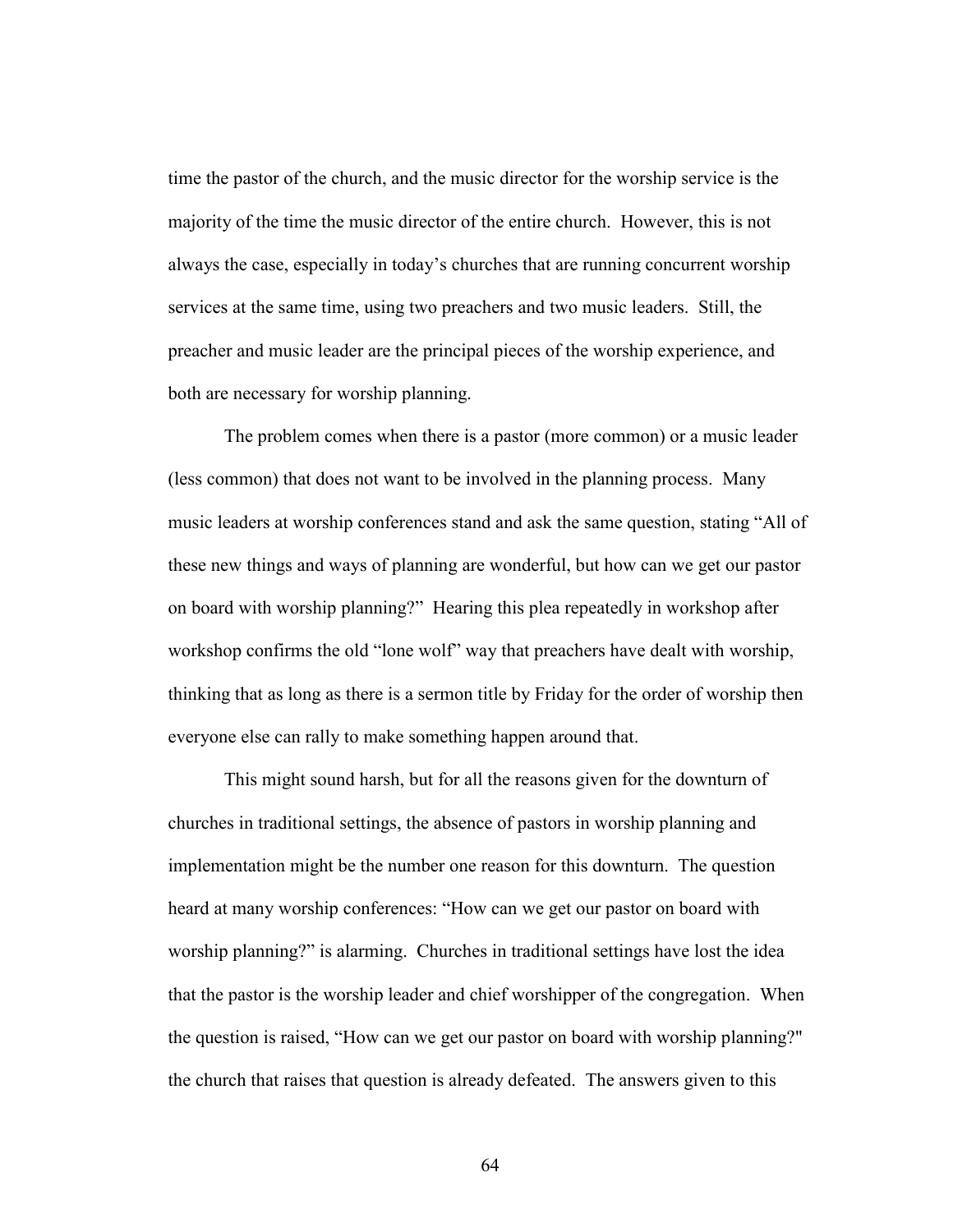question in these workshops are all the time the same, "Worship always begins with the pastor."

 Yet, for the many pastors who struggle to serve in traditional settings, the idea of a weekly worship meeting seems impossible. The administrative, pastoral care, and teaching roles of the pastor have encompassed so much of the time of the pastor that there is very little left to give for preparing a sermon, much less participating in the planning of worship. The issue that comes forward is the stewardship of the time of the pastor. Just as we should set aside the "first fruits" of our giving to God's work, pastors should give the first of their time to worship. Yet too often pastors act as though the Westminster confession states that the chief end of humanity is to administrate a church budget or visit all the shut-ins each week, not to glorify God and enjoy God forever. In the end, life is about worship, and in the life of the church, especially knowing that the weekly corporate gathering for worship is the most public, highest attended, and most prioritized part of the week for those who are a part of the church, it is, frankly, absurd to treat worship as just an afterthought. Pastors should not just be a part of the worship team; they should be the catalyst for the team, helping the team make the changes necessary to make worship authentic and relevant for today's churches in traditional settings.

 Although music directors are given a bad rap by pastors as people unwilling to conform to a team approach, the reality is that most music directors have been dreaming of the day when the pastor of the church would actually begin to dialogue with the music director about worship. Most music directors have been "doing their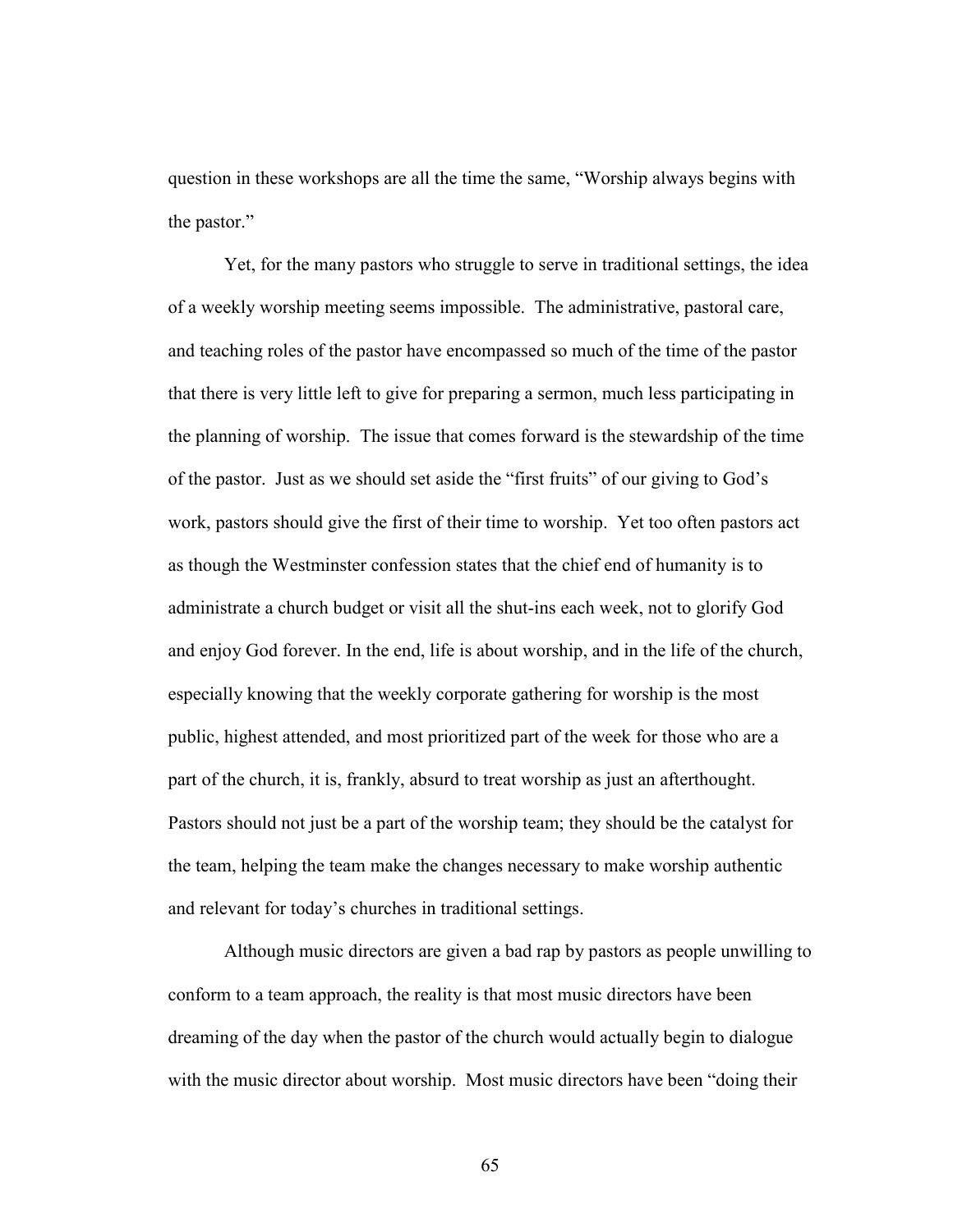own thing" not because they are unwilling to work with the pastors, but because there has been no direction given to them by the pastor. Without any clear direction, the music director resorts to the lectionary planner and the seasonal calendar (and the tea leaves) to try to guess what might be some sort of generic theme for the day, and select a few innocuous hymns that might work.

 There are times, however, when a music director might indeed be a "lone wolf" who does not want to cooperate with a worship team and/or a pastor. This happens for many reasons. First, this happens when music becomes the end of worship rather than the means for worship. A Bach chorale might be highly appreciated in a church in a university setting or in a church that is steeped in traditional church culture. However, for the majority of churches in traditional settings, this music is lost on the average pew sitter. It might be tolerated if it is done well. Woe to the church that tries and does not do it well. Moreover, any music that is not in the common vernacular should be avoided, or at least, there should be provided with a translation in some form. When the music performance becomes the focus of the music director instead of worship, being held accountable by a worship team might prove to be difficult for the music director.

 Second, there is many times a "custodial" approach to worship by music directors, especially in highly liturgical and traditional settings. Input from those who are not "trained" or from the "outside" might be seen as a threat to "proper" worship. The use of digital art and video in worship are an affront to all that they deem as holy.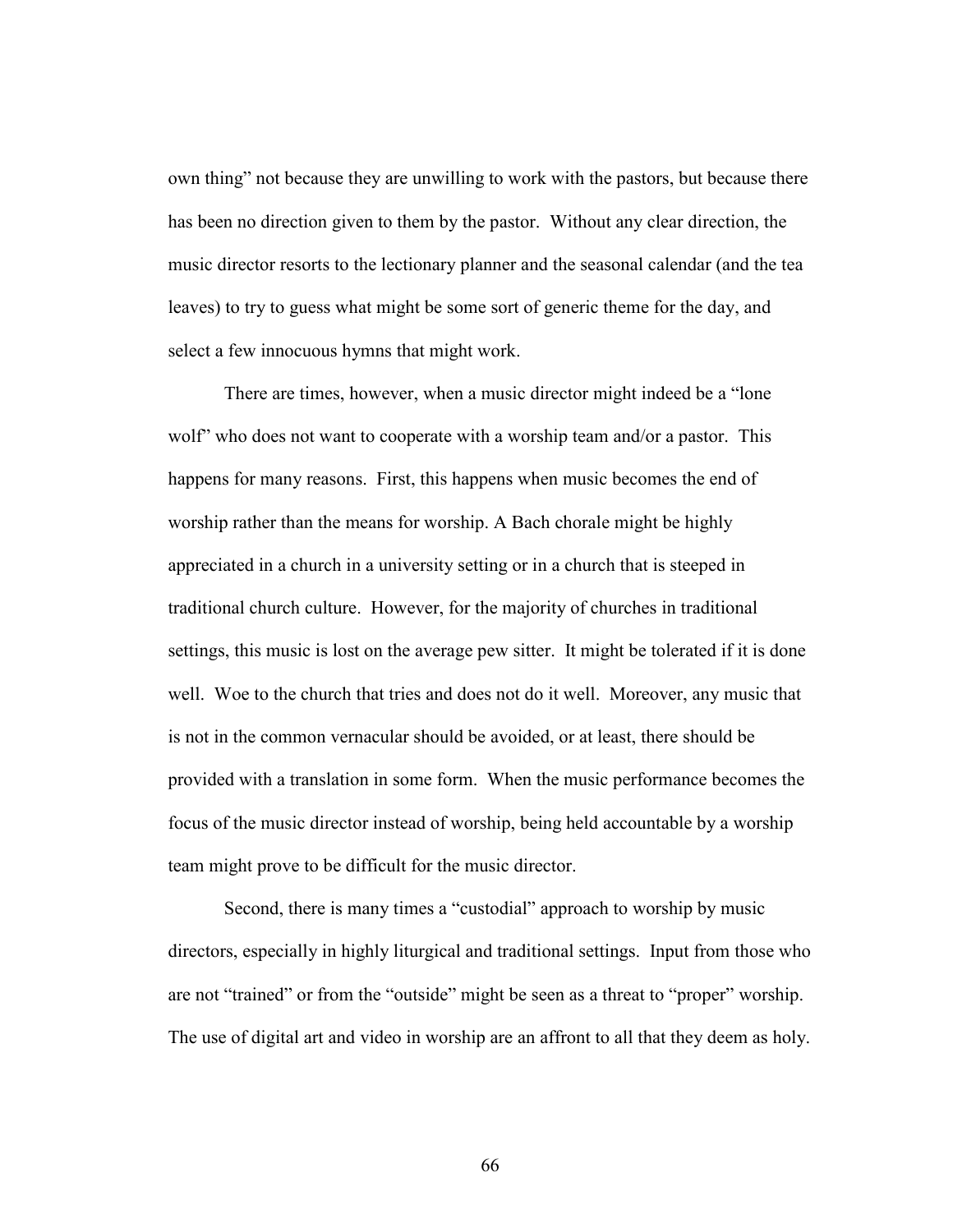Moreover, praise choruses and new hymns are viewed as an attempt to "push out" what they believe to be "real church music."

 Whatever the reason or reasons that a music director might not conform to a team approach to worship, those reasons must be addressed. However, the "lone wolf" music director is the exception rather than the rule; most music directors want to bring meaningful worship into the life of the church.

 Along with the preacher and worship leader, on the "must invite" list to the worship team are the people responsible for the media, video, drama and aesthetics, mainly because these are the people who need to converse with the preacher on theme, design, look and feel of the worship celebration. This is not only needed for those who are doing these things, but also for the preacher to make a connection with what is going on around her or him in worship. It is very easy to know during Sunday worship whether the preacher was a contributing party to the atmosphere of worship. For instance, what if the worship team comes forward with a theme of the "ups and downs" of life as being a roller coaster, and went with the entire amusement park theme, but the pastor, who did not like roller coasters, went in a more somber direction with the sermon, sharing at one point that he or she "hated roller coasters?" The congregation would know instantly that there was a disconnect between what they were hearing and what they were seeing, and this disconnection would become an obvious distraction. This happens when there is not a dialogue between the preacher and the others on the worship team.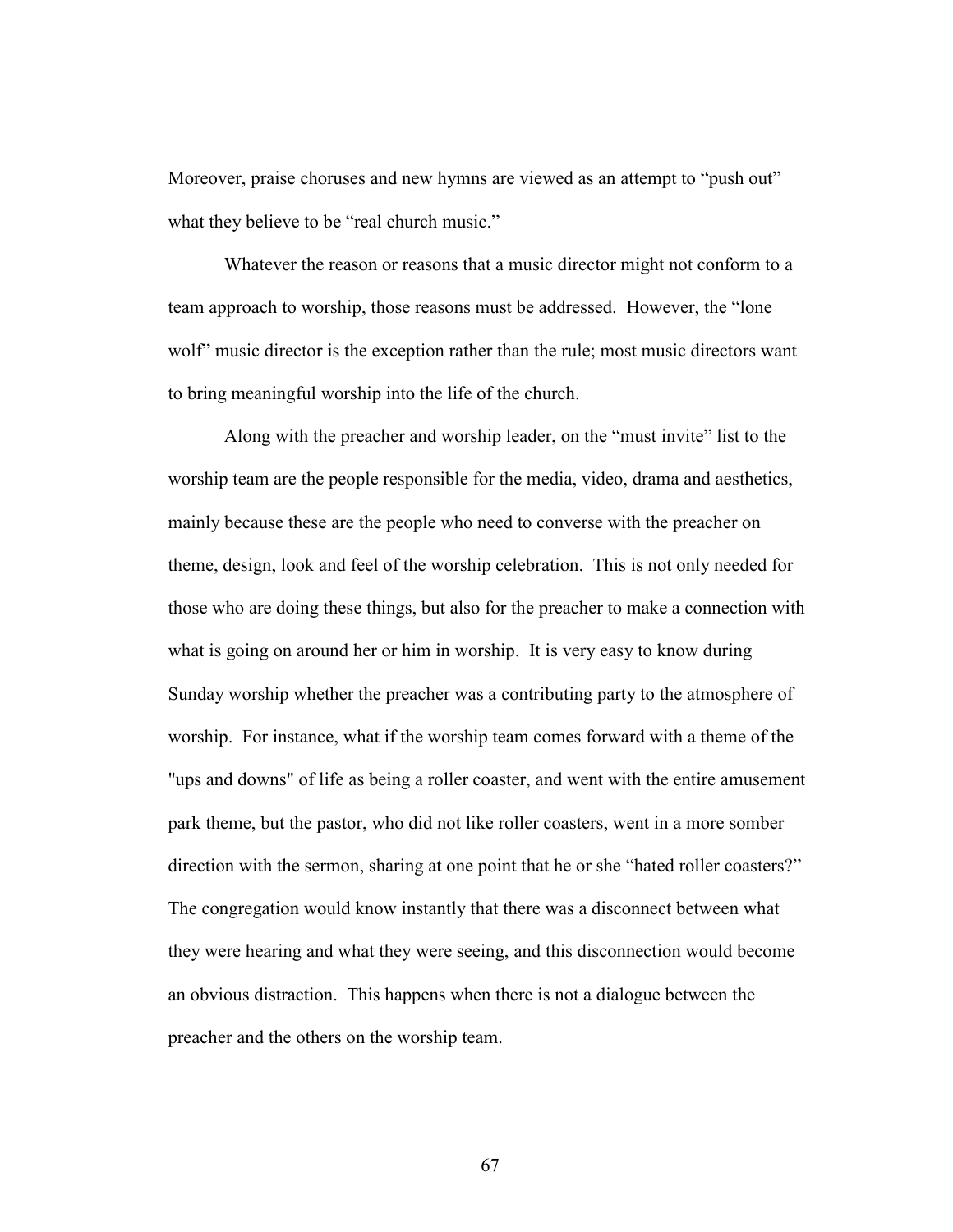Who else should be on the planning team? This depends on who those four to six people are who provide the "essentials." There should be great care given to the diversity of the team. If there are no women in the "essentials," then the team should invite two or three women to act as a counterbalance on the team. Otherwise, every illustration will be from the world of sports and all the movie clips would be from action movies. If the "essentials" are older, then the team should invite younger people to the table, especially if there is an emphasis on reaching younger people. Never assume that younger people just want flashier, faster and louder versions of whatever older people want. When younger people, especially youth, are brought onto the team, the input given by them is as surprising as it is enlightening. If the team is planning for two different worship celebrations each week, then people on the team should be attending both worship celebrations regularly. There should be at least one person who is not implementing the worship on the team to give an unbiased and outside view. It is hard for worship leaders and worship technicians who are vested in worship not to have a skewed view of what happens during worship. Again, the size of the team is very important, but the makeup of the team is much more important. A team of six to eight people is probably ideal. More than eight people can become a mob, and less than six probably cannot be a very diverse group.

 One tool that can help in team communication is the implementation of a "worship blog." The advantage of blogging is that worship ideas that are thought about at times other than the weekly worship meeting can be shared easily with the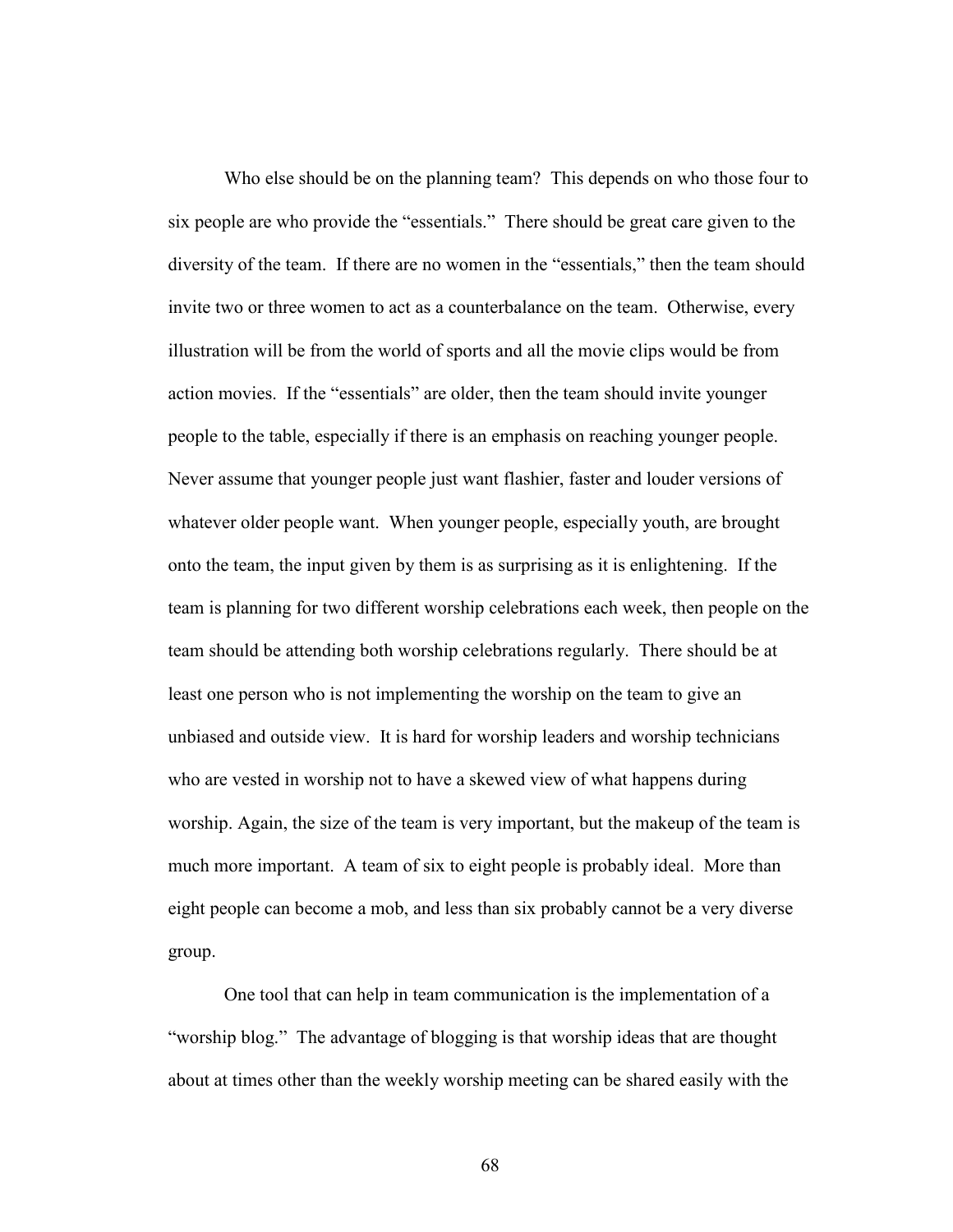entire worship team. The conversation from the meeting can be continued easily with the total team involved, thus eliminating the problem of people being on "separate pages" because part of the team went a different direction at the last minute. Moreover, a blog can be very helpful in case a meeting has to be skipped due to holidays or vacations.

### A FOUR WEEK PLAN

 The basic format for the team meeting each week is to implement a four week plan. This includes the evaluation of the previous week's worship and the planning for the upcoming three weeks in worship. The meeting should be divided into four 15-minute segments to talk about the four weeks; the weekly meeting should only last for about one hour. After a short word of prayer, the group then begins the evaluation process of the previous week's worship, which includes any content related successes and failures, and discussion of any technical successes and failures.

Examples of content related successes and failures can be determined by this question: Did the worship come together into one single thematic expression of the message, the "Word of God?" Derivative of this question come questions like these: Could the worshipper articulate the basic idea of the message presented in worship? Did the message come from the passage of scripture shared? If analogies and metaphors were used, were they consistent, or if they broke down, was this acknowledged at some point in the sermon, and moreover, were there any "mixed" metaphors? Did all the elements of worship contribute to or reinforce the message?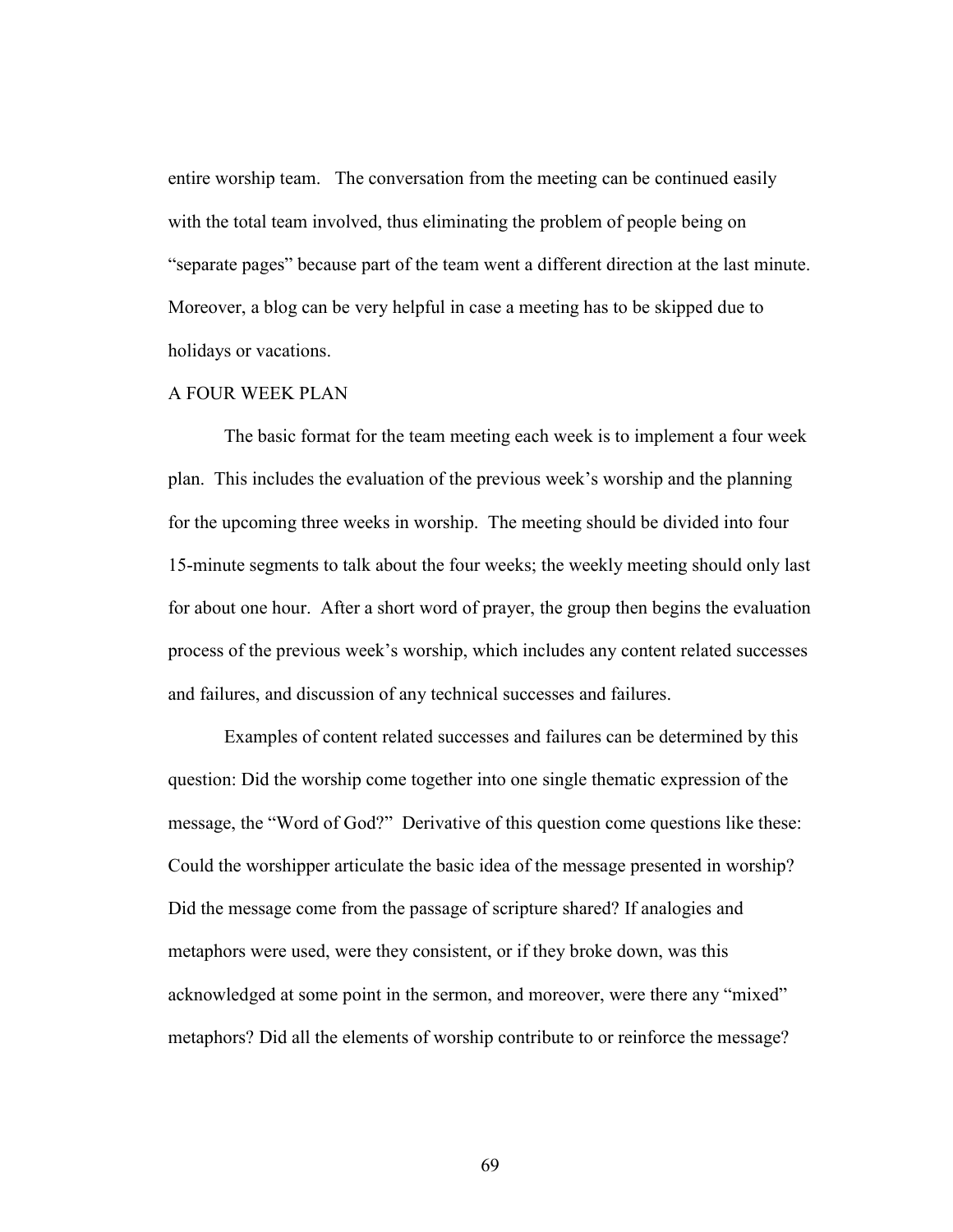Examples of technical related successes and failures can be determined by this question: Did the media get in the way of the message? Derivative of this question comes questions and statements like these: Was the space for worship well prepared? Did the projector and presentations function as they should? Should the praise band have practiced for another week or two before attempting a particular song? That transition from the drama to the sermon was very effective! Who forgot to turn the air conditioning down before worship? (Everything that people experience from the moment they arrive in the parking lot until they leave is a part of the presentation of the message. Even the air conditioning is a medium that can enhance or distract from worship.)

One note about evaluation: This is not a time for discouragement, but rather to share honestly what went right and what did not. The result must be separated from the team members offering. A drama for instance that flops must be evaluated and improved, yet the persons involved must also have their gift celebrated and must be encouraged to try again. Worship participants should be akin to bull riders and relief pitchers; all must have very short-term memory of past failures, dwelling just long enough to learn from mistakes, yet not dwelling too long on those mistakes to develop an unhealthy fear.

After the evaluation of the worship experience of the previous week, then the team should turn to the worship celebration that is coming the following weekend. Ideally, this should be a time to finalize what has already been worked on for this worship celebration. Dramas should be confirmed, videos finalized, songs laid out,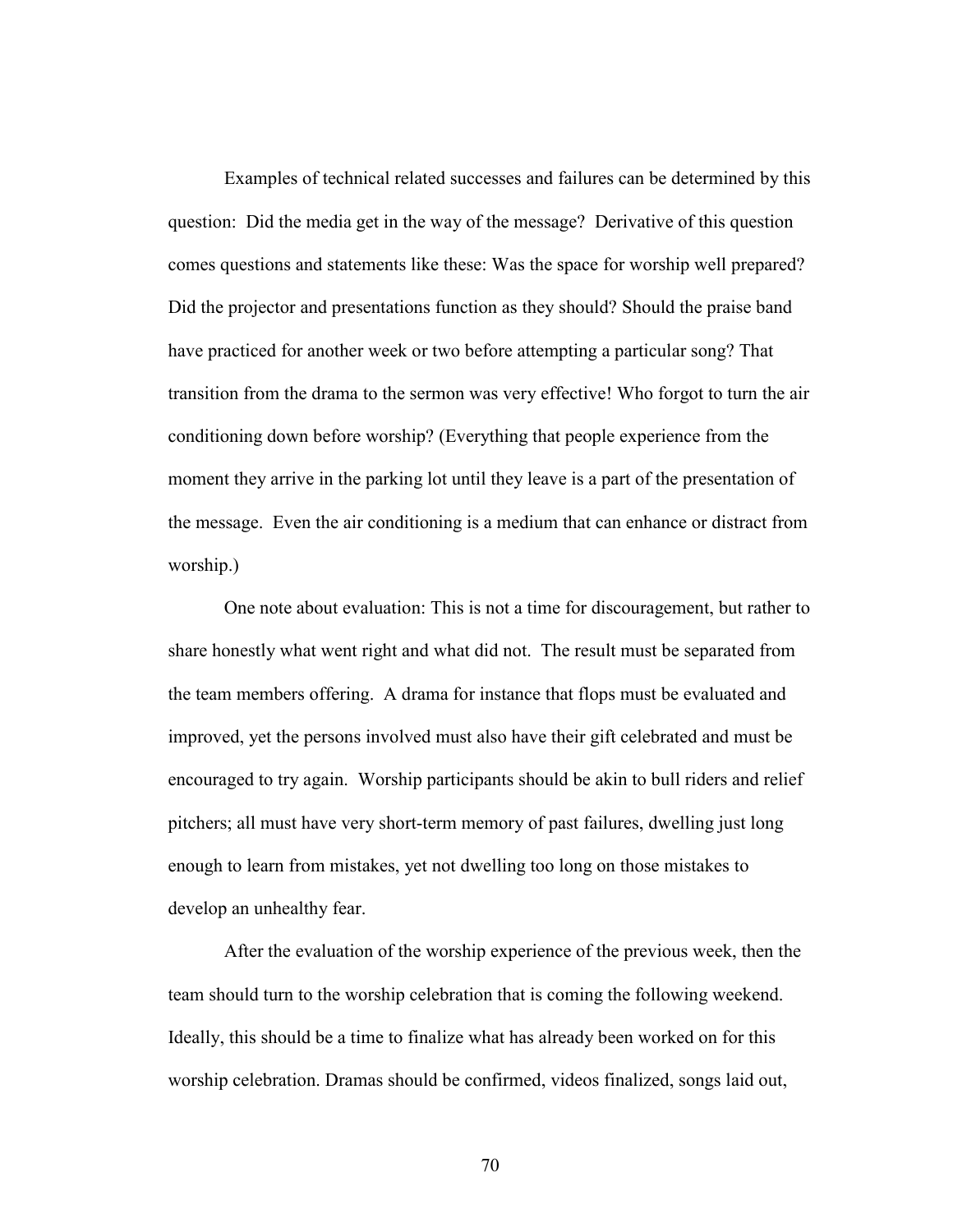the sermon should be outlined with a main idea and tight thesis, and any special events, circumstances and changes should be carefully discussed and planned. Any last-minute changes that are implemented to the worship plan should be mapped out and assignments given. The evaluation of the previous worship and the finalizing of the plans for the coming worship should take the first half-hour of the meeting.

The second half-hour should be devoted to the following two weeks and possibly on other future worship endeavors. (For instance, the Christmas Eve worship should be discussed beginning in August, not two weeks before Christmas.) The concentration for this part of the meeting is to look at the future worship and begin to plan the various elements needed for worship. If a drama is desired for one of these weeks, then the drama needs to be chosen and the casting discussed. If a new song is desired for a new series, it is given to the praise team for instrumentation and practice. This allows churches even with limited resources to find ways and people to implement new ways in which to communicate in worship.

Pastors can especially benefit from this input time from the worship team. The team can suggest analogies and illustrations by which the pastor can began to build a sermon. The pastor has an audience before the worship celebration to share the message and ask for input and criticism. If the pastor is at an impasse in the sermon preparation, the team can be an avenue to help the pastor walk through a passage of scripture and find a way in which to bring the Word to the people gathered.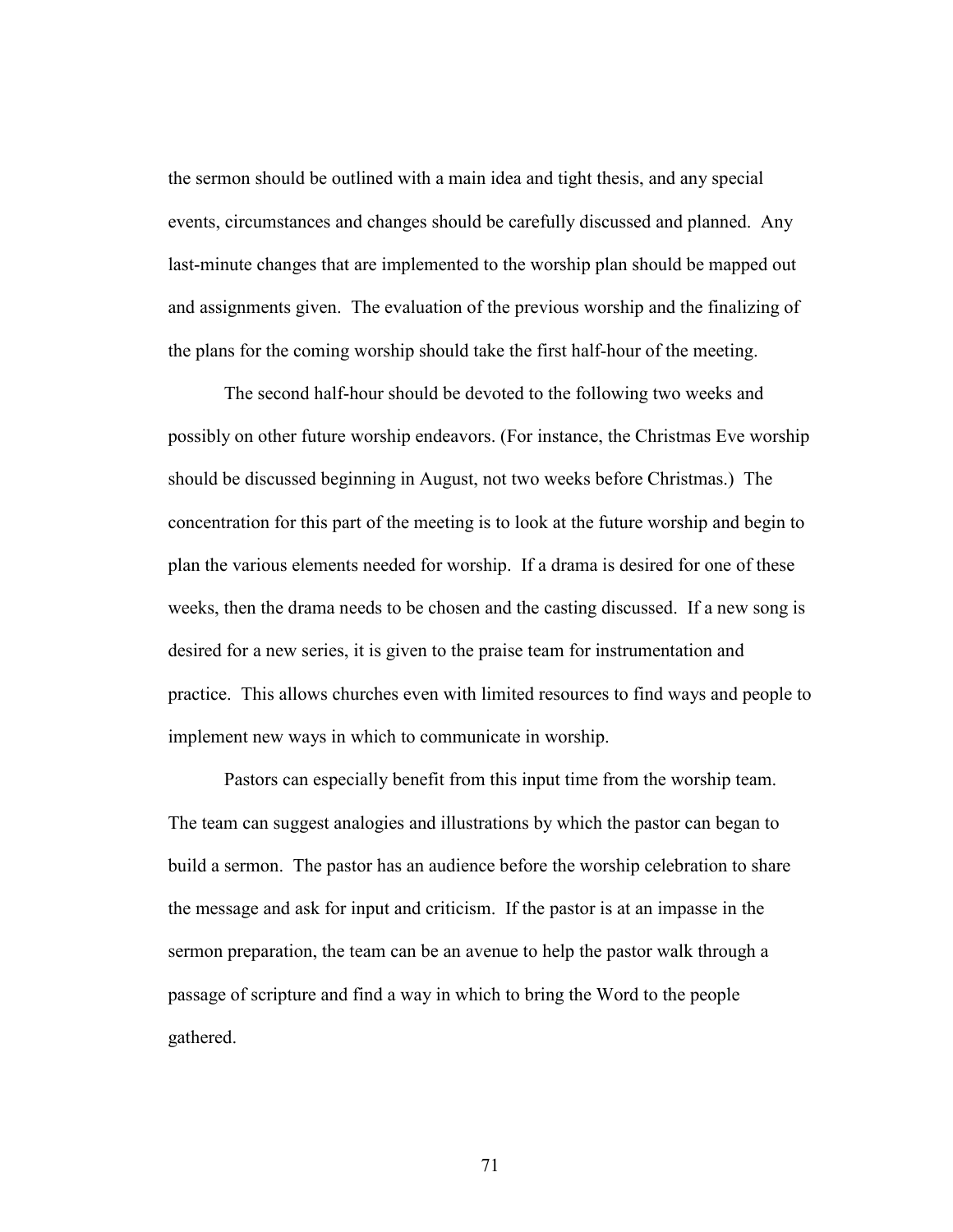### A FOUR MONTH, FOUR QUARTER AND FOUR YEAR PLAN

 Once a month for a few minutes, time needs to be set aside during the team meeting to discuss what is taking place in worship for the next four months. This includes discussing sermon series that are coming forward, special events such as Christmas and Easter that might be on the horizon. The four month plan should have a starting scripture, working title and main idea for each week of sermons. If the weekly worship planning could be compared to a city street map, the four month plan can be compared to a full city map, showing the outlying suburbs in some detail.

Once every four months, time needs to be set aside during the team meeting to discuss the general direction of the church in the next twelve months. The four quarter plan should include dates for special events as well as an outline of upcoming sermon series suggestions or, if using the lectionary, searching for ways in which the congregation will approach the coming texts. There should be some evaluation as well, of the last few months, and care should be taken to avoid repetition of sermon themes and scripture, unless the church situation warrants such repetition. In the map analogy, this plan is comparable to a full state map, where the large paths are marked, but the side roads are not outlined.

Once a year, time needs to be set aside, preferably in a yearly worship team retreat format, to look at a four-year period, including the previous year and up to three years into the future. This perspective is needed to outline the general path of the church worship life. Looking from series to series or from lectionary season to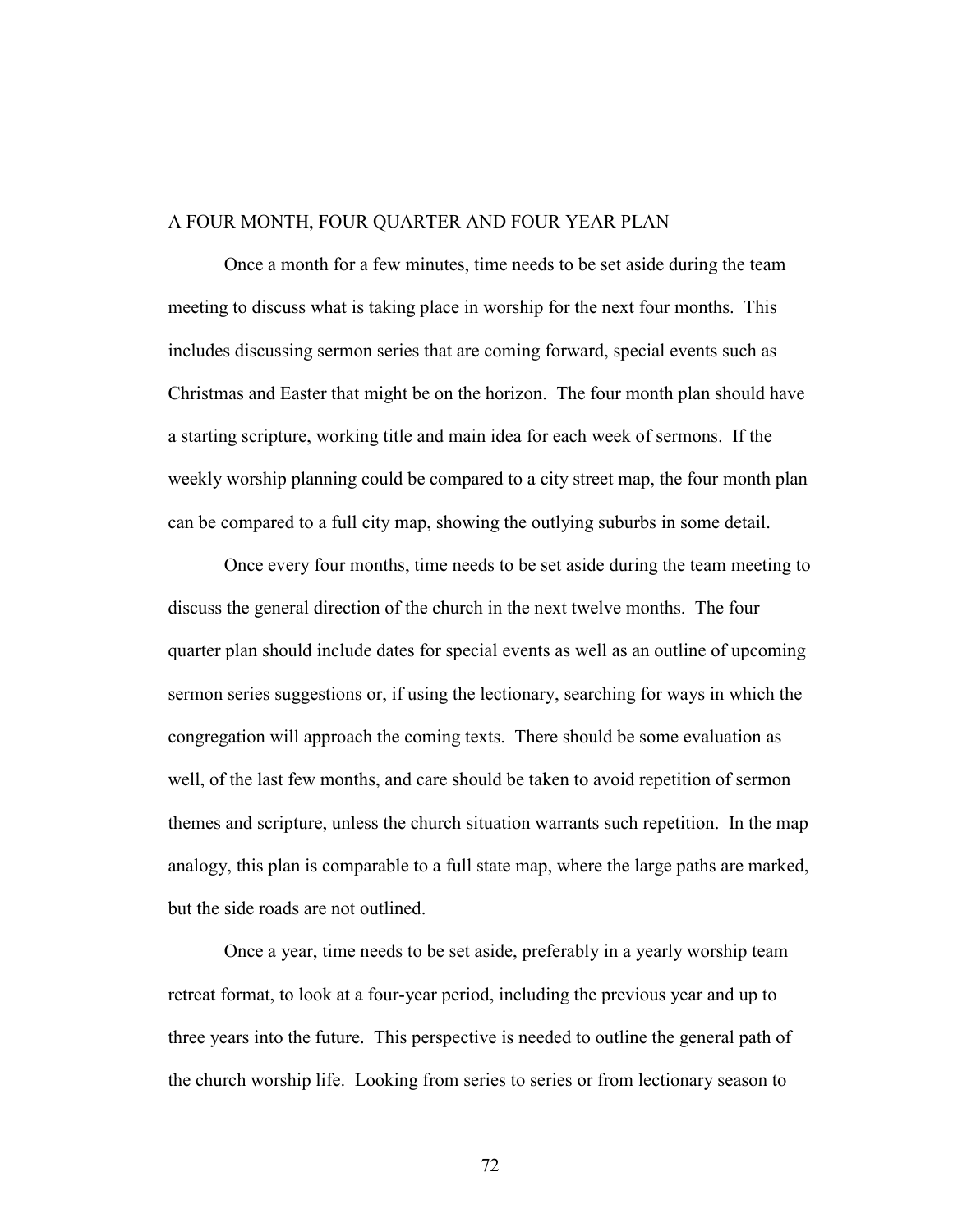season, the team should look at the overall diet of the church and see if there is any malnourishment. Theologically, questions might include these: Are there any doctrines that have been not addressed that we need to address in the next year or two? Has each person of the Trinity been given adequate time, including focusing thematically on providence, Christology, and Pneumatology, and if not, how might this be addressed in the next three years? Biblically, questions come from the division of focus of each area of the bible. Questions might include: Is there a good balance of the whole Bible? How can we introduce more of the Old Testament narrative in the coming couple of years? Should we try to preach more from the Psalms, or non-Pauline Epistles, or the Minor Prophets, or not? Practically, questions come from the application of the themes, such as relationships with family and marriage, work, mission, service, evangelism, money. Questions might include these: Are we addressing women's or men's issues in balance, or is every other illustration and metaphor sports related? How can we connect more with youth? Is there a justice issue that our church needs to step forward and provide leadership in the community? Using the analogy of the map, the four year look is comparable to the United States map, where the interstates are marked and the goal destinations are circled in red.

Moving from a weekly to a quadrennial perspective helps worship remain fresh and alive, as well as true and authentic. Although this seems like much more work, in reality, planning always pays off in the preparation and the execution of worship. One of the great resources of any plan or lectionary is that the first question that must always be answered in worship preparation, "Where are we going this week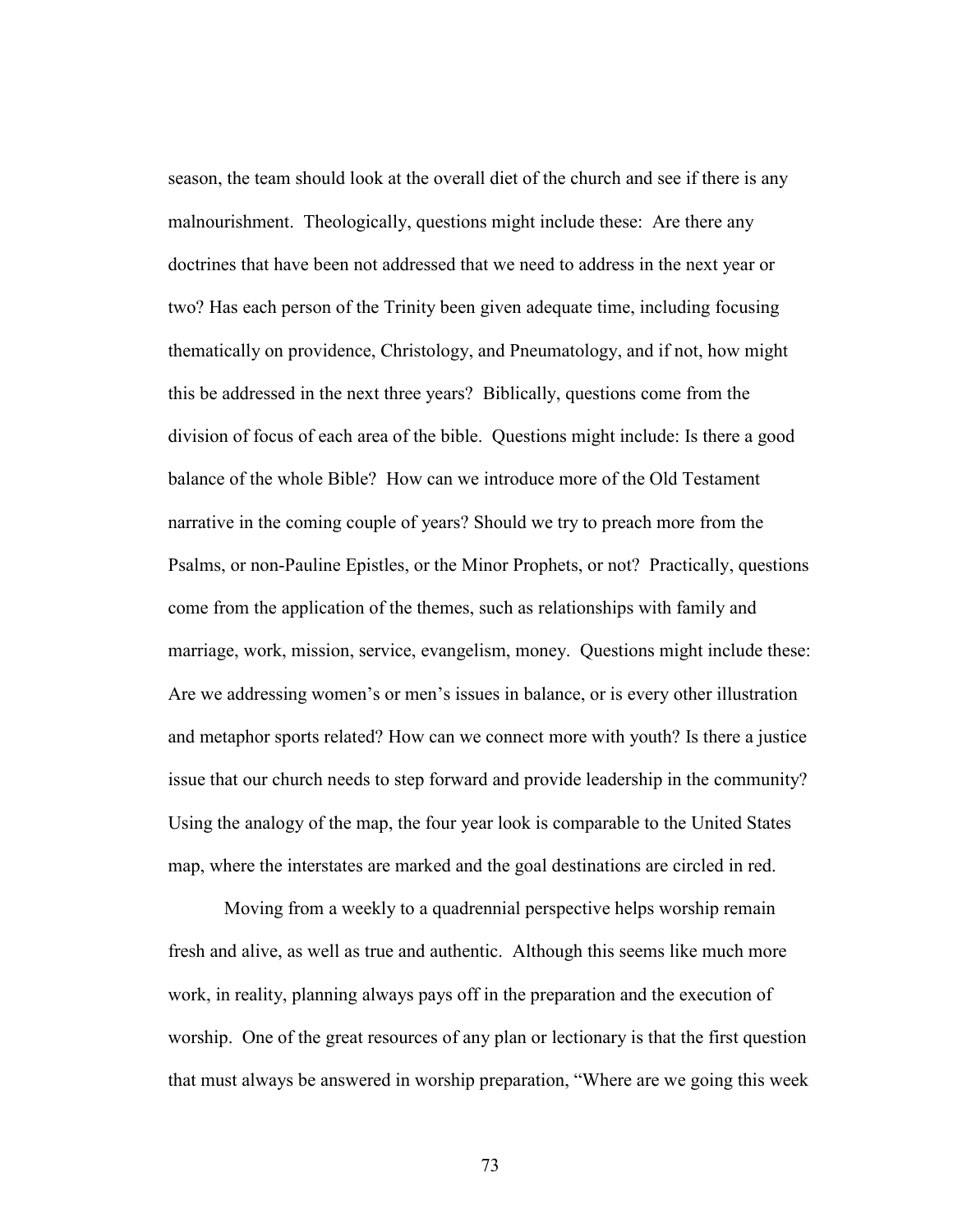in worship?" is already answered. Preachers and worship teams waste a lot of time when this question has to be discussed and answered week after week.

### WHAT IF SOMEHTING HAPPENS BEFORE SUNDAY

 One of the great complaints (mostly by pastors) about advanced planning is the question concerning contingencies: "What if something happens before Sunday that requires the worship service to move in a different direction?" The reality of planning and working on worship as a team is that the team becomes vested in the plan for worship the coming Sunday, yet the team must understand that whatever plan might be developed is always subject to change. When a community crisis or a national crisis happens, like September 11, 2001, or even an international crisis, like the tsunami of Christmas 2004—when the congregation comes and expects a word of comfort and hope, it is a mistake not to respond in worship. However, not every sniffle or sneeze requires such change. A bad month of offering might not necessarily mean that the church needs a stewardship series. A high-profile celebrity break-up does not dictate that the sermon be completely changed to address the issue. In other words, the worship team should not necessarily take their cues from CNN or the Weather Channel, as they engage in hyperbole and over-reaction for ratings. Instead, develop a plan for action with the worship team for contingencies before something happens.

 Moreover, when something takes place, pastors should take their cues from their team and the congregation. If more than one of two people contacts the team wondering if an event is going to be addressed, then a discussion might need to take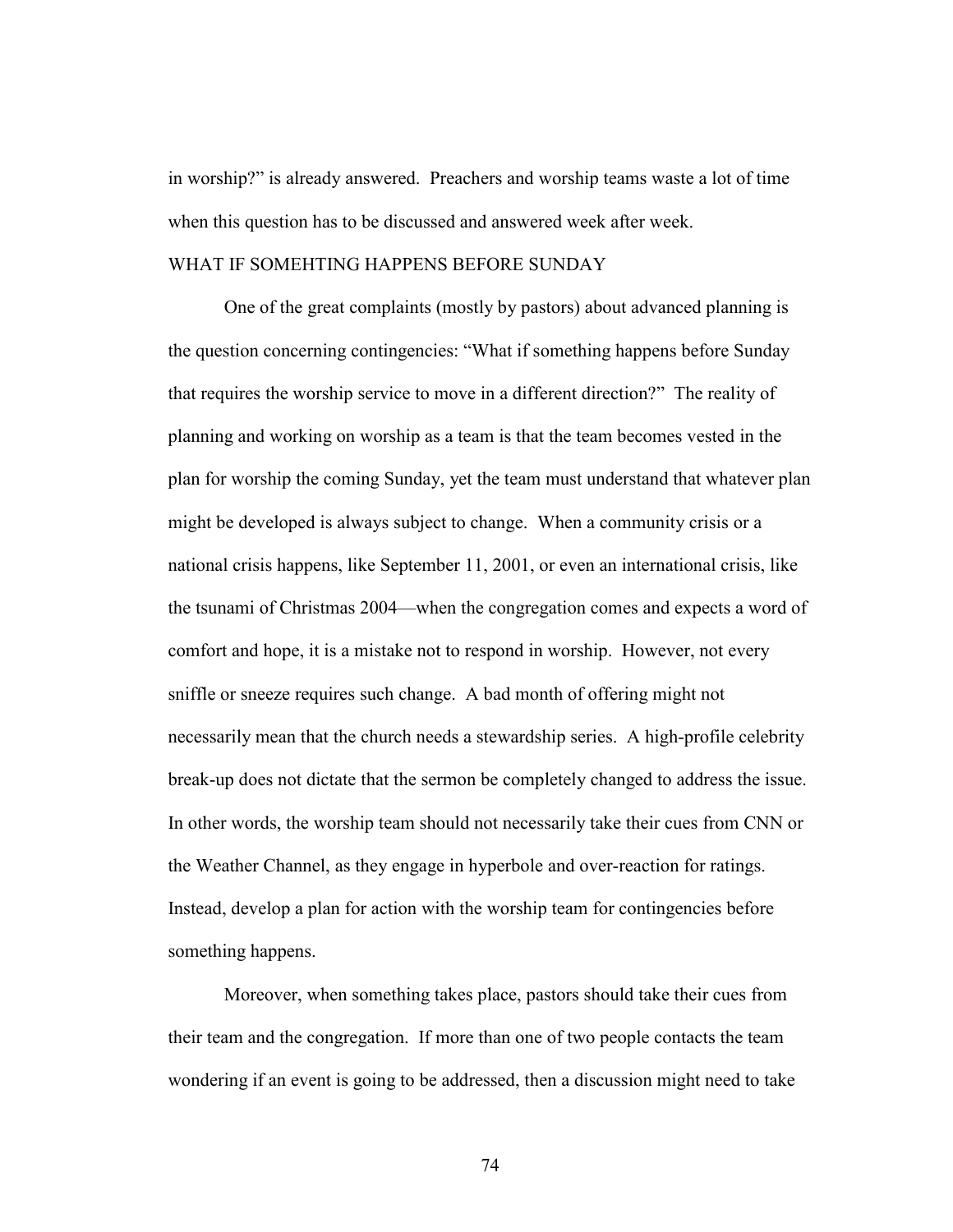place. Everyone on the worship planning team should understand that advanced planning is a endeavor that involves a future that is undetermined. Therefore, even if the drama team has been working on a script for worship for three weeks, there is always a chance that it might have to be scrapped. Those who are on the worship team must understand that this is the nature of worship.

 For pastors who use this as an excuse for not planning, understand that a change of plan might happen once a year at most. The benefit of planning outweighs any determent that might come from having to scrap a plan. For preachers who use the excuse, "Planning does not allow the Holy Spirit to work freely in sermon planning," it is obvious that their theology of the Holy Spirit might need some work as well. The Spirit might not be as much of a person of whims as the Spirit is sometimes portrayed by pastors. In other words, the Spirit can move just as well, if not better, all month as it can on Saturday evening before Sunday worship.

## USING THE LECTIONARY IN MULTISENSORY WORSHIP

 The lectionary is a great tool to provide a consistent, varied diet of scripture for exegetical sermons. Based on the Christian year, the lectionary provides readings from the Old Testament, Psalter, Gospels and Epistles each Sunday. During the liturgical seasons of Advent, Christmas, Lent and Easter, the Gospel Lesson is lifted up and the other readings are connected with the Gospel Lesson. During "ordinary time" after Epiphany and Pentecost, the readings are independent from each other. Churches are encouraged to read all readings in worship so that in the three-year cycle the congregation will hear a wide variety and representative majority of the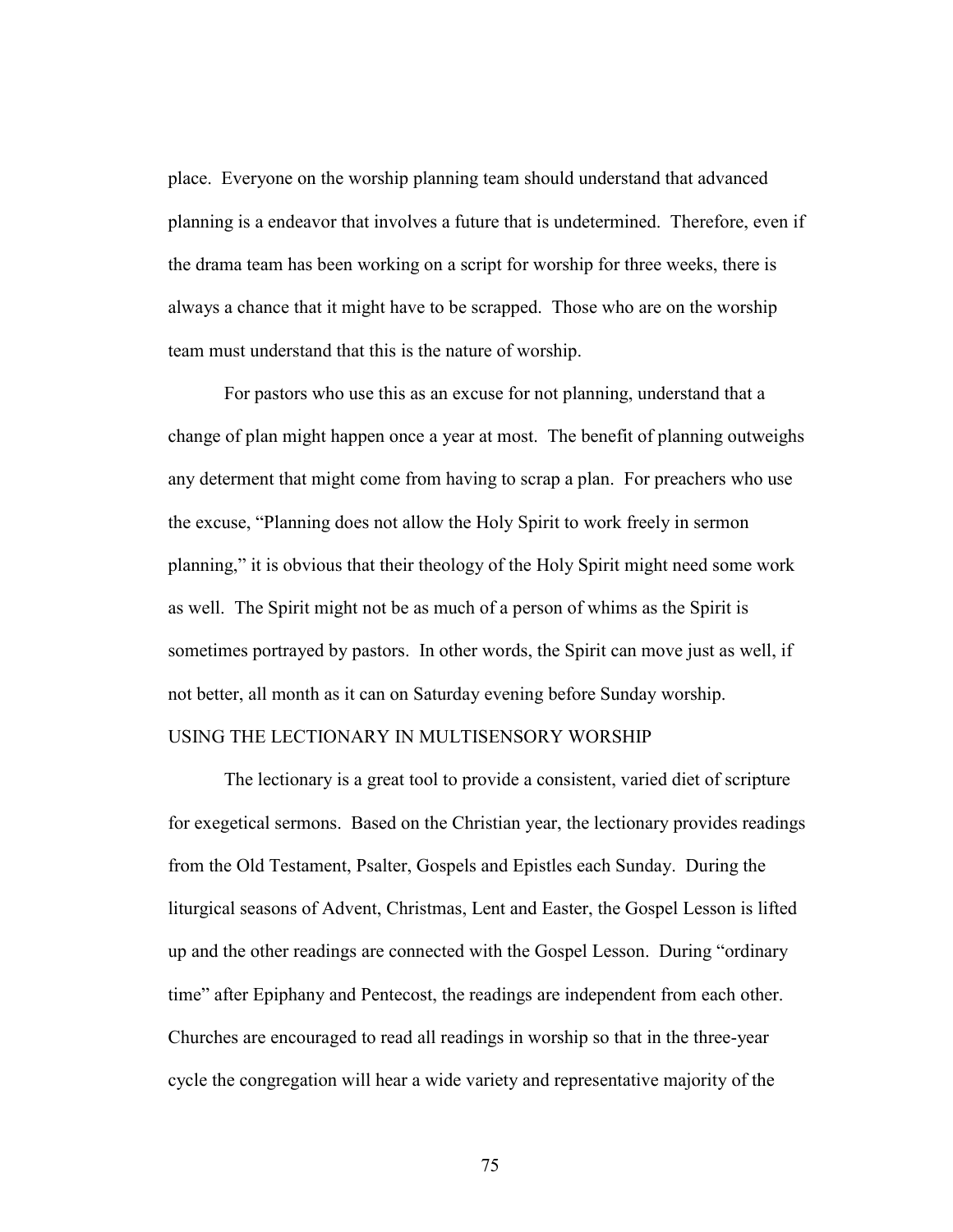Bible. However, for thematic, multisensory worship, it is somewhat difficult even in the seasonal readings to draw a single theme from all the passages. Moreover, in many churches in traditional settings, only one reading is used, limiting the exposure to much of the Bible.

 Pastors who preach from the lectionary usually choose one of the readings for the week and develop an expository and exegetical theme from the passage. From this, illustrations, metaphors and analogies are developed by the preacher to support the exegetical work. Multisensory worship elements work well in this matrix, since the theme is developed from the scripture. Planning for worship is also easy with the lectionary, since scripture is already chosen for the weeks ahead.

 One of the problems, however, with the lectionary and thematic worship is the difficulty at times to develop themes over several weeks in sermon series. From one week to the next, the tenor and subject of the readings can change dramatically, even in seasons. The lectionary is designed to be a separate canvas each week for creating worship. For churches using multisensory elements in worship, following the lectionary each week can be quite fun with a surprise each week, looking at the following weeks' for the metaphor and theme for the worship. However, it is hard to create a feeling of a congregational faith journey when from week to week the themes and lessons change. However, using the lectionary is better than not using any plan at all.

One way in which to use the lectionary is to consider the "spirit" of the lectionary and use it in a more fluid way rather than to treat the lectionary as the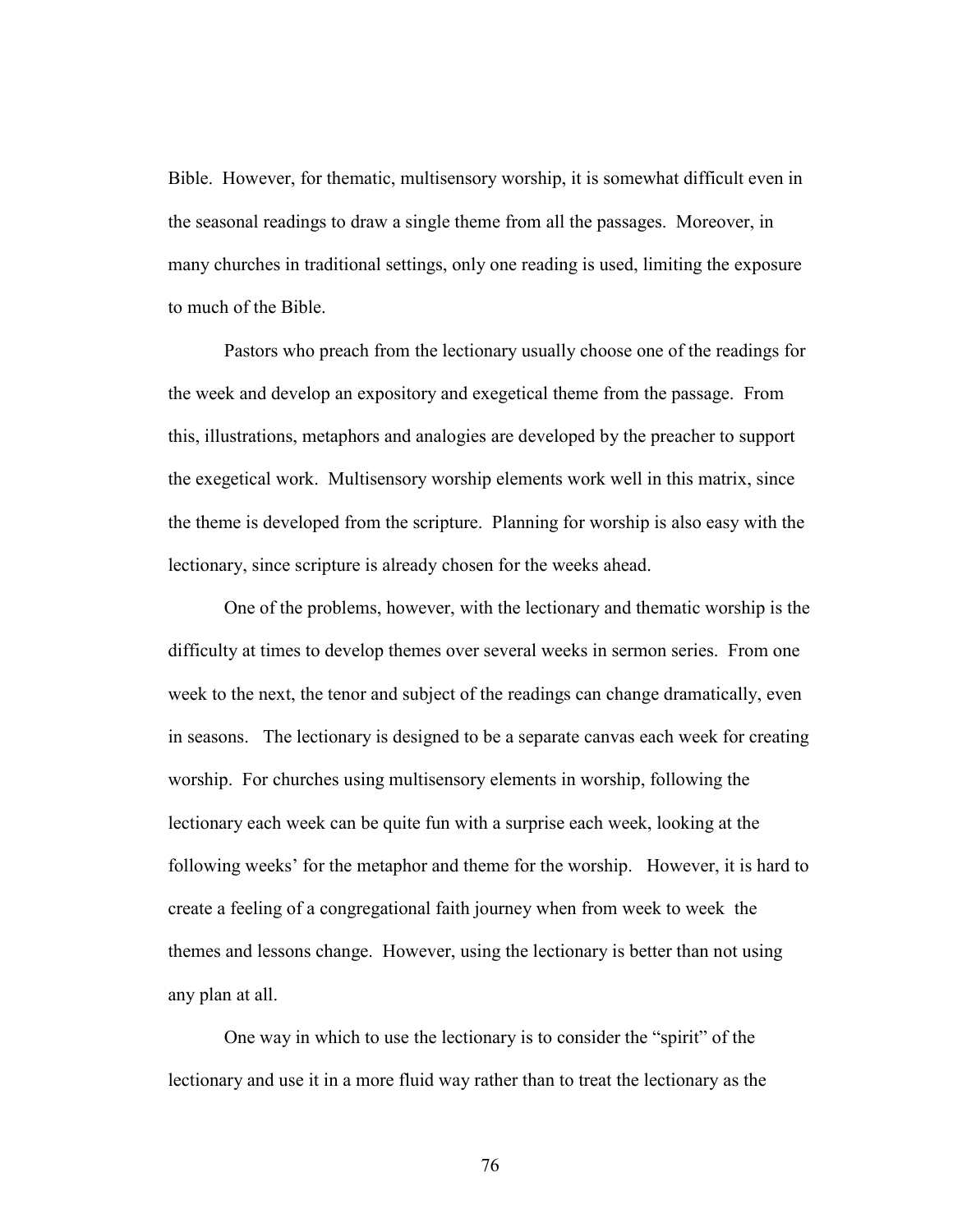"law." For instance, during Advent, Christmas, Lent and Easter, with more common themes from week to week to tie together, and in some way, it probably is more beneficial to use the lectionary "as planned." However, during "ordinary time," more creativity might be employed. One might take the group of lessons from ordinary time and rearrange them to work out several formative series of sermons based on the books of the bible highlighted during the cycle, or rearranging the gospel lessons that have common themes together. Since it is "ordinary time," it is not as much of a crime to rearrange readings to better suit a theme or emphasis, and since one is still using the books as they are found in the cycle, and a representative portion of scripture is still being read.

Finally, whether the Revised Common Lectionary is used, or some other lectionary, or even if one does not use any lectionary, the reality is that every preacher has a lectionary. Unfortunately, preachers that do not take the time to plan readings are doomed to develop a "canon within a canon," and rotate from favorite reading to favorite reading based on whim and whatever caught their eye the week before.

### USING SERMON SERIES IN MULTISENSORY WORSHIP

 For churches in traditional settings, preaching in series can be a very effective way in which to develop and sustain multisensory elements in worship. One of the benefits of working in a series is that many of the multisensory elements that are designed for worship can be used for several weeks. A central digital art image can be used, with only slight modifications each week to conform to the week's theme.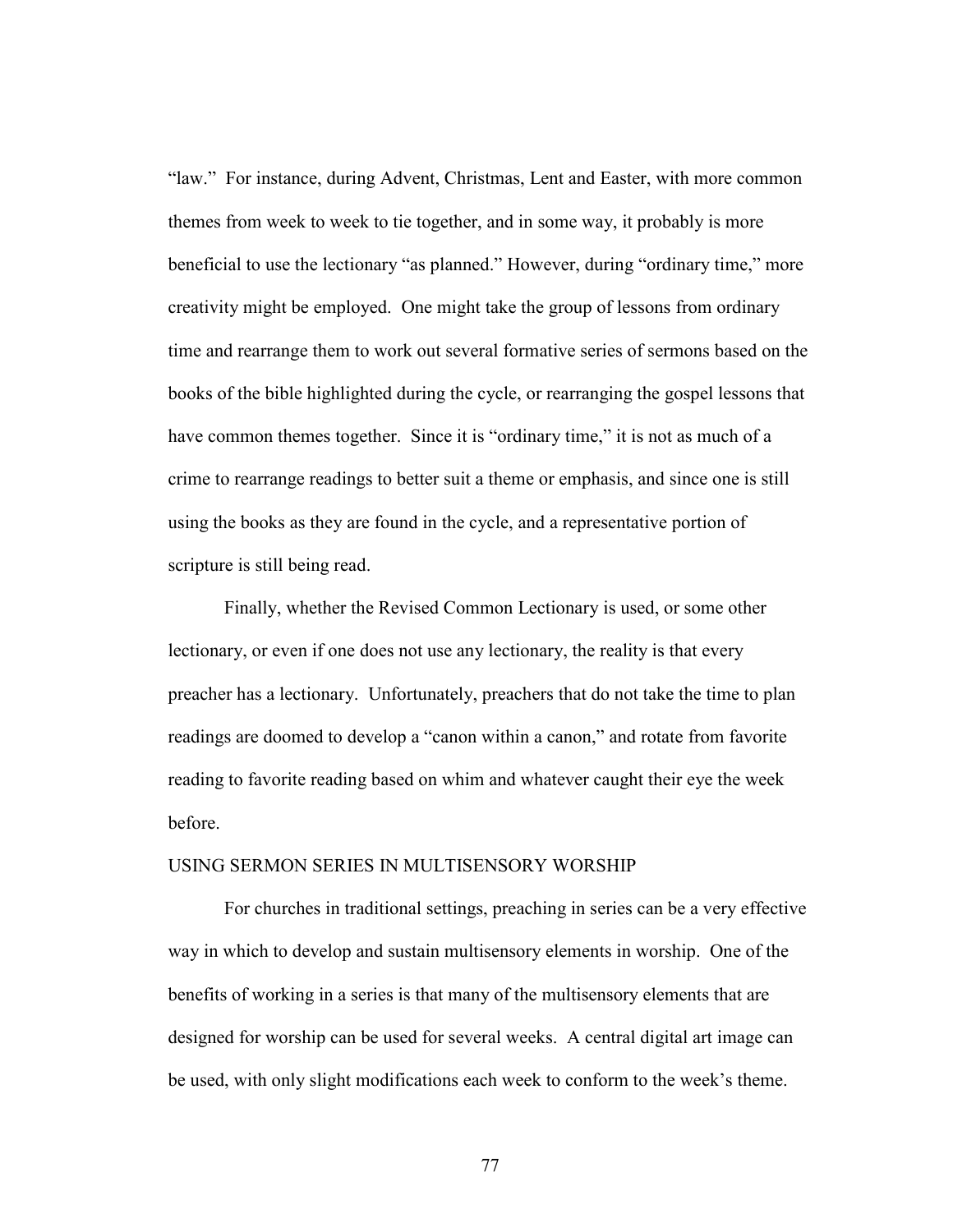Altar design can be implemented for a whole series, with colors and objects that fit the general theme. A particular song or chorus that conforms to the series theme can be used to center the congregation before the scripture reading each week in a series.

The general rule given on series preaching has been that it is good to have series that are three to four weeks in length. Yet, there is a current trend today to have series last more than three to four Sundays. In fact, in many larger congregations, we are finding series lasting six to twelve weeks and even longer. Many of the natural calendar barriers that come from preaching a longer series are being overcome by larger churches in novel ways. For instance, at Peachtree Presbyterian Church in Atlanta, in the spring of 2007, the church embarked on a series based on the twelve disciples of Jesus. However, Easter Sunday fell in the middle of the series, whereas usually series start at Easter. The church worked through the calendar barrier by strategically placed the story of Judas for Passion Sunday and the story of Thomas for Easter Sunday, thereby giving witness to the passion and resurrection stories even in the midst of a longer series. At Ginghamsburg Church (United Methodist) in Tipp City, Ohio, the church completed a eight-month series on the book of Nehemiah. The church, recognizing the necessity to celebrate Easter, simply paused the series for two weeks for Palm Sunday and Easter, and then resumed it after Easter.<sup>40</sup>

 $\overline{a}$ 

<sup>&</sup>lt;sup>40</sup> Information gathered from the internet from sermons at Peachtree Presbyterian Church (http://podcast.peachtreepres.org/rss/sermoncast.xml) and Ginghamsburg Church (http://www.ginghamsburg.org/sermonpodcast) . Accessed May 4, 2007.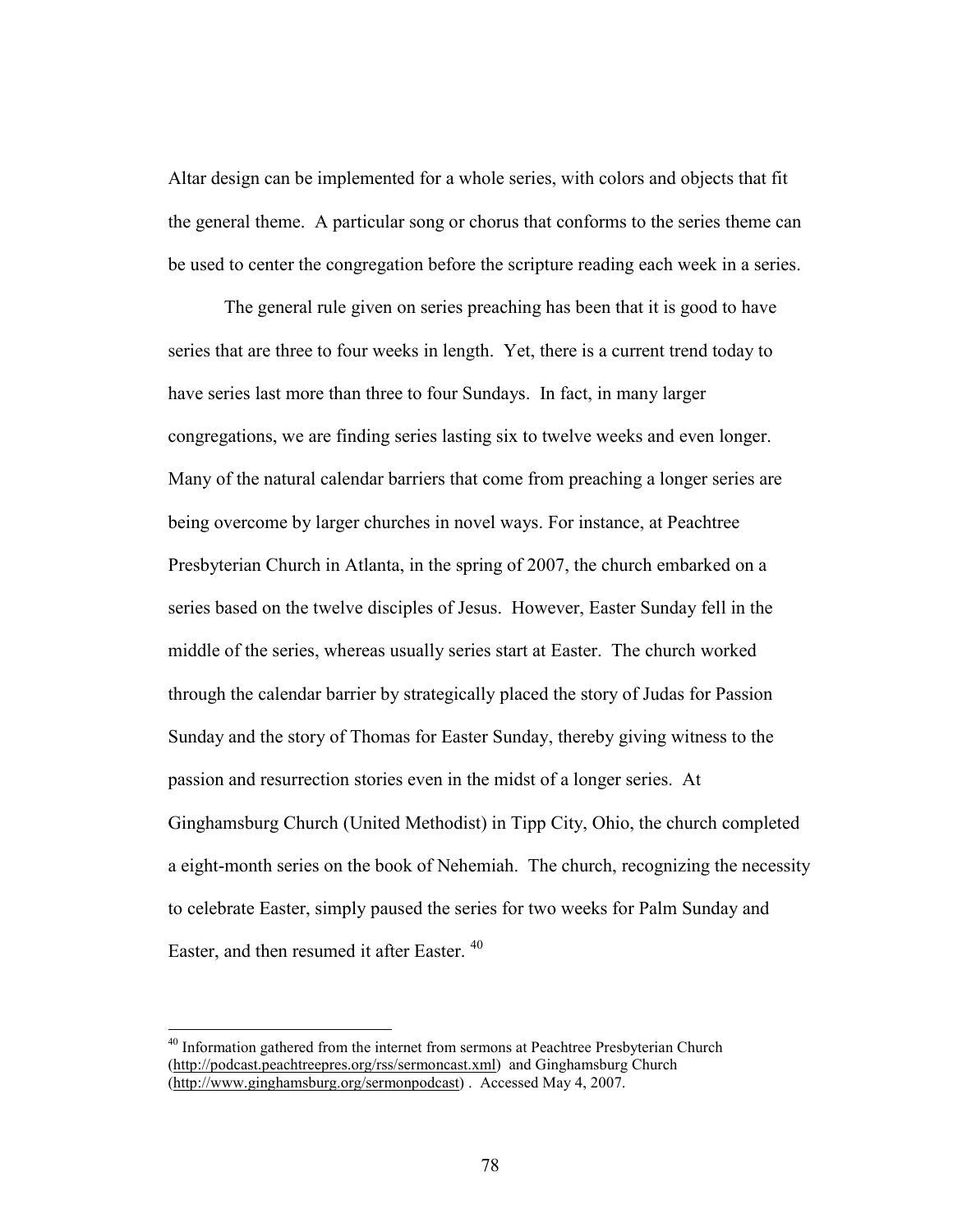Another barrier to longer series preaching is the difficulty for one preacher to alone complete a long series. For churches in traditional settings that generally only have one preaching pastor on staff, this barrier proves to be very difficult to overcome. One preacher can easily preach a three or four week series alone, but a twelve week series is exhaustive for one preacher, and a year-long series is impossible. At Peachtree, Ginghamsburg and larger churches, they use team preaching to complete longer series. For instance, at Peachtree, four different preachers took part in the series on the disciples, and at Ginghamsburg, the church used three different preachers during the series on Nehemiah. For churches in traditional settings that only have one preacher on staff, longer series preaching might not be possible.

## CASE STUDY

 At First United Methodist Church, Canton, Texas, the leadership knew that it would take several people to implement multisensory worship. The formation of the team came in pieces, with the original team being the pastor, music director, digital artist, and two people from the church leadership, one a representative from the education committee, and the other a representative to the administrative board. Each time that the group wanted to implement a new element of multisensory worship, the church prayed for a person to come forward from the congregation to help implement the element. When the drama element was introduced to the congregation, the drama teacher from one of the local schools stepped forward to help implement the element. When the team expanded to include altar design and décor, another person came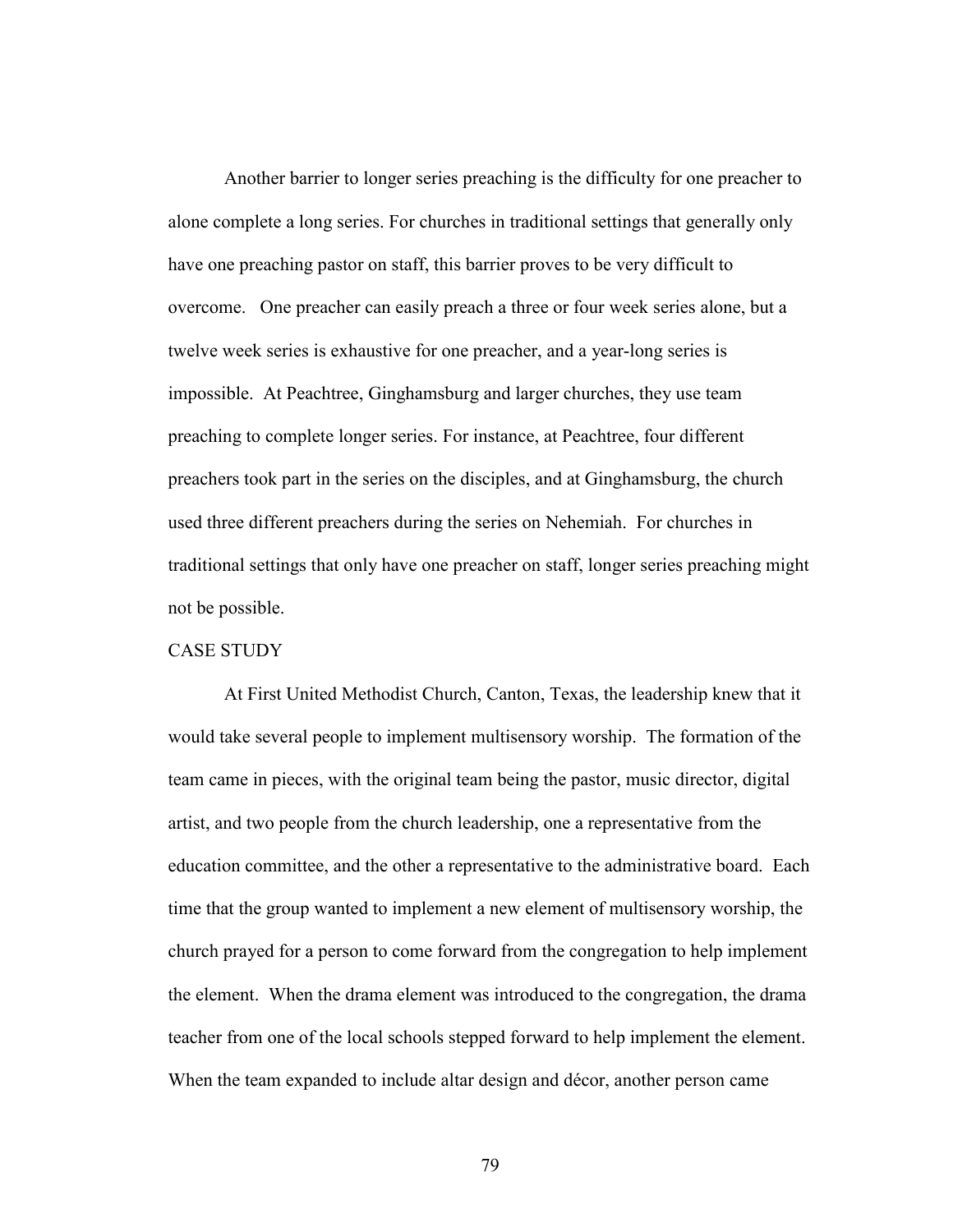forward and received training to learn about the art. When the team became much more serious about lighting, especially after building the new facility for the early worship, the husband of the altar design person, a former technical director for a television station in Dallas, designed the lighting for both worship facilities, and implements a lighting plan each Sunday. In addition to the planning team, many more people help with sound, media, and music to help implement worship each week.

 First Church has implemented the four-week, four month and four-quarter plan for over three years with great success. As the group meets each week, the group follows closely the four-week plan, outlining the needs for coming Sundays as well as gives constructive criticism for the previous weeks. These conversations help guide the team to making improvements as well as provide future ideas for the coming weeks and months. About once a quarter, the group meets to share the coming month's series and special events. The pastor shares a list of the coming scriptures and sermon themes and titles for the coming four months, as well as a list of upcoming series for the coming year. Discussion takes place on ideas and suggestions to help confirm and fill out the four-month plan as well as give preliminary thoughts about the series that are coming up.

 The church has a developed plan for worship each week and for many weeks to come, yet the plan is always subject to change, and is subject to change according to the events that are taking place in the community and the world. The church learned the hard way that people do expect a response when a community crisis takes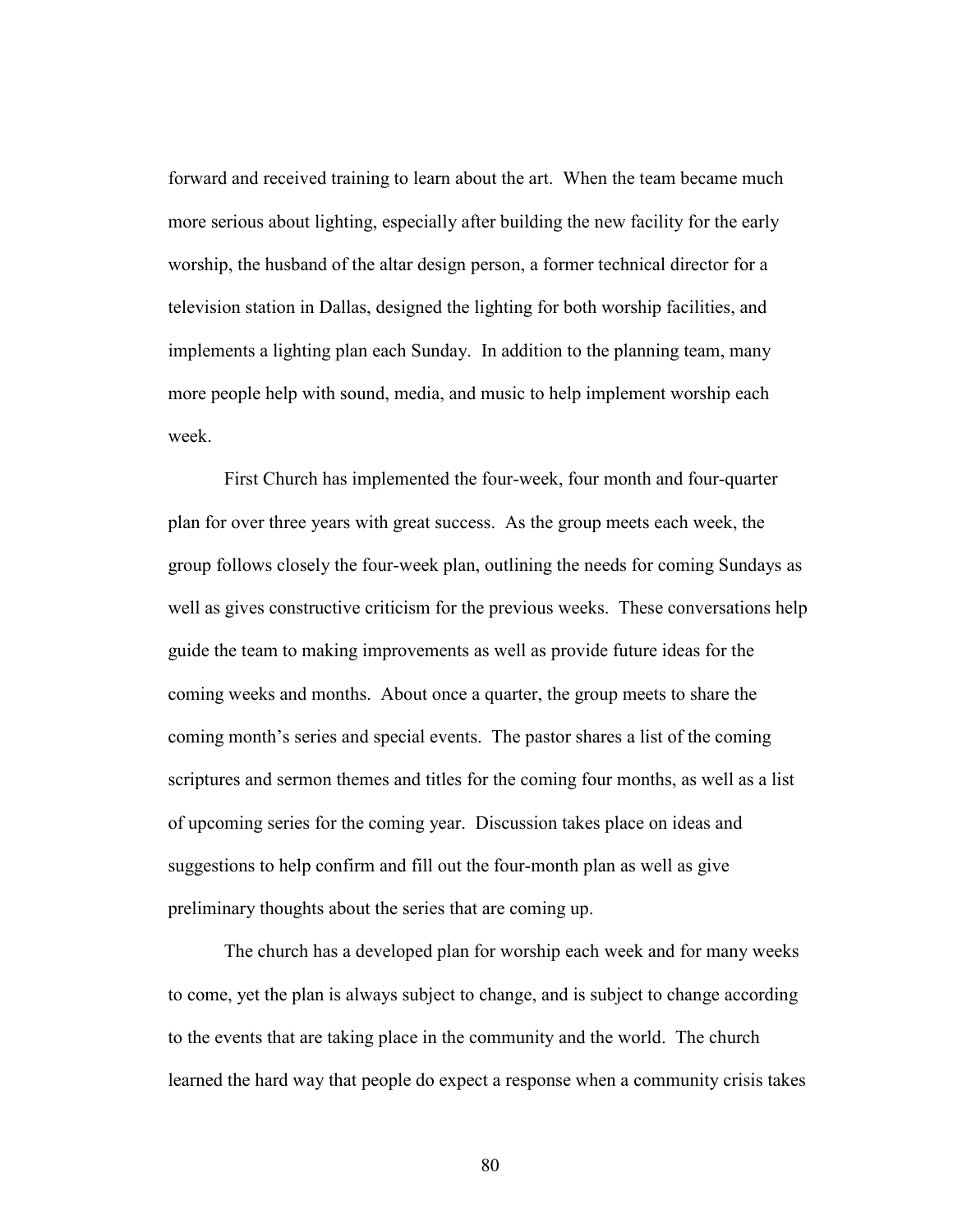place. In Canton, Texas, in 2005, a high-school football coach was critically injured when a dissatisfied parent of a football player on the team shot the coach in his office. Due to the incident being in the latter part of the week, the worship team did not meet again to plan an alternate worship service, instead opting to have a special prayer time during worship. It became obvious to the worship team on the Sunday morning of the worship in question that the congregation expected a more comprehensive response to the incident. The following meeting, in analyzing the worship, the team developed a new axiom, that no matter what, even if the team has to meet late Saturday night, if a service needs to be changed to address a pastoral issue in response to an event, then the team will meet to come up with a new plan.

 The church in planning worship begins with the scripture and general direction brought forward by the preacher, usually being the pastor. Since the church also has other preachers on staff, those preachers, when called upon to serve in worship, are also required to work with the worship team to prepare worship. Throughout much of the seasonal year, the pastor follows the lectionary, but at other times, the pastor will create sermon series from other scriptures. For example, in 2007 for the Lenten season, the pastor felt led to share a series on the last 24 hours of Jesus' life, since the only time the passion narrative from the lectionary has been shared in the past is on Good Friday. The pastor took the Good Friday lectionary reading and divided the passage into lessons over the six weeks of Lent, and then to conclude the series, the pastor reread the entire passage on Good Friday. The church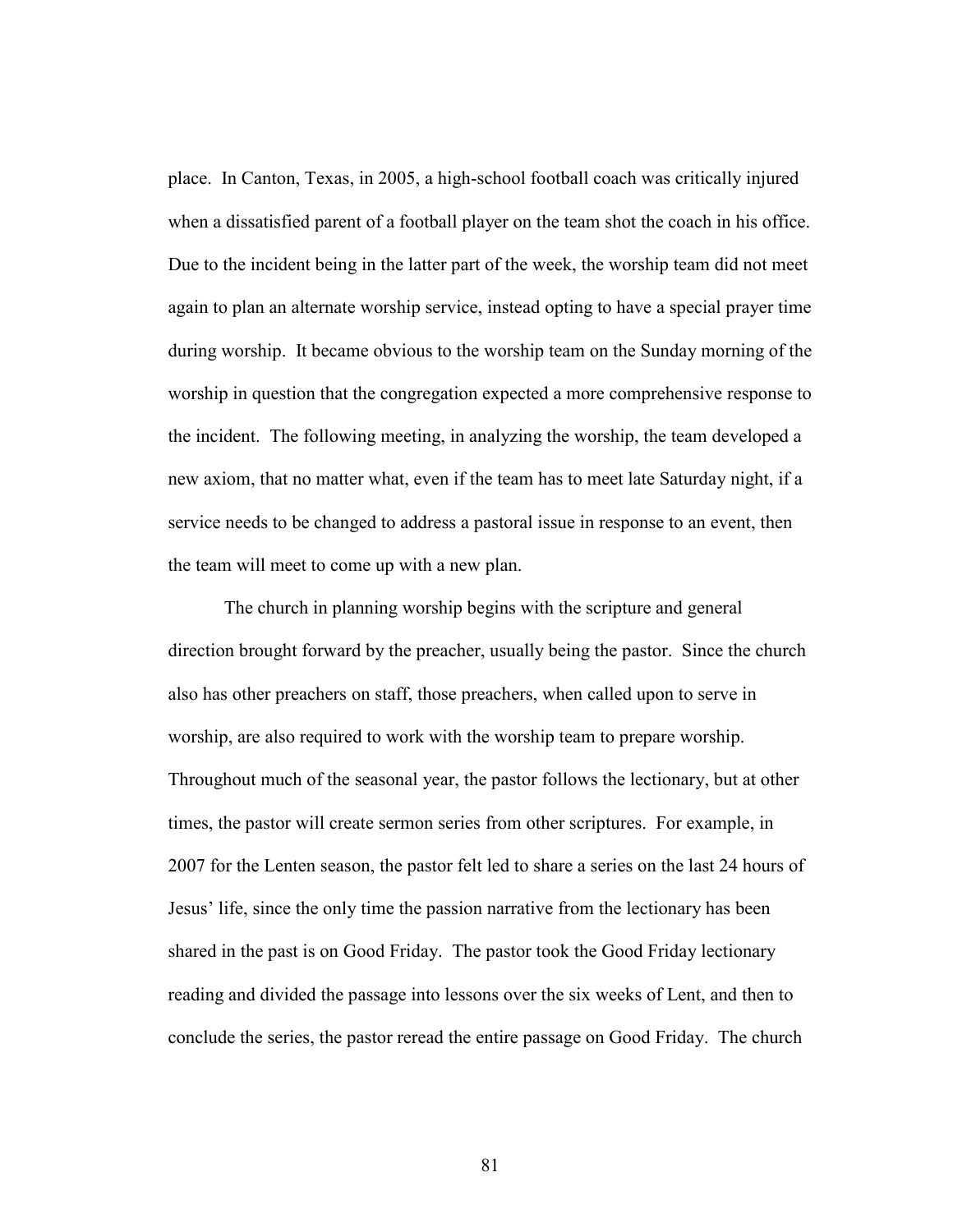still used the lectionary, but used it in a different way to address a particular need of the congregation.

 Early on in the implementation of multisensory worship at First Church, the church relied more heavily on the lectionary, with each Sunday having a different theme and message. This placed a huge burden on the digital artist, since each week the artist had to start from scratch to develop a new image on the chosen theme. Moreover, the team felt that the worship did not have a feeling of being connected from week to week. Therefore, for the last three years, the worship team has implemented sermon series, which has lightened the workload on the digital artist as well as brought to the congregation a more connected worship from week to week.

 Sermon series are usually three to four weeks in length, although some series have been up to six weeks in length, such as the Lenten series and the series to promote the capital funds campaign. Longer sermon series preaching has not been pursued by the team at First Church. However, due to the congregation being stable and the length of the pastor's tenure, a two to three month series might be possible in the coming year. The major hurdle in preaching a longer series is the finding of other preachers to lighten the load of the pastor.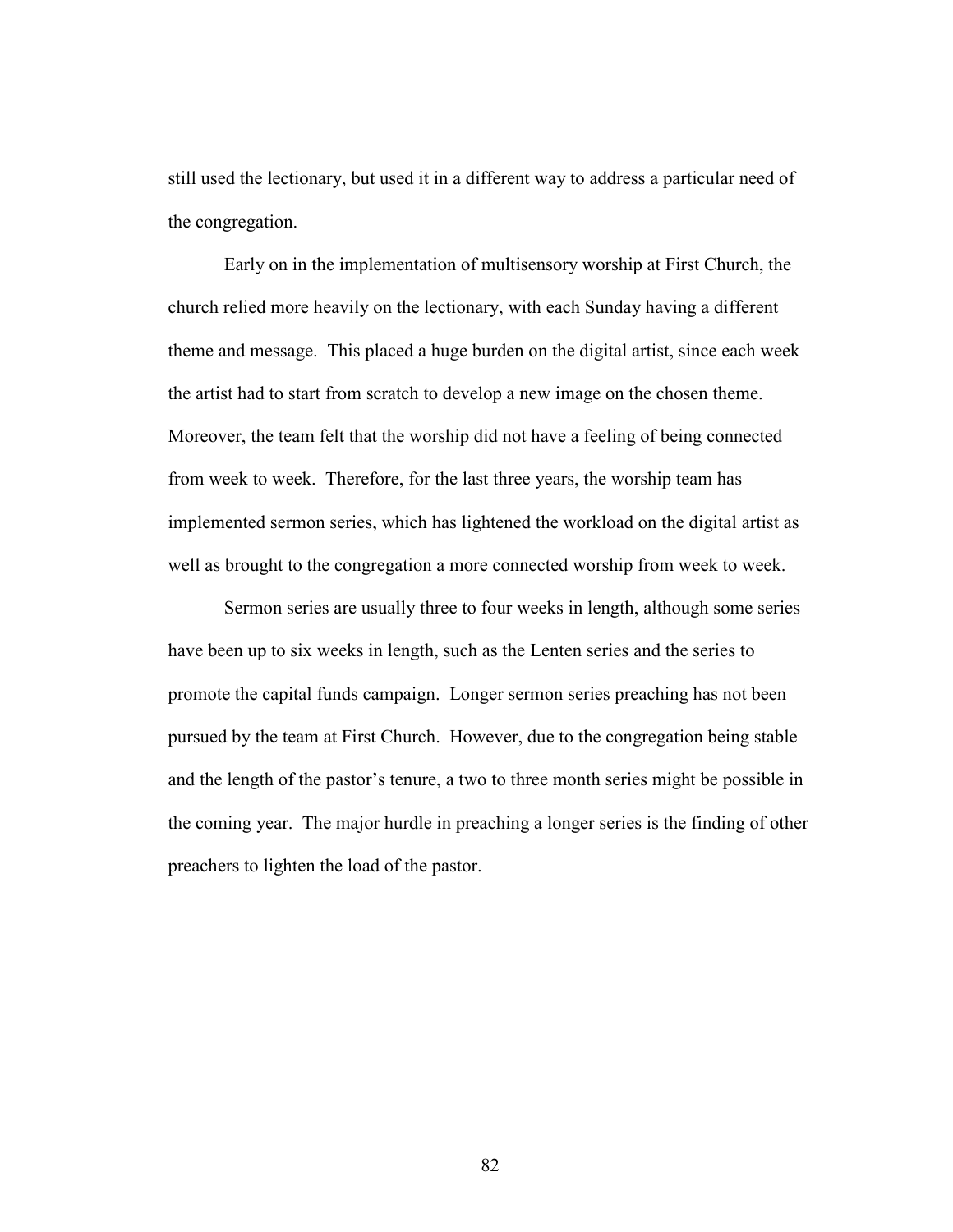### **CONCLUSION**

 Churches in traditional settings have much to offer today. With the use of these multisensory elements of worship along with a new planning matrix, even the smallest of churches can produce meaningful worship experiences that speak to all generations. However, as with all things that are meaningful in life, meaningful worship takes work. The tools and guidance given in these chapters help multisensory worship come into reach for most churches, but churches must be willing to see the culture in a different light, and be willing to adopt changes that will help these great churches be relevant to the new world of digital culture.

 As mentioned in the beginning of the first chapter, though, churches in traditional settings have found change, in general, to be difficult. An optimistic view of these churches believes that these churches can generate the necessary desire to change apart from congregational crises like quickly changing demographics or sharply declining worship attendances; but this can only happen through solid pastoral and lay leadership committed to sharing God's love and grace through a new language. Whether it is change that comes from a proactive or reactive approach to the changes in culture, change is upon churches in traditional settings. However, these churches are not alone, for God's Spirit is present and is in the business of giving new languages to those who remain open to God doing new things.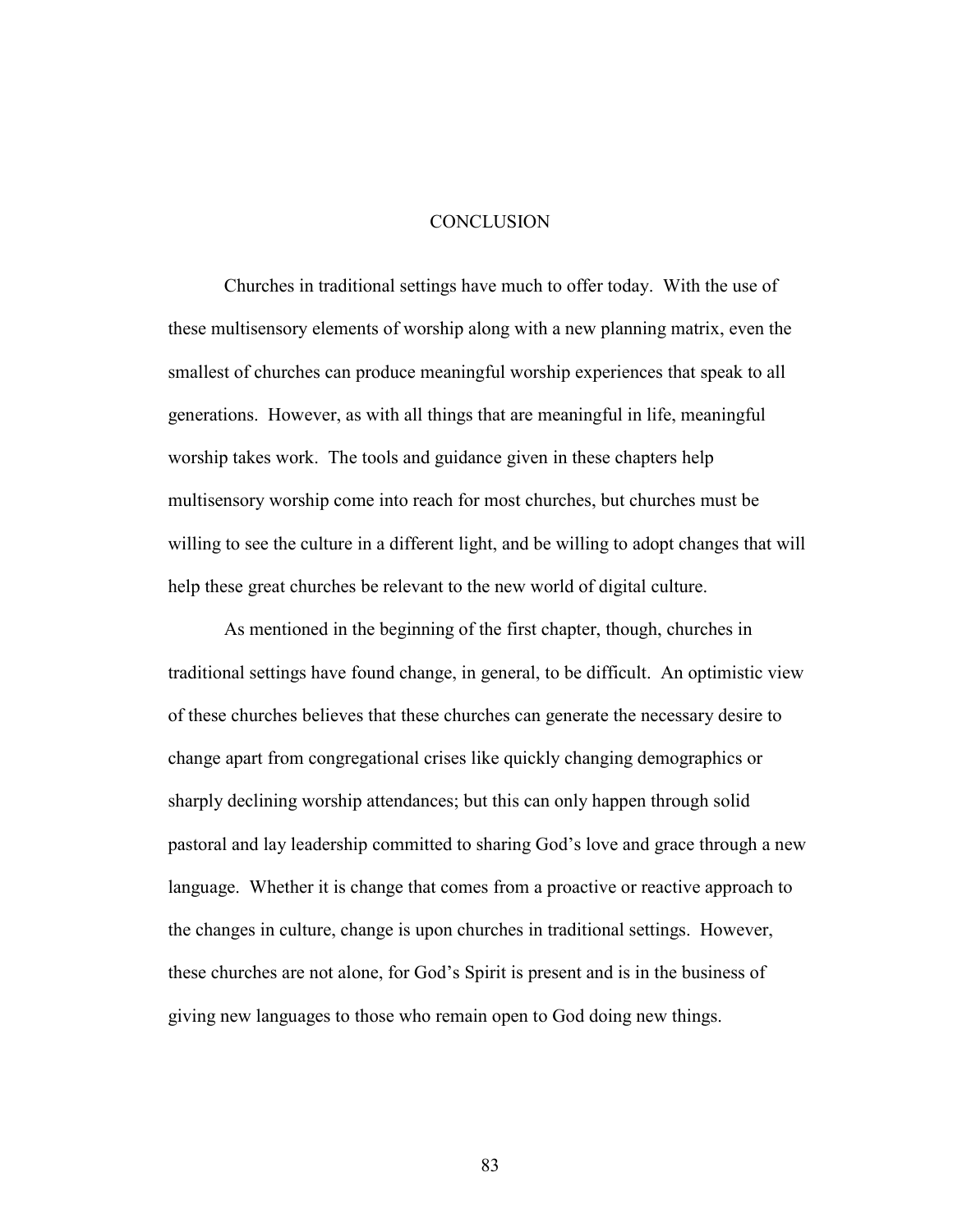# APPENDIX A

# SAMPLE OF WEEKLY WORSHIP WORKSHEET

| <b>Worship Date:</b>             | November 18,<br>2007                                           | Sermon Title:      |                             | Joy and Peace<br>Through True       |
|----------------------------------|----------------------------------------------------------------|--------------------|-----------------------------|-------------------------------------|
| Scripture:                       | Philippians 4:4-9                                              |                    |                             | Thanksgiving                        |
| Description:                     | After talking about thanksgiving for two weeks, the final      |                    |                             |                                     |
|                                  | question is, "Why give thanks?" and the simple answer is that  |                    |                             |                                     |
|                                  | through thanksgiving we receive joy and peace. The path to     |                    |                             |                                     |
|                                  | thanksgiving is by counting our blessings, naming those things |                    |                             |                                     |
|                                  | in prayer that we are thankful for.                            |                    |                             |                                     |
| Metaphor:                        | "Thank You!"                                                   | Image:             |                             | Man with arms                       |
|                                  |                                                                |                    |                             | outstretched to                     |
|                                  |                                                                |                    |                             | heaven.                             |
| Altar:                           | Cornucopia                                                     | Multi-Sensory:     |                             | Thank you cards to                  |
|                                  |                                                                |                    |                             | give out at end of                  |
|                                  |                                                                |                    |                             | sermon to list                      |
|                                  |                                                                |                    |                             | things that we are<br>thankful for. |
| Drama:                           | None.                                                          | Movie Clip:        |                             | None.                               |
|                                  |                                                                |                    |                             |                                     |
| <b>Special Events:</b>           | Children's Choir                                               | Other:             |                             | Lunch after                         |
|                                  | Manna Food Drive                                               |                    |                             | worship.                            |
| <b>Service Specific Elements</b> |                                                                |                    |                             |                                     |
| Early Service:                   |                                                                | Late Service:      |                             |                                     |
| Opening:                         | Forever                                                        | Prelude:           | Fanfare (Bells)             |                                     |
| $2nd$ .                          | How Great is Our                                               | Call & First       | Psalm 100                   |                                     |
|                                  | God                                                            | Lesson:            | Deut. 26:1-11               |                                     |
| $3^{\text{rd}}$ .                | Here I Am to                                                   | Hymn:              | Come, Ye Thankful           |                                     |
|                                  | Worship                                                        |                    | People, Come (694)          |                                     |
| $4^{\text{th}}$                  | We Gather Together                                             | Offertory:         | Quiet Praise (Bells)        |                                     |
| $5^{\text{th}}$ :                | Give Thanks                                                    | Hymn:              |                             | For the Beauty of the               |
|                                  |                                                                |                    |                             | Earth $(92)$                        |
| Children's                       | None (Will have                                                | Anthem:            | Sing Praise                 |                                     |
| Sermon:                          | Children's Choir)                                              | We Gather Together |                             |                                     |
| $\text{Closing}:$                | The Spirit Song                                                | Hymn:              | Now Thank We All Our<br>God |                                     |
| Postlude:                        | CD Music                                                       | Postlude:          | Nun Danket (Organ)          |                                     |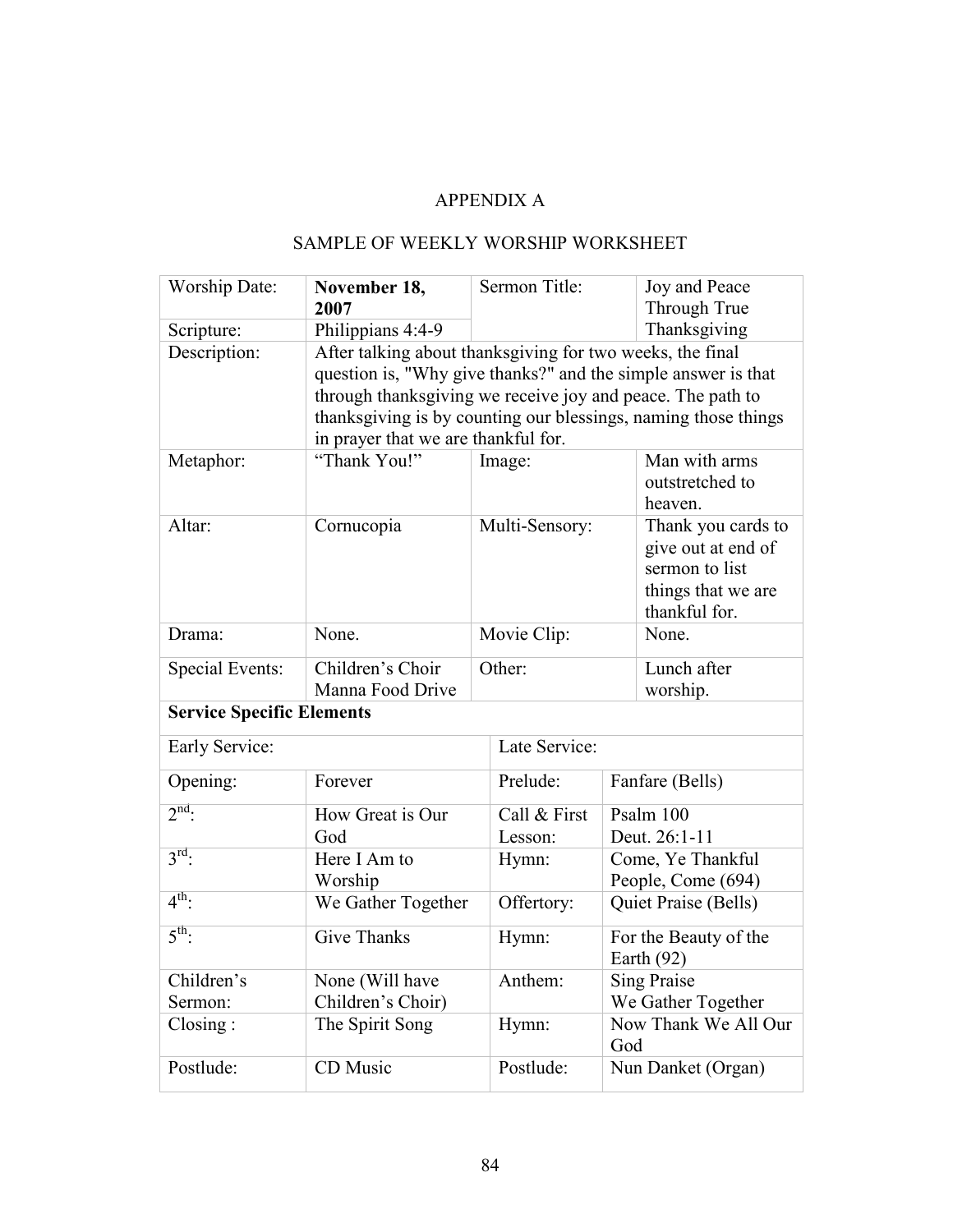## APPENDIX B

### SAMPLE OF FOUR MONTH PLAN

September 9, 2007  $15<sup>th</sup>$  Sunday after Pentecost Ephesians 2:1-10 (Non-Lectionary) Amazing Grace: How Sweet the Sound!

September 16, 2007  $16^{th}$  Sunday after Pentecost I John 4:7-10, 16b-19 (Non-Lectionary) Amazing Grace: My Chains Are Gone!

September 23, 2007  $17<sup>th</sup>$  Sunday after Pentecost Philippians 1:3-11 (Non-Lectionary) Amazing Grace: More than a Moment!

September 30, 2007  $18^{th}$  Sunday after Pentecost II Timothy 4:6-9, 16-18 (Non-Lectionary) Amazing Grace: The Eternal Promise!

October 7, 2007  $19<sup>th</sup>$  Sunday after Pentecost Luke 17:1-10 Faithfulness: Quantity or Quality?

October 14, 2007 20<sup>th</sup> Sunday after Pentecost Luke 17:11-19 Faithfulness: Conditional or Unconditional?

October 21, 2007 21<sup>st</sup> Sunday after Pentecost Luke 18:1-8 Faithfulness: Inconsistent or Unwavering?

October 28, 2007 22nd Sunday after Pentecost Luke 18:9-14 Faithfulness: Exalted or Humbled?

November 4, 2007 All Saints Sunday Luke 6:20-31 True Thanksgiving in All Things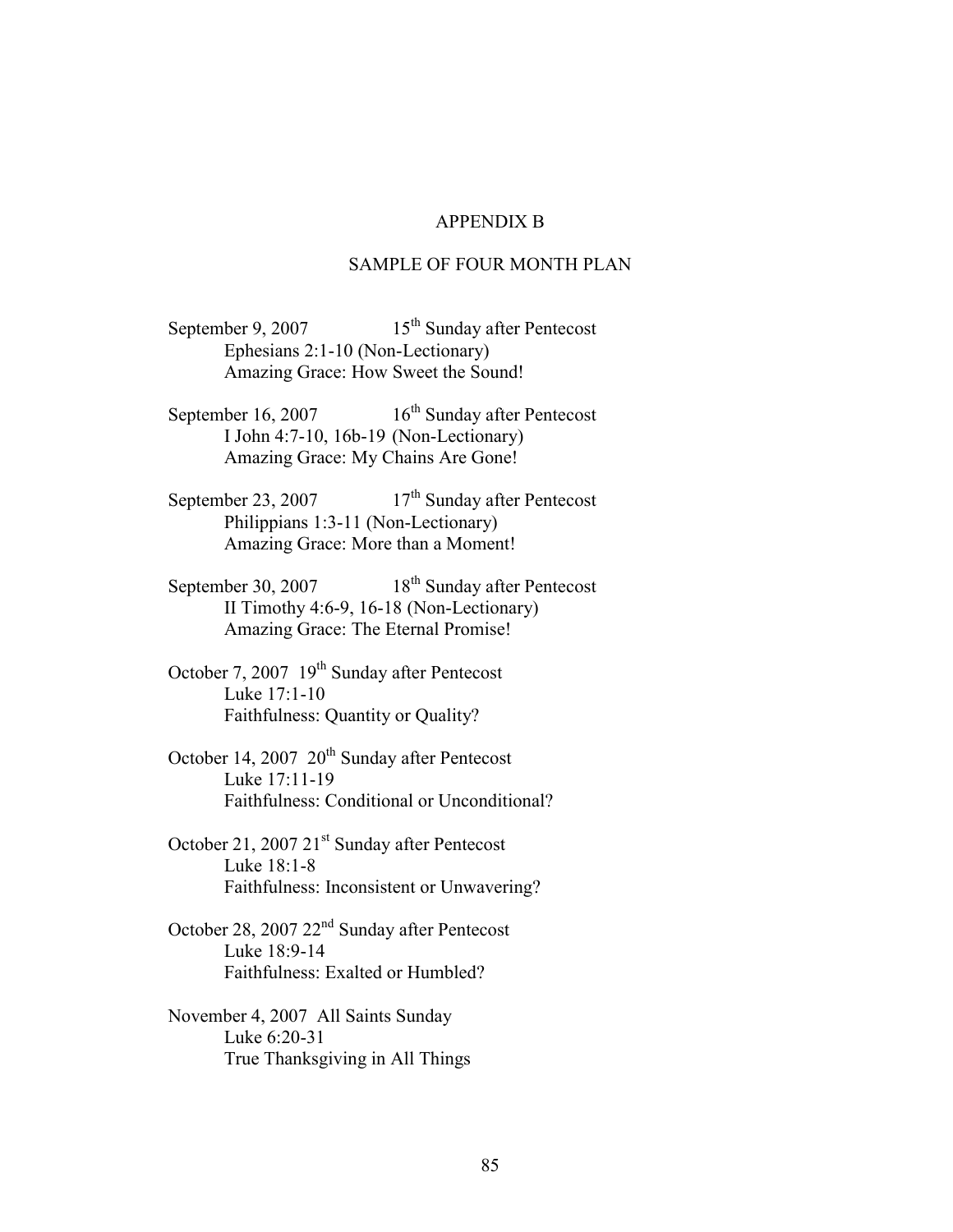November 11, 2007 24<sup>th</sup> Sunday after Pentecost Luke 19:1-10 True Thanksgiving for God's Grace

November 18, 2007 Thanksgiving Sunday Philippians 4:4-9 Joy and Peace Through True Thanksgiving

- November 25, 2007 Christ the King Sunday Genesis 32:22-31 (Non-Lectionary) Brothers, Brawls and Blessings
- December 2, 2007 First Sunday of Advent Isaiah  $2:1-5$ God's Peace and God's Light
- December 9, 2007 Second Sunday of Advent Isaiah 11:1-10 God's Peace and God's Justice
- December 16, 2007 Third Sunday of Advent Isaiah 35:1-10 God's Peace and God's Healing
- December 23, 2007 Fourth Sunday of Advent Matthew 1:18-25 God's Peace and God's Presence
- December 24, 2007 Christmas Eve Isaiah 52:7-10, John 1:1-14 God's Peace and God's Salvation
- December 30, 2007 The First Sunday after Christmas Matthew 2:13-23 The Dangerous Baby Jesus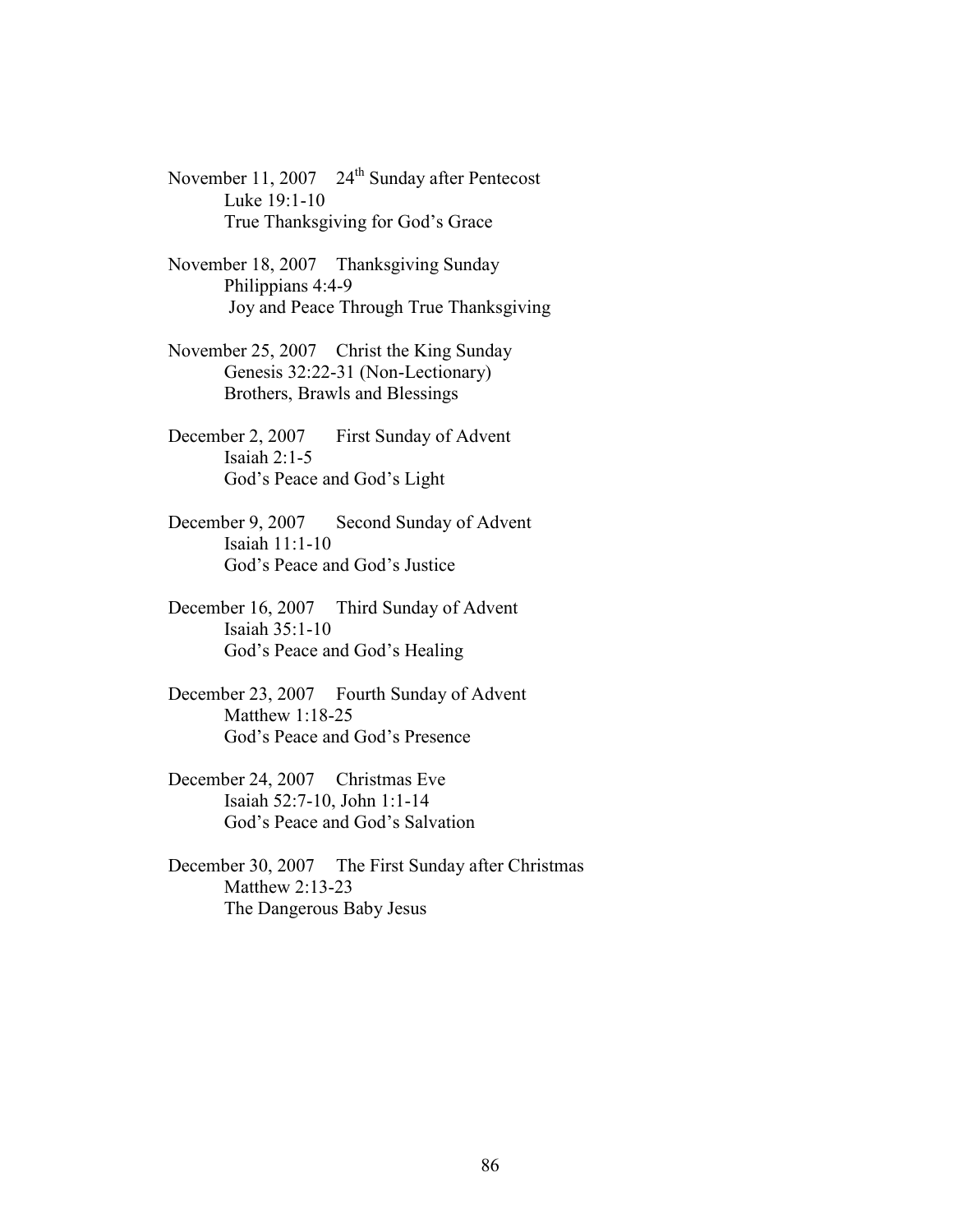#### BIBLIOGRAPHY

### BOOKS

- Andriacco, Dan. Screen Saved: Peril and Promise of Media in Ministry. Cincinnati: St. Anthony Messenger Press, 2000.
- Bruce, Barbara. 7 *Ways of Teaching the Bible to Adults*. Nashville: Abingdon, 2000.
- Dalton, Russell W. Video, Kids, and Christian Education. Minneapolis: Augsburg Fortress, 2001.
- Dawn, Marva J. Reaching Out Without Dumbing Down: A Theology of Worship for This Urgent Time. Grand Rapids: Eerdmans, 1995.
- Gardner, Howard, ed. *Multiple Intelligences: New Horizons*. New York: Perseus, 2006.
- Gonzàlez, Justo & Catherine G. Gonzàlez. The Liberating Pulpit. Nashville: Abingdon, 1994.
- Jewell, John P. Wired for Ministry. Grand Rapids: Brazos Press, 2004.
- Lischer, Richard. A Theology for Preaching. Eugene, OR: Wipf and Stock Publishers, 2001.
- Miller, Craig Kennet. NextChurch.Now: Creating New Faith Communities. Nashville: Discipleship Resources, 2000.
- Mitchell, Henry H. Black Preaching: The Recovery of a Powerful Art. Nashville: Abingdon, 1990.
- Morgenthaler, Sally. Worship Evangelism: Inviting Unbelievers into the Presence of God. Grand Rapids: Zondervan, 1999.
- Niebuhr, H. Richard. Christ and Culture. New York: Harper, 1951.
- Sample, Tex. The Spectacle of Worship in a Wired World: Electronic Culture and the Gathered People of God. Nashville: Abingdon, 1998.
- Sample, Tex. U.S. Lifestyles and Mainline Churches. Nashville: Abingdon, 1990.

Slaughter, Michael. Out On the Edge. Nashville: Abingdon, 1998.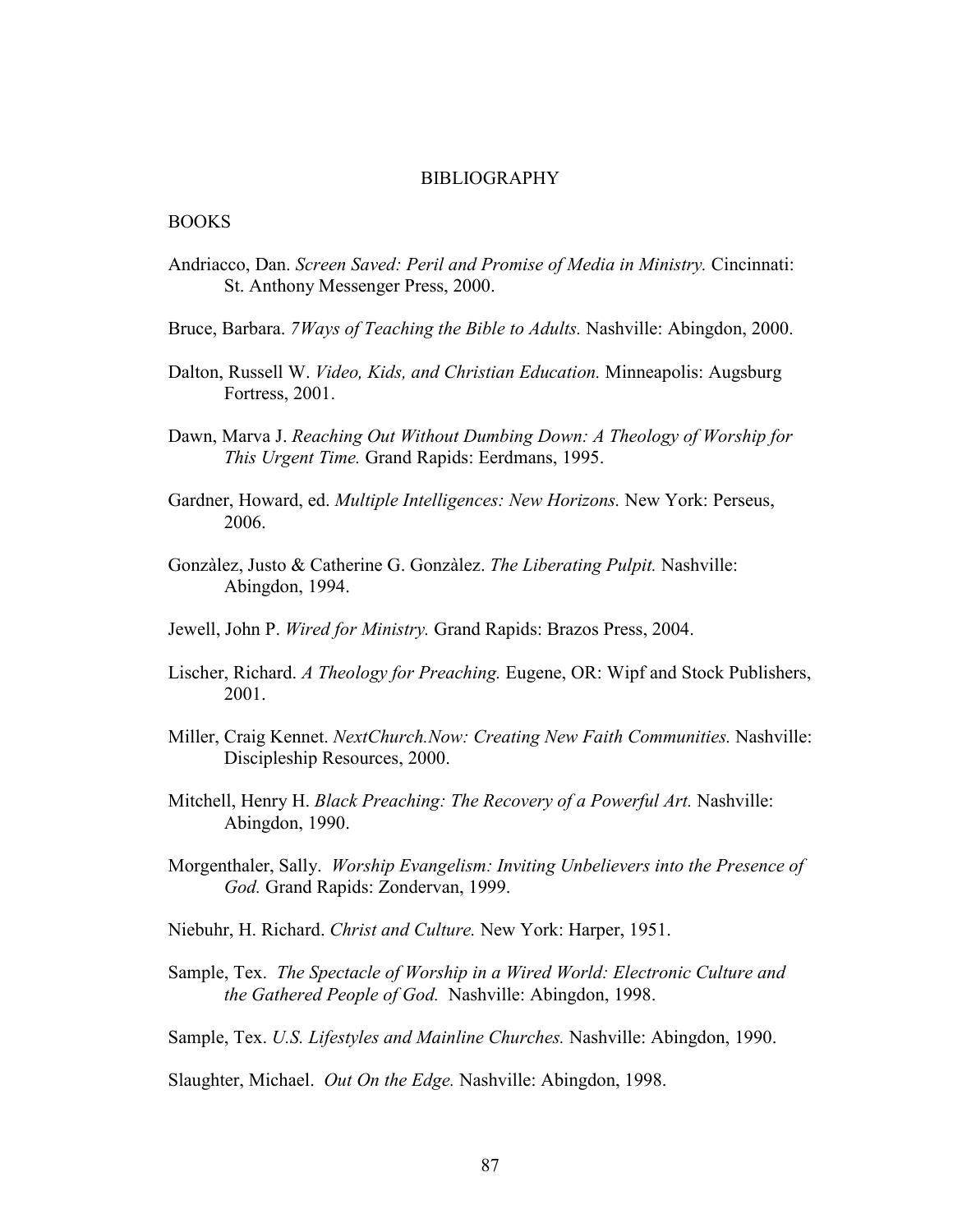Sweet, Leonard. Faithquakes. Nashville: Abingdon, 1994.

Taylor, Barbara Brown. The Preaching Life. Boston: Cowley, 1993.

- Tillich, Paul. The Irrelevance and Relevance of the Christian Message. Eugene, OR: Wipf and Stock Publishers, 1996.
- Warren, Rick. The Purpose Driven Church. Grand Rapids: Zondervan, 1995.
- White, James F. A Brief History of Christian Worship. Nashville: Abingdon, 1993.
- Willimon, William & Stanley Hauerwas. Resident Aliens. Nashville: Abingdon, 1989.
- Wilson, Len & Jason Moore. Digital Storytellers: The Art of Communicating the Gospel in Worship. Nashville: Abingdon, 2002.

## LECTURES

- Willimon, Will. "PowerPoint Preaching" at Festival of Homiletics, Atlanta, GA. May 18, 2006.
- Hamilton, Adam. "Keynote Address" at Cokesbury Worship Connection Conference, Leawood, KS, April 7, 2005.
- Gaffney, Sean. "Use of Drama in Worship" at Lillenas Music and Drama Conference, Olathe, KS, February 3, 2005.
- Sample, Tex. "The Future Is Here but We Can't See It From There" at Lumicon Digital Culture Seminar, Dallas, TX, September 18, 2003.
- Slaughter, Mike. "Getting Ready for the Worship Celebration." at Designing Worship Conference, Tipp City, OH, January 28, 2005.